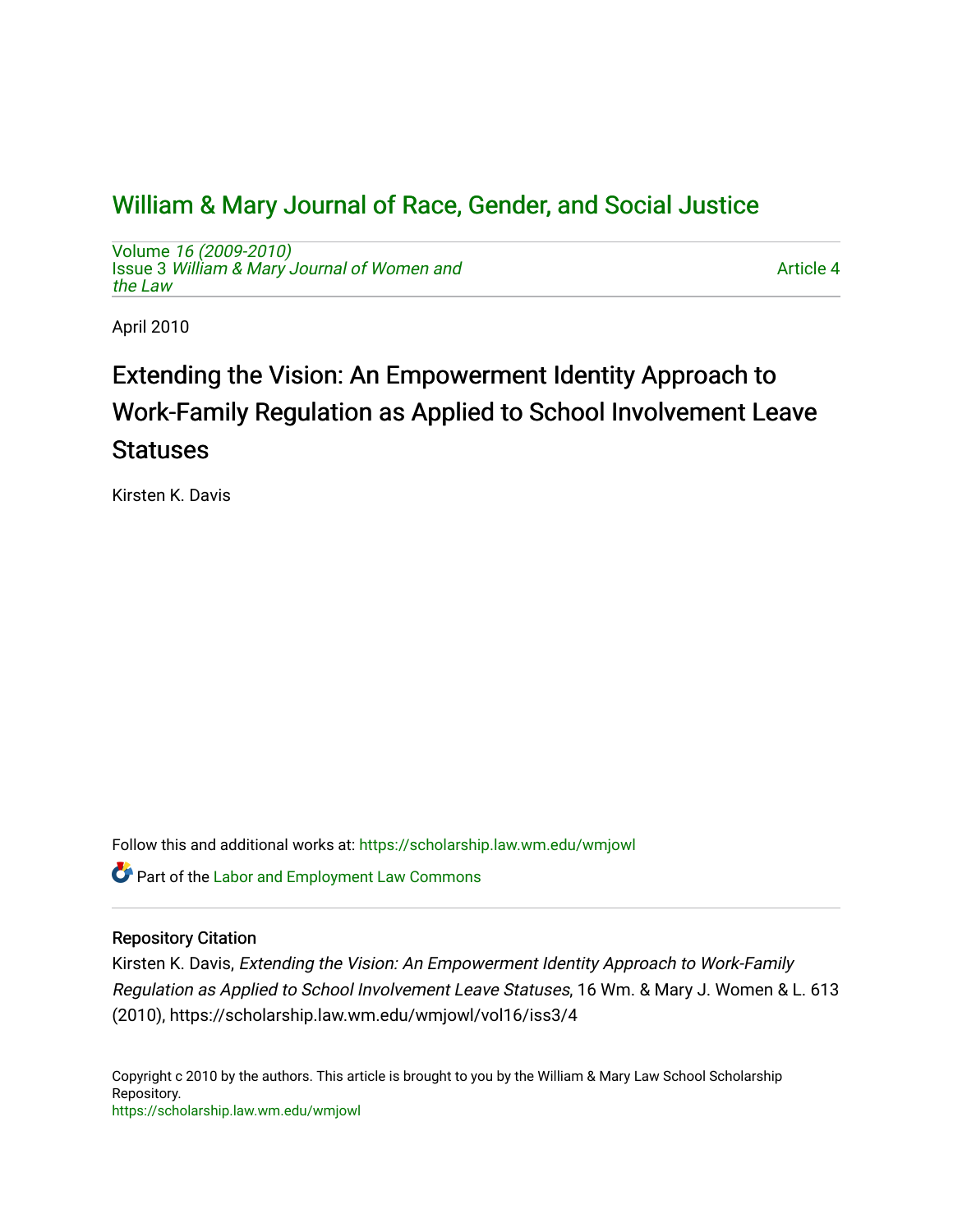#### EXTENDING THE VISION: AN EMPOWERMENT IDENTITY APPROACH TO WORK-FAMILY REGULATION AS APPLIED TO SCHOOL INVOLVEMENT LEAVE STATUTES

## KIRSTEN K. DAVIS\*

#### ABSTRACT

Using school involvement leave legislation as the focus for analysis, this article proposes the "empowerment identity" approach to work-family legislation as an alternative or complement to the commonly used accommodation and antidiscrimination approaches. In many households, working parents struggle to meet routine demands of parenting, such as caring for a sick child or attending a child's school activity. Interestingly, one of the most common forms of state-level legislation designed to address the routine demands of parenting is school involvement leave legislation. Although state school involvement leave statutes vary widely in how and for what reasons they permit time away from work for parents to attend a child's school functions, they represent the common view that the purpose of work-family legislation is to (1) accommodate episodic parenting needs when those needs interfere with work obligations or (2) prohibit discrimination by an employer when a worker-parent requires time away from work to attend to those caregiving needs.

After analyzing existing school involvement leave legislation and demonstrating that this legislation takes both accommodation and antidiscrimination approaches to regulating school involvement leave, this article suggests that an alternative approach to critiquing and crafting work-family legislation, particularly school involvement leave legislation, is the empowerment identity approach. An empowerment identity approach, adapted from organizational communication

<sup>\*</sup> Associate Professor of Law and Director of Legal Research and Writing, Stetson University College of Law. J.D., The Ohio State University Moritz College of Law; B.A., The Ohio State University; Ph. D. Candidate, Arizona State University Hugh Downs School of Human Communication. The author thanks Rachel Arnow-Richman, Ellen Podgor, James Fox, and Kathryn Webber for their valuable feedback on earlier drafts of this article; Whitney Curtis, Irene Maslanik, Ashley Elmore-Drew, Linsey Sims-Bohnenstiel, and Tonmiel Rodriguez for their excellent research assistance; Chris Reich for his unwavering understanding of my struggles as a worker-parent; Casey Reich for being a good reason to do work-family research; participants in a faculty colloquium held at Mercer University College of Law and at the 2008 Florida Junior Scholars Forum held at Stetson University College of Law for providing feedback on earlier versions of this work; and Stetson University College of Law for supporting the completion of this article with a research grant. This paper was the basis for a panel presentation given in March 2010 at the University of Denver College of Law Conference on Motherhood: Reclaiming Our Past: Transforming Our Future. The author thanks Rachel Arnow-Richman, Laura T. Kessler, and Nicole B. Porter for their insights on this topic.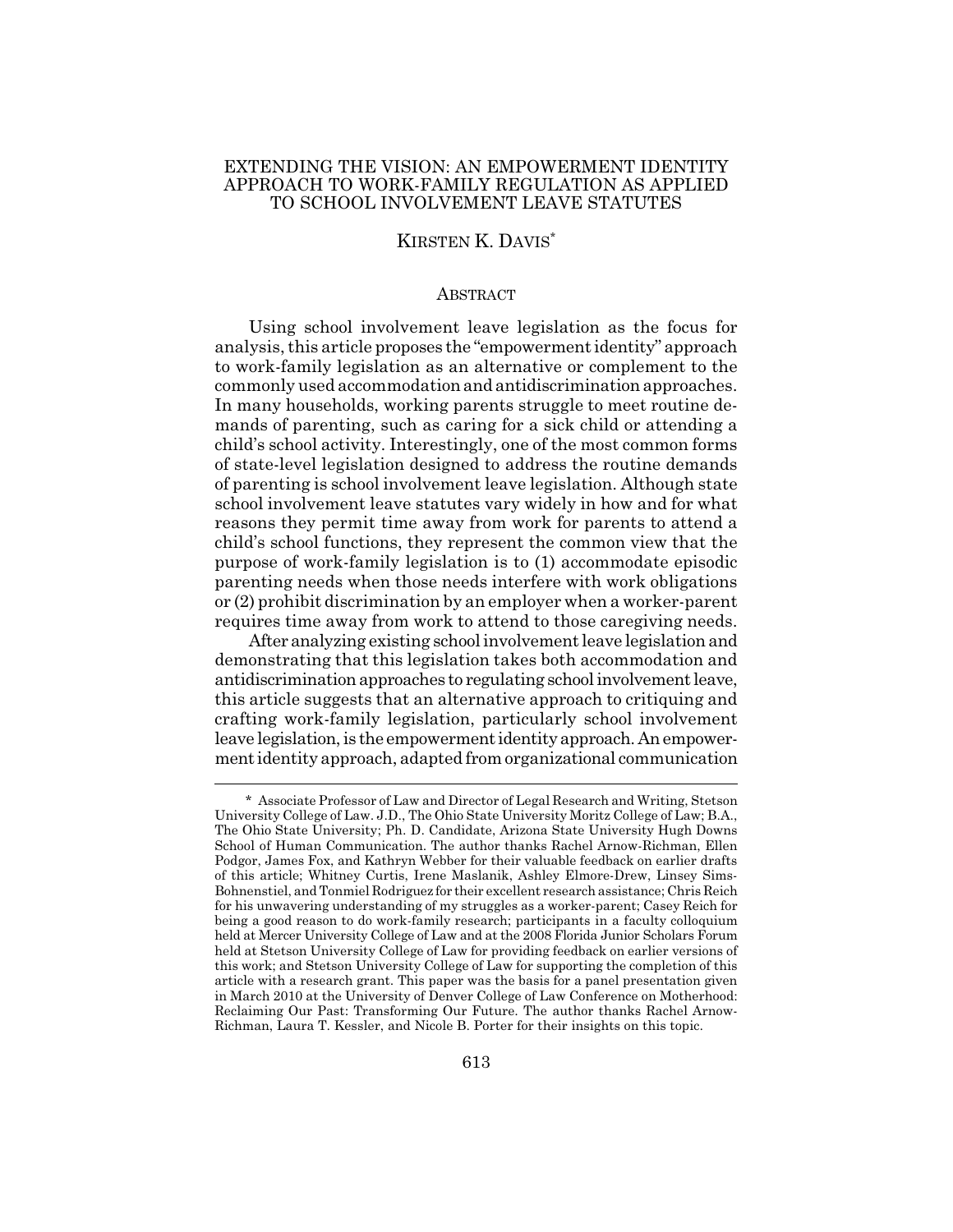theory, frames legislation as a discursive structure in which workerparents should be empowered to construct individualized workerparent identities through language and related action. Accordingly, after explaining the empowerment identity approach, this article concludes that school involvement leave statutes, re-envisioned as discursive frameworks for constructing identity, fall short of full empowerment but have the potential to empower parents to accomplish plural, individualized, and authentic identities as both worker-parents and as important stewards of their children's educations.

**INTRODUCTION** 

- I. POPULAR NARRATIVES, MODERN REALITIES, AND THE IMPORTANCE OF SCHOOL INVOLVEMENT LEAVE LEGISLATION
	- *A. Popular Imaginations and Prevailing Realities of Working Families*
	- *B. School Involvement Leave: An Important Context for Legislation*
- II. SCHOOL INVOLVEMENT LEAVE LEGISLATION: LEGALLY RECOGNIZING THE EDUCATIONAL STEWARDSHIP OF WORKER-PARENTS
	- *A. Overview of Existing Leave Policies Related to Parental Caregiving*
	- *B. School Involvement Leave Legislation A Topical Analysis*
		- *1. Protected "School Activities"*
		- *2. Defining "Parents" and "Children"*
		- *3. Available Leave*
		- *4. Leave Limits*
		- *5. Notice and Documentation Requirements*
		- *6. School Obligations*
	- *C. Sidenote: Louisiana's "Permissive" Approach to School Leave*
- III. DOMINANT APPROACHES TO PARENTAL LEAVE LEGISLATION
	- *A. Antidiscrimination Approach*
	- *B. Accommodation Approach*
	- *C. School Involvement Leave Statutes*
- IV. AN EMPOWERMENT IDENTITY BASED ALTERNATIVE: USING ORGANIZATIONAL COMMUNICATION THEORY TO CRITIQUE AND CRAFT SCHOOL INVOLVEMENT LEAVE LEGISLATION
	- *A. Identity Theory and Its Relevance to Work-Family Issues in the Employment Setting*
	- *B. The Discursive View of Work-Family Issues: Evaluating the Relationship between Work and Family through an Empowerment Frame*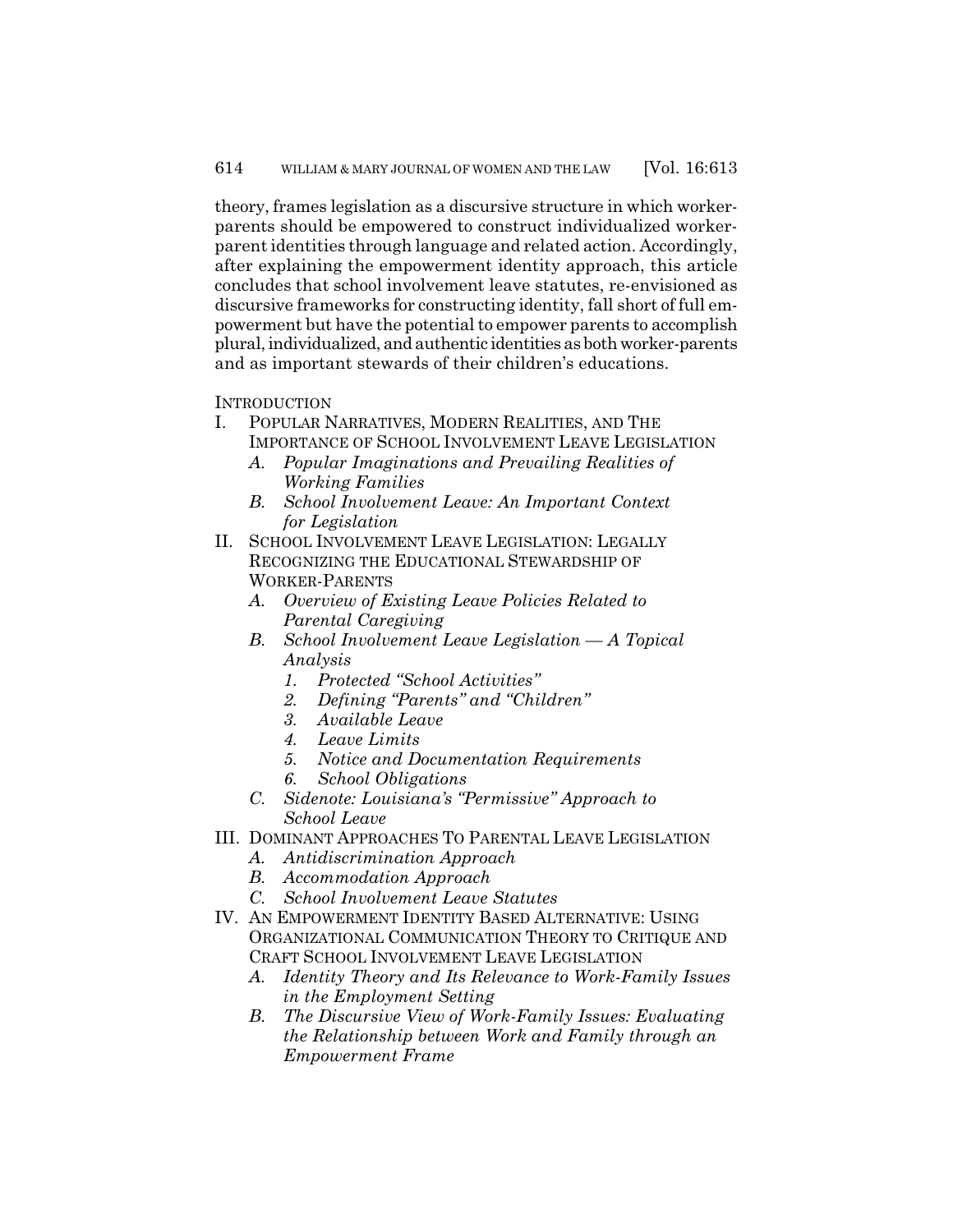#### 2010] EXTENDING THE VISION 615

- *1. Complexity and Accessibility*
- *2. Intersectionality*
- *3. Promoting Invested Engagement*

**CONCLUSION** APPENDIX

#### INTRODUCTION

Parenting in contemporary American society is subject to a dominant narrative that tells a story of families where "mother" and "father" have specific identities.<sup>1</sup> Mothers are women who have "opted out" of full-time paid work to engage in full-time parenting while fathers are men who vigorously engage in the workplace and whose workplace personas are unencumbered by family life.<sup>2</sup> The reality of the relationship between work and family, and the identities of mothers and fathers, is significantly different in most American households, however. The majority of children, in fact, roughly twothirds, are raised in households where mother and father do not embody traditional identities: both parents or a single parent work full-time and are also responsible for the day-to-day care of children.<sup>3</sup>

<sup>1.</sup> *See, e.g.*, Naomi Cahn, *The Power of Caretaking*, 12YALE J.L.&FEMINISM 177, 188, 194 (2000) (noting the myth and observing that "parenthood remains a highly gendered concept in our culture, with different expectations for mothers than for fathers").

<sup>2.</sup> *See* Judith G. Gonyea & Bradley K. Googins, *The Restructuring of Work and Family in the United States: A New Challenge for American Corporations*, *in*THE WORK-FAMILY CHALLENGE: RETHINKING EMPLOYMENT 63, 65 (Suzan Lewis & Jeremy Lewis eds., 1996) (noting that the "guiding metaphor" for social policy in the United States is the idea that women are at home with free time and can provide care to children); *see also* JOAN WILLIAMS,UNBENDING GENDER 14-20 (2000) (discussing prevailing "choice rhetoric" where the marginalization of women as market participants because of their caregiver status is the product of women's choice); Cahn, *supra* note 1, at 192 (recognizing that "women are still expected to devote themselves to the home"); Laura T. Kessler, *Keeping Discrimination Theory Front and Center in the Discourse Over Work and Family Conflict*, 34 PEPP. L. REV. 313, 320-22 (2007) (discussing, and ultimately rebutting, the "opt-out revolution" theory); Lisa Belkin, *The Opt-Out Revolution*, N.Y. TIMES, Oct. 26, 2003, § 6 (Magazine), at 42 (describing women's choice to opt out);JOAN C.WILLIAMS ET AL., UNIV. CAL. HASTINGS COLL. OF LAW, "OPT OUT" OR PUSHED OUT?: HOW THE PRESS COVERS WORK/FAMILY CONFLICT: THE UNTOLD STORY OF WHY WOMEN LEAVE THE WORKFORCE 10-29 (2006), *available at* http://www.worklifelaw.org/pubs/OptOutPushedOut.pdf (critiquing the dominant narrative of the "opt-out revolution" and offering a new narrative of the relationship between women and work).

<sup>3.</sup> *See* JODIE LEVIN-EPSTEIN, CTR. FOR LAW & SOC. POLICY, GETTING PUNCHED: THE JOB AND FAMILY CLOCK 3 (2006), *available at* http://www.clasp.org/admin/site/ publications/files/0303.pdf (noting that "[sixty-five] percent of families with children are headed by two employed parents or by a single working parent"). The Sloan Work and Family Research Network reports this number at seventy percent. Mary Curlew & Julie Weber, *School Involvement Leave: Providing Leave for Parental Involvement in School*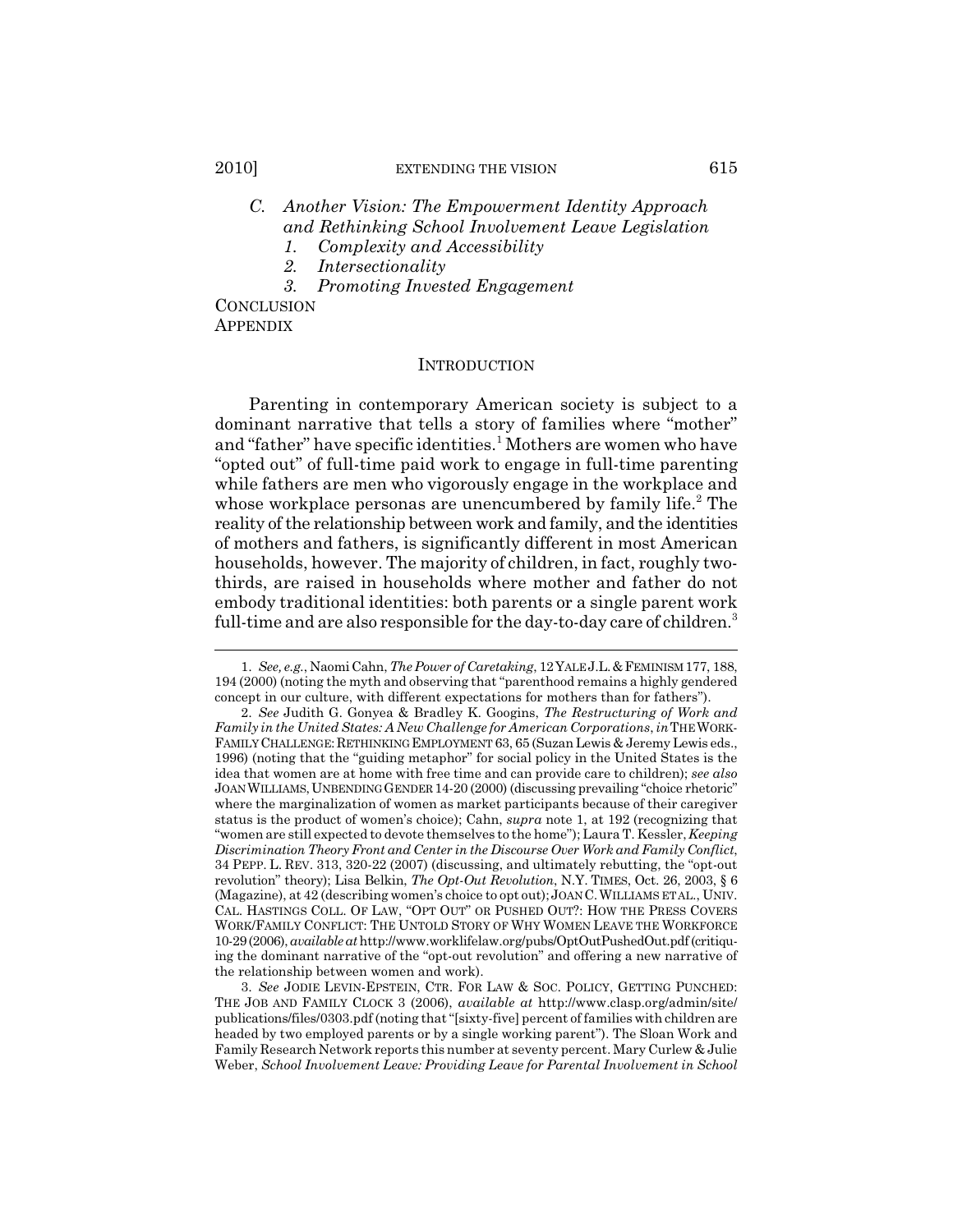As a result, many parents experience conflict between their job responsibilities and routine parenting responsibilities, such as caring for a sick child, taking a child to a doctor's appointment, or attending a child's school function.4

In legislation designed to alleviate the conflicts worker-parents face in managing the relationship between work and family, two dominant approaches have emerged: the accommodation and antidiscrimination approaches.<sup>5</sup> The accommodation approach views legislation as a tool for mandating that employers accommodate the special needs of parents so long as the accommodation does not create an undue hardship for the employer.<sup>6</sup> The antidiscrimination approach posits that legislation should protect parents from being disadvantaged at work as a result of caregiving obligations.<sup>7</sup>

Some states have enacted statutes that provide parents leave from work to attend to "routine" parenting demands, such as the need to care for a sick child, to take a child to a doctor's appointment, or to attend a child's school activities; other statutes protect parents from

5. *See* Rachel Arnow-Richman, *Public Law and Private Process: Toward an Incentivized Organizational Justice Model of Equal Employment Quality for Caregivers*, 2007 UTAH L. REV. 25, 28 (noting that the dominant approaches to protecting caregivers in the workplace have been mandated accommodation and protection against discrimination).

6. *See* Debbie N. Kaminer, *The Work-Family Conflict: Developing a Model of Parental Accommodation in the Workplace*, 54 AM. U. L. REV. 305, 332-60 (2004) (describing the accommodation approach based on Title VII religious accommodations); Peggie R. Smith, *Accommodating Routine Parental Obligations in an Era of Work-Family Conflict: Lessons from Religious Accommodations*, 2001 WIS. L. REV. 1443, 1445-48, 1465-86 (same); *cf.* Laura T. Kessler, *The Attachment Gap: Employment Discrimination Law, Women's Cultural Caregiving, and the Limits of Economic and Liberal Legal Theory*, 34 U.MICH. J.L. REFORM 371, 457-59 (2001) (describing the accommodation approach under the Americans with Disabilities Act). Others argue, on the other hand, that accommodation and antidiscrimination approaches are overlapping categories and are not mutually exclusive approaches. *See, e.g.*, Christine Jolls, Commentary, *Antidiscrimination and Accommodation*, 115 HARV. L.REV. 642, 645-46 (2001) (describing the similarities of the antidiscrimination and accommodation approaches).

7. *See* Joan C. Williams & Nancy Segal, *Beyond the Maternal Wall: Relief for Family Caregivers Who Are Discriminated Against on the Job*, 26 HARV. WOMEN'S L.J. 77, 79-81, 85-87 (2003) (articulating an antidiscrimination approach); *see also* Joan C. Williams & Stephanie Bornstein, *The Evolution of "FReD": Family Responsibilities Discrimination and Developments in the Law of Stereotyping and Implicit Bias*, 59 HASTINGS L.J. 1311, 1326-30 (2008) (describing the need for an antidiscrimination approach); Kessler, *supra* note 2, at 320-22 (supporting an antidiscrimination approach).

*Activities*, 2009 SLOAN WORK & FAMILY RES. NETWORK POL'Y BRIEFING SERIES, http:// www.bc.edu/wfnetwork/pdfs/policy\_makers18.pdf.

<sup>4.</sup> *See, e.g.*, Nancy E. Dowd, *Work and Family: The Gender Paradox and the Limitations of Discrimination Analysis in Restructuring the Workplace*, 24 HARV. C.R.- C.L. L. REV. 79, 86-87 (1989) (recognizing the conflict); *see also* JODY HEYMANN, THE WIDENING GAP:WHY AMERICA'S WORKING FAMILIES ARE IN JEOPARDY AND WHAT CAN BE DONE ABOUT IT (2000) (discussing working conditions, work-family disruptions, and the consequences for caregivers and dependents across social classes).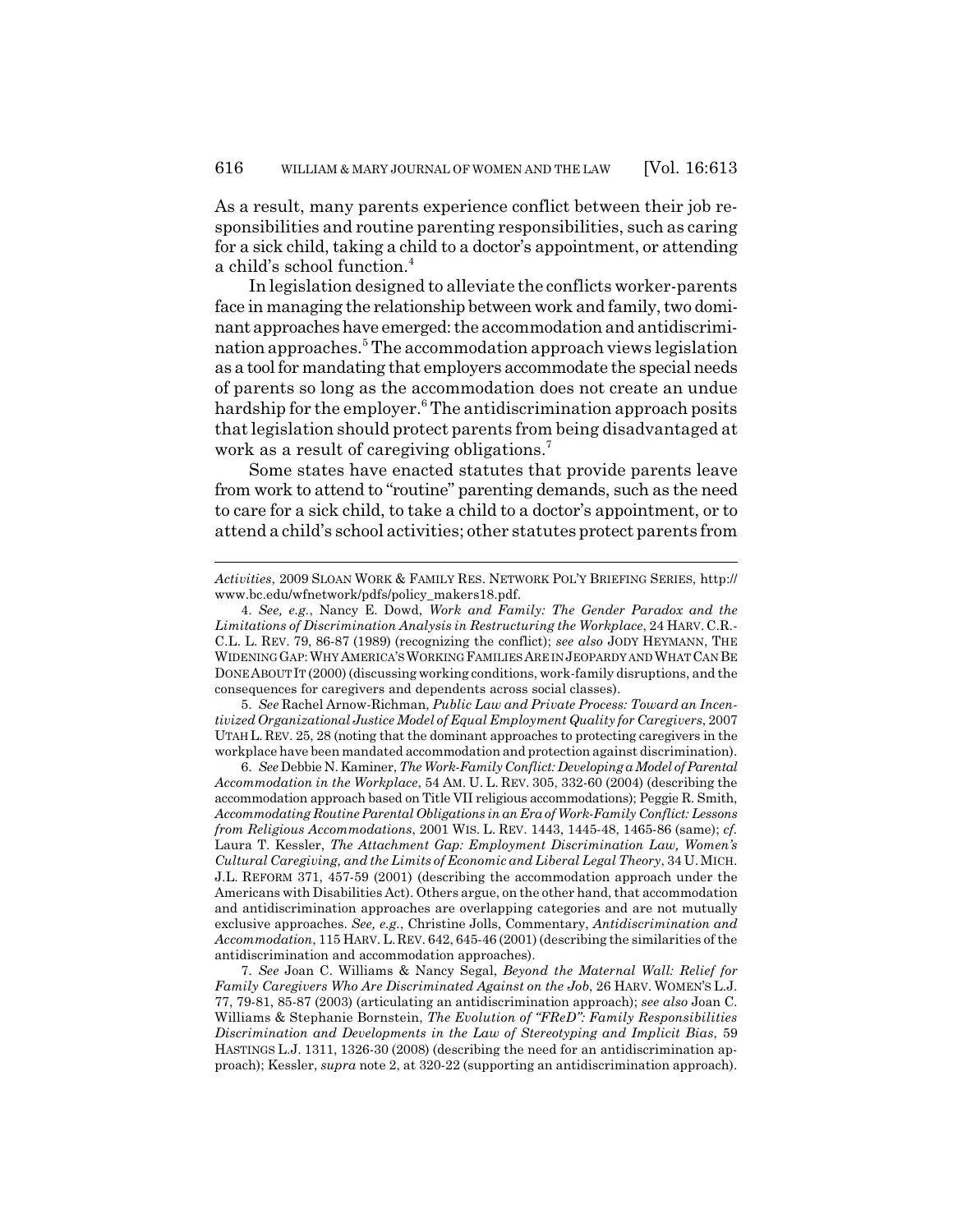workplace discrimination based on these responsibilities.<sup>8</sup> One of the most common forms of this state-level legislation designed to address the routine demands of parenting is school involvement leave legislation.<sup>9</sup> Twelve states and the District of Columbia have statutes that provide at least some worker-parents with time away from work to attend a child's school activities, $^{10}$  and over a dozen more states have school involvement leave bills pending, $^{11}$  as does the United States Congress.<sup>12</sup>

School involvement leave legislation is somewhat unique among the types of legislation designed to help parents with the routines of childrearing. School involvement leave statutes do not address childrearing situations where parent presence is a physical necessity, as in the situation where a child is ill and must have a caregiver present. Rather, school involvement leave legislation facilitates parents' involvement in an important but non-health-related, ongoing, and typically outsourced caregiving activity: the child's education, where, for example, a teacher has the primary responsibility for the child's physical care and well-being at the time. By focusing on the auxiliary nature of the parent as caregiver in this context, the school involvement leave statutes uniquely recognize and protect the stewardship<sup>13</sup> role of a worker-parent in the educational context.

11. *See* SLOAN WORK &FAMILY RESEARCH NETWORK, BOSTON COLL., 2009 LEGISLATIVE SUMMARY SHEET:BILLS RELATED TO SCHOOL INVOLVEMENT LEAVE RECENTLY INTRODUCED INTO STATE LEGISLATURES 1-4 (2009), http://www.wfnetwork.bc.edu/pdfs/BillsbyTheme \_SchoolInvolvement.pdf (listing pending school involvement leave legislation (some providing paid leave, but the majority providing unpaid leave) in Colorado, Georgia, Indiana, Nevada, New Jersey, New Mexico, New York, Oklahoma, South Carolina, Texas, Virginia, West Virginia, and Wisconsin); *see also* Curlew & Weber, *supra* note 3 (noting pending legislation).

12. *See, e.g.*, Family and Medical Leave Enhancement Act of 2009, H.R. 824, 111th Cong., § 4(a) (2009) (includes provisions that give parents and grandparents unpaid leave to attend school and community events involving their children and grandchildren).

13. A "steward" is defined as "[o]ne who manages another's property, finances, or other affairs." THE AMERICAN HERITAGE DICTIONARY OF THE ENGLISH LANGUAGE 1701 (4th ed. 2000). In the context of religious stewardship, the word suggests the grateful and responsible use of common resources, behaving in a way that provides for future generations, considering the impact of choices on others, exercising wisdom, and engaging compassionately and with joy. *See, e.g.*, The Episcopal Church, Working Definition of Christian Stewardship, http://www.episcopalchurch.org/stewardship\_3272\_ENG\_HTM .htm?menu=undefined (defining "stewardship"); The Presbyterian Church, Stewardship, http://www.pcusa.org/stewardship/ (defining "stewardship"). Here, the term "educational stewardship" is used to suggest that parents work to manage their children's educational affairs and, accordingly, be responsible to use common educational resources wisely, thoughtfully, and in an engaged manner.

<sup>8.</sup> *See infra* Part II.B.

<sup>9.</sup> *See infra* Part II.B., Appendix.

<sup>10.</sup> *See infra* Part II.B., Appendix. These states include California, Colorado, Hawaii, Illinois, Massachusetts, Minnesota, Nevada, North Carolina, Rhode Island, Tennessee, Texas and Vermont.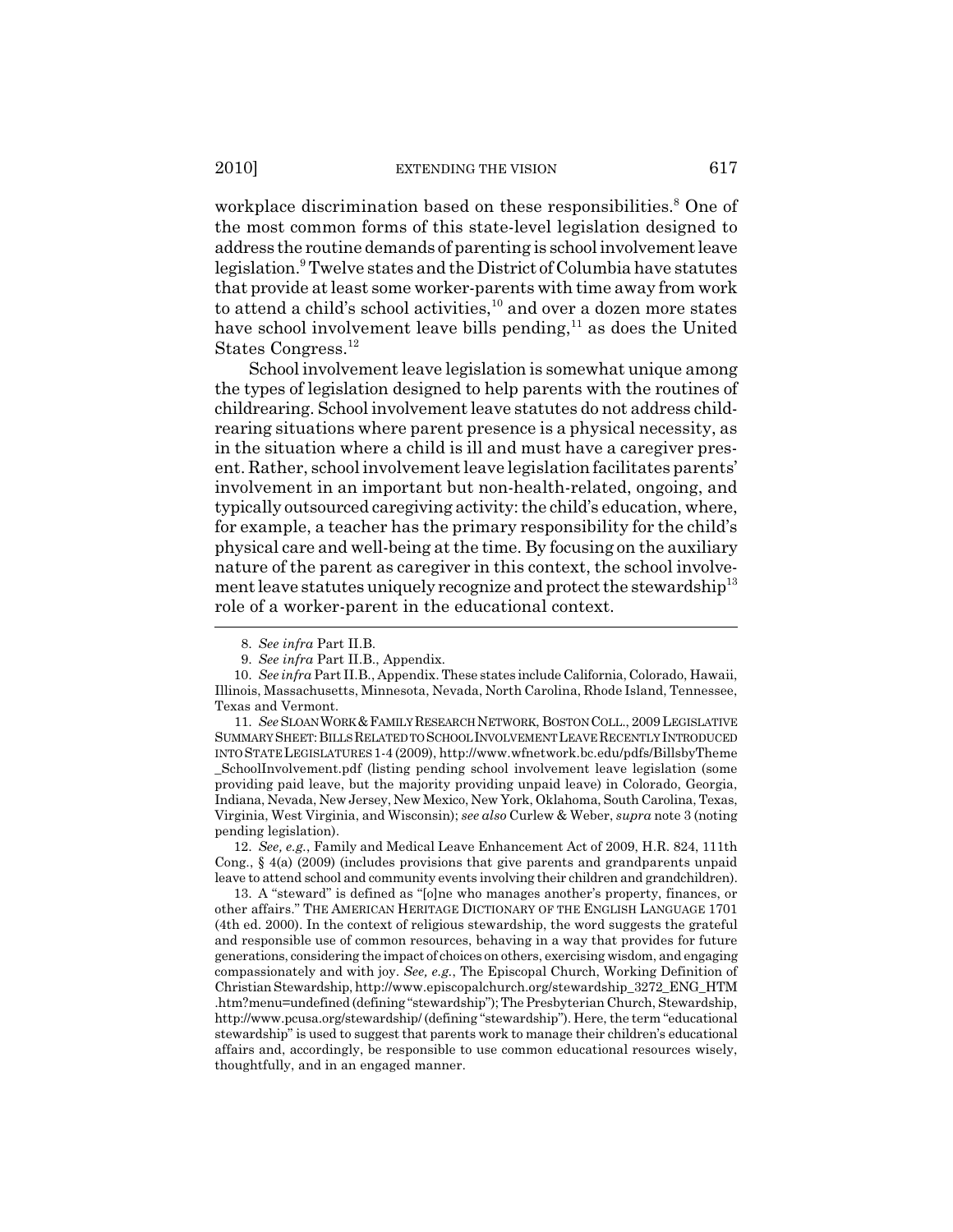Importantly, school involvement leave statutes not only give worker-parents time and opportunity to participate in their children's educational experiences, but the statutes are also discursive  $resources<sup>14</sup>$  for worker-parents to use to develop parental identities in relationship to their employers, their children, and their children's educators. Viewing school involvement leave legislation as a discursive resource for developing worker-parent identity means viewing the law as a rhetoric,<sup>15</sup> an institutionalized vocabulary that both employers and worker-parents draw upon to define themselves and their relationships to one another.<sup>16</sup> When work-family legislation is viewed as a language constitutive<sup>17</sup> of identity, a key question for scholars interested in crafting effective work-family policy becomes how the statutory language expands, limits, and otherwise communicates to individuals opportunities for creating, enacting, and embodying certain identities, both descriptively and normatively.18 This article takes up that question and contributes to the ongoing discussion about workfamily policy by offering the "empowerment identity" approach as a language- and identity-centered perspective for crafting and critiquing work-family legislation.

<sup>14.</sup> A "discursive resource" is a socially constructed frame of language that individuals can draw upon to interpret their experiences in concrete contexts. *See* Timothy Kuhn & Natalie Nelson, *Reengineering Identity: A Case Study of Multiplicity and Duality in Organizational Identification*, 16 MGMT. COMM. Q. 5, 7-8 (2002) (describing discursive resource). Here, school involvement leave legislation is a discursive resource for workerparents (and for employers and others as well) because the statutes are a language that describes the relationship between work, home, and educational contexts that can be drawn upon to help individuals make sense of their experiences as worker-parents in those contexts.

<sup>15.</sup> JAMES BOYD WHITE, HERACLES' BOW: ESSAYS ON THE RHETORIC AND POETICS OF THE LAW 28 (1985) (noting that law is a rhetoric, "the central art by which culture and community are established, maintained, and transformed" through language, a "constitutive rhetoric"); *see also* Williams & Segal, *supra* note 7, at 113 (noting that "[t]heorists have long recognized that law . . . is constitutive of who we are").

<sup>16.</sup> Erika L. Kirby et al., *An Organizational Communication Challenge to the Discourse of Work and Family Research: From Problematics to Empowerment*, 27 COMM. Y.B. 1, 14-15 (2003) (discussing how institutions provide linguistic resources for crafting identity).

<sup>17.</sup> WHITE, *supra* note 15, at 28 (recognizing the constitutive nature of law).

<sup>18.</sup> This author's descriptive and normative exploration of work-family law as a constitutive rhetoric is ongoing. In an earlier article, this author explored the specific meaning of "accommodation" as it is used in legal discourse and concluded that the term has certain denotative and connotative problems when imported into work-family policy discussions. Kirsten K. Davis, *The Rhetoric of Accommodation: Considering the Language of Work-Family Discourse*, 4 ST. THOMAS L. J. 530, 550-55 (2007). This article extends and expands that earlier work by not only critiquing the language of work-family legislation but also by developing a communication-theory-based construct for evaluating work-family legislation and applying that theoretical construct to the specific problem of parental leave for school activities.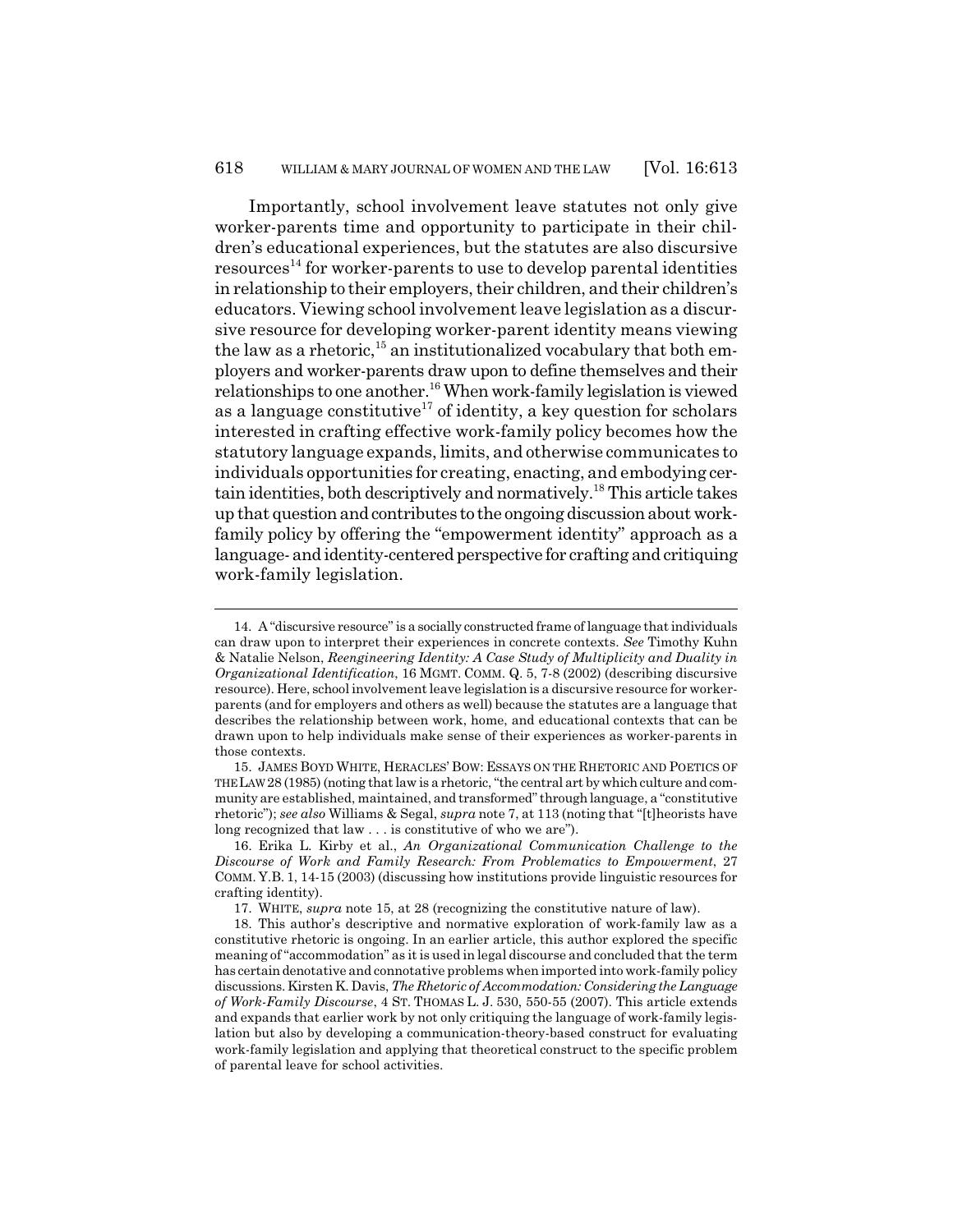#### 2010] EXTENDING THE VISION 619

Under the empowerment identity approach, work-family issues cannot be adequately addressed by only prohibiting gender or caregiver discrimination or accommodating worker-parents who cannot conform their identities and behaviors to that of the "ideal worker" a worker who is available for work twenty-four hours a day, seven days a week, who is on a continuous career path, and who is unencumbered by family responsibilities.<sup>19</sup> Instead, an empowerment identity approach focuses on how legislative language creates (or does not create) an empowered identity for worker-parents, an identity invested with both the responsibility and power to reconcile<sup>20</sup> the demands of work and family in a way that represents the unique, fluid intersection of work and family for that worker-parent.

Part I of this article describes the prevailing misconceptions and statistically supported realities of work and family in contemporary society; sketches the framework of existing parental leave laws, including school involvement leave laws; and describes why school involvement leave laws provide a suitable and unique context for considering the question of work-family identity.<sup>21</sup> Part II adds a detailed, synthesized, categorical review of existing school involvement leave statutes and distinguishes them from other types of parental leave legislation.<sup>22</sup> Part III examines the dominant approaches underlying work-family policy legislation, the accommodation and antidiscrimination approaches, describes the critiques to those approaches, and briefly demonstrates that the language of the school involvement

21. *See infra* Part I.

22. *See infra* Part II. Other sources also provide summaries of pending state school involvement leave legislation, *see infra* note 95 and accompanying text, and existing legislation, *see infra* note 103 and accompanying text.

<sup>19.</sup> WILLIAMS, *supra* note 2, at 20-24(describing the ideal worker standard); Williams & Bornstein, *supra* note 7, at 1337-39; *see also* Arnow-Richman, *supra* note 5, at 36-45 (critiquing antidiscrimination and accommodation approaches); Kirby et al., *supra* note 16, at 16 (offering the critique that an accommodation approach is insufficient for solving work-family issues).

<sup>20. &</sup>quot;Reconciliation" is a term used in relationship to European Union efforts to address the conflict between workplace and caregiving demands. Peter Moss, *Reconciling Employment and Family Responsibilities: A European Perspective*, *in* THE WORK-FAMILY CHALLENGE: RETHINKING EMPLOYMENT, *supra* note 2, at 20, 20-21. Reconciliation suggests "an attempt to harmonize or bring together different activities or interests so that they can be conducted with as little friction, stress and disadvantage as possible." *Id.* at 23. Reconciliation is a "dynamic process, in which an equilibrium that equally meets the needs and interests of all parties is unobtainable yet constantly sought through a process of debate, review, negotiation and conflict." *Id.* This author finds this term to be particularly useful here as opposed to "balance," which is the typical term used to describe the relationship between work and family, because "reconcile" suggests process, negotiation, and harmonization, ideas consistent with this author's earlier work. *See* Davis, *supra* note 18, at 550-54 (suggesting "facilitate" or "negotiate" as possible replacement terms for "accommodate" in work-family context).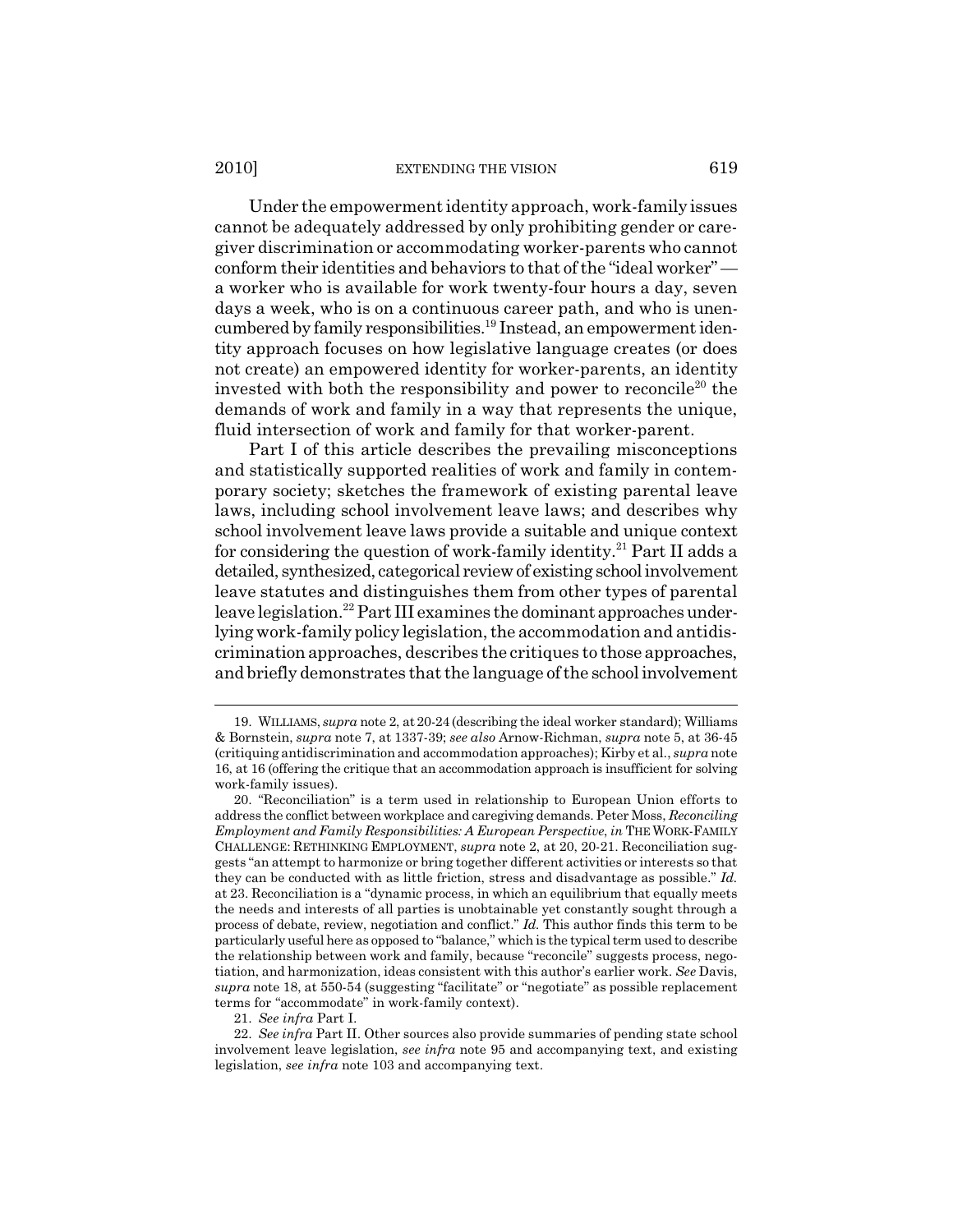leave statutes embodies the accommodation and antidiscrimination approaches and is subject to some of the same critiques.23

Part IV outlines identity theory as developed in organizational communication research on work-family issues and explains how identity is discursively constructed in the workplace.<sup>24</sup> This section then discusses current approaches to work-family research and their shortcomings and discusses a corrective proposed by organizational communication scholars, an empowerment approach.<sup>25</sup> Part IV then synthesizes identity theory with the empowerment approach to offer an "empowerment identity" approach to work-family regulation, an approach that complements other approaches for thinking about the regulation of work and family.26

Part IV then analyzes how worker-parent identities are empowered or constrained in the school involvement leave statutes. $27$  Specifically, when school involvement leave statutes are viewed as a discursive resource for crafting worker-parent identity, as a whole they are not successful in empowering worker-parents to construct identities that further the reconciliation of work and family life. Often they create rigid boundaries between work and family, offer limited resources for understanding one's role as a worker-parent, offer formulaic responses to individual work-family situations, and speak with a managerial voice that limits the voice of worker-parents in the process. $^{28}$  By rethinking these statutes consistent with the empowerment identity approach, these limitations might be avoided.<sup>29</sup>

Ultimately, this article heeds the call to give more "attention to the central role of discourse in shaping personal identities and in maintaining and transforming institutional structures" 30 by examining law as discourse, by offering an approach that critiques workfamily legislation from the perspective of identity and communication theory, and by reorienting our legislative approach to work and family as one concerned with legal language as a discursive resource for constructing individual identity. In addition, by explicitly offering an empowerment identity approach as an alternative or complement to the accommodation and antidiscrimination approaches, this article explores and offers new ways of using law to extend greater dignity<sup>31</sup>

<sup>23.</sup> *See infra* Part III.

<sup>24.</sup> *See infra* Part IV.A.

<sup>25.</sup> *See infra* Part IV.B.

<sup>26.</sup> *See infra* Part IV.C.

<sup>27.</sup> *See infra* Part IV.C.

<sup>28.</sup> *See infra* Part IV.C.

<sup>29.</sup> *See infra* Part IV.C.

<sup>30.</sup> *See* Kirby et al., *supra* note 16, at 3.

<sup>31.</sup> *See* David C. Yamada, *Human Dignity and American Employment Law*, 43 U. RICH. L. REV. 523, 539-44 (2009) (describing a "dignitarian" model for employment law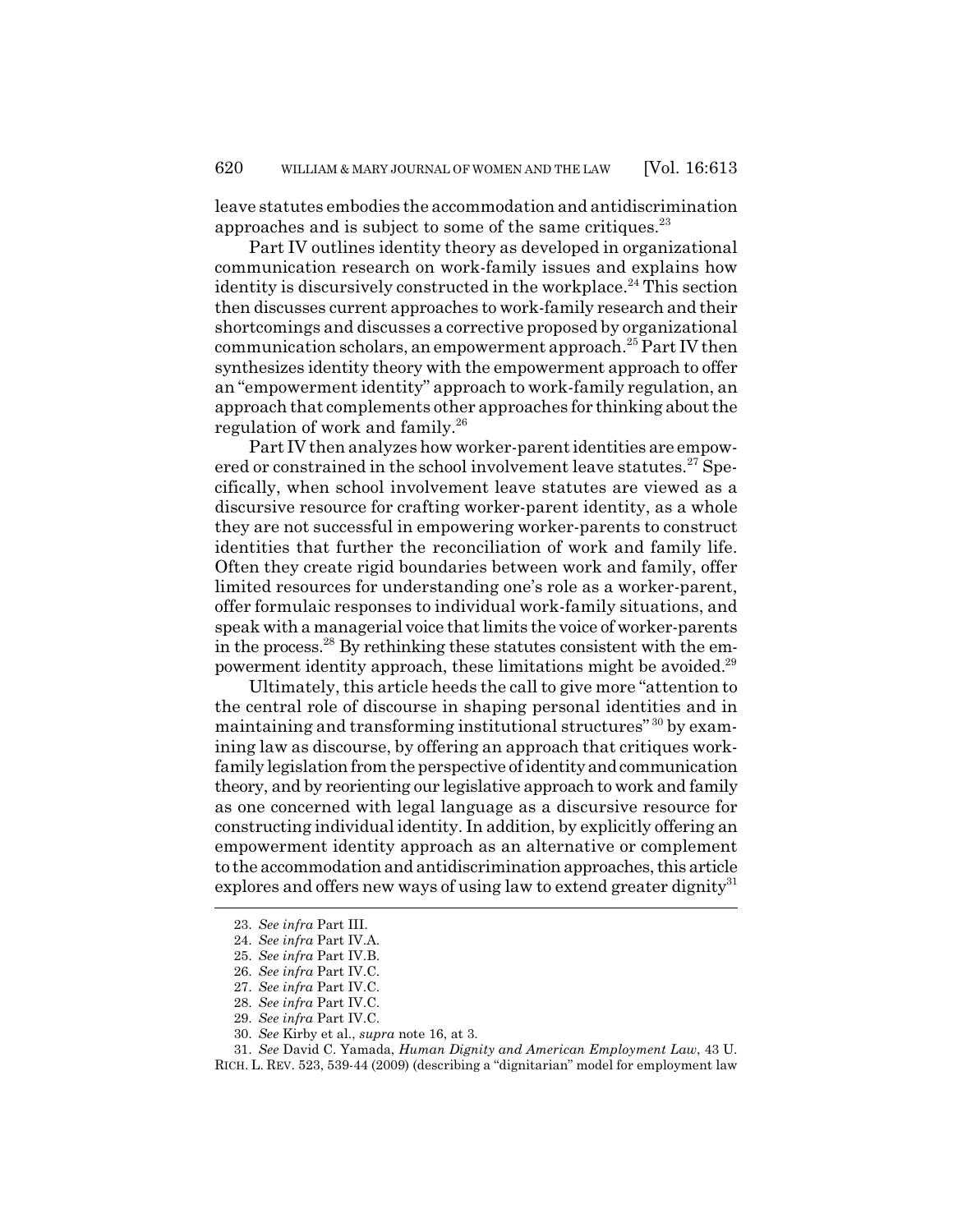to worker-parents and to positively transform the relationship between work and family for the benefit of employers, worker-parents, and children.

### I. POPULAR NARRATIVES, MODERN REALITIES, AND THE IMPORTANCE OF SCHOOL INVOLVEMENT LEAVE LEGISLATION

In the modern economy, children with a parent at home fulltime to address caregiving responsibilities are a statistical minority.<sup>32</sup> Rather, there has been a substantial uptick in the number of children with no full-time stay-at-home parent caregiver.<sup>33</sup> School involvement leave legislation recognizes this reality by creating opportunities for worker-parents to take time off work to participate in their child's school activities.

## *A. Popular Imaginations and Prevailing Realities of Working Families*

In the United States, our collective imagination about how work and family should be managed is shaped by media accounts of affluent wives who "opt out" of the workforce to care for children and provide stay-at-home support for a working husband.<sup>34</sup> In this version of managing work and family, highly educated, married women with employed, high-earning spouses, voluntarily, happily, and with relief, trade demanding and well-paying careers of their own for equally demanding and more satisfying<sup>35</sup> but unsalaried work as full-time

35. This view is reflected in recent popular writings. *See, e.g.*, LAURA SCHLESSINGER, IN PRAISE OF STAY-AT-HOME MOMS 23 (2009) ("While women find the transition from

that would seek to reframe the discussion of employment law issues from one of markets and management to one of honor and respect for employees).

<sup>32.</sup> *See, e.g.*, Curlew & Weber, *supra* note 3 ("The majority . . . of families with children are headed by two employed adults or by a single working guardian.").

<sup>33.</sup> *See id.* (discussing how the two-working-parent household has become increasingly more common, leaving parents with less flexibility to take care of their children's needs and less time to address family concerns).

<sup>34.</sup> Kessler, *supra* note 2, at 320-22 (discussing, and ultimately rebutting, the opt-out theory); Belkin, *supra* note 2, at 42-44 (describing women's choice to opt out); WILLIAMS ET AL., *supra* note 2, at 10-28 (critiquing the dominant narrative of the opt-out revolution and offering a new narrative of the relationship between women and work); *see also* WILLIAMS, *supra* note 2, at 14-15 (discussing prevailing "choice rhetoric" where the marginalization of women as market participants because of their caregiver status is the product of women's "choice"). Additionally, this dominant view is heteronormative; it excludes same-sex couples from dominant cultural narratives about work and family. Kirby et al., *supra* note 16, at 30 (noting that "[h]eterosexual couples have the luxury of being able to explain the need for a day off because of a sick spouse or child" but gay and lesbian worker-parents may find it difficult to talk about work-family issues because their relationships may not be "socially sanctioned").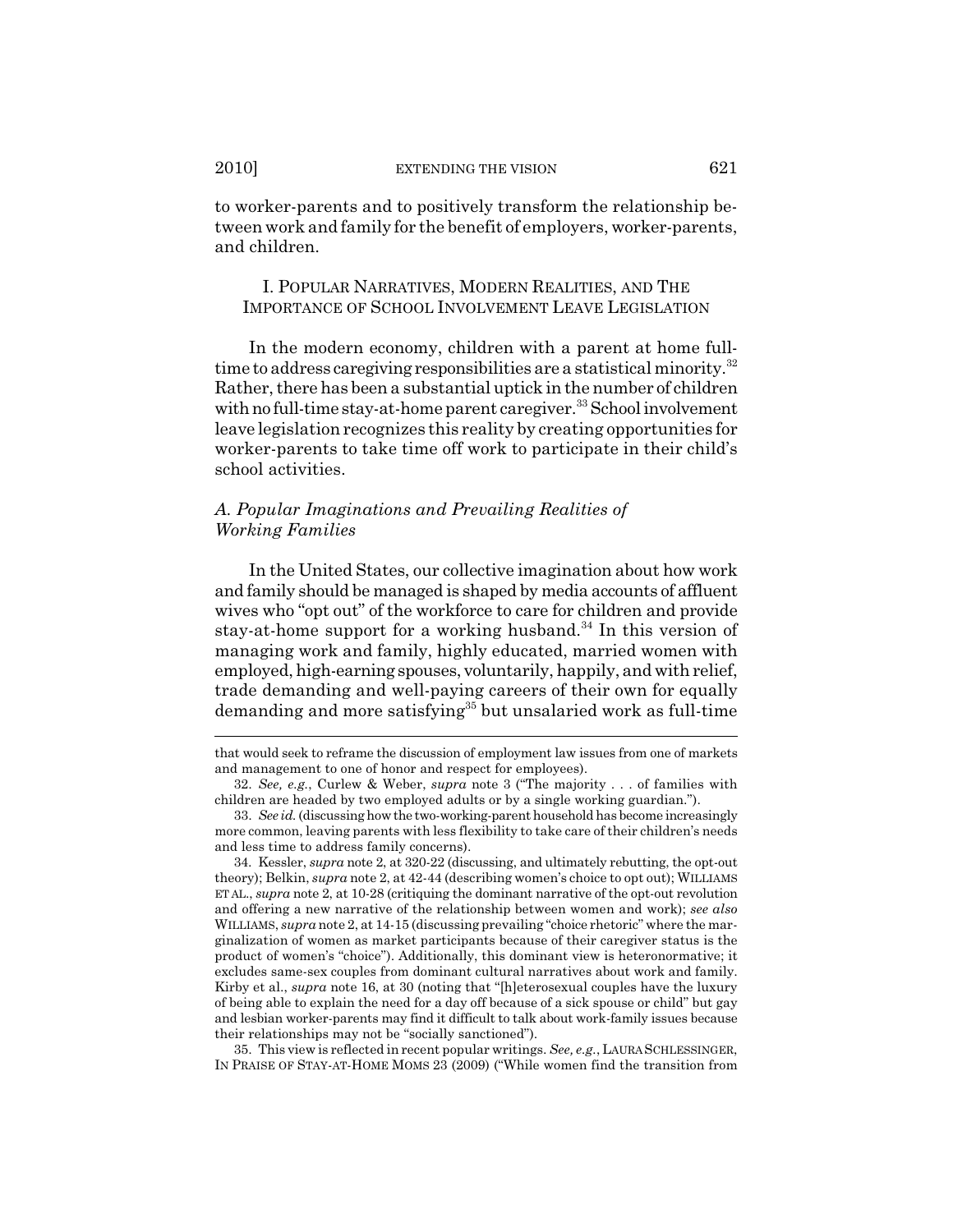caregivers to their children. These mothers are available on a fulltime basis to address the needs of their children, their spouses, and their communities, and they have the financial resources, supplied by their husbands, to do so. Moreover, fathers married to those stayat-home moms are able and choose to dedicate the majority of their time and efforts to advancing their careers and increasing the family's financial resources. At the same time, these fathers enjoy the benefits of a "flow of family work" 36 from their stay-at-home wives that minimizes the attention they need to give to managing the routine aspects of family life so that when they do have time, they are able to enjoy the benefits of a well-managed family. In short, in the traditional story, the boundaries between work and family are distinct and the identities of parents are stable, traditional, and unambiguous. The two spheres are independently managed by parents who can, and desire to, devote their singular attention to that sphere. $37$ 

Although this story may hold true for some families in the modern economy, the reality for many working parents is quite different than the traditional narrative. First, the idea that women have willingly chosen to leave the paid workforce to care for children ignores the fact that the conditions of paid work marginalize women as caregivers and can make caregiving nearly impossible, thereby making "choice" an inaccurate description of the situation.<sup>38</sup> Second, the narrative disregards men as primary, full-time, stay-at-home caregivers.<sup>39</sup> Third, and even more importantly, the narrative ignores the modern reality of dual-earner families, households with both partners working outside of the home for pay, who make up a larger portion of the population than ever before.<sup> $40$ </sup> The presence of children within those

in the context of being pushed out of the workforce to engage in full-time caregiving). 39. This invisibility in the narrative parallels research findings on the perceived

undesirability of stay-at-home fathers. One study from Yale University showed that stay-at-home fathers are perceived as the "worst parent" among working and stay-athome mothers and fathers, are held in low social regard, and "are neither liked nor respected." Victoria L. Brescoll & Eric Luis Uhlmann, *Attitudes Toward Traditional and Nontraditional Parents*, 29 PSYCHOL. WOMEN Q. 436, 440 (2005).

40. ELLEN GALINSKY ET AL., FAMILIES & WORK INST., TIMES ARE CHANGING: GENDER AND GENERATION AT WORK AND AT HOME 8 (2008), http://www.familiesandwork.org/site/ research/reports/Times\_Are\_Changing.pdf ("In 2008, 79% of married/partnered employees lived in dual-earner couples — 85% of women and 75% of men."). Those partners are also working more, at home and at work. Over the last three decades, the total number of

frenetic schedules and work environments to [stay-at-home motherhood] emotionally jarring . . . most women who make the change ultimately find peace and happiness and a profound sense of importance they didn't anticipate.").

<sup>36.</sup> WILLIAMS, *supra* note 2, at 20-24(describing "flow of family work" as the immunity a male worker has from responsibility for any caregiving or household responsibilities).

<sup>37.</sup> For an overview of the historical development of domesticity or the notion of separate spheres, see Cahn, *supra* note 1, at 188, and WILLIAMS, *supra* note 2, at 19-24. 38. *See* WILLIAMS ET AL., *supra* note 2, at 7 (highlighting the false nature of choice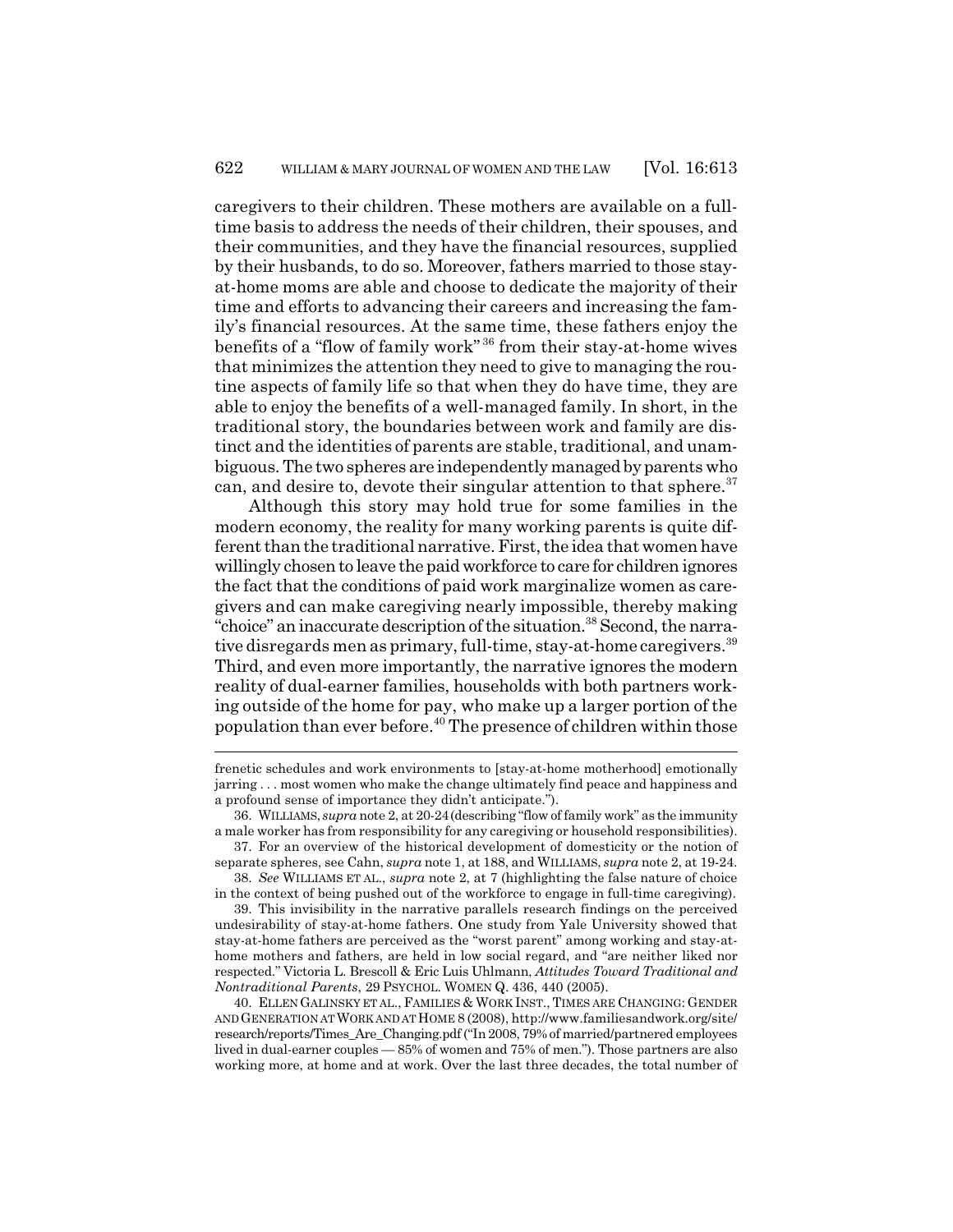households has also increased. In the 1960s, 70% of families had one or more parents at home full-time.<sup>41</sup> Today, that statistic is nearly a mirror image: 65% to 70% of families with children have two employed parents or a single parent who is employed.42 Thus, most of today's children are growing up in families where both parents (or the sole parent in a single parent household) work for pay and cannot devote themselves full-time to caregiving.43

In addition, mothers of children under eighteen have strikingly increased their participation in the workforce over the last three decades. In 1975, only 47% of mothers were in the workforce; in 2007, they made up 71% of the workforce.<sup>44</sup> This statistic is even more striking when compared with the changes in overall participation of men and women in the workforce generally. Whereas mother participation in the workforce increased approximately 24% since 1975, the number of women overall in the workforce has increased by only 15% from 1950 to 2007 (from 42% to 57%), and the number of men participating in the workforce has actually declined by about 16% over the same time period  $(82%$  to 66%).<sup>45</sup>

Relatedly, the number of working fathers with identifiable responsibilities at home continues to increase. Fathers report that they spend one-third more time per day with their children than they did in 1977.46 They report doing more of the household chores like cooking, cleaning, and childcare.<sup> $47$ </sup> Now that they have more responsibilities for children and home-life, more than half of the dual-earner fathers report experiencing work-family conflict, notably at higher rates than

43. Joan Williams notes that among dual-earner families, 64% of parents report that they work more than eighty hours per week. JOAN C. WILLIAMS, THE CTR. FOR WORKLIFE LAW, UNIV. CAL. HASTINGS COLL. OF LAW, ONE SICK CHILD AWAY FROM BEING FIRED: WHEN "OPTING-OUT" IS NOT AN OPTION 8 (2006), http://www.worklifelaw.org/pubs/ OneSickChildovervu.pdf.

44. GALINSKY ET AL., *supra* note 40, at 4; *see also* Economic News Release, U.S. Bureau of Labor Statistics, Employment Characteristics of Families in 2008 (May 27, 2009), *available at* http://data.bls.gov/news.release/famee.nr0.thm ("The labor force participation rate . . . for all mothers with children under 18 was 71.4 percent in 2008.").

45. GALINSKY ET AL., *supra* note 40, at 5. The statistics for men and women, generally, begin in 1950 whereas the statistics for mothers in the workforce begin in 1975. *Id.*

work hours for dual-earner couples increased from eighty-one hours per week to ninetyone hours per week. JAMES T. BOND ET AL., FAMILIES & WORK INST., HIGHLIGHTS OF THE NATIONAL STUDY OF THE CHANGING WORKFORCE: EXECUTIVE SUMMARY 2 (2002), http:// familiesandwork.org/site/research/summary/nscw2002summ.pdf. In addition, the time spent caring for children on workdays has increased by one hour from 5.2 hours to 6.2 hours. *Id.*

<sup>41.</sup> LEVIN-EPSTEIN, *supra* note 3, at 3.

<sup>42.</sup> *Id.* (citing 65%); Curlew & Weber, *supra* note 3 (citing 70%).

<sup>46.</sup> *Id.* at 14 (noting increase in time spent with children from two to three hours per work day). Fathers also report having more responsibility for childcare arrangements. *Id.* at 16.

<sup>47.</sup> *Id.* at 17-18.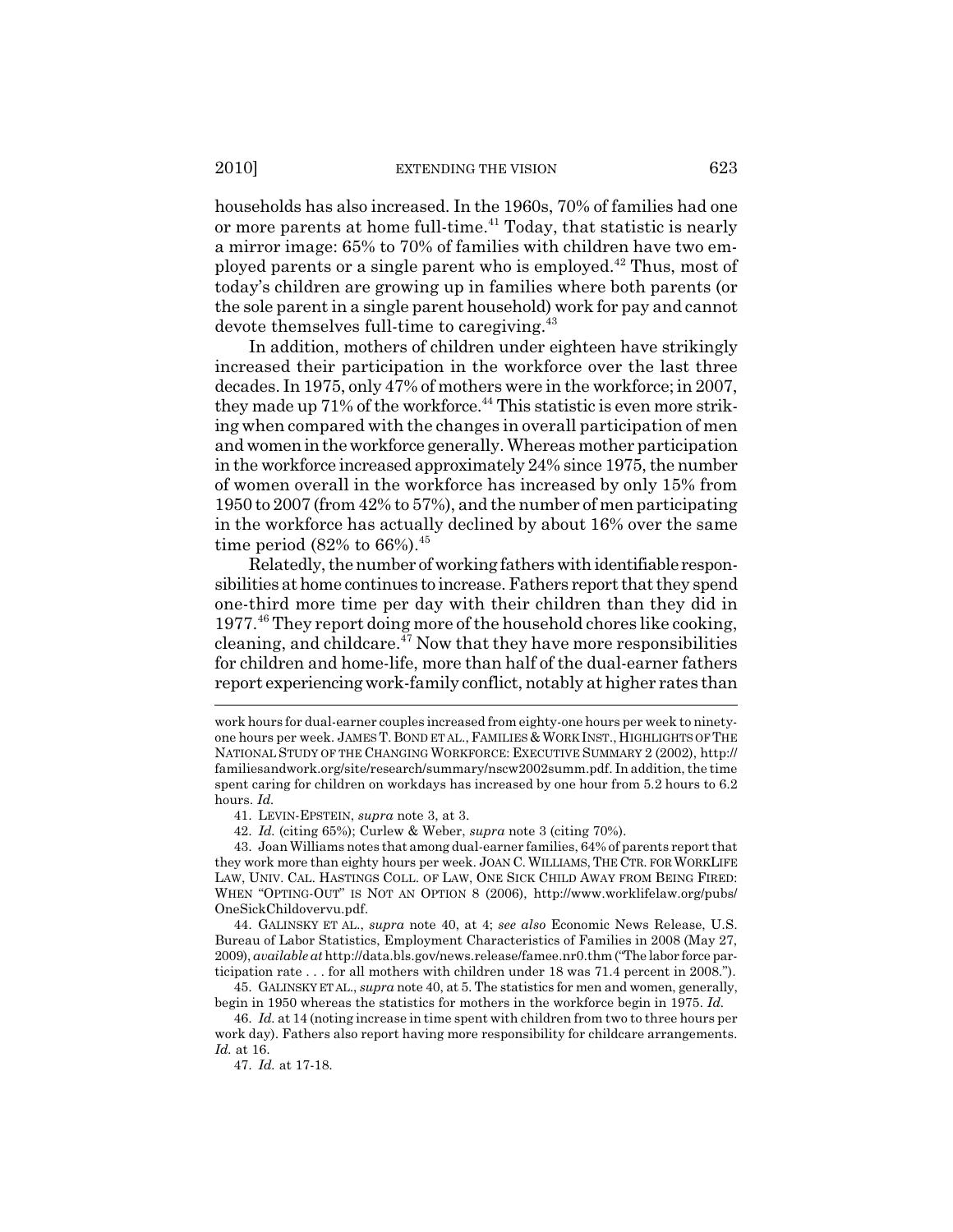working mothers in dual-earner couples: 59% of the fathers experience conflict while only  $45\%$  of mothers do.<sup>48</sup>

In sum, the reality is that most children have parents who work outside the home, who have responsibility for childcare at home, and who experience conflict in addressing both.

#### *B. School Involvement Leave: An Important Context for Legislation*

In the late 1980s, the first widespread public policy discussions about the needs of working parents, particularly working mothers, to manage the demands of work with the demands of family life<sup>49</sup> culminated in the passage of the Family and Medical Leave Act of 1993 (FMLA).<sup>50</sup> The FMLA has been important in helping some workers (those working a minimum number of hours, for at least twelve months, for employers with more than fifty employees)<sup>51</sup> manage family episodes,<sup>52</sup> such as the birth of a child or the serious illness of a family member.<sup>53</sup> A number of states also have unpaid FMLAtype workplace leave legislation.<sup>54</sup> Two states, however, New Jersey and California, have gone beyond the unpaid leave offered in the FMLA and provide some workers in those states paid leave to care for a new child or to care for a seriously ill family member.<sup>55</sup> A similar paid leave statute is set to go into effect in Washington in 2012.<sup>56</sup>

51. *Id.* § 2611(2), (4) (defining employee and employer).

52. This author uses the term "episode" because the Family and Medical Leave Act (FMLA) treats family demands as intermittent, episodic disruptions to an individual worker's commitment to the workplace. *See, e.g.*, Kessler, *supra* note 6, at 424 (noting that the "FMLA does little to address the everyday leave needs of caregivers"); Katharine B. Silbaugh, *Is the Work-Family Conflict Pathological or Normal Under the FMLA? The Potential of the FMLA to Cover Ordinary Work-Family Conflicts*, 15 WASH. U. J.L. & POL'Y 193, 195 (2004) (noting the "emergency" character of FMLA). A different view of regulating parental obligations in terms of the workplace, suggested here and elsewhere, would be to treat the demands of dependency relationships, such as the relationship of dependency that a parent has with a child, as ongoing and as valuable as those relationships of paid service in the workplace. *See, e.g.*, Maxine Eichner, *Square Peg in a Round Hole: Parenting Policies and Liberal Theory*, 59OHIO ST.L.J. 133, 169 (1998) (noting that work needs to be done "to insure that men as well as women recognize the importance of parenting").

53. § 2612(a)(1).

54. *See* discussion *infra* Part II.B.

55. CAL. UNEMP. INS. CODE §§ 3300-3306 (West Supp. 2010); Temporary Disability Benefits Law, N.J. STAT. ANN. §§ 43:21-25 to 21-31 (West 2010).

56. WASH REV. CODE §§ 49.86.030-.060 (2009).

<sup>48.</sup> *Id.* at 19. For men, this is a significant increase over the thirty-five percent reported in 1977. *Id.* at 18.

<sup>49.</sup> *See* Nancy E. Dowd, *Envisioning Work and Family: A Critical Perspective on International Models*, 26 HARV. J. ON LEGIS. 311, 314 n.7 (1989) (noting that "[w]orkfamily issues . . . first became a national campaign issue in the 1988 presidential election").

<sup>50.</sup> Family and Medical Leave Act of 1993, 29 U.S.C. §§ 2601-2654 (2006).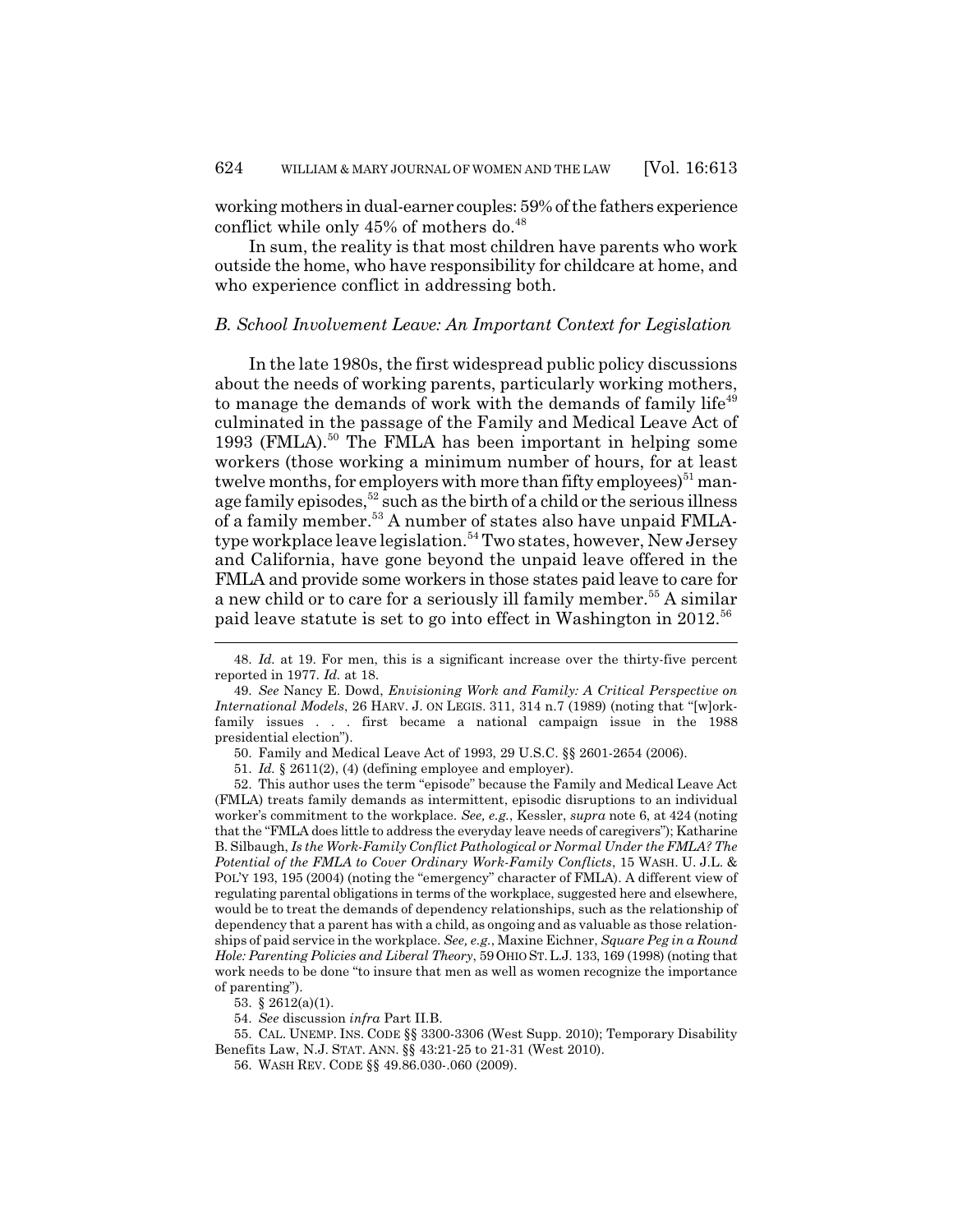Additionally, a few states have recognized that worker-parents need time to attend to not only episodic family obligations but also to those routine obligations that can conflict with work schedules. In those states, parents have legislatively guaranteed time off work to care for children with common, non-serious illnesses, to address children's routine medical appointment needs, and to be involved in children's school activities and educational process.<sup>57</sup>

Of the state statutes that address routine parenting demands, statutes that provide leave for parents to be involved in children's school activities are the most common form of leave addressed. Twelve states — California, Colorado, Hawaii, Illinois, Massachusetts, Minnesota, Nevada, North Carolina, Rhode Island, Tennessee, Texas, and Vermont — and the District of Columbia have legislation guaranteeing to all or some portion of worker-parents the opportunity to use unpaid leave to be involved in children's educational activities.<sup>58</sup> In those jurisdictions, parents are legislatively guaranteed a certain number of leave hours per year, ranging from two to forty hours, to attend a variety of children's school functions, such as parent-teacher conferences or extra-curricular events.59 These statutes vary widely in the number of leave hours, the types of leave-eligible activities, and the individuals who are entitled to the guaranteed leave.<sup>60</sup>

These statutes occupy a somewhat unique position among parental leave statutes because the parental role is distinctive in the context of attending a child's school activities. The distinction is that, typically, a parent's role in school activities is as an auxiliary caregiver who participates in or facilitates an educational opportunity for a child rather than performs as a caregiver who has primary responsibility for a child's care or supervision. $61$  For example,

58. *See infra* Part II.

<sup>57.</sup> *See, e.g.*, *infra* Part II.A (discussing Vermont and Massachusetts leave statutes). Vermont and Massachusetts also recognize the caregiving demands imposed upon workers by other dependents, including elderly relatives. Accordingly, the statutes guarantee time off from work to attend to those caregiving needs as well as to take elderly dependents to routine medical appointments. VT. STAT. ANN. tit. 21 §§ 470-473 (2009) (granting unpaid leave); MASS.GEN.LAWS ANN. ch. 149, § 52D(b)(3) (2009) (same). The issue of leave for elder care or other types of caregiving is important and should not be overlooked; this article, however, focuses on the demands of parents in relation to dependent children. For a good discussion of the question of regulating time off work for the care of elderly dependents, see Peggie R. Smith, *Elder Care, Gender, and Work: The Work-Family Issue of the 21st Century*, 25 BERKELEY J. EMP. & LAB. L. 351, 354 (2004) (reviewing existing work-family laws and applying them to elder care issues).

<sup>59.</sup> *See infra* Part II. In Hawaii, two hours per child for up to two conferences per year is allocated for state employees. HAW. REV. STAT. ANN. § 78-31 (LexisNexis 2009). In California, forty hours per year is available for employees to attend a child's school activity. CAL. LAB. CODE §230.8(a)(1) (West 2003).

<sup>60.</sup> *See infra* Part II.

<sup>61.</sup> WILLIAMS, *supra* note 2, at 34(distinguishing between "lessons" as "opportunities" for children and "medical appointments" as "necessities").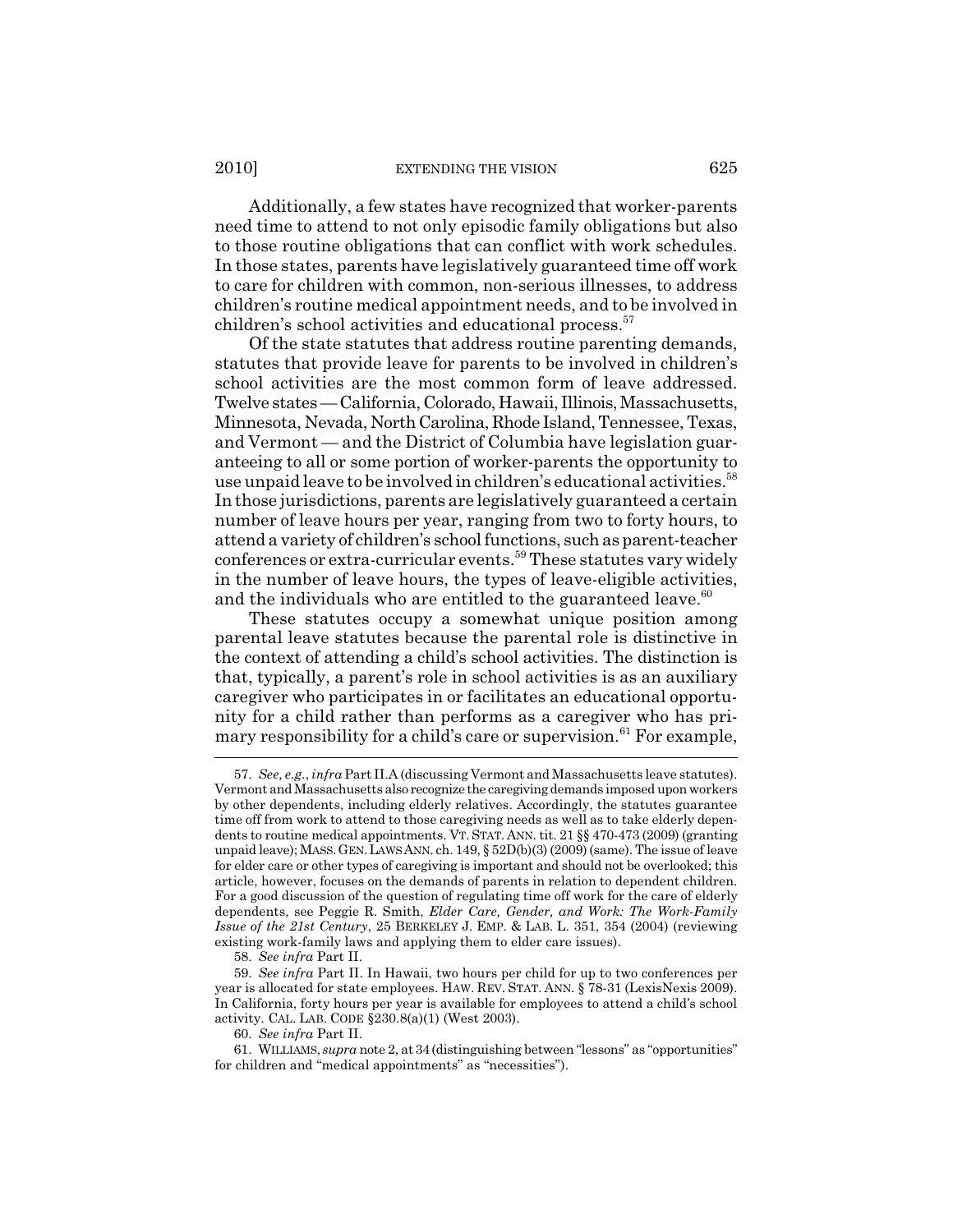student-teacher conferences are not mandatory for most parents; a child's education continues whether or not a parent attends a conference. Similarly, a parent is not typically legally and physically essential for a child to participate in a school play or field trip; generally, a child is supervised by teachers, school employees, and other volunteers during those activities, regardless of whether the parent is present. Child neglect statutes demonstrate that this distinction between auxiliary participation and primary caregiving is salient: a parent who fails to care for a sick child might be prosecuted for child neglect, but a parent likely would not be prosecuted for neglect because she did not attend a child's otherwise supervised school play.<sup>62</sup>

Although attending a child's school function generally would not fall into the category of primary caregiving, some state legislatures have found it important to mandate leave from work for parents to attend school functions, because the value of parents participating in a child's educational activities is repeatedly demonstrated in social science research.<sup>63</sup> "[A]ctive parental involvement in a child's education

(a) "Severe neglect" means the negligent failure of a person having the care or custody of a child to protect the child from severe malnutrition or medically diagnosed nonorganic failure to thrive. "Severe neglect" also means those situations of neglect where any person having the care or custody of a child willfully causes or permits the person or health of the child to be placed in a situation such that his or her person or health is endangered, . . . including the intentional failure to provide adequate food, clothing, shelter, or medical care. . . .

(b) "General neglect" means the negligent failure of a person having the care or custody of a child to provide adequate food, clothing, shelter, medical care, or supervision where no physical injury to the child has occurred.

*Id.*; *see also* Cahn, *supra* note 1, at 187 ("The familial zone of privacy is further limited by laws governing abuse and neglect."); Melissa Murray, *The Networked Family: Reframing the Legal Understanding of Caregiving and Caregivers*, 94 VA. L. REV. 385, 395-96 (2008) (noting that "parents have the rights and authority to provide caregiving as they see fit" but "[t]he state may intervene into the family to usurp parental decisionmaking authority only in limited circumstances, such as abuse, neglect, and abandonment").

63. In 1994, the California legislature passed its Family School Partnership Act and acknowledged that:

(b) The evidence is beyond dispute that parent involvement improves pupil achievement.

<sup>62.</sup> See CAL. PENAL CODE § 11165.2 (West 2000) as an example of a neglect statute that would not apply to a missed school play but would apply to a parent's failure to provide needed medical care or supervision for a child.

<sup>&</sup>quot;[N]eglect" means the negligent treatment or the maltreatment of a child by a person responsible for the child's welfare under circumstances indicating harm or threatened harm to the child's health or welfare. . . .

<sup>(</sup>c) Pupils whose parents are involved in their formal education have better grades, test scores, long-term academic achievement, attitudes, and behavior. . . . .

<sup>(</sup>e) Parents represent the single most important citizen group in terms of school support.

<sup>(</sup>f) The building of a network of parent volunteers to support children in public schools is central to the well being of the community.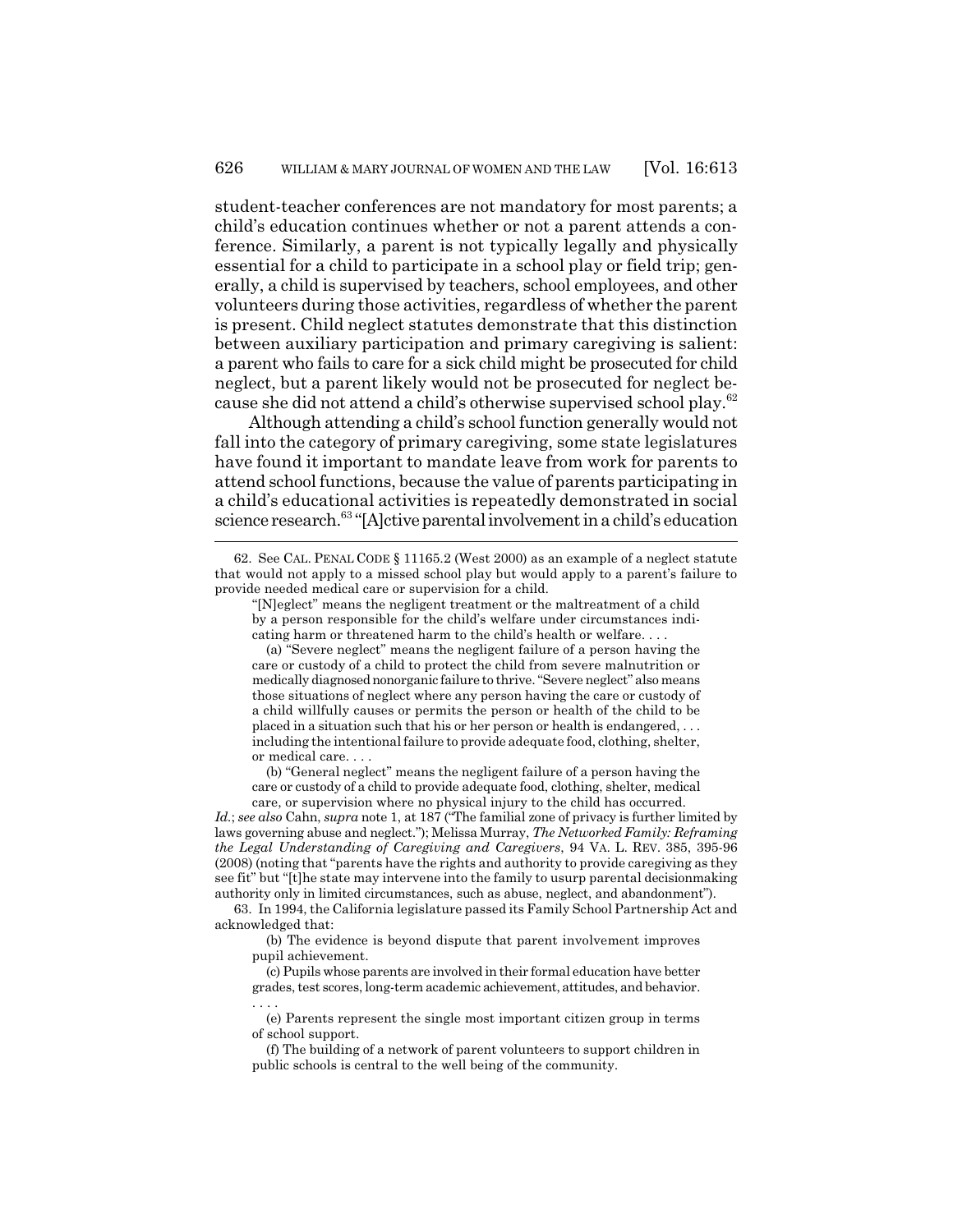is one of the most important factors in determining the degree of success that a child will have in school." 64 "Parental involvement is critical to children's educational, developmental and health outcomes." 65 "Children whose parents are involved in school-related activities perform better academically, put more effort into their school work, and maintain better concentration at school."<sup>66</sup> Additionally, "[p]arental involvement is associated with better performance in language and mathematics, as well as social development, and appears to decrease dropout rates." 67 In addition, parental involvement in low-wage families is disproportionately essential. One report noted that "children of low-income families tend to need greater educational support."<sup>68</sup> Yet, even though the impact of parental involvement is well-documented, a national study found that nearly seventy-five percent of working parents could not rely on workplace flexibility to meet with their children's teachers.<sup>69</sup>

Family School Partnership Act, § 2(b)-(c), (e)-(f), 1994 Cal. Stat. 8287 (portions codified at CAL. LAB. CODE § 230.8 (West 2003)).

64. Beth E. Schleifer, Comment, *Progressive Accommodation: Moving Towards Legislatively Approved Intermittent Parental Leave*, 37 SETON HALL L. REV. 1127, 1132 (2007) (citing CAREY OLMSCHEID, PARENTAL INVOLVEMENT: AN ESSENTIAL INGREDIENT (1999)); *see also* HEYMANN, *supra* note 4, at 53 (noting that "[o]ne of the most important factors affecting how children fare in school is parental involvement"); WILLIAMS, *supra* note 2, at 34 (noting that "a correlation exists between parental involvement and children's school success").

65. BARNARD CTR. FOR RESEARCH ON WOMEN,THE WORK-FAMILY DILEMMA:ABETTER BALANCE: POLICY SOLUTIONS FOR ALL NEW YORKERS 7 (2007).

66. Wis. Women Equal Prosperity, Economic Sufficiency: Work-Family, http://www .wiwep.org/TAP/WorkAndFamily (last visited Feb. 18, 2010) (citing Sharon Vandivere et al., *Indicators of Early School Success and Child Well-Being*, CROSSCURRENTS, Oct. 2004, at 1, 1).

67. Curlew & Weber, *supra* note 3; *see also* HEYMANN, *supra* note 4, at 53-57 (discussing the beneficial impact of parental involvement); JODY HEYMANN ET AL., INST. FOR HEALTH AND SOC.POLICY,THE WORK,FAMILY, AND EQUITY INDEX: HOW DOES THE UNITED STATES MEASURE UP?7 (2007), http://www.nationalpartnership.org/site/DocServer/McGill \_Study\_2007.pdf?doc!D=1581 ("When parents are involved in their children's education, children achieve more in elementary school, junior high school and high school.").

68. Curlew & Weber, *supra* note 3 (citing Press Release, CCH, CCH Survey Finds Most Employees Call In "Sick" For Reasons Other Than Illness (Oct. 10, 2007), http://hr .cch.com/press/releases/20071010h.asp); *see also* JEAN FLATLEY MCGUIRE & KAITLYN KENNEY, GEORGETOWN UNIV. LAW CTR., WORKPLACE FLEXIBILITY 2010: FACTS ON SHORT TERM TIME OFF 2 (2010), http://www.law.georgetown.edu/workplaceflexibilty2010/ definition/general/STO\_FactSheet.pdf (discussing workers' concerns over a lack of workplace flexibility that would allow them time off to attend to children and family demands).

69. JEAN FLATLEY MCGUIRE ET AL., GEORGETOWN UNIV. LAW CTR., PROMOTING CHILDREN'S WELL-BEING:THE ROLE OF WORKPLACE FLEXIBILITY 2 (2010), http://www.law .georgetown.edu/workplaceflexibility2010/documents/FF\_Color\_CD\_Facts.pdf. Another study found that, as a general matter, seventy percent of employed parents reported that they did not have enough time with their children. FAMILIES AND WORK INST., 1997 NATIONAL STUDY OF THE CHANGING WORKFORCE: EXECUTIVE SUMMARY 6 , *available at* http://familiesandwork.org/site/research/summary/1997nscwsumm.pdf; *see also* HEYMANN, *supra* note 4, at 53 (noting that "many parents lacked the paid leave and flexibility they needed to take time from work to help their children with school problems").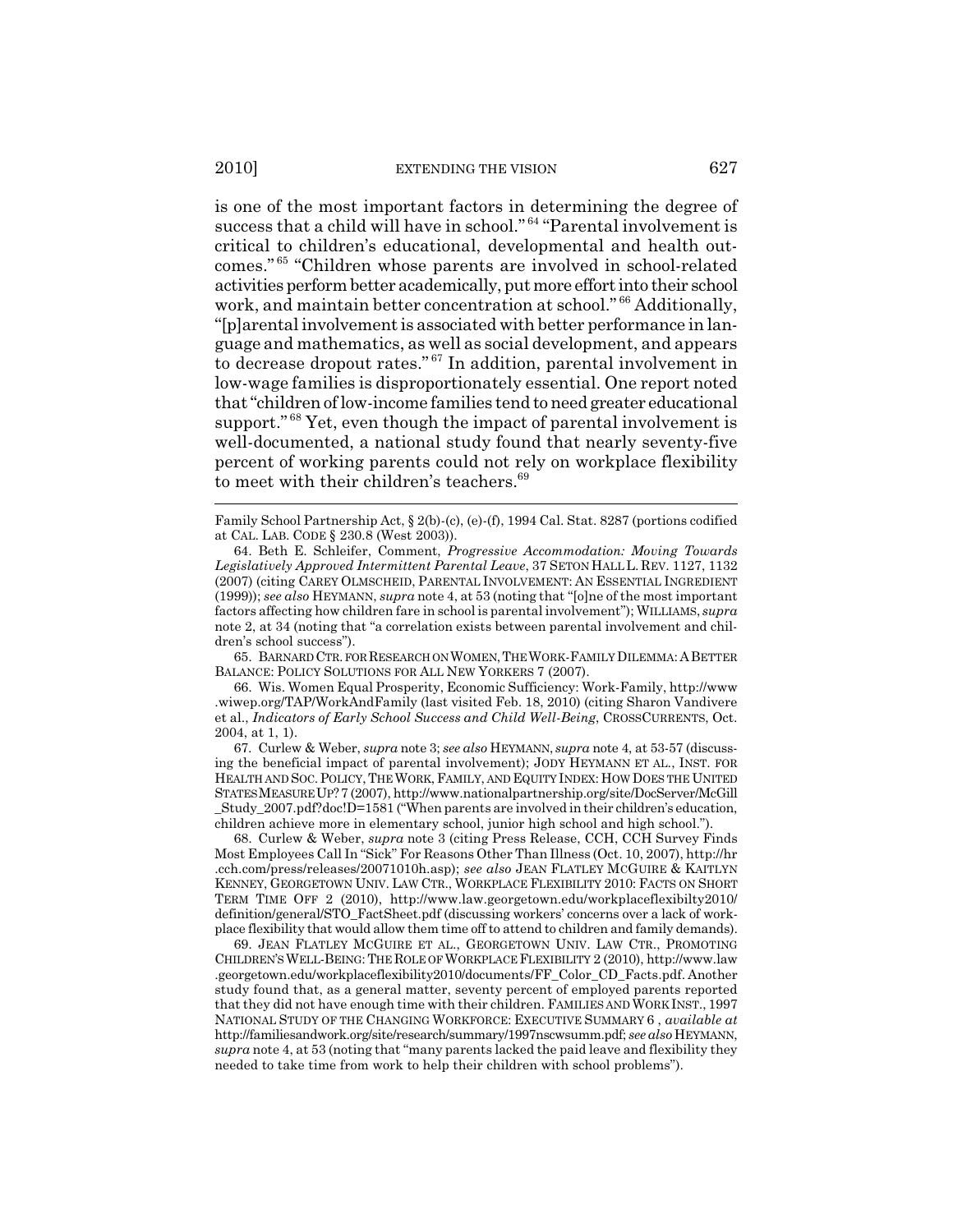The statutory recognition of worker-parents' educational stewardship is important for ensuring that worker-parents have the necessary flexibility to participate in their children's education. Moreover, the statutes make visible and legitimize workers as individuals with responsibility for a routine obligation of parenting: facilitating a child's educational success. By having these protections in place, workerparents can expand their identities as caregivers to participants in the educational development of their children, as partners with the school and its mission, and as auxiliary but critical stewards of the educational process.

The next section provides a more detailed review of the existing state school involvement leave provisions that regulate the participation of worker-parents in students' school activities.

## II. SCHOOL INVOLVEMENT LEAVE LEGISLATION: LEGALLY RECOGNIZING THE EDUCATIONAL STEWARDSHIP OF WORKER-PARENTS

## *A. Overview of Existing Leave Policies Related to Parental Caregiving*

School involvement leave legislation at the state level is the result of regulatory gap-filling in the only significant piece of federal parental leave legislation, the Family and Medical Leave Act of 1993  $(FMLA).<sup>70</sup>$  In fact, the FMLA has been specifically criticized for its failure to address the routine demands of raising children, such as needing time off from work to attend school functions,<sup>71</sup> and instead having an emergency or crisis view of parenting, demonstrated by extending leave and discrimination protection to parents only when parents need leave to handle an extraordinary family event or a family medical crisis.72 Specifically, the FMLA gives some worker-parents

<sup>70.</sup> Family and Medical Leave Act of 1993, 29 U.S.C. §§ 2601-2654 (2006).

<sup>71.</sup> *See, e.g.*, Peggie R. Smith, *Parental-Status Employment Discrimination: A Wrong in Need of a Right?*, 35 U. MICH. J.L. REFORM 569, 615 (2002) (noting that the FMLA provides "no protection for the many routine parental obligations and exigencies that most commonly clash with work demands"); *see also* HEYMANN, *supra* note 4, at 24 (noting that a study of working families showed that the FMLA covered only a "small fraction" of leave needs).

<sup>72.</sup> For examples of scholars recognizing the emergency or crisis nature of the FMLA, see Silbaugh, *supra* note 52, at 196 (noting the crisis or emergency nature of FMLA) and Kessler, *supra* note 6, at 424 (noting that the FMLA does not reach routine demands of caregiving).

The quality of the FMLA as a gender discrimination statute is a point of dispute. Both the United States Supreme Court and Congress have characterized the FMLA as a statute designed to remedy discrimination against women. Nev. Dep't of Human Res. v. Hibbs, 538 U.S. 721, 728 (2003) (noting that "[t]he FMLA aims to protect the right to be free from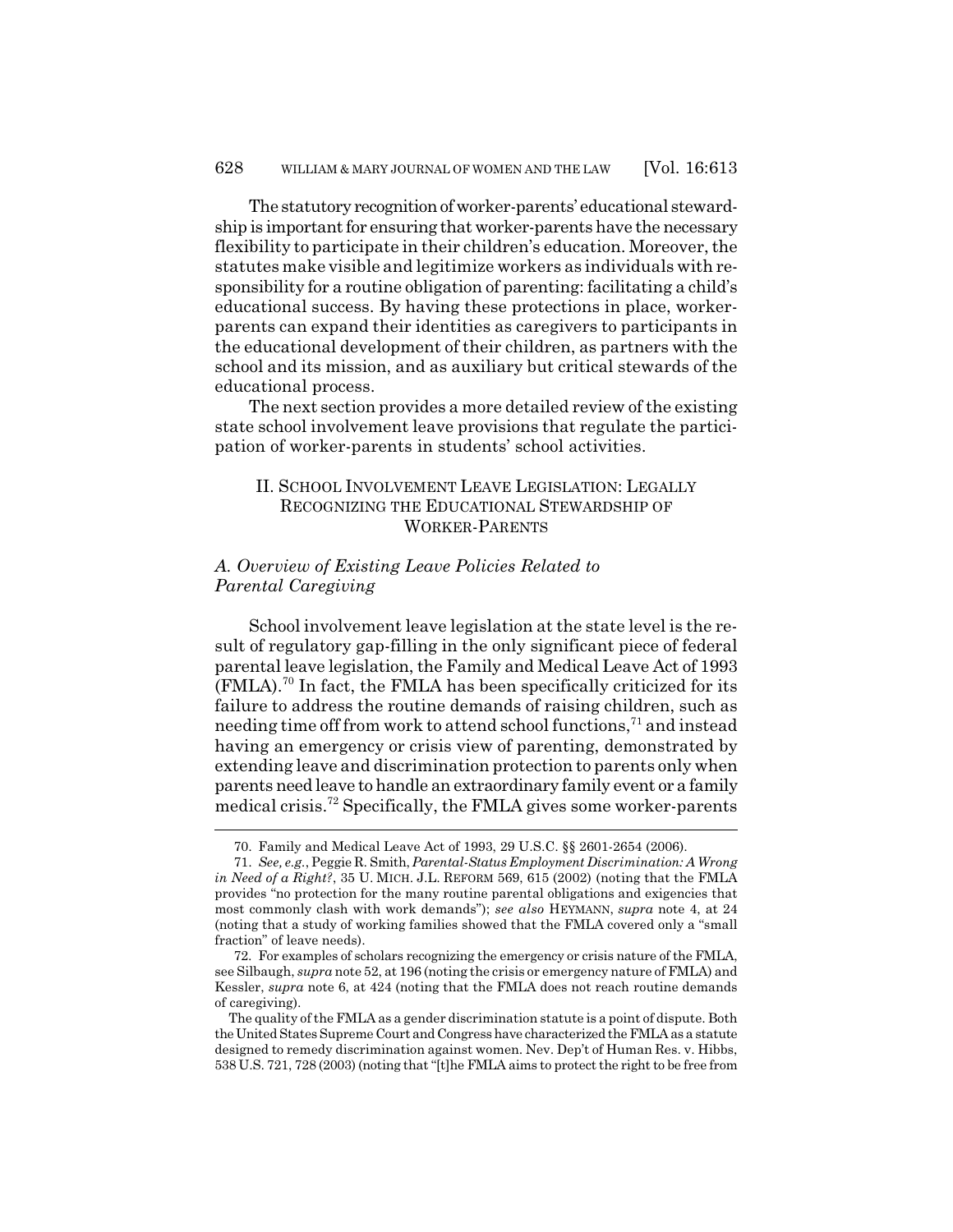up to twelve weeks of unpaid leave when children are born or adopted into a family or when a family member suffers from a "serious health condition." 73 Worker-parents who qualify for FMLA leave are those who have worked at least 1250 hours in the last year for an employer with fifty or more employees.<sup>74</sup>

Some states have statutes that also provide FMLA-type leave to employees.75 All but three states offer this crisis event leave unpaid to employees of private employers. Currently, California and New Jersey provide paid FMLA-type family and medical leave, administered through the states' disability insurance programs,  $76$  and in October 2012, Washington will begin providing paid family leave.<sup>77</sup>

74. § 2611(2)(A)(ii), (4)(A).

75. For examples of statutes that require private employers to provide FMLA-type leave, see CONN. GEN. STAT. §§ 31-51ll(a) to -51pp (2009) (requiring sixteen weeks leave every two years for birth or adoption of a child or serious illness of a family member); HAW. REV. STAT. §§ 398-3 to -10 (2009) (requiring four weeks leave per year for birth, adoption, or serious illness of a family member); and ME. REV. STAT. ANN. tit. 26, §§ 843-844 (2009) (requiring ten weeks of leave every two years for birth, adoption, or serious illness of a family member). For comprehensive listings of FMLA-type state leave provisions, see WORKPLACE FLEXIBILITY 2010, STATE-BY-STATE GUIDE TO UNPAID, JOB-PROTECTED EXTENDED TIME OFF LAWS (2006), http://www.law.georgetown.edu/workplaceflexibility 2010/definition/documents/state\_FMLA\_chart\_FINAL.pdf, and NAT'L CONFERENCE OF STATE LEGISLATURES, STATE AND FAMILY MEDICAL LEAVE LAWS THAT DIFFER FROM THE FEDERAL FMLA(2008), http://www.ncsl.org/print/employ/fam-medleave.pdf (providing an overview of state statutes that allow for leave benefits different from the federal FMLA).

76. In California, the Paid Family Leave Program gives all workers up to six weeks partial pay to bond with a new child or to care for a "seriously ill child, spouse, parent [or] domestic partner." CAL. UNEMP. INS. CODE § 3301(a)(1)(b) (Supp. 2010). New Jersey provides a similar plan to its workers. N.J.STAT.ANN. §§ 43:21-25 to :21-31 (West 2010). Both plans are administered through the state disability insurance. *Id.* § 43:21-28; CAL. UNEMP. INS. CODE § 3301(b).

77. Washington's statute will provide a benefit of \$250 per week for five weeks to worker-parents who take leave to care for newborns and newly adopted children. WASH. REV. CODE ANN. § 49.86.030 (West 2010); § 49.86.010 (definition of family leave); § 49.86.050 (duration of leave); § 49.86.060 (amount of benefit). The Washington legislation is controversial, however. Although the legislation was to go into effect in October 2009,

gender-based discrimination in the workplace"); 29 U.S.C. § 2601(b)(4) (2006) (stating that the goal of the act is to "minimize[ ] the potential for employment discrimination on the basis of sex"). Others note, however, that even though the FMLA has been characterized as a statute that provides relief from gender discrimination because the statute covers childbirth and emergency medical situations, it does little to redefine the way in which everyday caregiving is gendered and borne primarily by women. *See* Smith, *supra* note 71, at 617 (noting that the FMLA addresses caregiving within "gendered norms and assumptions" about women as caretakers). In fact, although women continue to be greater contributors to the overall financial earnings of the household, they still bear the greater amount of caregiving duties in dual-earner families. GALINSKY ET AL., *supra* note 40, at 8-9. Others reject the notion that the FMLA is an antidiscrimination statute at all. *See, e.g.*, Smith, *supra* note 71, at 614 (noting that "the FMLA is not an anti-discrimination statute but a labor standard statute" that "functions in a manner that is different from anti-discrimination statutes" because it imposes "an affirmative duty to help workers harmonize work and family").

<sup>73. § 2612(</sup>a)(1)(D).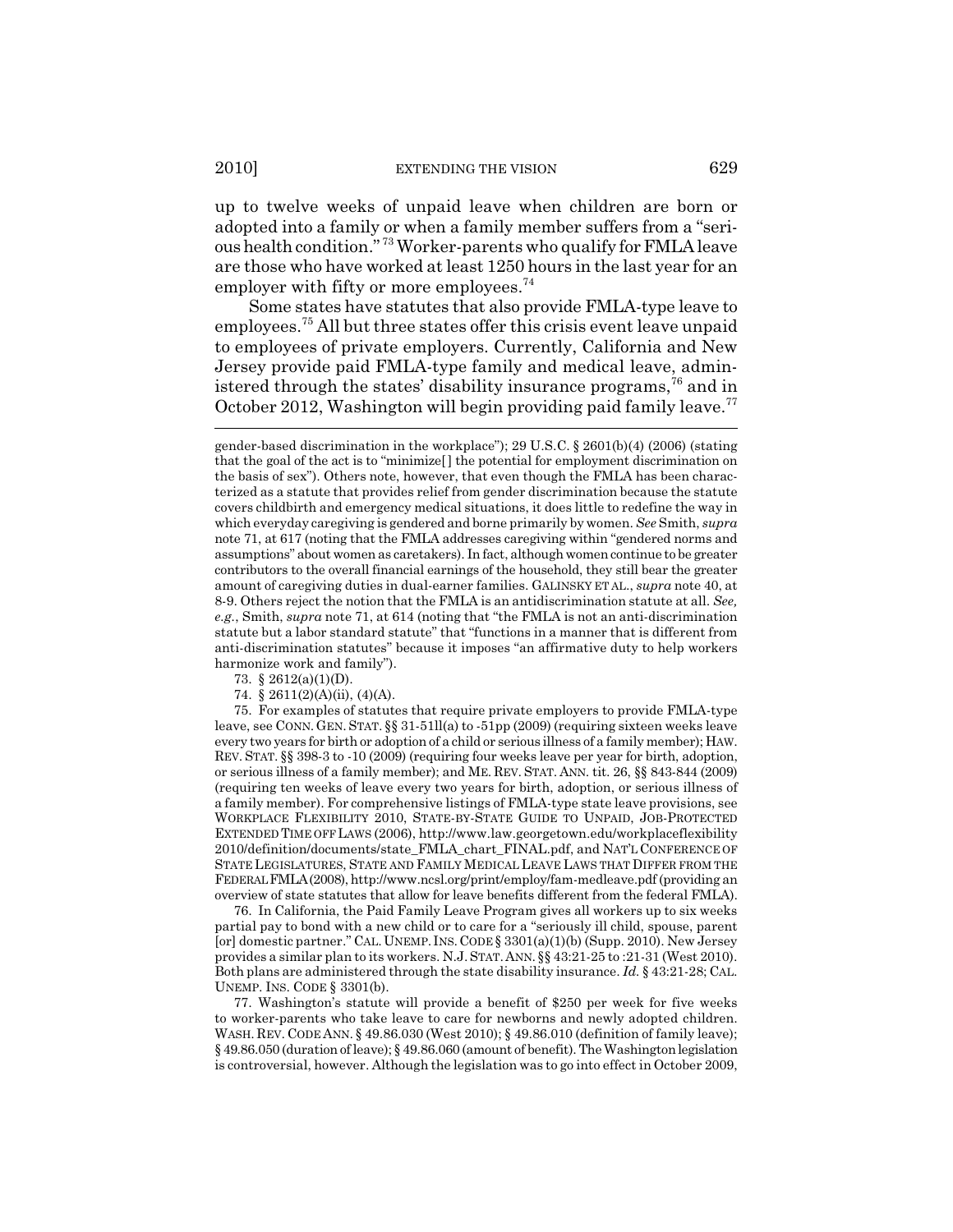Other states have gone beyond legislation mirroring the emergency-type leave available under the FMLA and instead have enacted leave legislation that reach routine parenting obligations sometimes described as "small necessities" laws.78 As a general matter, small necessities laws give worker-parents (and sometimes other working caregivers) leave from work to address three routine parenting obligations not covered by the FMLA-type statutes: taking children (and sometimes elderly relatives) to medical appointments, caring for children (and other relatives) when routine but not serious, illnesses strike, and attending a child's school activities.79

Two states, Vermont and Massachusetts, have the most expansive small necessities statutes covering the routines associated with caregiving. In Vermont, the legislature recognized that "[w]hen employees have security about their employment and the well-being of their children, parents, and other family members, businesses benefit economically from increased worker productivity and stability."<sup>80</sup> Accordingly, the Vermont Parental and Family Leave Act provides "short term family leave" for employees who have worked an average of thirty hours per week or more for any public or private employer<sup>81</sup> to "participate in preschool or school activities directly related to the academic educational advancement of the employee's child, stepchild, foster child, or ward who lives with the employee;" 82 to "attend or to accompany the employee's child, stepchild, foster child or ward who lives with the employee or the employee's parent, spouse, or

82. § 472a(a)(1).

legislation was passed recently that delays the effective date until October 1, 2012. 2009 Wash. Sess. Laws ch. 544. In January 2009, Washington House Bill 1160 was introduced to repeal the paid leave statute altogether. H.B. 1160, 61st. Leg., Reg. Sess. (Wash. 2009).

<sup>78.</sup> *E.g.*, Massachusetts Small Necessities Leave Act, MASS.GEN.LAWS ANN. ch. 149, § 52D (Supp. 2010); *see also* BUSINESS & LEGAL REPORTS, SMALL NECESSITIES LAWS: NEW STATE LEAVE REQUIREMENTS FOR EMPLOYERS 9 (2001) (noting that "[t]hese statutes go by a number of different official names, but are frequently referred to collectively as 'small necessities laws,' a term originating from Massachusetts").

<sup>79.</sup> *See e.g.,* VT.STAT. ANN. tit. 21, § 472a (2010); *see also* BUSINESS & LEGAL REPORTS, *supra* note 78 (describing purposes of small necessities laws).

<sup>80.</sup> VT. STAT. ANN. tit. 21, § 470(b) (2010).

<sup>81.</sup> VT. STAT. ANN. tit. 21, § 471(3) (2010). On the face of the statute, the definition of "employer" for purposes of the short term leave statute is unclear. Although Vermont's FMLA-type parental and family leave statute applies to employers that have a minimum number of employees, ten for parental leave and fifteen for family leave, working an average of thirty hours a week, *id.* § 471(1), the statute does not specifically state the minimum number of employees an employer must have to be subject to the short term leave provision. *Id.* § 472a(a). The short term leave provision has been interpreted to apply to employers with fifteen or more employees, similar to the family leave provisions. *See* GOVERNOR'S COMM'N ON WOMEN, FEDERAL FAMILY & MEDICAL LEAVE ACT V. STATE PARENTAL & FAMILY LEAVE ACT, *available at* http://www.atg.state.vt.us/assets/files/ Table%20Compairing%20Vermont%20and%20Federal%20Family%20Leave%20Laws.pdf.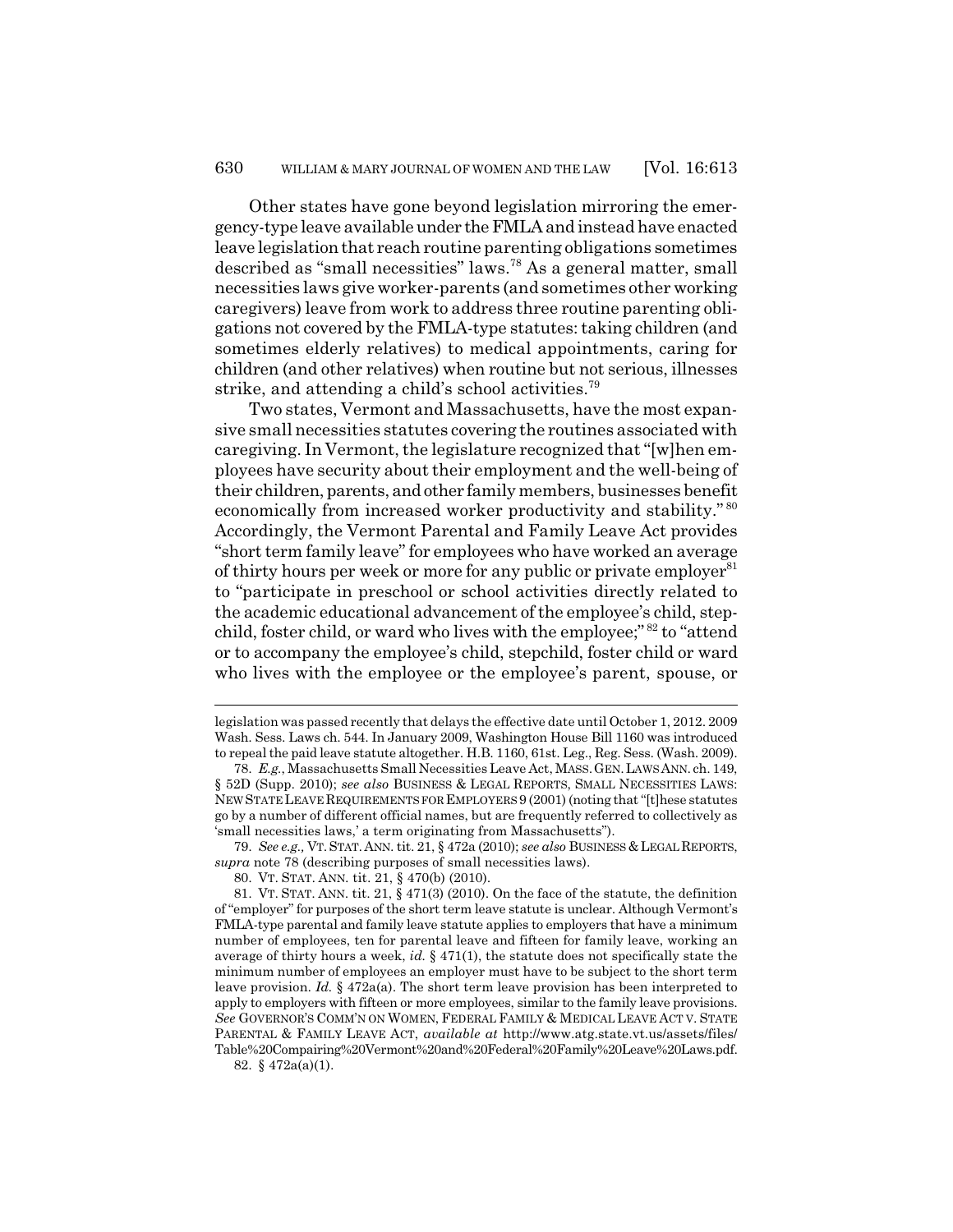parent-in-law to routine medical or dental appointments;"<sup>83</sup> to take a "parent, spouse, or parent-in-law" to appointments "related to their care and well-being;" 84 and "[t]o respond to a medical emergency involving the employee's child, stepchild, foster child or ward who lives with the employee or the employee's parent, spouse, or parent-in-law." 85 The leave is limited to no more than four hours in a thirty day period and no more than twenty-four hours in a twelve month period.<sup>86</sup>

Under the similar Massachusetts Small Necessities Leave Act, <sup>87</sup> an employee who has worked more than 1250 hours in the last twelve months for an employer who has fifty or more employees<sup>88</sup> is "entitled" to a total of [twenty-four] hours of leave during any [twelve]-month

86. *Id.* § 472a(a)(4). The difference between the amount of time available for leave for serious illnesses covered by FMLA-type statutes (typically multiple weeks) and leave for routine illnesses covered by small necessities laws demonstrates that there may be a gap for parents when dealing with a child's illness that keeps the child out of school or day care for a few days at a time. For example, if a child has a cold with a fever, a parent may need to stay home for a few days with the child. A parent in Vermont would quickly exceed the four-hours-in-thirty-days maximum under the short-time leave statute, but likely would not qualify for FMLA-type leave for "serious illness[es]." *See id.* §471(5) (defining "serious illness" as "accident, disease or physical or mental condition that . . . poses imminent danger of death; . . . requires inpatient care in a hospital; or . . . requires continuing in-home care under the direction of a physician").

Some states, however, have enacted legislation to fill that gap for some working parents. California provides that if an employee receives paid sick leave, up to half of that sick leave may be used to care for ill family members. CAL. LAB. CODE § 233 (West 2010). Minnesota provides that "[a]n employee may use personal sick leave benefits" to care for an ill child for "reasonable periods as the employee's attendance with the child may be necessary." MINN. STAT. § 181.9413 (2009). Oregon provides that the twelve weeks of unpaid family leave available to employees for the care of adopted children, newborns, and relatives with serious illnesses is also available for the "care [of] . . . a child of the employee who is suffering from an illness, injury or condition that is not a serious health condition but that requires home care." OR. REV. STAT.  $\S$  659A.159(1)(d) (2007). In Washington, if an employee is entitled to "sick leave or other paid time off," then that time can be used to care for a child's "health condition that requires treatment or supervision." WASH. REV. CODE  $\S$  49.12.270(1) (2010). The legislative findings of the Washington statute note that because of increased numbers of "working mothers, single parent households, and dual career families[,]" the "needs of families must be balanced with the demands of the workplace to promote family stability and economic security." 1988 Wash. Legis. Service ch. 236.

87. MASS. GEN. LAWS ANN. ch. 149, § 52D (West Supp. 2009).

88. In Massachusetts, eligible employees are those employees who can receive benefits under the federal Family and Medical Leave Act. *Id.* § 52D(a). An eligible employee is defined in the FMLA. 29 U.S.C. § 2611(2)(A) (2006).

<sup>83.</sup> *Id.* § 472a(a)(2).

<sup>84.</sup> *Id.* § 472a(a)(3).

<sup>85.</sup> *Id.* § 472a(a)(4). Interestingly, the statute uses the word "emergency" to describe the conditions under which short term leave can be taken, although the statute appears to reach routine illnesses and the caregiving needs required by those illnesses, because short term leave is separate from the leave for a "serious illness" described in the statute. *Id.* § 471(5).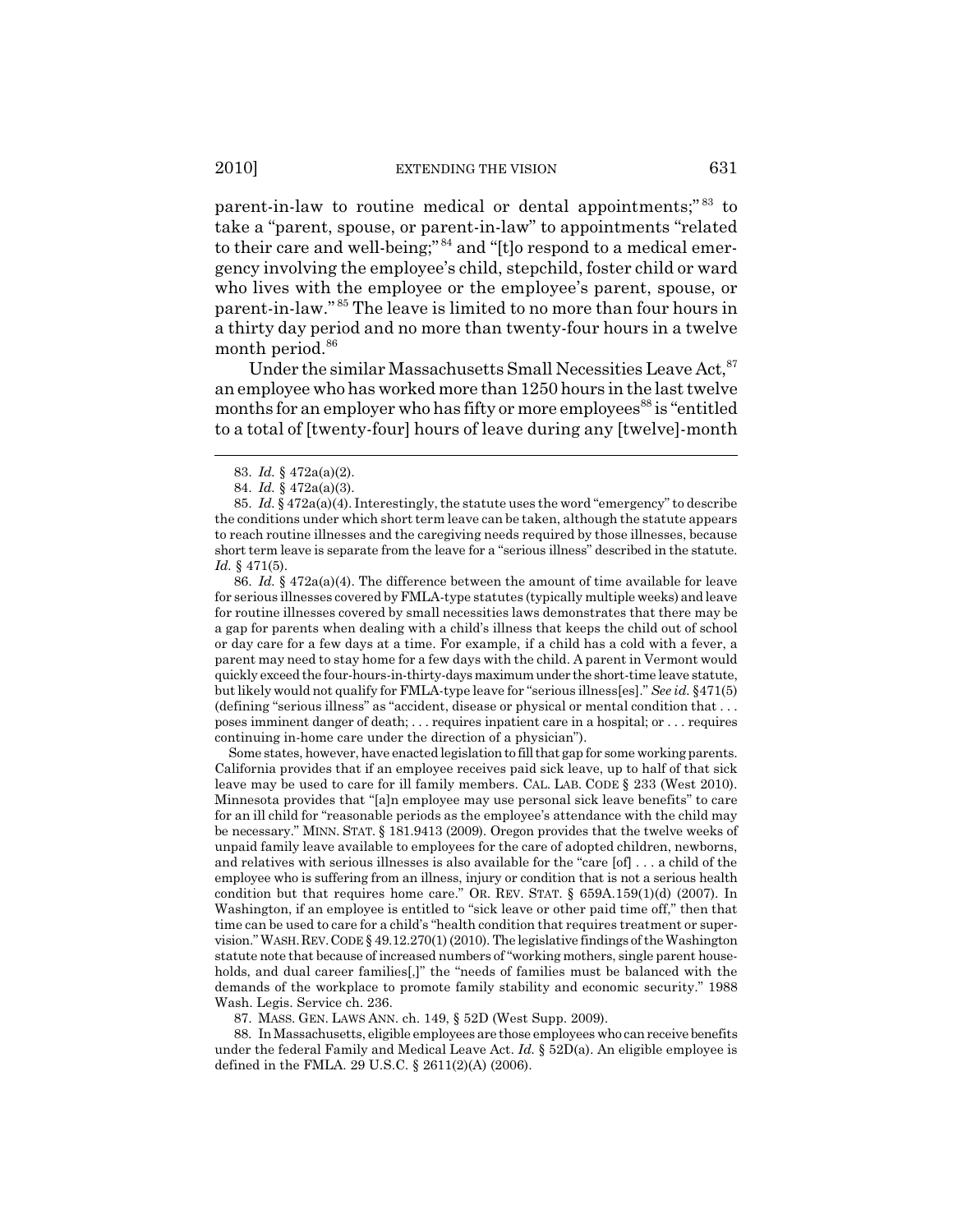period, in addition to leave available under the federal act" to attend "school activities directly related to the educational advancement of a son or daughter," <sup>89</sup> to take the "son or daughter . . . to routine medical or dental appointments,"<sup>90</sup> and to take "an elderly relative . . . to routine medical or dental appointments" or to other professional services appointments.<sup>91</sup>

While Vermont and Massachusetts have the most expansive laws protecting routine caregiving, other states most frequently protect school involvement. For example, whereas only Vermont and Massachusetts provide leave for routine medical appointments, nine states — California, Colorado, Illinois, Massachusetts, Minnesota, North Carolina, Nevada, Rhode Island, and Vermont — and the District of Columbia have either statutes mandating that workerparents in both public and private workplaces have a certain number of hours of leave from work to be involved in a child's school activities, or statutes protecting worker-parents from being terminated if they must attend certain types of school activities during the work day.<sup>92</sup> Three states, Hawaii, Tennessee, and Texas, extend school involvement leave to state employees but not to private employees.<sup>93</sup> At least one state, Louisiana, permits but does not require employers to give

<sup>89. § 52</sup>D(b)(1). The statute gives two examples of such activities: "parent-teacher conferences or interviewing for a new school." *Id.* "School" includes not only private and public elementary and secondary schools but also licensed child care facilities, allowing parents to be involved in the school-related activities of preschool-age children. *Id.* § 52D(a).

<sup>90.</sup> *Id.* § 52D(b)(2). These routine appointments include "check-ups or vaccinations." *Id.*

<sup>91.</sup> *Id.* § 52D(b)(3). "Professional services" must be "related to the elder's care," and can include appointments for things such as "interviewing at nursing or group homes." *Id.*

<sup>92.</sup> For a description of some of these statutes, organized by state, see NAT'L P'SHIP FOR WOMEN & FAMILIES,LEAVE FOR PARENTAL INVOLVEMENT IN SCHOOL ACTIVITIES 1-3 (2009), *available at* http://www.nationalpartnership.org/site/DocServer/School\_Leave \_FINAL\_2009.pdf.

Interestingly, an employee working for a private employer is more likely to be guaranteed time off work for bone marrow and organ donation than to have time off work to deal with a child's routine illnesses. For example, in Connecticut, an employee can receive up to twenty-four weeks off work over two years to be an organ or bone marrow donor. CONN.GEN.STAT. § 5-248a(a) (2007). In Maine, ten weeks over two years is allowed for organ donation. ME. REV. STAT. ANN. tit. 26, §§ 843-844 (2007). In Minnesota, forty hours can be taken each year to donate bone marrow or organs. MINN. STAT.  $\S$  181.945, 181.9456 (2009). In Louisiana, employers with twenty or more employees are required to give up to forty hours of a *paid* leave of absence to an employee who undergoes a procedure to donate bone marrow. LA. REV. STAT. ANN. § 40:1299.124(B) (2009). At least four more states — New York, Virginia, South Carolina, and Arkansas — have bone marrow or organ donation leave statutes. *See* National Conference of State Legislatures, State Leave Laws Related to Medical Donors, http://www.ncsl.org/default.aspx?tabid=13383 (last visited Jan. 13, 2010) (describing state statutes).

<sup>93.</sup> HAW. REV. STAT. ANN. §§ 78-31 (LexisNexis 2009) (codified in public employees title); TENN. CODE ANN. § 49-6-7001 (2009); TEX. GOV'T CODE ANN. § 661.206 (Vernon 2004).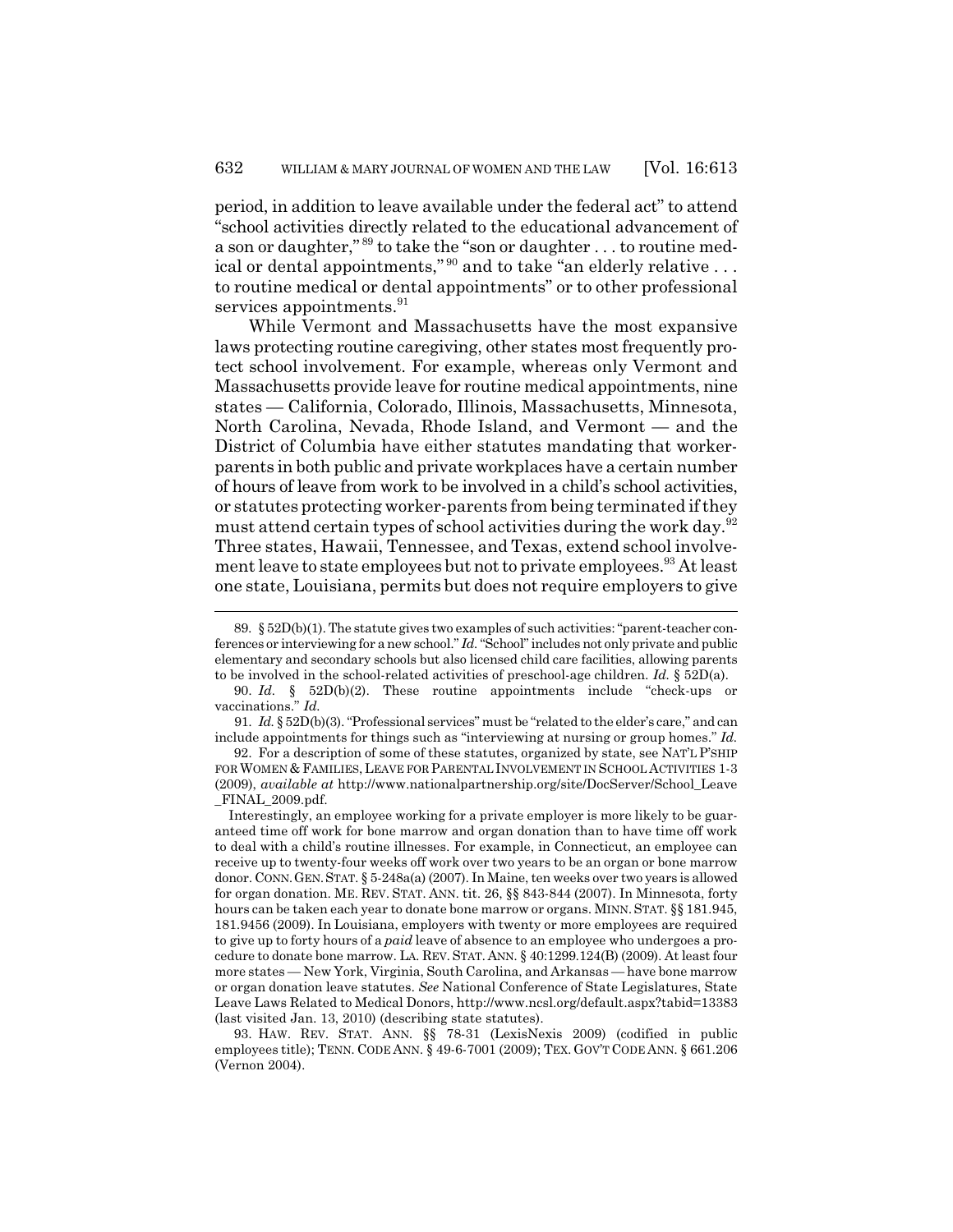worker-parents time off work to attend a child's school activity. $94$ Additional state legislation is pending throughout the country.<sup>95</sup> The existing state legislation<sup>96</sup> is analyzed below.

#### *B. School Involvement Leave Legislation — A Topical Analysis*

School involvement leave is generally unpaid leave when available to both public and private employees (but is more often paid leave in states where such leave is available only to public employees)<sup>97</sup> and guarantees parents time off work to attend the school activities of their children. The statutes, however, vary widely regarding how "school activity," "parent," and "child" are defined;<sup>98</sup> the amount of leave given;<sup>99</sup> the limitations an employer can impose on the process for getting leave;<sup>100</sup> the employee's documentation and notice requirements for leave; $^{101}$  and the obligations of a school relative to the leave.102 The statutes are classified below and analyzed according to these topics. For readers who are interested in seeing much of this same information compiled in a state by state format, the Appendix contains a table that details these key topics of school involvement leave legislation by state. $103$ 

<sup>94.</sup> LA. REV. STAT. ANN. § 23:1015.2(A) (2009).

<sup>95.</sup> The Sloan Work and Family Research Network reports that fourteen states recently introduced legislation to require school involvement leave. Curlew & Weber, *supra* note 3. These statutes range from acts guaranteeing leave for any school activity or for special events to those allowing leave for mandatory school visits, such as parentteacher conferences or special education meetings. *Id.* Two states proposed legislation that would combine school involvement leave with leave for routine medical appointments and caregiving, and three states proposed legislation that would give employers tax credits for extending paid school involvement leave. *Id. See also* SLOAN WORK & FAMILY RESEARCH NETWORK, *supra* note 11, at 1-3 (listing pending school involvement leave legislation (some providing paid leave and employer tax incentives, but the majority providing unpaid leave) in Colorado, Georgia, Indiana, Louisiana, Nevada, New Jersey, New Mexico, New York, Oklahoma, South Carolina, Texas, Virginia, West Virginia, and Wisconsin).

<sup>96.</sup> States can also address school activities leave as an administrative law matter. For example, Florida allows state employees to take one hour of administrative leave per month to attend a child's school activities. FLA.ADMIN.CODE ANN.R. 60L-34.0051(7) (2009). Only legislative action is addressed in this article.

<sup>97.</sup> HAW. REV. STAT. ANN. § 78-31 (LexisNexis 2009); TEX. GOV'T CODE ANN. § 661.206 (Vernon 2004). *But see* TENN. CODE ANN. § 49-6-7001 (2009) (statute does not state whether the leave is paid or unpaid).

<sup>98.</sup> See *infra* Parts II.B.1-B.2.

<sup>99.</sup> See *infra* Part II.B.3.

<sup>100.</sup> See *infra* Part II.B.4.

<sup>101.</sup> See *infra* Part II.B.5.

<sup>102.</sup> See *infra* Part II.B.6.

<sup>103.</sup> For additional useful summaries of these laws, see A BETTER BALANCE, FACT SHEET: EDUCATIONAL LEAVE 1-2 (2007), *available at* http://www.abetterbalance.org/docs/ Factsheet\_EducationalLeave.pdf (describing state and local educational leave initiatives);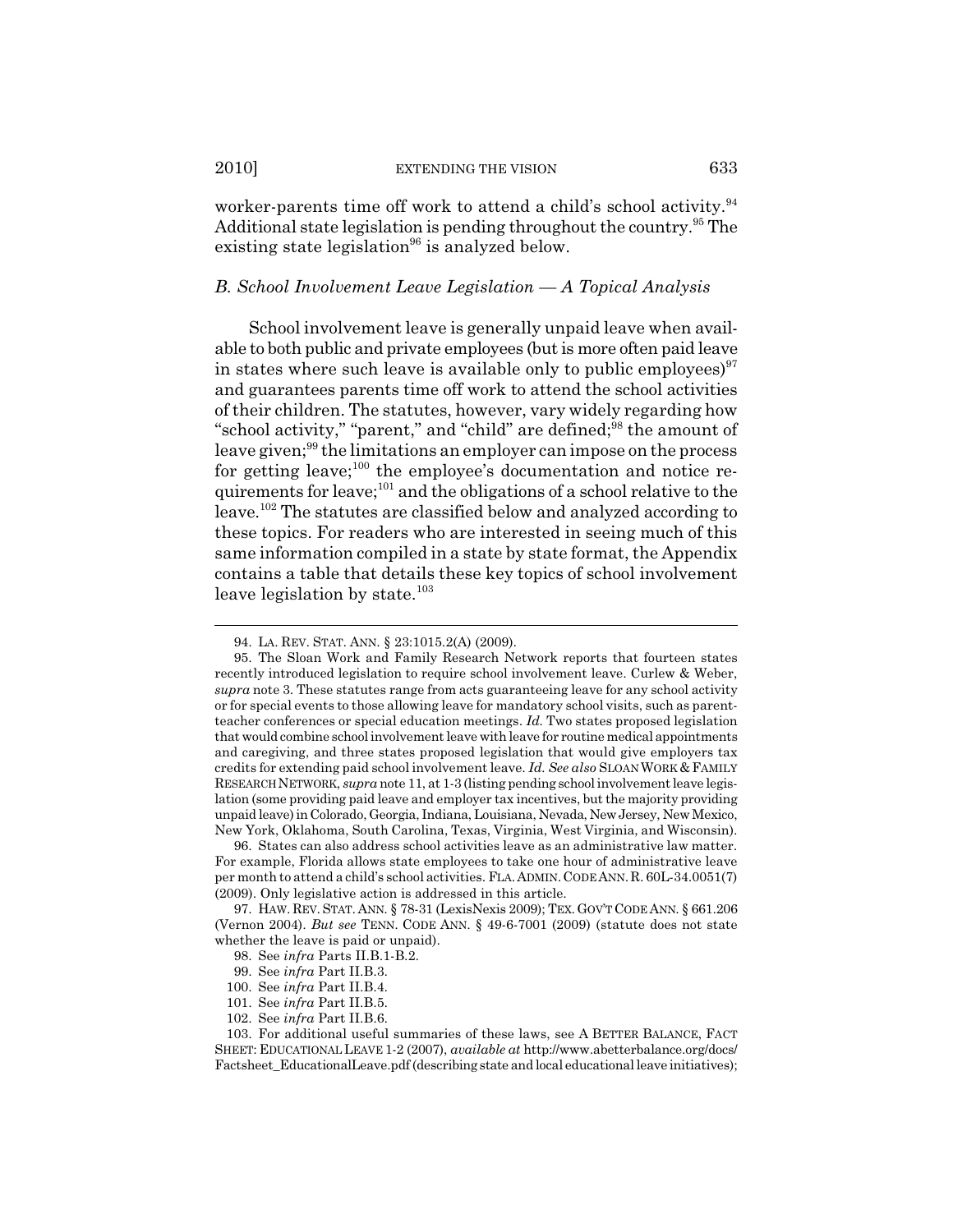#### *1. Protected "School Activities"*

School activities for which a parent can take leave under the state statutes ranges from narrowly to broadly defined. Most narrowly, the definition of school activities is limited to conferences required by a school administrator or to parent-teacher conferences. Specifically, under California's discipline leave statute, the first of two California statutes guaranteeing worker-parents leave for school activities, $104$ a parent is protected from adverse employment action<sup>105</sup> if that parent is summoned to visit a student's classroom for all or part of a school day as required by a teacher who has suspended a student for statutorily defined behavior, which includes "obscen[ity,] . . . habitual profanity, or vulgarity" or disruption to or defiance of school officials in completing their duties.106 Similarly, Nevada, under its emergency or requested conference leave provisions, makes it unlawful for any employer to terminate, "demote, suspend, or otherwise discriminate against" an employee who appears at a conference about his or her

and NAT'L P'SHIP FOR WOMEN & FAMILIES, *supra* note 92, at 1-3 (discussing state educational leave legislation).

<sup>104.</sup> The California Labor Code provides leave for school activities in two situations: (1) where any "parent or guardian of a pupil" is summoned to school because the pupil has been suspended for certain statutorily-defined behavior, CAL. LAB. CODE § 230.7 (West 2010), and (2) to allow certain worker-parents to participate in a child's routine school activities. *Id.* § 230.8. Hereinafter, in the main text, the first statute will be called the "discipline leave statute" and the second will be referred to as the "school activities statute."

<sup>105.</sup> These actions include discharges or threats of discharge, demotion, suspension, or any other kind of discrimination "in the terms and conditions of employment." *Id.* § 230.7(b). An employer who violates the leave statute must reinstate the employee and reimburse for any lost wages or benefits caused by the employer's wrongful act. *Id.* Discrimination or retaliation claims are to be brought before the Division of Labor Standards Enforcement. *Id.* § 230(f)(1). The Division reports, however, that only four claims were brought under this section between 2002 and 2007. DIV. OF LABOR STANDARDS ENFORCEMENT,CAL.DEP'T OF INDUS.RELATIONS,2002DISCRIMINATION COMPLAINT REPORT (LABOR CODE § 98.75) Exhibit A; DIV. OF LABOR STANDARDS ENFORCEMENT, CAL. DEP'T OF INDUS. RELATIONS, 2003 DISCRIMINATION COMPLAINT REPORT (LABOR CODE § 98.75) Exhibit A ; DIV. OF LABOR STANDARDS ENFORCEMENT, CAL. DEP'T OF INDUS. RELATIONS, 2004DISCRIMINATION COMPLAINT REPORT (LABOR CODE § 98.75) Exhibit A; DIV. OF LABOR STANDARDS ENFORCEMENT, CAL. DEP'T OF INDUS. RELATIONS, 2005 DISCRIMINATION COMPLAINT REPORT (LABOR CODE § 98.75) Exhibit A; DIV. OF LABOR STANDARDS ENFORCEMENT, CAL. DEP'T OF INDUS. RELATIONS, 2006 DISCRIMINATION COMPLAINT REPORT (LABOR CODE § 98.75) Exhibit A; DIV. OF LABOR STANDARDS ENFORCEMENT, CAL. DEP'T OF INDUS. RELATIONS, 2007 DISCRIMINATION COMPLAINT REPORT (LABOR CODE § 98.75) Exhibit A. These reports are all available online at http://www.dir.ca.gov/dlse/ DLSEReports.htm.

<sup>106. § 230.7(</sup>a); *see* also CAL. EDUC. CODE § 48900(i),(k) (West 2010) (defining types of behavior). Schools are not required to have this policy, however. The statute states that the "governing board of each school district" may adopt a parental attendance policy. *Id.* § 48900.1(a).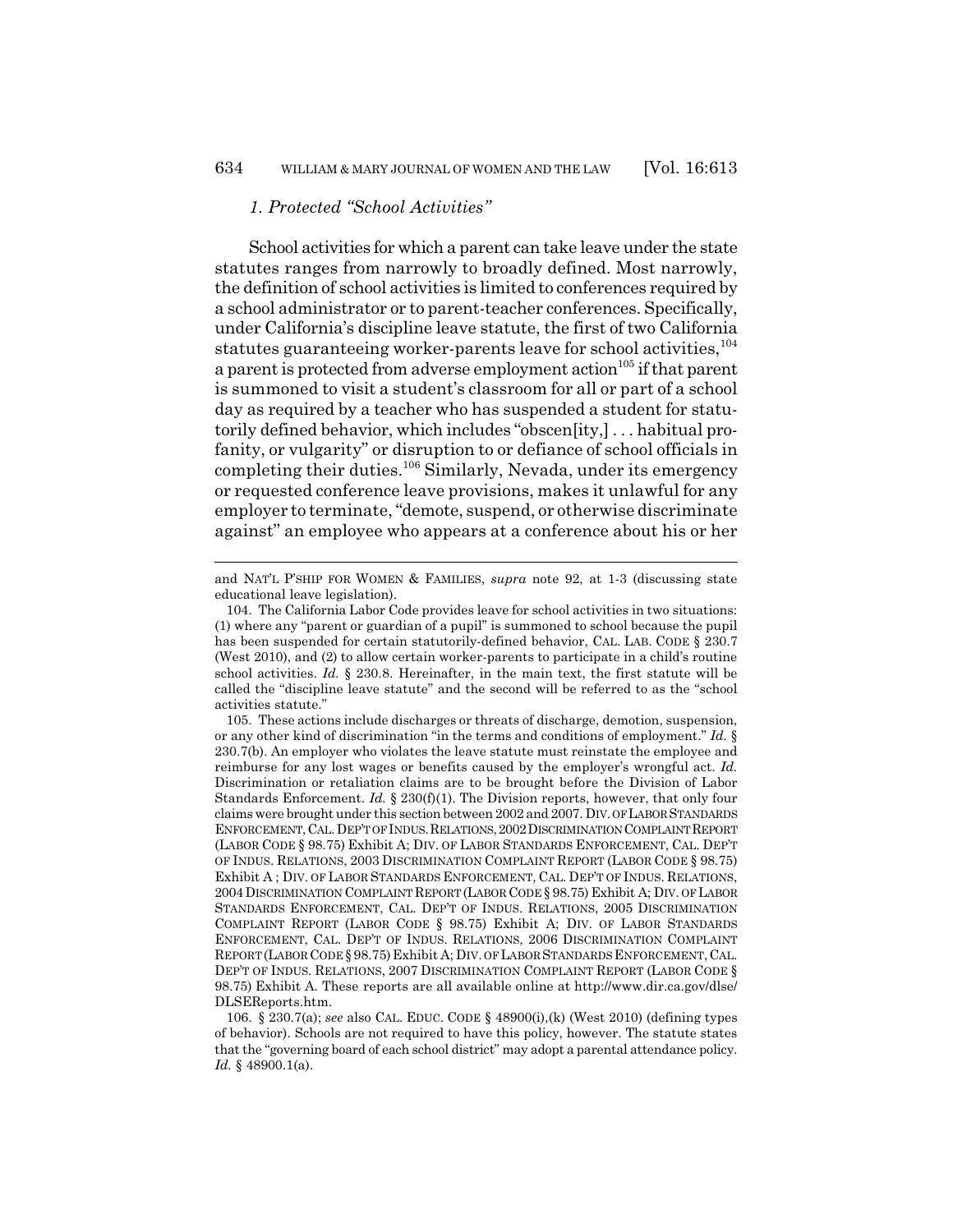child requested by a school administrator or who is notified at work that there is an emergency regarding the child.<sup>107</sup>

Other states also limit "school activity" to parent-teacher conferences, but they do not limit them to required conferences or to emergencies. In Hawaii and Texas, for example, where only state employees are entitled to leave, the definition of school activity is limited to parent-teacher conferences but there is no mention of whether the conferences can be voluntary or mandatory.<sup>108</sup> For Hawaii, school includes public and private kindergarten through twelfth grade schools and licensed child care facilities.<sup>109</sup> For Texas, school is limited to grades "from prekindergarten through [twelfth] grade."110 In Colorado, leave is limited to "[a]cademic activit[ies]," which are defined as "meetings or conferences" that include parent-teacher conferences and a narrow class of statutorily defined meetings, which address special education, intervention, "dropout prevention[,] attendance[,] truancy[,] or disciplinary issues. $"$ <sup>111</sup>

Illinois expands "activities" to mean not only parent-teacher conferences but also classroom activities related to an employee's child "enrolled in a primary or secondary public or private school" that is in Illinois or in a state that borders Illinois.<sup>112</sup> In California, Rhode Island, Minnesota, and Nevada, the definition expands from the classroom to school activities more generally. Under California's school activities leave statute, the second of two school involvement leave statutes in California, parents cannot be penalized<sup>113</sup> for taking leave to "participate in activities of the [kindergarten to grade twelve]

<sup>107.</sup> Act effective Aug. 15, 2009, ch. 292, 2009 Nev. Stat. 1246. Similar to California, Nevada has two types of school involvement leave. The first is for emergencies or requested conferences, and the leave is available for all worker-parents. *Id.* The second is for parent-teacher conferences and other types of school-related activities and is for only a particular subset of worker-parents. *Id.* Hereinafter, in the main text, the first type of leave will be called "emergency or requested leave" and the second will be referred to as "school activities leave."

<sup>108.</sup> The Hawaii statute was enacted in 2003, and the Texas statute took effect in 1997. HAW. REV. STAT. ANN. § 78-31(1), (2) (LexisNexis 2010); TEX. GOV'T CODE ANN. § 661.206(a), (b) (Vernon 2004).

<sup>109.</sup> HAW. REV. STAT. ANN. § 78-31 (LexisNexis 2010).

<sup>110.</sup> TEX. GOV'T CODE ANN. § 661.206 (Vernon 2004).

<sup>111.</sup> COLO. REV. STAT. § 8-13.3-102(1) (2009).

<sup>112. 820</sup> ILL.COMP.STAT.ANN. 147/10(c), 147/15 (West 2008). In Illinois an "employer who violates this Act is guilty of a petty offense and may be fined not more than \$100 for each offense." *Id.* 147/45.

<sup>113.</sup> Employees discharged or discriminated against in violation of the statute are "entitled to reinstatement and reimbursement for lost wages and work benefits." CAL. LAB. CODE § 230.8(d) (West 2010). Between 2002 and 2007, employees made eighteen claims of retaliation or discrimination with the California Division of Labor Standards Enforcement under the school activities statute. *See supra* note 105 (providing enforcement statistics).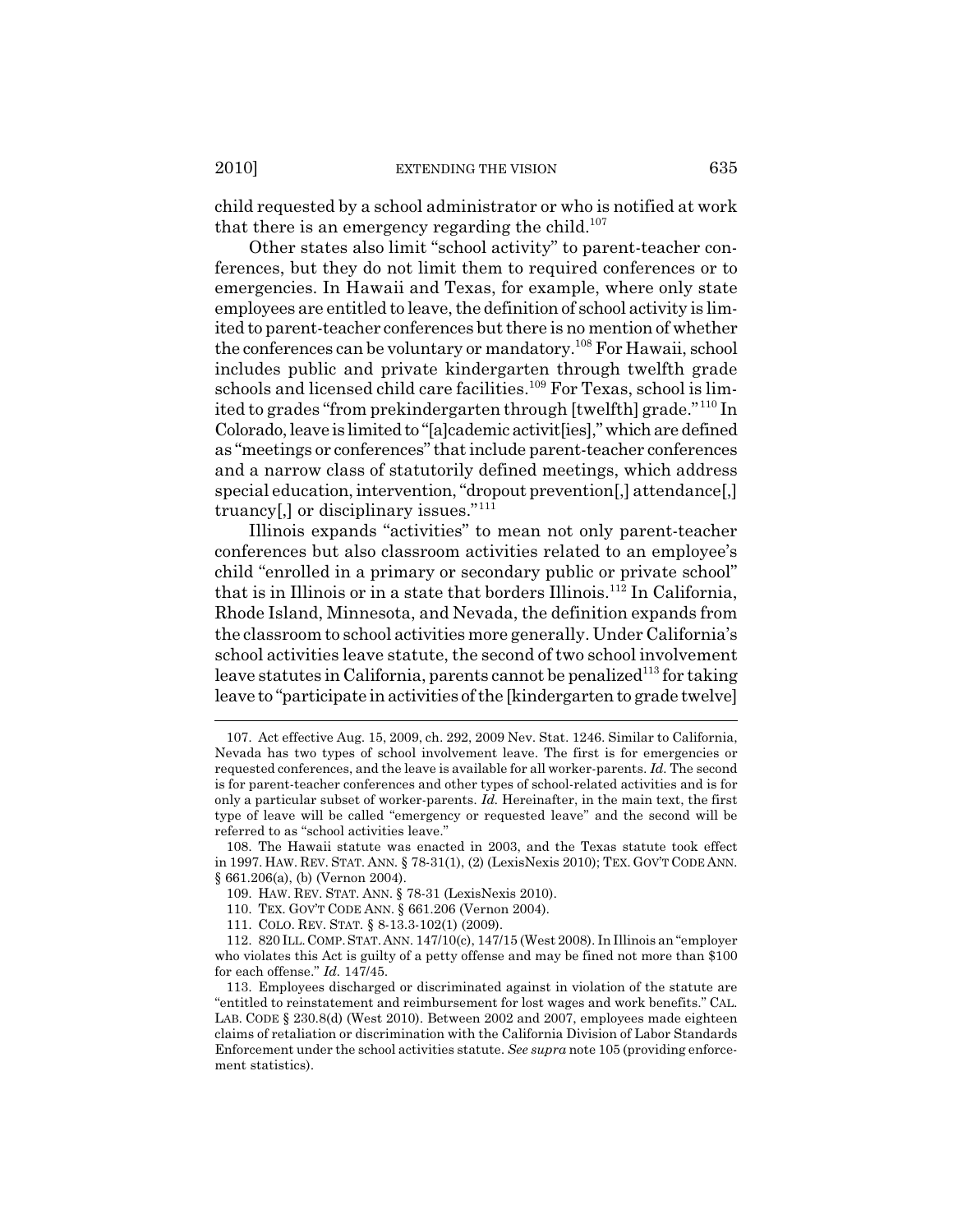school or licensed child day care facility of any of his or her children."114 A similar definition is applied in Rhode Island where employers are prohibited from interfering with leave for a workerparent to attend a child's "school conferences or other school-related activities."115 In Minnesota, leave is permitted for worker-parents to "attend school conferences or school-related activities related to the employee's child."116 Both Illinois and Minnesota require that leave be taken only for activities that cannot be scheduled during non-work hours.117 Similarly, under Nevada's school activities leave provisions, the statute includes parent-teacher conferences, "schoolrelated activities during regular school hours," and "school-sponsored events."<sup>118</sup>

In Vermont and Massachusetts, the focus of leave broadens to the category of "educational advancement," although the parent-teacher conference is mentioned specifically as an example. In Vermont, parents can have leave to "participate in preschool or school activities directly related to the academic educational advancement of the employee's child . . . such as a parent-teacher conference."<sup>119</sup> Likewise, in Massachusetts, parents may participate in primary or secondary, public or private school, Headstart, or licensed child care facility "activities directly related to the educational advancement

<sup>114. § 230.8(</sup>a).

<sup>115.</sup> R.I.GEN.LAWS § 28-48-12(a) (2010). Employers may not interfere with the exercise of school involvement leave, or discharge or discriminate against an employee for taking the leave or for opposing practices that interfere with the leave. *Id.* § 28-48-5. To enforce their rights under the statute, employees can bring a civil action for injunctive and equitable relief, but not for damages. *Id.* § 28-48-6; Reid v. Citizens Sav. Bank, 887 F. Supp. 43, 47-48 (D.R.I. 1995). In addition, they can file a claim with the Director of Labor and Training, who can take steps to protect the employee's rights. § 28-48-7. Employers are subject to additional civil penalties for each violation of the statute. *Id.* § 28-48-8. Employers are required to post a notice apprising employees of their right to take school visitation leave and describing how the right may be enforced. *Id.* § 28-48-10(a). Employers may face a fine of up to \$100 for failing to post the notice. *Id.* § 28-48-10(b).

<sup>116.</sup> MINN. STAT. § 181.9412 subdiv. 2 (2009). The Minnesota Division of Labor Standards and Apprenticeship is charged with informally investigating and attempting to resolve situations where an employer may have violated the Act. *Id.* § 181.9435. In addition, an employee can bring a civil action to recover damages, including reasonable attorney's fees. *Id.* § 181.944.

<sup>117. 820</sup> ILL. COMP. STAT. ANN. 147/15 (West 2008); MINN. STAT. § 181.9412 subdiv. 2 (2009).

<sup>118.</sup> Act effective Aug. 15, 2009, ch. 292, § 1, 2009 Nev. Stat. 1246, 1247.

<sup>119.</sup> VT. STAT. ANN. tit. 21, § 472a(a)(1) (2010). In Vermont, both the employee and the state can enforce the short term leave statute. *Id.* § 474. The state can sue the employer for injunctive relief, damages, and court costs. Although the state can investigate a claim to obtain a "voluntary conciliation," an investigation is not required before filing a suit. *Id.* § 474(a). An employee can sue his employer for "injunctive relief, economic damages . . . attorney fees and court costs." *Id.* § 474(b).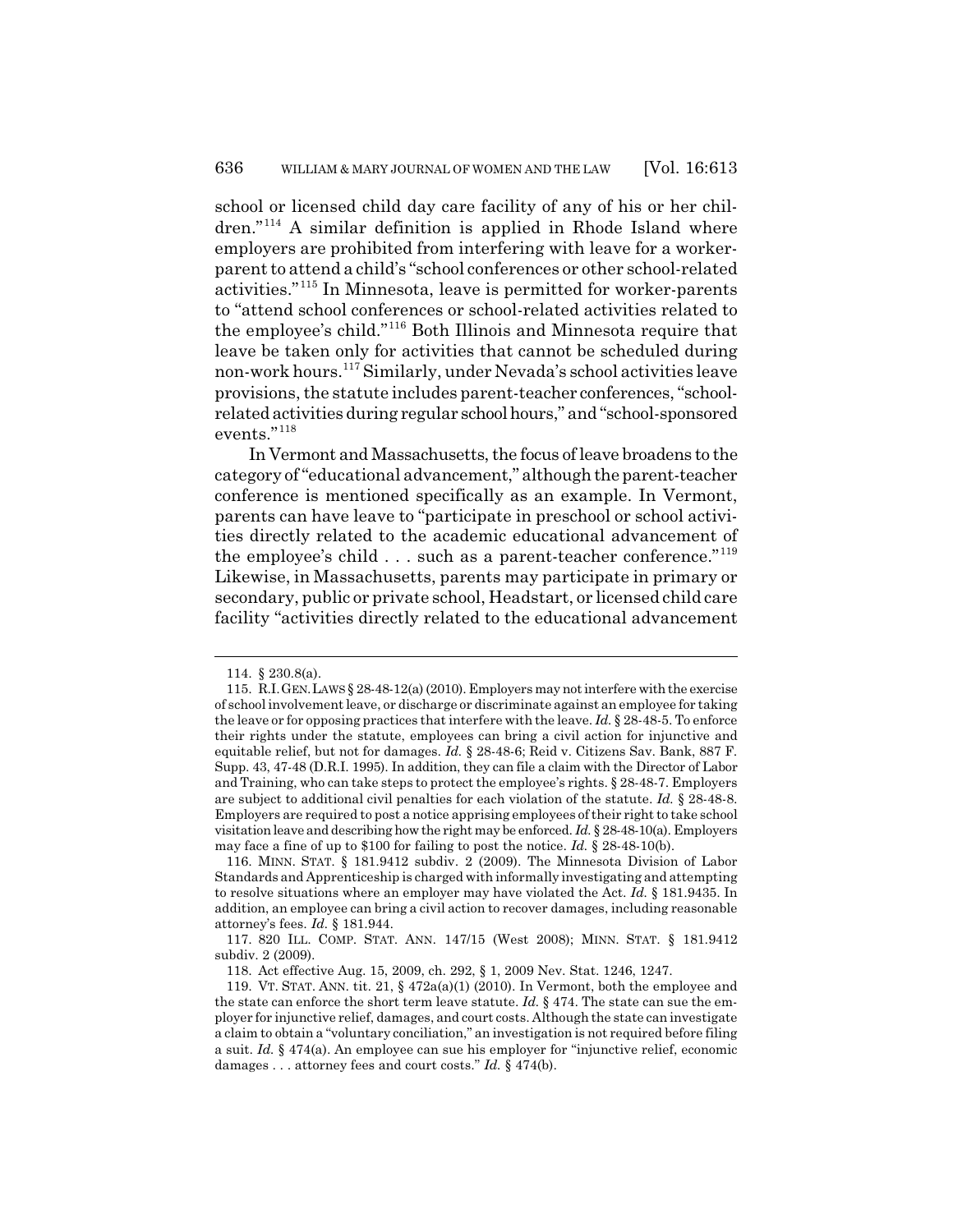of a [child] . . . , such as parent-teacher conferences or interviewing for a new school."<sup>120</sup>

Tennessee, interestingly, does not mention parent-teacher conferences at all, but instead focuses on activities that permit parents to "observe and understand" the educational process.<sup>121</sup> The Tennessee statute applies school involvement leave to activities related to the "educational and teaching process at the school."122 The statute specifies that this includes activities such as acting as an "educational assistant, library assistant, hall monitor, recreation supervisor and any other activity that enables the parent to more fully observe and understand the school, the faculty, the students and the educational and teaching activities."123 Interestingly, the statute mandates that the "parent's participation shall be varied."<sup>124</sup>

North Carolina and Washington, D.C., have the broadest definitions of school activity. In North Carolina, leave is available for the purpose of attending and being "involved" in the child's public or private school, preschool, or childcare facility.125 In Washington, D.C., the District of Columbia Parental Leave Act gives leave for any "school-related events,"126 which are broadly defined as "an activity sponsored by either a school or an associated organization" and include "a student performance such as a concert, play, or rehearsal," sports games and practices, and parent-teacher meetings.<sup>127</sup> The statute applies only when the child is a participant in or subject of the event; if the child is a "spectator," no leave is required. $128$ 

121. TENN. CODE ANN. § 49-6-7001(b)(2) (2009).

- 122. *Id.* § 49-6-7001(b)(1).
- 123. *Id.* § 49-6-7001(b)(2).
- 124. *Id.* § 49-6-7001(b)(3).

125. N.C. GEN. STAT. § 95-28.3(a) (2009). In North Carolina, if an employer takes an adverse employment action, including discharge or demotion, against the employee for exercising his rights under the statute, the employee may bring a civil action within one year to recover any lost wages or benefits and to be reinstated to the original position as if he or she had not been discharged or demoted. *Id.* § 95-28.3(b), (c). The employee bears the burden of proof in the civil case. *Id.* § 95-28.3(c).

126. D.C. CODE § 32-1202 (2010).

127. *Id.* § 32-1201(3).

128. *Id.* Employers who violate the statute must pay lost compensation plus interest, an additional penalty described in the statute as a calculation based on lost compensation

<sup>120.</sup> MASS. GEN. LAWS ANN. ch. 149, § 52D(a), (b)(1) (West Supp. 2009). The Massachusetts Attorney General can criminally and civilly enforce the Act. *Id.* § 52D(f). A criminal penalty of up to \$500 is possible for employers that violate the statute. Op. Mass. Att'y Gen. 98/1, 4 (1998), *available at* http://www.lawlib.state.ma.us/docs/small necessitiesadvisory.pdf. Civilly, the Attorney General can seek injunctive or declaratory relief, and an employee can institute a lawsuit seeking injunctive relief and damages against the employer for failing to grant the requested leave, for failing to restore the employee to the position or an equivalent position, or for discharging the employee in retaliation. *Id.* at 3. If the employee prevails, he or she is entitled to treble damages, costs, and "reasonable attorney fees." § 150.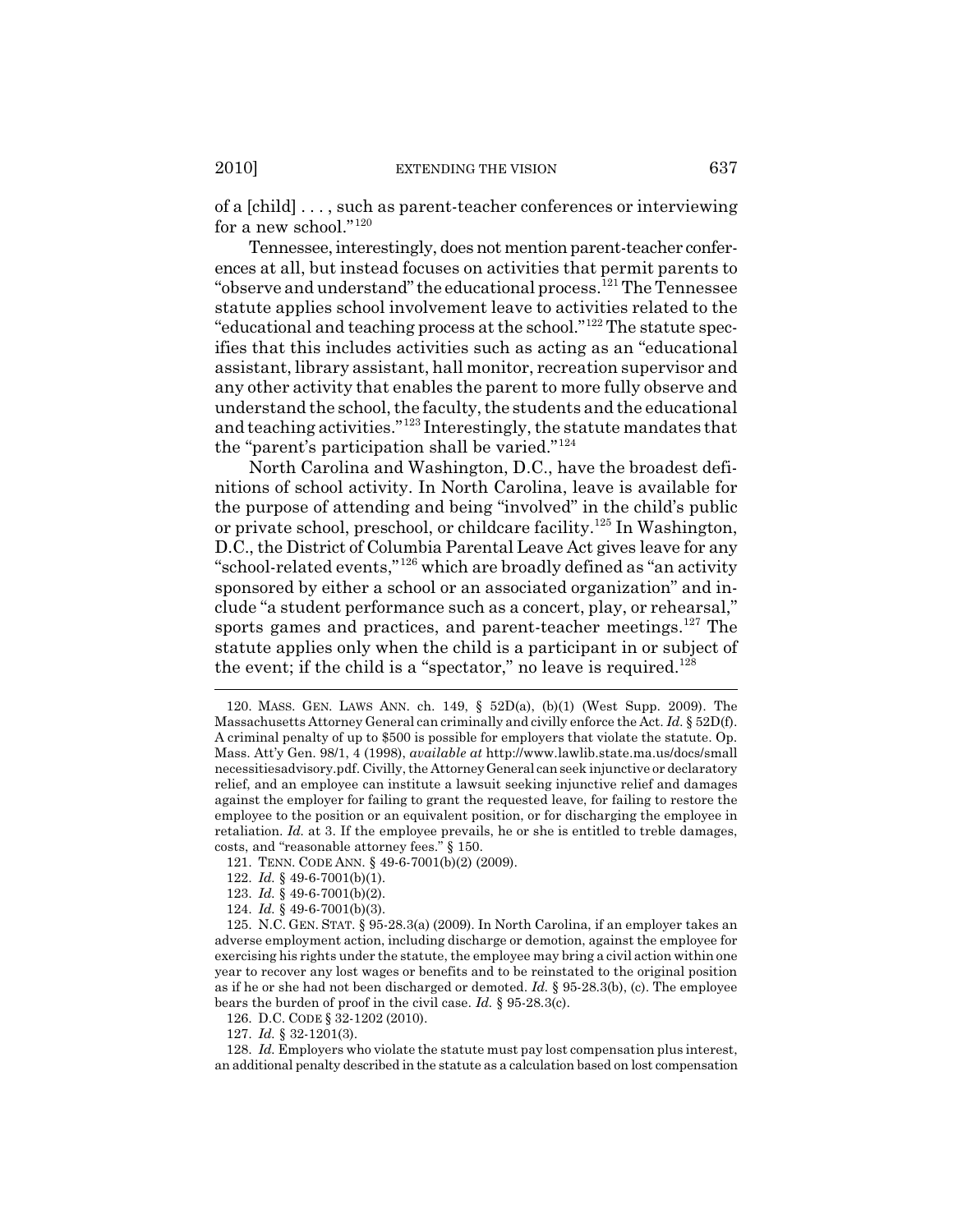### *2. Defining "Parents" and "Children"*

Who counts as a "parent" or a "child" under the school involvement leave acts often turns on the characteristics of the workerparent's workplace, the relationship of the worker-parent to the child, the age of the child, and the school enrollment status of the child.

In Hawaii, Tennessee, and Texas, all public employees are entitled to school leave.<sup>129</sup> In contrast, in states where the statute covers both public and private employees, a parent who can qualify for leave under the statutes often has a job tenure, workplace size, or work type limitation. In California, a parent qualifies for leave under the school activities leave statute if he or she works for an employer with twenty-five or more employees.<sup>130</sup> Under the Illinois statute,<sup>131</sup> a parent who has worked at least part-time for six months<sup>132</sup> for an employer with fifty or more employees, $^{133}$  and who is not an independent contractor,134 qualifies for the leave. In Massachusetts, employees meeting the definition of "employee" for the purposes of the federal Family and Medical Leave Act, having worked for at least twelve months for an employer with fifty or more employees, receive leave.<sup>135</sup>

In Minnesota, employees who worked at least part-time for public and private employers of any size are entitled to leave, but independent contractors are not eligible.136 Under Nevada's school activities leave provisions, an employee can take leave if the employer has "50 or more employees for each working day in each of 20 or more calendar weeks in the current calendar year."137 In Rhode Island, the

and medical expenses not covered by health insurance, costs, and reasonable attorney's fees. *Id.* § 32-1204(b)(6)(A), (B)(7). An employer is entitled to a reduction in the damage award, however, if it "proves that the violation occurred in good faith and that the employer had reasonable grounds to believe that the employer's action or omission was not in violation of [the] chapter." *Id.* § 32-1204(b)(6)(C). Moreover, if the employer is the prevailing party in the action, the employee pays the employer's costs and reasonable attorney's fees. *Id.* § 32-1204(b)(7).

<sup>129.</sup> HAW. REV. STAT. ANN. § 78-31 (LexisNexis 2010); TENN. CODE ANN. § 49-6- 7001(b)(5) (2009); TEX. GOV'T CODE ANN. § 661.206 (Vernon 2004).

<sup>130.</sup> CAL. LAB. CODE § 230.8(a)(1) (West 2010).

<sup>131. 820</sup> ILL. COMP. STAT. ANN. 147/1-147/49 (West 2008).

<sup>132.</sup> *Id.* 147/10(a).

<sup>133.</sup> *Id.* 147/40.

<sup>134.</sup> Independent contractors are specifically excluded from the Act. *Id.* 147/10(a)(2).

<sup>135.</sup> MASS.GEN.LAWS ANN. ch. 149, § 52D(b) (West Supp. 2009); 29 U.S.C. § 2611(2)(A), (4)(A) (2006). Employees are defined as those who work for an employer with fifty or more employees working within seventy-five miles of the worksite of the employee requesting the leave. In addition, the employee must be employed at least twelve months with the employer and have worked at least 1250 hours during that twelve month period. *Id.* § 2611(2)(A).

<sup>136.</sup> MINN. STAT. § 181.940 subdiv. 2 (2009).

<sup>137.</sup> Act effective Aug. 15, 2009, ch. 292, § 1, 2009 Nev. Stat. 1246, 1247.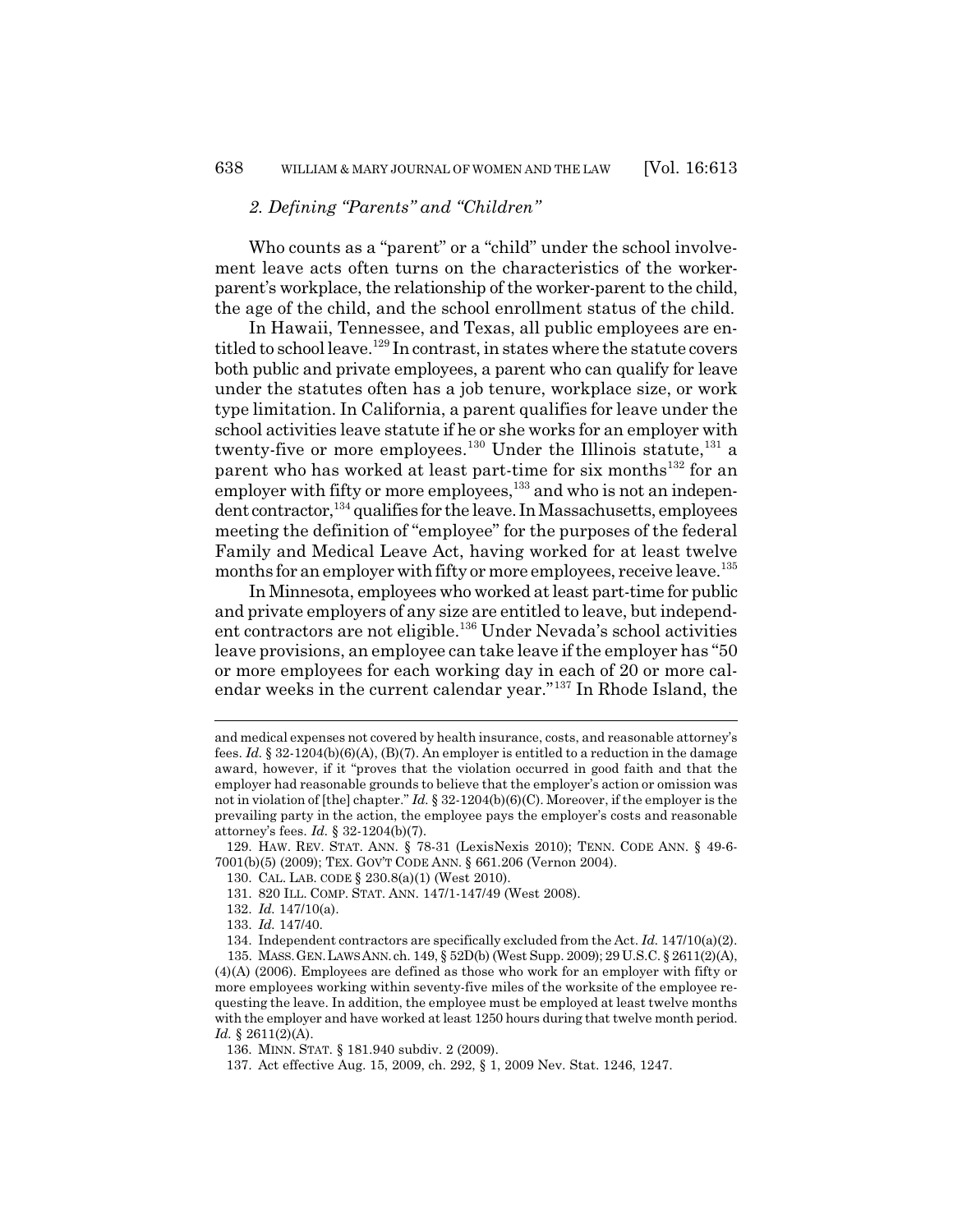leave can be used only by an employee who has been working at least thirty hours a week, for a year, for a private employer who employs fifty or more employees or for the state.<sup>138</sup> In Vermont, an employee who works an average of thirty hours a week for a year for an employer of fifteen or more full time employees<sup>139</sup> can take family leave.

Colorado combines definitional limitations. In addition to using the FMLA limits on the definition of employer, it adds that the employee must be in a "nonexecutive or nonsupervisory capacity" and must not be an independent contractor, domestic servant, seasonal worker, or farm laborer, although a part-time employee can receive proportionally reduced benefits.140 Conversely, in Washington, D.C., North Carolina, and under the California discipline leave statute, employer size, job tenure, and job type do not matter; all employees, both public and private, are entitled to leave.<sup>141</sup>

Beyond the job tenure, workplace size, and work type requirements, two states make being a parent for the purpose of school involvement leave contingent on being summoned to the school for a problem or emergency. In Nevada's emergency leave provisions, a qualifying parent is anyone who is the "parent, guardian or custodian of a child" who has been asked to appear at a conference by a school administrator or who has been notified of a child's emergency at school.142 Similarly, the California discipline leave statute applies to employees who miss work during school hours to visit a child's school at the school's request.<sup>143</sup>

The nature of the relationship of the employee to the child who is involved in the activity, the child's age, and the child's school enrollment status also make a difference as to who counts as a parent under the statute. Typically, when parents are defined, they include natural parents, guardians and custodians.144 California also includes grandparents who have custody of children.<sup>145</sup> Washington, D.C.,

145. CAL. LAB. CODE § 230.8(a)(1) (West 2009).

<sup>138.</sup> R.I. GEN. LAWS § 28-48-1(2), (3)(i) (2010).

<sup>139.</sup> VT. STAT. ANN. tit 21, § 471(1) (2010).

<sup>140.</sup> COLO. REV. STAT. §§ 8-13.3-102(3), -103(3) (2009).

<sup>141.</sup> D.C. CODE § 32-1202(a) (2010); N.C. GEN. STAT. § 95-28.3(a) (2009); CAL. LAB. CODE § 230.7(a) (West 2010).

<sup>142.</sup> Act effective Aug. 15, 2009, ch. 292, sec. 5(1)(b), 2009 Nev. Stat. 1246, 1249.

<sup>143.</sup> CAL LAB. CODE § 230.7 (West 2010).

<sup>144.</sup> *See id.* § 230.7(a) (applying to a "parent or guardian"); *id.* § 230.8(a)(1) (including parents and guardians); COLO. REV. STAT. § 8-13.3-102(3) (2009) (applying to "parent or legal guardian"); D.C. CODE § 32-1201(2)(A)-(E) (2010) (applying to natural parents, individuals with legal custody, individuals who act as guardians, aunts, uncles, or grandparents, or the spouse or domestic partner of any of the aforementioned); Act effective Aug. 15, 2009, ch. 292, § 1(1), 2009 Nev. Stat. 1246, 1247 (applying to "parent, guardian or custodian of a child"); N.C. GEN. STAT. § 95-28.3(a) (2009) (applying to "parent, guardian, or person standing in loco parentis"); R. I. GEN. LAWS § 28-48-12(a) (2010) (applying to "parent, foster parent or guardian").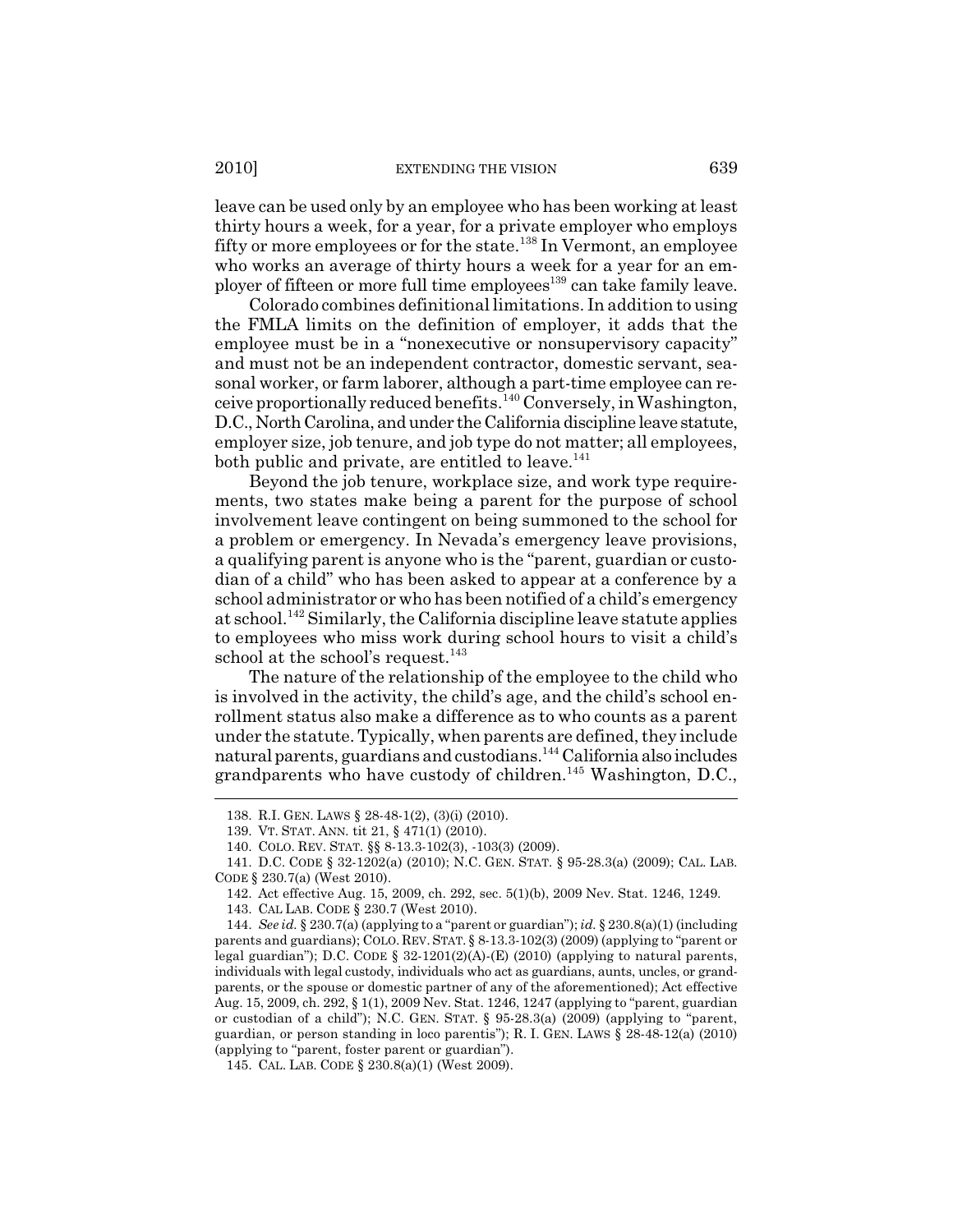includes grandparents even when they do not have custody.<sup>146</sup> In Rhode Island, foster parents are expressly included in the definition.<sup>147</sup> Vermont appears to require that the child live with the parent before a parent is entitled to take time for school activities.<sup>148</sup> Of all the definitions of parent, the District of Columbia's statute is perhaps the broadest. There, parents include natural parents, individuals with legal custody of a child, individuals who act as a guardian even if not legally appointed, aunts, uncles, grandparents, and anyone who is married to any of these individuals.<sup>149</sup>

Two states have proposed legislation to expand the class of worker-parents entitled to leave. In Rhode Island, legislation has been proposed that would make the leave available for an employee's domestic partner to attend the activity of the employee's child.<sup>150</sup> Additionally, in 2007, a bill was introduced in Minnesota that would expand the categories of employees that would be eligible for school involvement leave.151 The bill proposed that the "parent or guardian" employee could "designate a significant individual" who could also take advantage of the school visitation leave to attend a child's school functions.152 The significant individual had to be someone who "reside[d] with the child and participate[d] actively in the child's care and upbringing."153 The bill appears to have not made it out of committee during the legislative term.154

Some statutes expressly define "child" or "children" to designate the employees to which the statute applies. For example, Illinois's statute specifically refers to adopted, step, and foster children.<sup>155</sup> Some statutes apply to children of only certain ages or grade levels. For example, the California school activities statute applies only to children in grades kindergarten through twelve or in a licensed

<sup>146.</sup> *See* D.C. CODE § 32-1201(2) (2010) (including grandparent in the definition with no reference to custody).

<sup>147.</sup> R.I. GEN. LAWS § 28-48-12(a) (2010).

<sup>148.</sup> VT. STAT. ANN. tit. 21, § 472a(a)(1) (2010).

<sup>149.</sup> D.C. CODE § 32-1201(2)(A)-(E) (2010).

<sup>150.</sup> S.B. 2737, 2008 Gen. Assem., Jan. Sess. (R.I. 2008).

<sup>151.</sup> H.B. 744, 85th Leg., Reg. Sess. (Minn. 2007).

<sup>152.</sup> *Id.*

<sup>153.</sup> *Id.*

<sup>154.</sup> Minnesota State Legislature, HF0744 Status in House for Legislative Session 85, https://www.revisor.mn.gov/revisor/pages/search\_status/status\_detail.php?b=House &f=HF0744&ssn=0&y=2007 (last visited Mar. 26, 2010). Portions of this bill were incorporated into an omnibus education bill later vetoed by the governor on May 13, 2008. *See* S.B. 3001, 85th Leg., Reg. Sess. (Minn. 2008) (omnibus education bill); Minnesota State Legislature, SF3001 Status in Senate for Legislative Session 85, https://www.revisor .mn.gov/revisor/ pages/search\_status/status\_detail.php?b=Senate&f=SF3001&ssn=0&y= 2008 (last visited Mar. 26, 2010) (detailing the omnibus education bill's legislative history).

<sup>155. 820</sup> ILL. COMP. STAT. ANN. 147/10(c) (West 2008).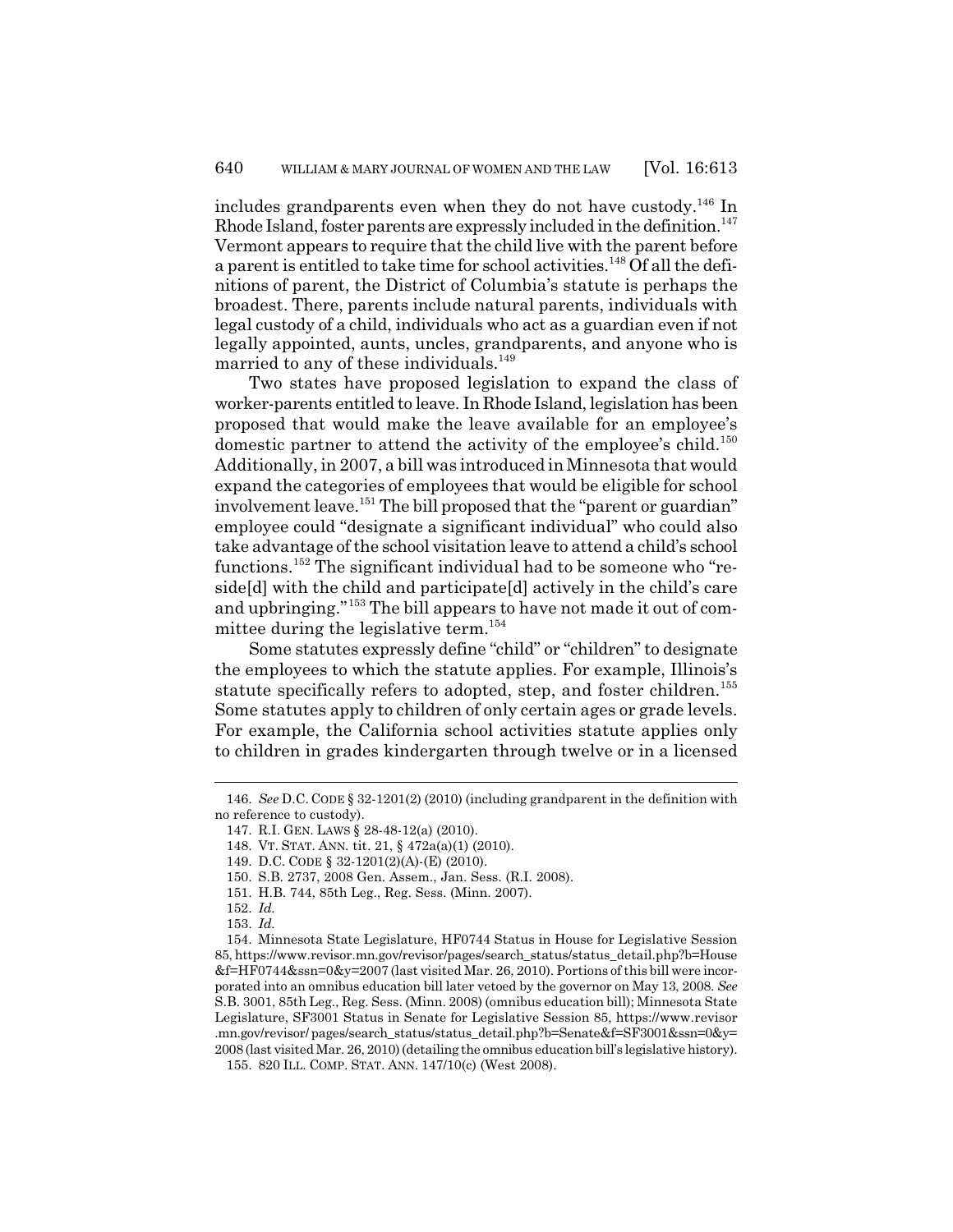#### 2010] EXTENDING THE VISION 641

child care facility.156 In Illinois, leave is available for an employee's "child . . . who is enrolled in a primary or secondary public or private school."<sup>157</sup> Schools that are covered by the statute must be within Illinois or in states that share "a common boundary with Illinois."<sup>158</sup> In Massachusetts, the statute applies only to children in "a public or private elementary or secondary school; a Head Start Program," or a licensed child care facility.159 Colorado is the only state to cover homeschooled children; the ability of parents to attend school meetings and conferences is expressly extended to those whose children attend public and private school or are "in a nonpublic home-based educational program."<sup>160</sup>

Three states consider a child's age as a prerequisite for leave. In Massachusetts, "child" is limited to a "son or daughter," who is a person "under [eighteen] years of age" or over eighteen and "incapable of self-care because of a mental or physical disability."161 In Minnesota, an employee's child is defined as "an individual under [eighteen] years of age or an individual under age [twenty] who is still attending secondary school."162 In North Carolina, children must be "school-aged."<sup>163</sup>

In Tennessee, Texas, and Hawaii, the states that extend school involvement leave to public employees only, and in Nevada's school activities leave provisions, the focus is on the school enrollment status of the child. In Texas, public employees who are parents of "a child who is a student attending a grade from prekindergarten through [twelfth] grade" are entitled to leave.<sup>164</sup> For public officers and employees in Hawaii, leave is permitted for a child enrolled in "a licensed group child care center" or in "a public or private school in grades kindergarten through twelve."165 Tennessee's statute applies to "child[ren] enrolled in school."166 Nevada's school activities provisions apply to any child enrolled in public or private school.<sup>167</sup>

<sup>156.</sup> CAL. LAB. CODE § 230.8(a)(1) (West 2010).

<sup>157. 820</sup> ILL. COMP. STAT. ANN. 147/10(c)-(d) (West 2008).

<sup>158.</sup> *Id.*

<sup>159.</sup> MASS GEN. LAWS ANN. ch. 149, § 52D(a) (West Supp. 2009).

<sup>160.</sup> COLO. REV. STAT. § 8-13.3-102(3)(a) (2009).

<sup>161.</sup> MASS GEN. LAWS ANN. ch. 149, § 52D(b)(1) (West Supp. 2009) (describing "son or daughter"); Family and Medical Leave Act of 1993, 29 U.S.C. § 2611(12) (2006) (including age in its definition of "[s]on or daughter," which Massachusetts has adopted in its statute).

<sup>162.</sup> MINN. STAT. §181.940 subdiv. 4 (2009).

<sup>163.</sup> N.C. GEN. STAT. § 95-28.3(a) (2009).

<sup>164.</sup> TEX. GOV'T CODE ANN. § 661.206 (Vernon 2004).

<sup>165.</sup> HAW. REV. STAT. ANN. § 78-31 (LexisNexis 2009).

<sup>166.</sup> TENN. CODE ANN. § 49-6-7001(b)(1) (2009).

<sup>167.</sup> Act effective Aug. 15, 2009, ch. 292, §§ 1, 3, 2009 Nev. Stat. 1246, 1247.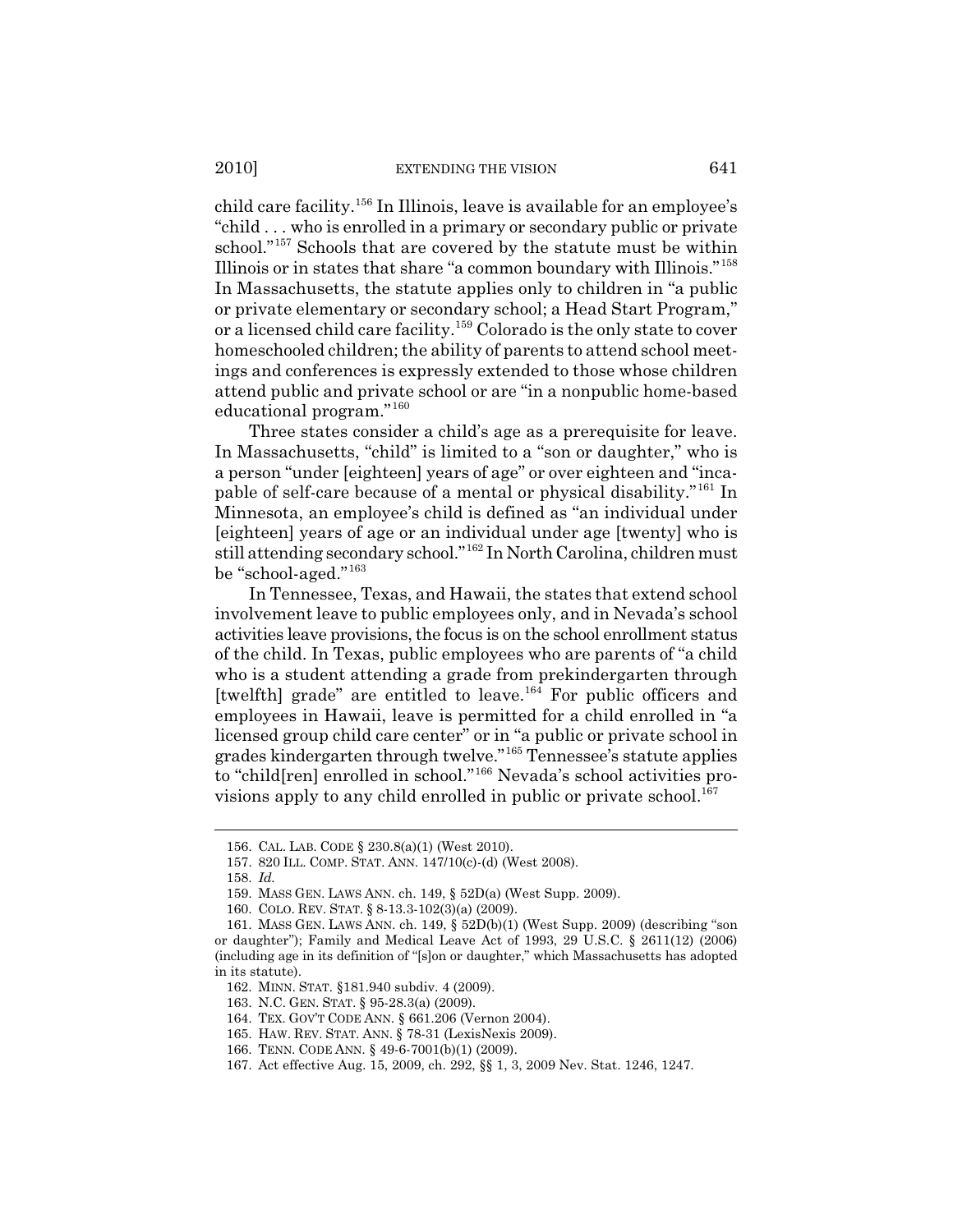### *3. Available Leave*

The amount of leave available under school involvement leave statutes ranges from an annual maximum of two hours per conference per child in Hawaii (travel included)<sup>168</sup> to no limitations in California or Nevada, where the statutes are directed toward disciplinary problems and student emergencies.169 When a specific leave amount is designated, California's school activities statute provides the greatest amount of leave; an employee can take up to 40 hours per year of school involvement leave.<sup>170</sup> In Massachusetts and Vermont, employees can take up to twenty-four hours per year, but those hours must be shared with time off for other "small necessities," including children's doctor's visits and elder care obligations.<sup>171</sup> Washington, D.C., on the other hand, makes twenty-four hours of leave available for school visits alone.172 Colorado allows eighteen hours of leave per year;<sup>173</sup> Minnesota provides sixteen hours per year;<sup>174</sup> Rhode Island gives ten;175 Illinois and Texas, eight hours;176 Tennessee, "one day" per month;<sup>177</sup> and North Carolina, four hours.<sup>178</sup> Nevada's school activities leave is available for a maximum of four hours, but, like in Hawaii, that limitation applies to each child, not as an overall total amount.<sup>179</sup>

Some states also provide limits on the number of hours that can be used per day or per month. In California, parents are limited to eight hours per month.<sup>180</sup> In Colorado, time is limited to no more than

170. CAL. LAB. CODE § 230.8(a)(1) (West 2010).

172. D.C. CODE § 32-1202(a) (2010).

174. MINN. STAT. § 181.9412 (2009).

175. R.I. GEN. LAWS § 28-48-12(a) (2010).

176. 820 ILL. COMP. STAT. ANN. 147/15(a) (West 2008); TEX. GOV'T CODE ANN. § 661.206(b) (Vernon 2004).

177. TENN. CODE. ANN. § 49-6-7001(b)(5) (2009).

178. N.C. GEN. STAT. § 95-28.3(a) (2009).

180. CAL. LAB. CODE § 230.8(a)(1) (West 2010).

<sup>168.</sup> HAW. REV. STAT. ANN. § 78-31 (LexisNexis 2009).

<sup>169.</sup> CAL. LAB. CODE § 230.7(a) (West 2010); Act effective Aug. 15, 2009, ch. 292, § 2, 2009 Nev. Stat. 1246, 1247.

<sup>171.</sup> In Vermont, "short-term family leave," as it is termed in the statute, can also be used for children's "routine medical or dental appointments," for accompanying other family members to "appointments for professional services related to their care and well-being," and for responding to medical emergencies of family members. VT. STAT. ANN. tit.  $21, \frac{6}{5}$  472a(a)(2)-(4) (2010). In Massachusetts, the twenty-four hours of leave can also be used for routine medical appointments for children or elderly relatives. MASS. GEN. LAWS ANN. ch. 149, § 52D(b) (West Supp. 2009).

<sup>173.</sup> COLO. REV. STAT. § 8-13.3-103(1) (2009). In Colorado, this leave is not required if the employer already provides leave, such as vacation or personal leave, to the employee that can be taken for school leave purposes. *Id.* § 8-13.3-103(7).

<sup>179.</sup> Act effective Aug. 15, 2009, ch. 292, § 1, 2009 Nev. Stat. 1246, 1247; *see also* HAW. REV. STAT. ANN. § 78-31 (LexisNexis 2009) ("The employee shall take no more than two mutually-scheduled conferences, per child, in a single academic year.").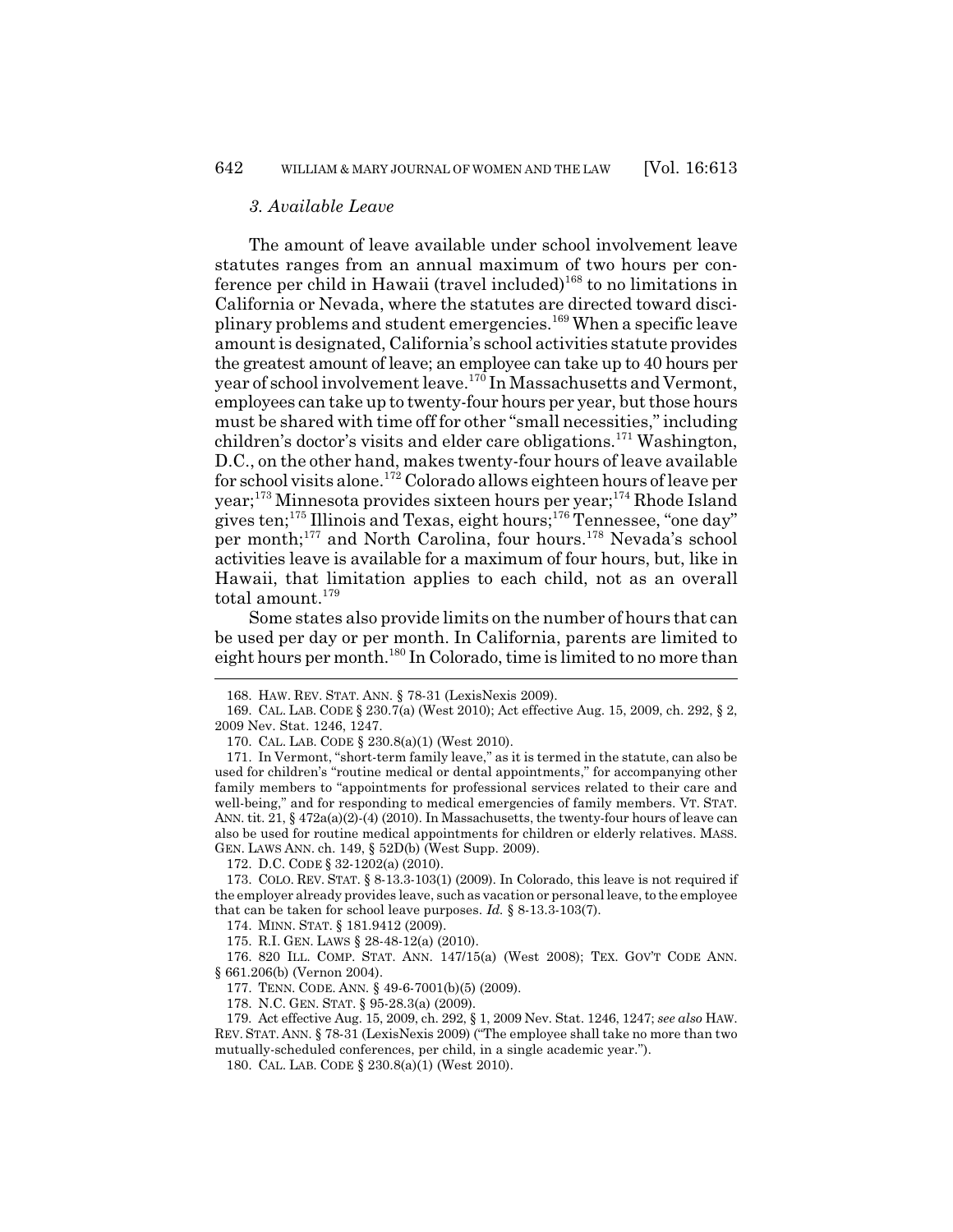2010] EXTENDING THE VISION 643

six hours per month, and employers may limit time to increments of no more than three hours.181 In Illinois, time is limited to no more than four hours per day.182 Conversely, in Vermont, an employer can require an employee to use the leave in increments no smaller than two hours.<sup>183</sup> In Nevada, minimum increments are one hour.<sup>184</sup>

## *4. Leave Limits*

The statutes limit the use of school involvement leave in two ways. The first limit is on the employee's ability to use school leave independent of other types of leave. Three states require that employees use other types of leave before or along with the school involvement leave. Under California's school activities statute, vacation, personal, or compensatory leave must be used concurrently with school activities leave.<sup>185</sup> In Illinois, the statute requires that employees exhaust all other paid or unpaid leave, except for sick leave and disability leave, before school involvement leave is available.<sup>186</sup>

Other states give discretion to the employee or employer to make leave concurrent. For example, in Vermont, employees may use accrued paid leave concurrently with the short-term leave.<sup>187</sup> In California, Rhode Island, and Washington, D.C., if the employer already provides time off without pay, the employee may use it concurrently with or substitute it for the school involvement leave.<sup>188</sup> In Massachusetts, the employee can choose, or an employer can require, substitution of accrued paid leave for the leave.<sup>189</sup> Interestingly, in Colorado, not only can an employee or employer elect to substitute paid leave for unpaid school involvement leave, an employer is not required to provide leave under the statute at all if the other types of paid or unpaid leave it provides, such as vacation or personal leave, are sufficient to meet the school involvement leave statute.<sup>190</sup>

Second, some statutes give the employer significant power in limiting the leave use, particularly where the leave would be disruptive to the employer. In Washington, D.C., an employer may deny leave if granting it "would disrupt the employer's business and make the

<sup>181.</sup> COLO. REV. STAT. § 8-13.3-103(1)(a), (2) (2009).

<sup>182. 820</sup> ILL. COMP. STAT. ANN. 147/15(a) (West 2008).

<sup>183.</sup> VT. STAT. ANN. tit. 21, § 472a(a) (2010).

<sup>184.</sup> Act effective Aug. 15, 2009, ch. 292, § 1, 2009 Nev. Stat. 1246, 1247.

<sup>185.</sup> CAL. LAB. CODE § 230.8(b)(1) (West 2010) (requiring concurrent use).

<sup>186. 820</sup> ILL. COMP. STAT. ANN. 147/15(a) (West 2008).

<sup>187.</sup> VT. STAT. ANN. tit. 21, § 472a(c) (2010).

<sup>188.</sup> CAL. LAB. CODE § 230.8(b)(1) (West 2010); R.I. GEN. LAWS § 28-48-12(c) (2010);

D.C. CODE § 32-1202(d) (2010).

<sup>189.</sup> MASS. GEN. LAWS ANN. ch. 149, § 52D(c) (West Supp. 2009).

<sup>190.</sup> COLO. REV. STAT. § 8-13.3-103(7) (2009).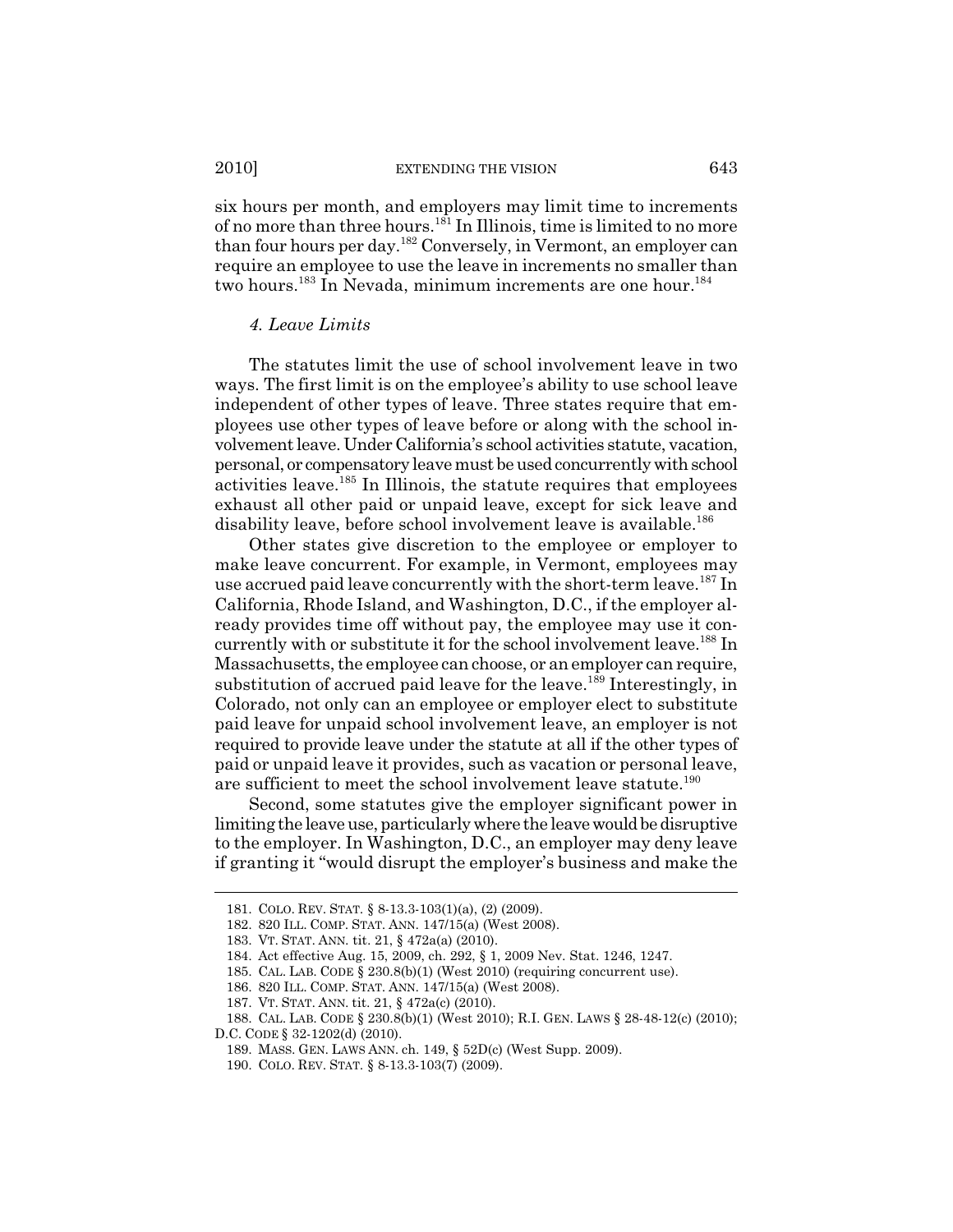achievement of production or service delivery unusually difficult."<sup>191</sup> In Illinois, employers are not required to give employees school visitation leave if doing so "would result in more than [five percent] of the employer's work force" taking visitation leave at the same time.<sup>192</sup> Under California's school activities statute, an employer can prohibit both of a child's parents employed at the same worksite from taking leave simultaneously.193 In Hawaii, the state can refuse leave if it will "adversely interfere" with work or require additional costs.<sup>194</sup> Tennessee makes state employees' leave "subject to department approval or the approval of the employees' immediate supervisor."<sup>195</sup>

In Colorado, the limitations an employer can impose upon the leave turn not only on the impact the leave might have on the employer's business, but also on the reason the parent needs to attend the school activity. First, an employer can deny leave where the employee's absence would "result in a halt of service or production."<sup>196</sup> In addition, although the leave statute specifically applies to parentteacher conferences and other statutorily defined meetings, an employer can limit the leave to only those conferences and meetings "in cases of emergency or other situations that may endanger a person's health or safety."<sup>197</sup>

In other situations, the employer is not given the power to prohibit the leave, but the burden is on the employee to avoid or attempt to avoid disruptions. In Minnesota and Rhode Island, an employee must make reasonable efforts not to disrupt the operations of the employer by taking the leave.<sup>198</sup> In Illinois, the employee is required to "consult with the employer to schedule the leave so as not to disrupt unduly the operations of the employer."<sup>199</sup> In Vermont and Colorado, the employee is expected to make reasonable attempts to schedule the appointments during non-work hours.200 In North Carolina's and Nevada's school activities leave provisions, the time of the leave must be mutually agreed upon by the employee and employer.<sup>201</sup>

<sup>191.</sup> D.C. CODE § 32-1202(c) (2010).

<sup>192. 820</sup> ILL. COMP. STAT. ANN. 147/49 (West 2008).

<sup>193.</sup> CAL. LAB. CODE § 230.8(a)(2) (West 2009).

<sup>194.</sup> HAW. REV. STAT. ANN. § 78-31 (LexisNexis 2009) (stating leave is not available if it will "adversely interfere with the operations of the work unit [or] require the applicable agency to incur additional human resources or overtime costs").

<sup>195.</sup> TENN. CODE ANN. § 49-6-7001(b)(5) (2009).

<sup>196.</sup> COLO. REV. STAT. § 8-13.3-103(c) (2009).

<sup>197.</sup> *Id.*

<sup>198.</sup> MINN. STAT. § 181.9412 subdiv. 2 (2009) (employee must make "reasonable effort" to not "disrupt unduly" the employer's business by taking leave); R.I.GEN.LAWS §28-48- 12(b) (2010) (same).

<sup>199. 820</sup> ILL. COMP. STAT. ANN. 147/15(a) (West 2008).

<sup>200.</sup> VT. STAT. ANN. tit. 21, § 472a(b) (2010); COLO. REV. STAT. § 8-13.3-103(3) (2009). 201. N.C. GEN. STAT. § 95-28.3(a)(1) (2009); Act effective Aug. 15, 2009, ch. 292, § 1, 2009 Nev. Stat. 1246, 1247.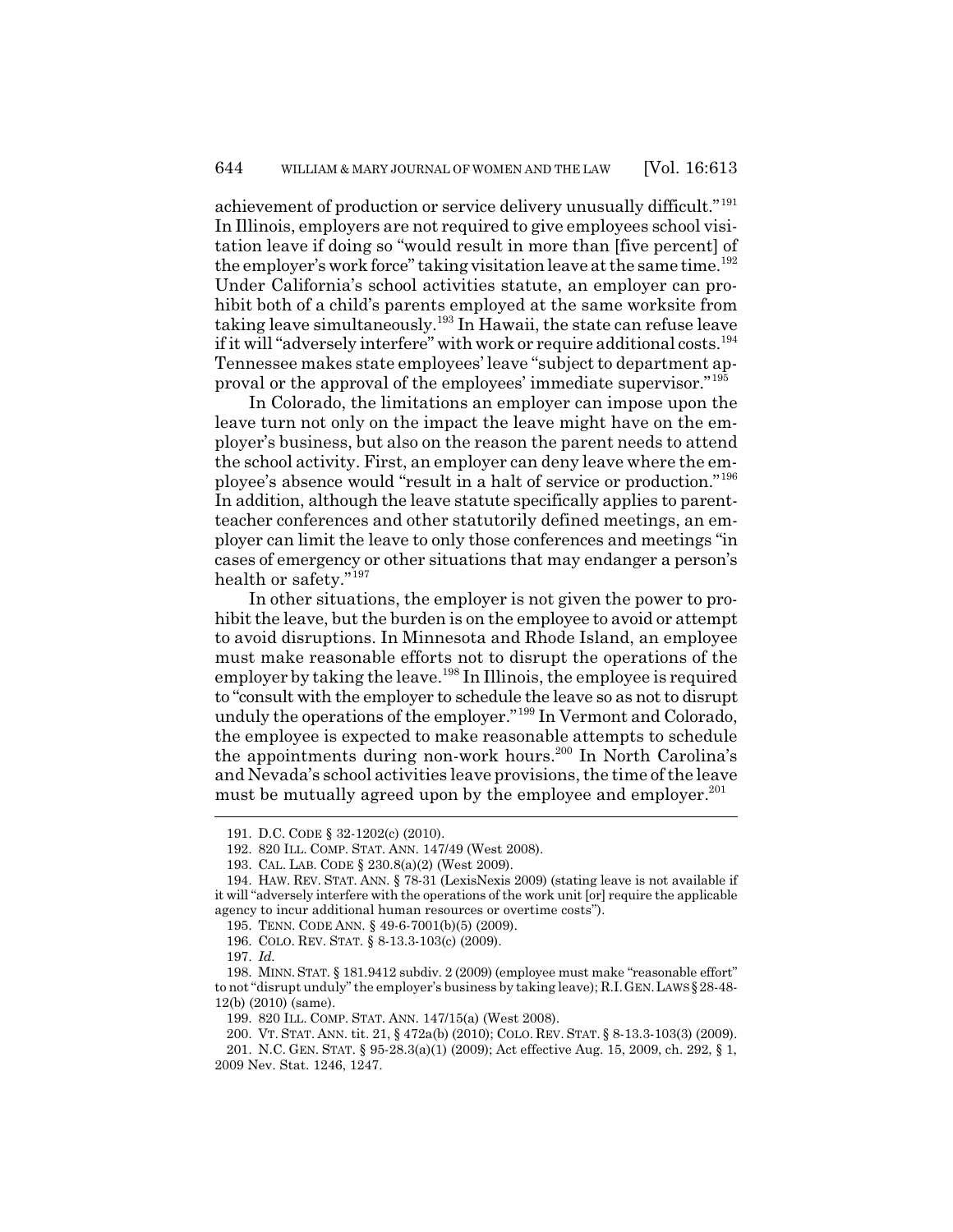#### 2010] EXTENDING THE VISION 645

Two states impose a duty upon the employer to allow employees to make up time missed from taking school involvement leave. In Illinois, employees are given the "right[]" to make up the time for the school visitation "on a different day or shift as directed by the employer,"<sup>202</sup> and employers are expected to make a "good faith effort" to give a "reasonable opportunity" for the make up work. $^{203}$ In Colorado, an employer and an employee can agree to allow the employee to take paid leave for the "academic activity" and make up those hours of paid leave during the same work week.<sup>204</sup>

#### *5. Notice and Documentation Requirements*

Most statutes require that employers receive some kind of advance notice of an employee's intent to take school involvement leave. The most broadly worded provisions simply require advance notice with no time frame specified. In Texas, for example, an employee is required to give "advance notice" of the intent to use the leave.<sup>205</sup> Other states, including California<sup>206</sup> and Minnesota,<sup>207</sup> provide an open-ended reasonable notice requirement.

Still other states require a specific period of advance notice for leave, including seven days' notice in Illinois, $^{208}$  Vermont, $^{209}$  and  ${\rm Massachusetts;}^{210}$  one week notice in Colorado, $^{211}$  ten days' notice

<sup>202. 820</sup> ILL. COMP. STAT. ANN. 147/20 (West 2008).

<sup>203.</sup> *Id.*

<sup>204.</sup> COLO. REV. STAT. § 8-13.3-103(1)(a) (2009).

<sup>205.</sup> TEX. GOV'T CODE ANN.§ 661.206(c) (Vernon 2004).

<sup>206.</sup> CAL. LAB. CODE §§ 230.7(a), 230.8(a)(1) (West 2010) (requiring employee to give "reasonable notice" that a school visit is required).

<sup>207.</sup> MINN. STAT. § 181.9412 subdiv. 2 (2009).

<sup>208. 820</sup> ILL. COMP. STAT. ANN. 145/15(a) (West 2008). Under the statute, written notice is required. In *Cisneros v. Condell Medical Center*, the plaintiff brought Title VII discrimination, harassment, and retaliation actions along with a pendant state claim for a violation of the School Visitation Rights Act. *Cisneros*, No. 01 C 3826, 2002 WL 1424557, at \*3-\*5 (N.D. Ill. June 28, 2002). The federal district court granted the employer's motion for summary judgment in part because the employee had failed to give seven days advance notice for a visit and did not contact the school to reschedule the meeting for a time after work. *Id.* at \*5.

<sup>209.</sup> VT. STAT. ANN. tit. 21, § 472a(b) (2010).

<sup>210.</sup> MASS GEN.LAWS ANN. ch. 149, § 52D(d) (West Supp. 2009). In *Mellen v. Trustees of Boston University*, the United States Court of Appeals for the First Circuit declined to decide whether specific reference to the Small Necessities Act was necessary in order to give notice. *Mellen*, 504 F.3d 21 (1st Cir. 2007). The court, however, held that "[d]isagreement about a return date" did not amount to a request for leave under the act, and that statements that indicated that the Federal Family and Medical Leave Act leave would be enough to cover the needed time off were not sufficient to put the employer on notice of a Small Necessities Act leave request. *Id.* at 27-28.

<sup>211.</sup> COLO. REV. STAT. § 8-13.3-103(4) (2009).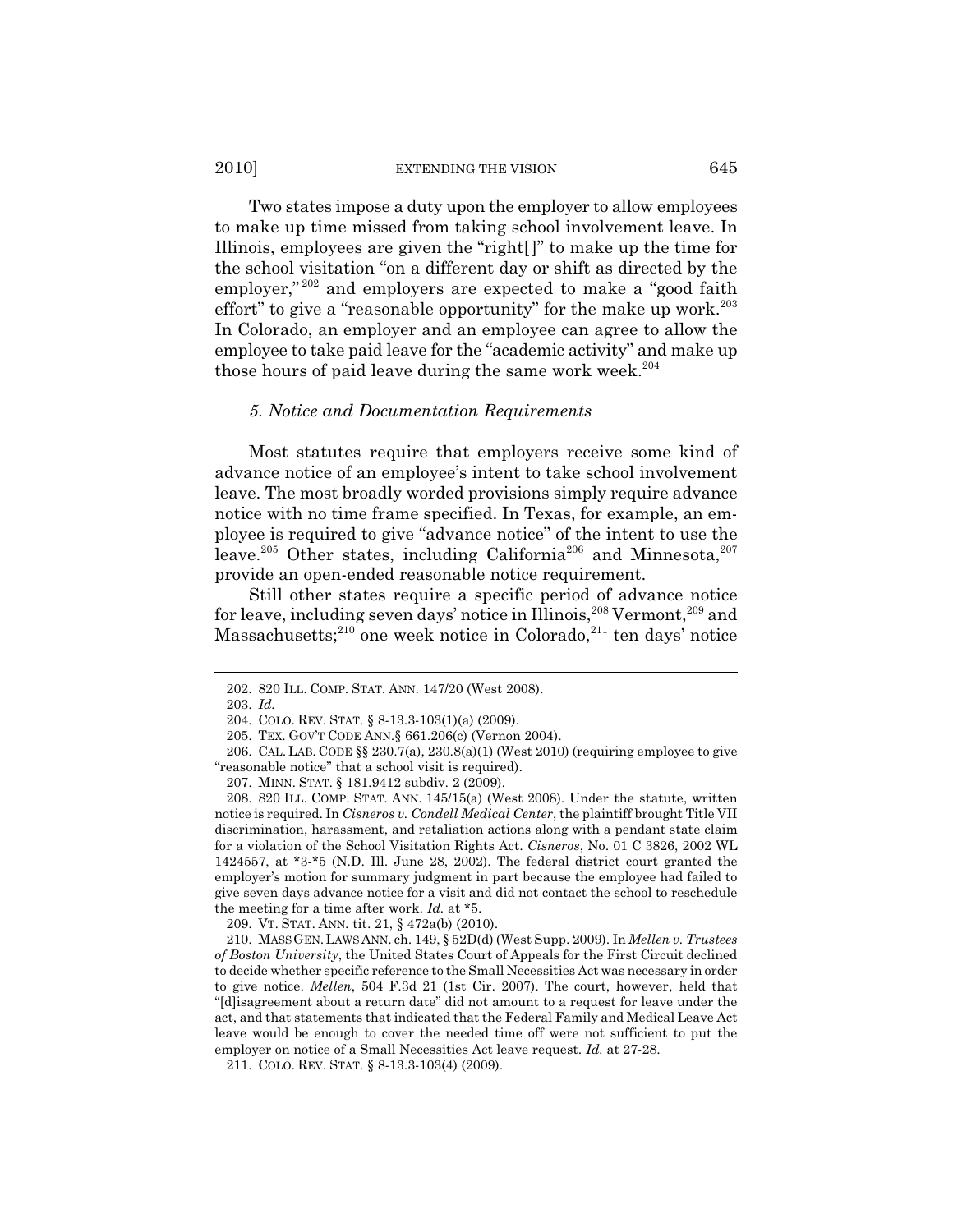in Washington,  $D.C.;<sup>212</sup>$  five days' notice via written request for Nevada's school activities leave;<sup>213</sup> and twenty-four hours' notice in Rhode Island.<sup>214</sup> In Illinois, the advance notice is required even before the employee makes arrangements for the attendance.<sup>215</sup> In North Carolina, an employer may require a written notice fortyeight hours in advance. $216$ 

Some states have an exception to the specific notice requirement for an emergency or unforeseeable situation. For example, in Washington, D.C., and Minnesota the advanced notice requirement does not apply if the event "cannot be reasonably foreseen." 217 In Vermont, an employee does not have to give notice in the case of an "emergency," which is defined as a situation where the notice requirement would have "significant adverse impact on [a] family member." 218 In Massachusetts, if the school event is "not foreseeable," the employee must provide "practicable" notice. $2^{19}$  In Illinois, if the visit is because of an emergency, the employee needs to give the employer no more than twenty-four hours' advance notice.<sup>220</sup> In Colorado, if the activity is an "emergency," notice must be given "as soon as possible." <sup>221</sup>

In some states, employees are either statutorily required to provide verification of the school visit or may be required to do so by their employers, and some of the statutes are quite specific regarding the kind of notice that can be required. In Illinois, employees are required to submit verification of the school visit to the employer that includes "the exact time and date the visitation occurred and ended." 222 If the employee does not submit the verification within two working days of the visitation, the employee can be subject to the "standard disciplinary procedures imposed by the employer for unexcused absences." 223 In Massachusetts, the employer can request a "certification" from the employee for the leave  $2^{24}$  that describes the

- 217. D.C. CODE § 32-1202(e) (2010); MINN. STAT. § 181.9412 subdiv. 2 (2009).
- 218. VT. STAT. ANN. tit. 21, § 472a(b) (2010).
- 219. MASS. GEN. LAWS ANN. ch. 149, § 52D(d) (West Supp. 2009).
- 220. 147/15(a).
- 221. COLO. REV. STAT. § 8-13.3-103(4) (2009).

<sup>212.</sup> D.C. CODE § 32-1202(e) (2010).

<sup>213.</sup> Act effective Aug. 15, 2009, ch. 292, § 1, 2009 Nev. Stat. 1246, 1247.

<sup>214.</sup> R.I. GEN. LAWS § 28-48-12 (2010).

<sup>215. 820</sup> ILL. COMP. STAT. ANN. 147/15(a) (West 2008).

<sup>216.</sup> N.C. GEN. STAT. § 95-28.3(a)(2) (2009).

<sup>222.</sup> 147/30. Under the statute, the Department of Labor and the State Superintendent are to suggest a "standard form of documentation" for school use. *Id.* The Illinois Department of Labor provides a school visitation leave form on its website. *See* Ill. Department of Labor, School Visitation Form, http://www.state.il.us/agency/idol/laws/LAW147.htm (providing a link to the School Visitation Leave Form) (last visited Feb. 3, 2010).

<sup>223. 147/30.</sup>

<sup>224.</sup> MASS. GEN. LAWS ANN. ch. 149, § 52D(e) (West Supp. 2009).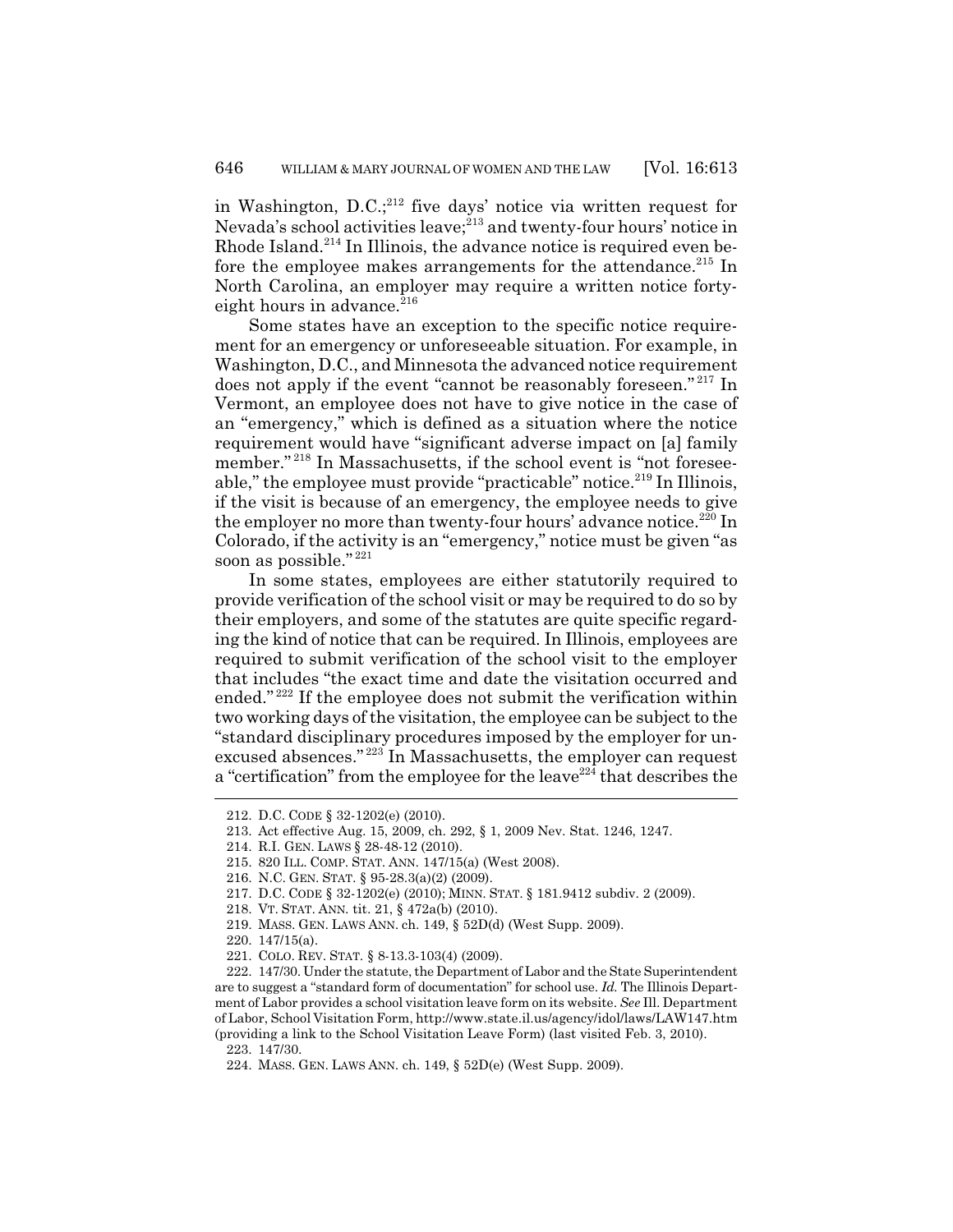date, duration, and purpose of the leave.<sup>225</sup> An employer can request addition verification so long as it is not "unduly burdensome" and is "reasonable." <sup>226</sup>

Other statutes are less specific. In Colorado, Nevada and North Carolina, the employer may request verification of the school visit.<sup>227</sup> For leave under the California school activities statute, the employer may require the employee to provide documentation from the school or child care facility as proof of attending a school-related event.<sup>228</sup> The required documentation, however, is only what the school, and not the employer, deems "appropriate and reasonable." <sup>229</sup>

#### *6. School Obligations*

A minority of the school involvement leave statutes impose requirements upon the school as part of the leave process. Under California's discipline leave statute, a school's policy for requiring parents to come for required meetings must "take into account reasonable factors that may prevent [a parent's] compliance with a notice to attend." 230 Additionally, under California's school activities statute, schools are required to give documentation of attendance if it is requested by the employer.<sup>231</sup> In Colorado and Tennessee, schools must give documentation verifying participation if it is requested by the employee.<sup>232</sup> Colorado also requires that schools "make their best efforts to accommodate the schedules of employees." 233 In Illinois, schools are required to have "regular school hours and evening hours" available for non-emergency visits.<sup>234</sup> Additionally, schools, not employers, are required to notify "parents or guardians" of their school visitation rights.<sup>235</sup>

## *C. Sidenote: Louisiana's "Permissive" Approach to School Leave*

Louisiana has taken an unusual approach to school involvement leave but rather permits an employer to give up to sixteen hours of

<sup>225. 940</sup> MASS. CODE REGS. 20.02 (2010) (describing the elements of a "sufficient" certification and supplying a form for employers to use).

<sup>226.</sup> *Id.* 20.04.

<sup>227.</sup> COLO. REV. STAT. § 8-13.3-103(2) (2009); Act effective Aug. 15, 2009, ch. 292, § 1, 2009 Nev. Stat. 1246, 1247; N.C. GEN. STAT. § 95-28.3(a)(3) (2009).

<sup>228.</sup> CAL. LAB. CODE § 230.8(c) (West 2010).

<sup>229.</sup> *Id.*

<sup>230.</sup> CAL. EDUC. CODE § 48900.1(a) (West 2006).

<sup>231. § 230.8(</sup>c).

<sup>232.</sup> COLO. REV.STAT. § 8-13.3-103(2) (2009);TENN.CODE ANN. § 49-6-7001(b)(5) (2009) (referring to state employees).

<sup>233. § 8-13.3-103(3).</sup>

<sup>234. 820</sup> ILL. COMP. STAT. ANN. 147/15(c) (West 2008).

<sup>235.</sup> *Id.* 147/25.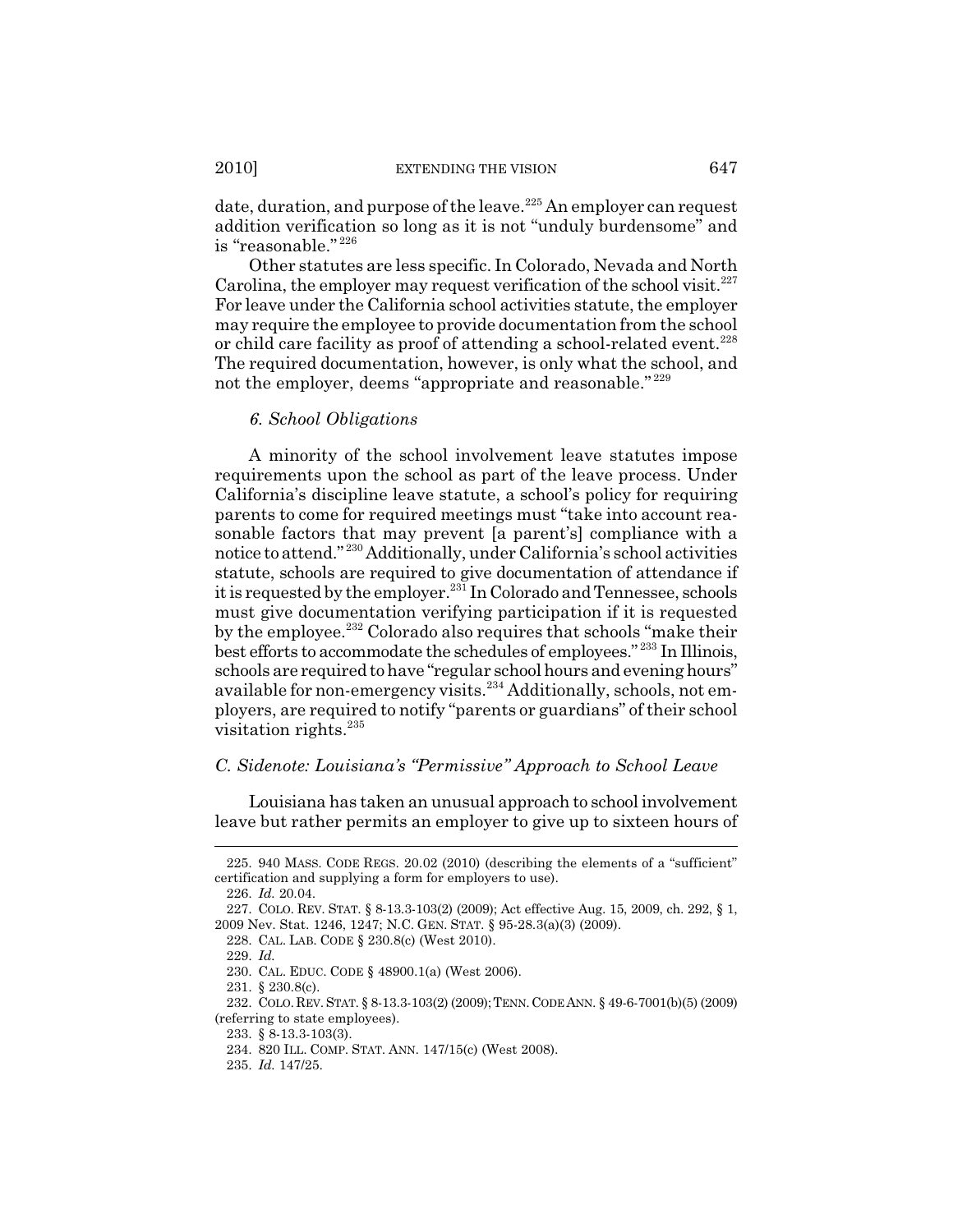unpaid leave per year to worker-parent employees "to attend, observe or participate in conferences or classroom activities related to the employee's dependent children for whom he is the legal guardian that are conducted at the child's school or day care center." 236 The leave can be granted only for activities that "cannot reasonably be scheduled" during off work hours.<sup>237</sup> An employee must provide "reasonable notice" to the employer prior to the leave and must make "reasonable efforts" to not "unduly disrupt" the employer's operations by the leave.<sup>238</sup> Although the leave is unpaid, the employee is entitled to substitute any paid leave for the school conference leave.<sup>239</sup>

In 2008 legislative session, a bill that died in committee would have amended the statute to require an employer with twenty or more employees to provide school involvement leave.<sup>240</sup> A bill proposed in 2009 contained language permitting employers to take a corporate income tax deduction if the employer gave employees paid leave to attend a child's school activities, thereby giving employers an economic incentive to provide leave.<sup>241</sup>

240. H.B. 1323, 34th Leg., Reg. Sess. (La. 2008). The employer would also have been required to provide written notice of the statute to employees, either in the employee handbook or in a separate written document. *Id.*

241. H.B. 269, 35th Leg., Reg. Sess. (La. 2009). Tennessee, Oklahoma, and Oregon have also taken or explored permissive-style approaches to the school involvement leave problem. In 1999, the Tennessee legislature introduced a joint resolution "fervently urg[ing] and encourag[ing]" Tennessee employers to permit employees to attend their children's parent-teacher conferences, without forfeiting vacation or sick leave to do so, as long as the employee gave "twenty-four (24) hours notice." H.J. Res. 56, 101st Gen. Assem., Reg. Sess. (Tenn. 1999). The joint resolution expressed the views or sentiments of both houses of the legislature and was signed by the governor on May 13, 2000. *See* Bill Information for HJR 0056, http://www.capitol.tn.gov/legislation/archives.html (last visited Feb. 4, 2010) (follow "101st General Assembly" hyperlink; then follow "Bills and Resolutions" hyperlink; then follow "HJR0001-HJR0100" hyperlink; then follow "HJR0056" hyperlink).

Oklahoma currently requires its State Board of Education to "establish a program for encouraging private employers to give employees who have children in preschool programs, kindergarten, or school programs time off to visit the schools for parentteacher conferences at least once each semester." OKLA.STAT.ANN.tit.70, § 10-105.2(C) (West 2010).

As part of a larger overhaul of education law, Oregon directed that its schools have parental and community involvement policies.OR.REV.STAT.ANN. § 329.125 (West 2009). In that statute, the legislature recommends that "employers be encouraged to extend appropriate leave to parents or guardians to allow greater participation in that process during school hours." *Id.* § 329.125(3). Since 2006, the State Superintendent has developed sample parental involvement policies that comply with federal requirements. These policies, however, do not mention employers giving paid or unpaid leave to employees to participate in school activities. OR. DEP'T OF EDUC.,SAMPLE PARENTAL INVOLVEMENT POLICY 1-6 (2006), *available at* http://www.ode.state.or.us/initiatives/familycommunity/ files/odeschdistrparinvpolicy.doc.

<sup>236.</sup> LA. REV. STAT. ANN. § 23:1015.2(A) (1998).

<sup>237.</sup> *Id.*

<sup>238.</sup> *Id.*

<sup>239.</sup> *Id.* § 1015.2(B).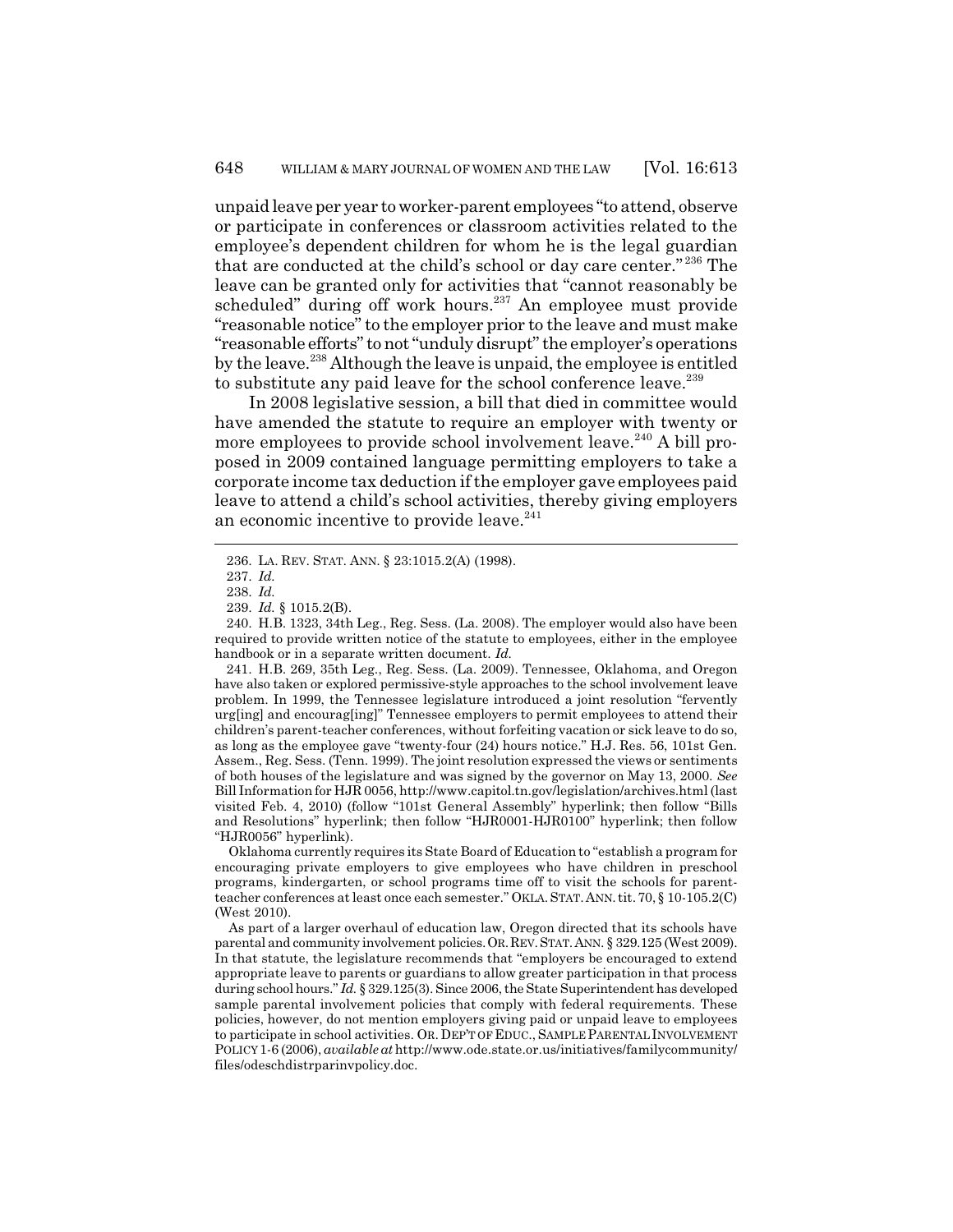### III. DOMINANT APPROACHES TO PARENTAL LEAVE LEGISLATION

Two theories have emerged as the dominant approaches for crafting legislation regulating the relationship between work and family in the workplace.<sup>242</sup> The antidiscrimination approach has been based primarily on gender discrimination under Title VII of the  $C$ ivil Rights Act.<sup>243</sup> This view suggests that the failure of employers to account for family issues in the workplace is because gendered notions of workplace norms define the "ideal" worker from a stereotypically masculine and patriarchal view, <sup>244</sup> and that workplaces continue to be organized around the "full-time face-time norm," which has as its "default preferences . . .[:] full-time positions, unlimited hours, rigid work schedules, an uninterrupted worklife, and performance of work at a central location." 245 As a result, discrimination against caregivers is a structural issue that requires a "norm based" approach rather than an individual accommodation response.  $^{246}$  By using a norm-based approach, the structure of the workplace can be altered through litigation addressing that discrimination, and the public discussions that result from that litigation can result in regulatory changes.247 Some regulatory changes, have, in fact, resulted from this discourse. For example, Alaska, the District of Columbia, and a number of municipalities have added classifications like "parenthood," "family responsibilities," and "parental status" as protected classes in their employment discrimination statutes.<sup>248</sup> Additional similar state legislation is pending. $249$ 

245. Michelle A. Travis, *Recapturing the Transformative Potential of Employment Discrimination Law*, 62 WASH. & LEE L. REV. 3, 6 (2005).

<sup>242.</sup> *See* Arnow-Richman, *supra* note 5, at 28 (noting dominant approaches to protecting caregivers in the workplace have been mandated accommodation and protection against discrimination).

<sup>243. 42</sup> U.S.C. §§ 2000e to 2000e-17 (2006).

<sup>244.</sup> For a recent articulation of this position, see Williams & Bornstein, *supra* note 7, at 1320 ("Most good jobs in the United States still assume an ideal worker — a workplace model that was designed for a workforce of male breadwinners whose wives took care of family and household matters.").

<sup>246.</sup> Williams & Bornstein, *supra* note 7, at 1325.

<sup>247.</sup> *See* Williams & Segal, *supra* note 7, at 113 (describing the relationship between public discourse, "discrimination language," and regulation); *see also infra* notes 256- 260 and accompanying text.

<sup>248.</sup> *See* Stephanie Bornstein & Julie Weber, *Addressing Family Responsibilities Discrimination*, 2008SLOAN WORK &FAMILY RES.NETWORK POL'Y BRIEFING SERIES, http:// www.bc.edu/wfnetwork/pdfs/policy\_makers16.pdf (discussing state legislative prohibitions on discrimination against parents).

<sup>249.</sup> SLOAN WORK & FAMILY RESEARCH NETWORK, BOSTON COLL., 2009 LEGISLATIVE SUMMARY SHEET: BILLS RELATED TO FAMILY RESPONSIBILITIES DISCRIMINATION RECENTLY INTRODUCED INTO STATE LEGISLATURES 1-2 (2009), http://www.bc.edu/wfnetwork/pdfs/ BillsbyTheme\_FRD.pdf (describing legislation that would add classifications like "familial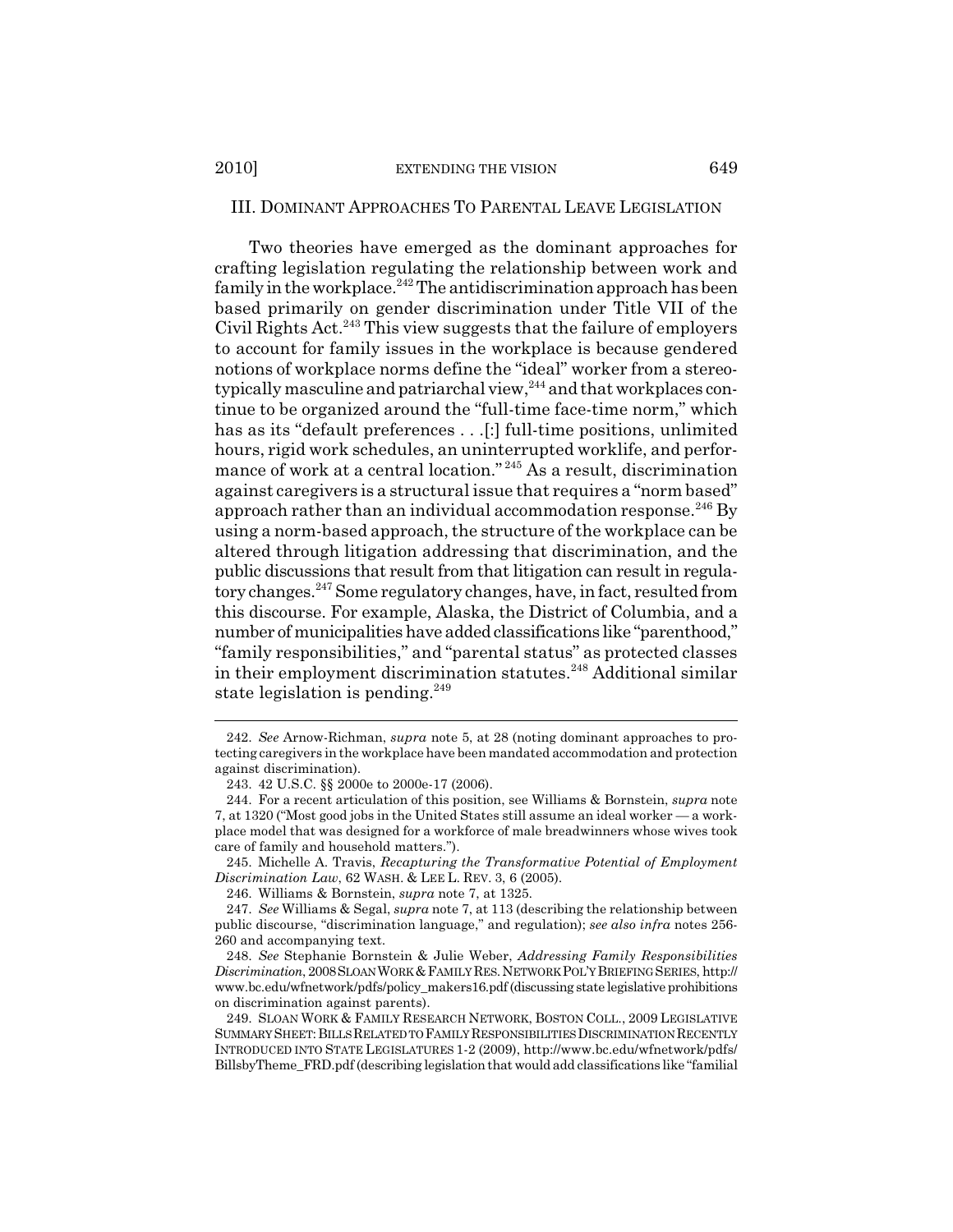The accommodation approach asserts that the encroachment of family life into the workplace should be handled like disability and religious practice issues: by making accommodations for the needs of workers who cannot otherwise fit into the workplace without individualized adjustments to the working conditions.250 This approach is based upon the accommodation requirement of the Americans with Disabilities  $Act^{251}$  and the accommodations required for employees' religious practices required under Title VII of the Civil Rights Act.<sup>252</sup> Under this approach, the overall structure of the workplace is not altered by the individual accommodations made to bring in or keep in the workplace a worker who does not conform to the ideal.

#### *A. Antidiscrimination Approach*

The antidiscrimination approach to remedying the problems of caregivers in the workplace "define[s] work-family conflict as a structural problem"<sup>253</sup> and sees "the difficulties experienced by family caregivers [as related to] documented patterns of gender bias." <sup>254</sup> This approach views work-family balance as an issue of facing disadvantage at work because of caregiving responsibilities,<sup>255</sup> and these disadvantages can be remedied by (1) discrimination litigation under Title VII of the Civil Rights Act<sup>256</sup> as well as under other statutes, and (2) "rights talk" that can bring about workplace restructuring.<sup>257</sup> At minimum, a discrimination approach can redefine which party in an employee-employer relationship owes obligations to the other.<sup>258</sup> Further, "'[r]ights talk[,]' [which] redefines work-family conflict[]

status," "family responsibilities," and "family caregiver status" to existing employment discrimination protections).

<sup>250.</sup> *See, e.g.*, Kaminer, *supra* note 6, at 306 (describing an accommodation approach); Smith, *supra* note 6, at 1445 (same).

<sup>251.</sup> The Americans with Disabilities Act of 1990, 42 U.S.C. §§ 12101-12213 (2006).

<sup>252.</sup> *See* Kaminer, *supra* note 6, at 356 (discussing the Americans with Disabilities Act model); Smith, *supra* note 6, at 1445 (discussing the religious accommodation model). 253. Williams & Segal, *supra* note 7, at 116.

<sup>254.</sup> *Id.* at 90.

<sup>255.</sup> *Id.*

<sup>256. 42</sup> U.S.C. §§ 2000e to 2000e-17 (2006); *see, e.g.*, Michelle A. Travis, *Equality in the Virtual Workplace*, 24 BERKELEY J. EMP. & LAB. L. 283, 332 (2003) (discussing how Title VII litigation can be applied to gender inequalities in telecommuting plans).

<sup>257.</sup> Williams & Segal, *supra* note 7, at 116; *see also* Joan C. Williams, *Beyond the Glass Ceiling: The Maternal Wall as a Barrier to Gender Equality*, 26 T. JEFFERSON L. REV. 1, 11 (2003) (noting that antidiscrimination law functions "as a language of social ethics").

<sup>258.</sup> *See* Williams & Segal, *supra* note 7, at 116 (discussing the ideal worker standard and its relationship to discrimination); *see also* Williams & Bornstein, *supra* note 7, at 1322 (noting "continued framing . . . of work/family conflict as an issue of individual women's 'choices' rather than as a larger economic or structural problem").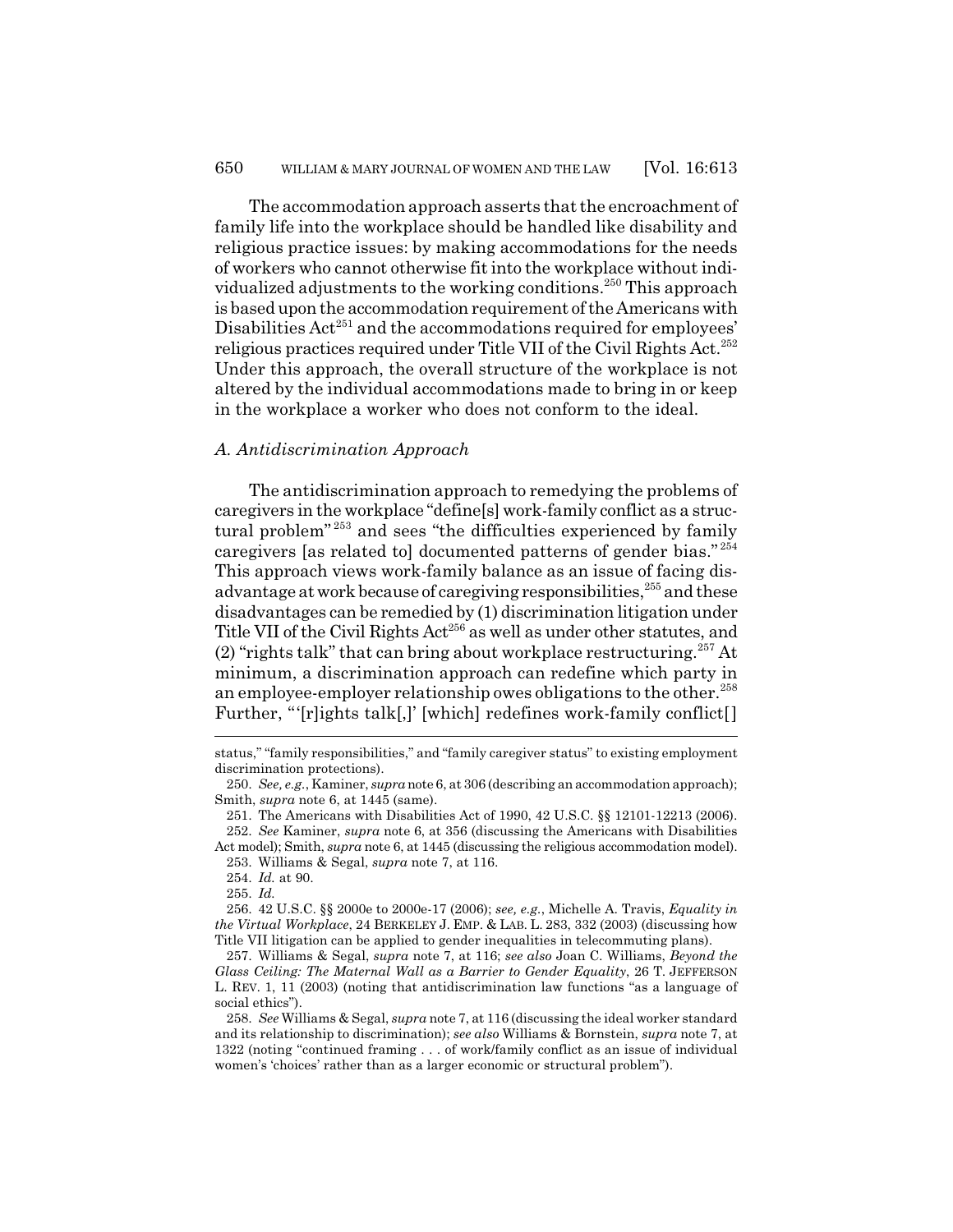so that it is no longer seen as a personal inability to balance one's responsibilities but as a structural problem that requires a structural solution," $259$  can promote institutional change. $260$  If the litigation taking place in courtrooms affects how the public talks about issues,  $261$ this antidiscrimination talk can also be "successful in the court of public opinion" and "could help spur an effort to enact legislation to protect the rights people have become convinced they have." <sup>262</sup>

Joan Williams has used the antidiscrimination approach to craft the "Family Responsibilities Discrimination" claim, which applies a Title VII gender discrimination framework to working caregivers who are either subject to adverse job actions based on stereotypical views about the competencies and preferences of mothers (as well as other caregivers), or who were treated differently from other workers who did not have caregiving responsibility.<sup>263</sup> Other family responsibility discrimination claims based on gender stereotyping have arisen under the FMLA and the ADA.<sup>264</sup>

Using an antidiscrimination approach for achieving workplace equality for worker-parents or caregivers has received some criticism.265 First, the antidiscrimination approach, implemented primarily under Title VII, has been criticized for being unable to accomplish its stated purpose of eliminating the workplace exclusion of caregivers resulting from organizational structures premised on an ideal worker or "full-time face-time" norm.<sup>266</sup> The critique suggests that these norms are so deeply embedded in Title VII and our common understandings of the nature of the workplace, that judges are

<sup>259.</sup> Williams & Segal, *supra* note 7, at 114.

<sup>260.</sup> *See id.* (discussing the redefinition of "work-family conflict," which can lead to structural and social changes).

<sup>261.</sup> *Id.* at 113.

<sup>262.</sup> *Id.*

<sup>263.</sup> Joan C. Williams, *Family Responsibilities Discrimination: The Next Generation of Employment Discrimination Cases*, *in* PRACTICING LAW INSTITUTE, 36TH ANNUAL INSTITUTE ON EMPLOYMENT LAW 333, 335 (2007); Williams & Bornstein, *supra* note 7, at 1313 ("FRD is discrimination against employees based on their responsibilities to care for family members."). For a guide to Family Responsibilities Discrimination, see Joan C. Williams & Cynthia Thomas Calvert, WORKLIFE LAW'S GUIDE TO FAMILY RESPONSIBILITIES DISCRIMINATION (2006) (providing a thorough exploration of the subject).

<sup>264.</sup> Williams & Bornstein, *supra* note 7, at 1345.

<sup>265.</sup> *See* Travis, *supra* note 256, at 319 (noting that antidiscrimination approaches cannot completely solve the problem of caregiver exclusion); Travis, *supra* note 245, at 7, n.15 (compiling commentators' critiques of the discrimination approach).

<sup>266.</sup> Travis, *supra* note 245, at 6 (noting that "Title VII has [not] done much to transform this exclusionary norm"); *see* Smith, *supra* note 6, at 1456 (asserting that antidiscrimination law does not effectively address structures that devalue worker-parents). *But see* Williams & Bornstein, *supra* note 7, at 1331-35 (arguing that antidiscrimination litigation is the only way to impact the workplace structures and eliminate the ideal worker norm).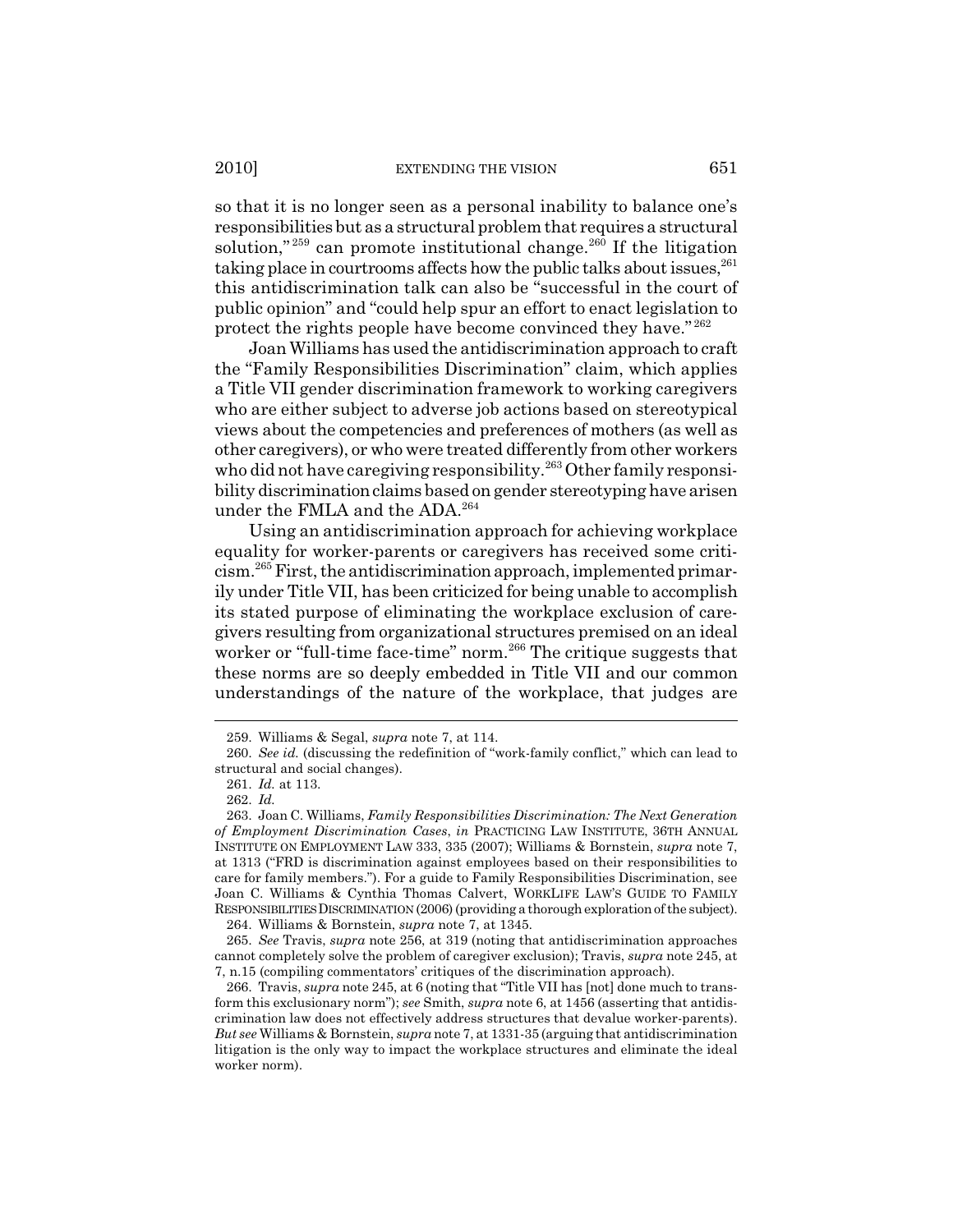limited in their ability to view Title VII cases in a way that challenges that norm. $267$ 

Second, the approach has been critiqued for focusing on the discriminatory intent of the individual actor under the Civil Rights Act and for not addressing the more subtle and unconscious bias permeating the organizational structure that perpetuates discrimination in everyday decisions, perceptions, and judgments in the workplace.<sup>268</sup> To address this problem, an approach has been advocated that would hold the organization itself responsible, not just the actors within it, for failing to change the context that perpetuates bias and stereotypes in decision-making processes of the workplace.<sup>269</sup> According to this critique, antidiscrimination, as currently defined, is not equipped to deal with "the more subtle forms of discrimination that . . . limit opportunity on a day-to-day basis in the modern workplace  $\dots$ ."<sup>270</sup>

Other limitations on the effectiveness of the antidiscrimination approach in addressing caregiver needs in the workplace have been identified.<sup>271</sup> First, successful claims of unintentional discrimination, such as where job requirements have been based on the ideal worker standard, have been more rare because courts have been generous in finding that legitimate business reasons justify a practice that otherwise has a disparate impact.272 Second, others argue that the antidiscrimination approach, as currently defined in Title VII of the Civil Rights Act, will not reach situations where men, as caregivers, have been discriminated against, because the claim has been based on discrimination against women.<sup>273</sup>

<sup>267.</sup> *See* Travis, *supra* note 245, at 6-7 (describing how judges essentialize the workplace according to the "full-time face-time" norm in Title VII and ADA claims); *see also* Dowd, *supra* note 4, at 80 (discussing that an antidiscrimination approach focused on gender under Title VII limits the ability to view work-family issues as issues of race or class, for example).

<sup>268.</sup> Tristin K. Green, *A Structural Approach as Antidiscrimination Mandate: Locating Employer Wrong*, 60 VAND. L. REV. 849, 857-58, 896 (2007) (noting current dominance of an "individualized, motivational approach" to the antidiscrimination model and the shortcomings of disparate impact theory as currently construed).

<sup>269.</sup> *Id.* at 889-90.

<sup>270.</sup> *Id.* at 862.

<sup>271.</sup> Arnow-Richman, *supra* note 5, at 36-45.

<sup>272.</sup> *Id.* at 38 (noting the "law permits employers to avoid liability for exclusionary effects where a challenged job practice is supported by a legitimate business decision"). *But see* Williams & Bornstein, *supra* note 7, at 1353-57 (discussing cases and new EEOC guidance that recognizes the implicit or unconscious bias underlying stereotyping and placing unconscious discrimination within the purview of FRD claims).

<sup>273.</sup> Arnow-Richman, *supra* note 5, at 38 ("An expansive reading of disparate-impact laws is premised on the notion that women, as the primary caregivers in most families, are disproportionately harmed relative to men by traditional work structures. As long as this gendered division of labor persists, men will not be able to take advantage of the theory because they will not be able to show the requisite disparate impact on the basis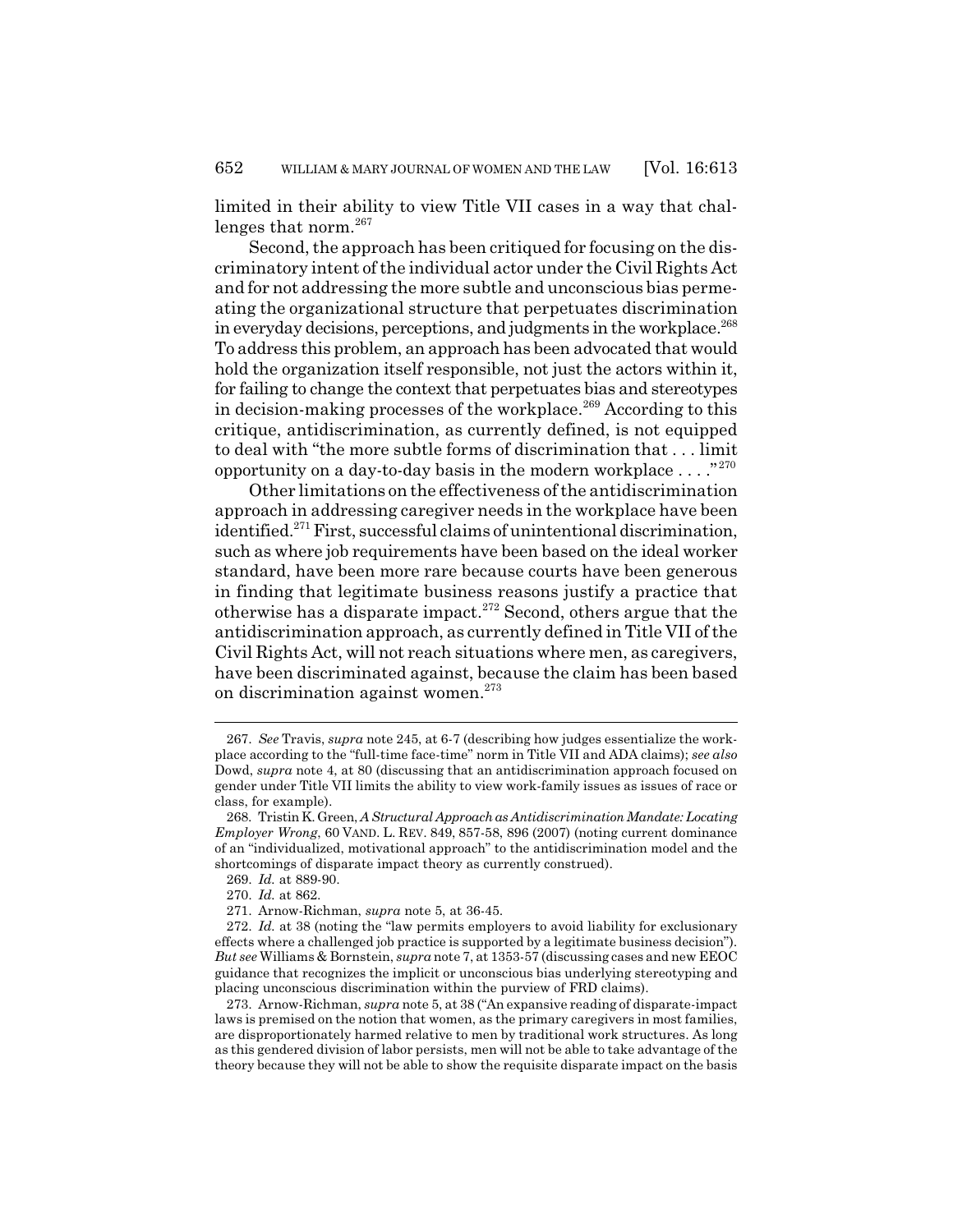#### 2010] EXTENDING THE VISION 653

Still others who have been critical of the discrimination approach and its efforts to create a protected class based on parenting status argue that a formal equality approach based on a gender discrimination model to address the needs of worker-parents falls short because it "remains wedded to a limited conception of equality." <sup>274</sup> Because parenthood is associated with neither the stigma nor presumption of inferiority that have accompanied race and gender, prohibiting employment discrimination based on parenthood does not fit well within Title VII's prohibitions.275 Accordingly, this critique asserts that the legislatively mandated accommodation of parental duties, such as that found in the FMLA, is a better way to address discrimination against parents in the workplace. $276$ 

### *B. Accommodation Approach*

Scholars applying the accommodation approach to work-family issues have turned to the Americans with Disabilities Act and to Title VII of the Civil Rights Act's religious accommodation requirement as the basis for arguing that "employer[s] must reasonably accommodate" employees' work-family balance needs.277 Specifically, those advocating an accommodation approach assert that "employers should have a duty to accommodate parental obligations that conflict with work obligations when employers can achieve the accommodation without incurring an undue hardship." <sup>278</sup>

of sex."); *see* Kaminer, *supra* note 6, at 307-08 (noting the "formal equality" limitations of Title VII and its failure to expressly cover parents and children); Travis, *supra* note 256, at 320 (noting the limits of "fit[ting] work/family conflicts into a sex discrimination box"). *But see* Williams & Bornstein, *supra* note 7, at 1320-21 (describing how implicit gender bias and gender stereotyping of caregivers affects men and as well as women and noting that men are successful with FRD claims).

<sup>274.</sup> Smith, *supra* note 71, at 572.

<sup>275.</sup> *Id.* at 606, 616.

<sup>276.</sup> *Id.* at 613-18. At the state statute level, express prohibitions against discrimination on the basis of parenting responsibilities avoid the gender discrimination problem. *Id.* at 585-86 (describing states that protect workers from discrimination based on "parenthood," "familial status," and "family responsibilities"). Additionally, legislation pending in a number of states would expressly protect worker-parents from discrimination in the workplace based upon "family caregiver status," "familial status," or "family responsibilities." *See* SLOAN WORK & FAMILY RESEARCH NETWORK, *supra* note 249, at 1-2 (listing legislation pending in California, Florida, New Jersey, New York, Pennsylvania, and Maine); Williams & Bornstein, *supra* note 7, at 1346 (noting that "Alaska, the District of Columbia, and over three dozen local governments" have legislatively protected worker-parents from discrimination based on parenting or family status); *see also* Arnow-Richman, *supra* note 5, at 36-38 (describing critiques of discrimination approach); Dowd, *supra* note 4, at 135-54 (same).

<sup>277.</sup> Kaminer, *supra* note 6, at 308 (arguing for a Title VII religious accommodation model); *see* Kessler, *supra* note 6, at 457-59 (mentioning the ADA as a model); Smith, *supra* note 6, at 1445 (arguing for a Title VII religious accommodation model).

<sup>278.</sup> Smith, *supra* note 6, at 1446 (citations omitted).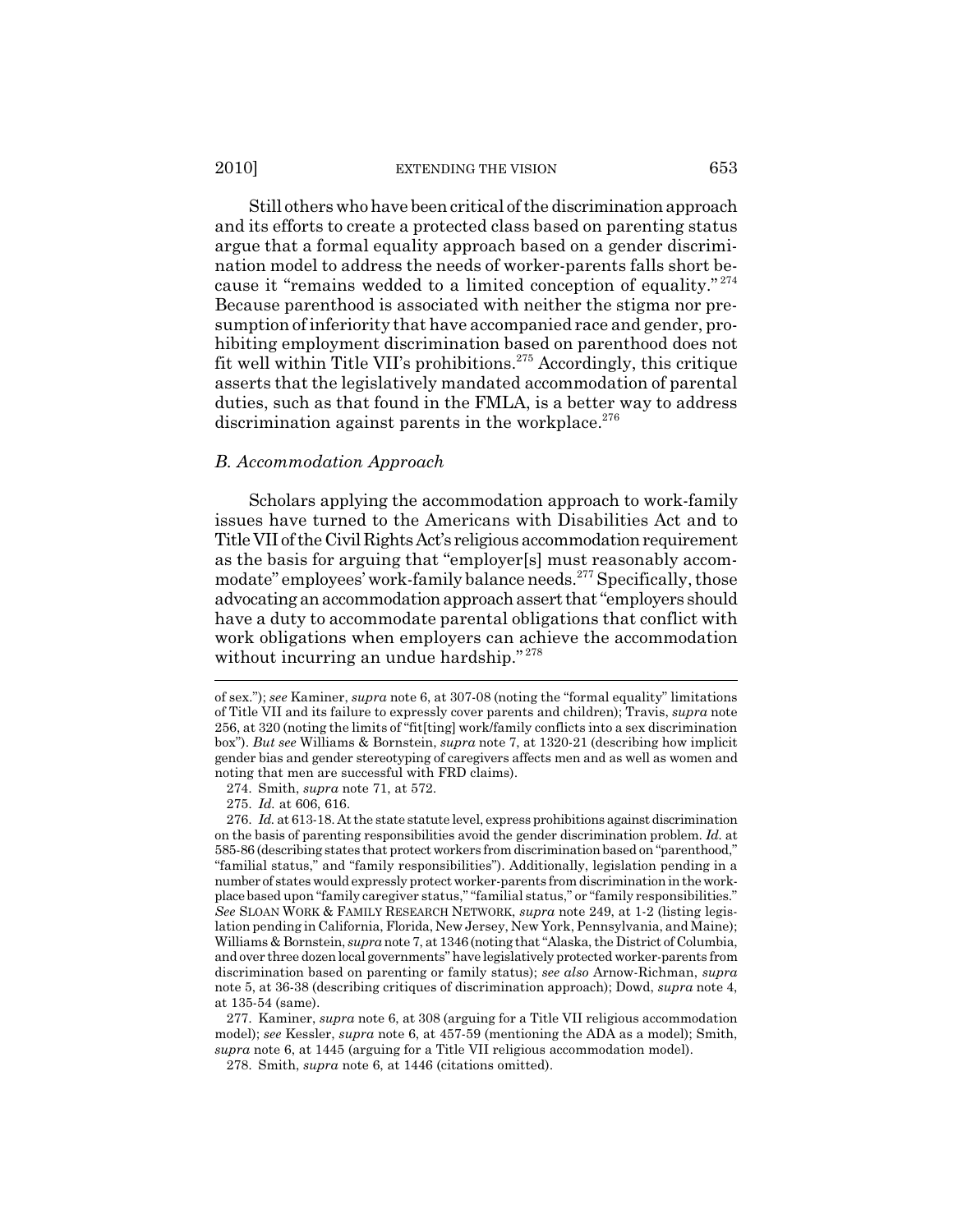Under this approach, employers have an affirmative duty to employees to act to "accommodate" parents' need to attend to family issues.<sup>279</sup> For an employee to make a claim under the accommodation approach, the employee must "show that he or she: (1) face[d] a compelling parental obligation that conflicts with an employment requirement; (2) ha[d] informed the employer about the conflict if possible [i.e., had foreseeability of the event]; and (3) was discharged or disciplined for failing" to work when assigned.<sup>280</sup> The burden would then shift to the employer to show that he made a good faith effort to accommodate or that making the accommodation would have resulted in an undue hardship.<sup>281</sup> Under the accommodation approach advocated by Peggie Smith, an undue hardship would not arise if the employer had to bear no "more than a moderate cost" to accommodate the need; that is, the cost to be borne would fall somewhere between a "de minimis" cost requirement and the ADA's significant cost standard.<sup>282</sup>

The FMLA is an example of an accommodation-based regulation applied to caregivers in the workplace. Although the FMLA describes itself as a statute designed to address gender discrimination,<sup>283</sup> ultimately it accommodates both men and women by relieving them from normal workplace demands for up to twelve weeks upon the birth or adoption of a child or the "serious health condition" of the employee or a family member, while ensuring that the employee does not suffer adverse employment action as a result.<sup>284</sup>

Critics fault the accommodation approach for failing to redefine workplace norms while continuing to place caregiving outside the ideal worker norm.<sup>285</sup> Specifically, the critique argues that an accommodation standard fails to take into account the social and biological norms of men and women as part of the workplace.<sup>286</sup> Additionally, others have asserted that an accommodation approach to work-family issues encourages employers to see the problem of work-family balance as an individual problem rather than a corporate one, which leads to defining the work-family issues as a parent problem rather

<sup>279.</sup> *Id.* at 1465-66.

<sup>280.</sup> *Id.*

<sup>281.</sup> *Id.* at 1466.

<sup>282.</sup> *Id.* at 1480.

<sup>283.</sup> Family and Medical Leave Act of 1993, 29 U.S.C. § 2601(b)(4)-(5) (2006) (noting the goal of minimizing discrimination on the basis of sex).

<sup>284.</sup> *Id.* § 2612(a)(1) (providing basis for leave); § 2614 (describing protections); § 2615(a)(2) (prohibiting discrimination).

<sup>285.</sup> *See, e.g.*, Williams & Bornstein, *supra* note 7, at 1323-24 (critiquing the approach); *see also* Cahn, *supra* note 1, at 193 (noting that "accommodation of . . . parenthood often leads to perceptions that [parents] are not 'real' workers").

<sup>286.</sup> Williams & Bornstein, *supra* note 7, at 1323-24.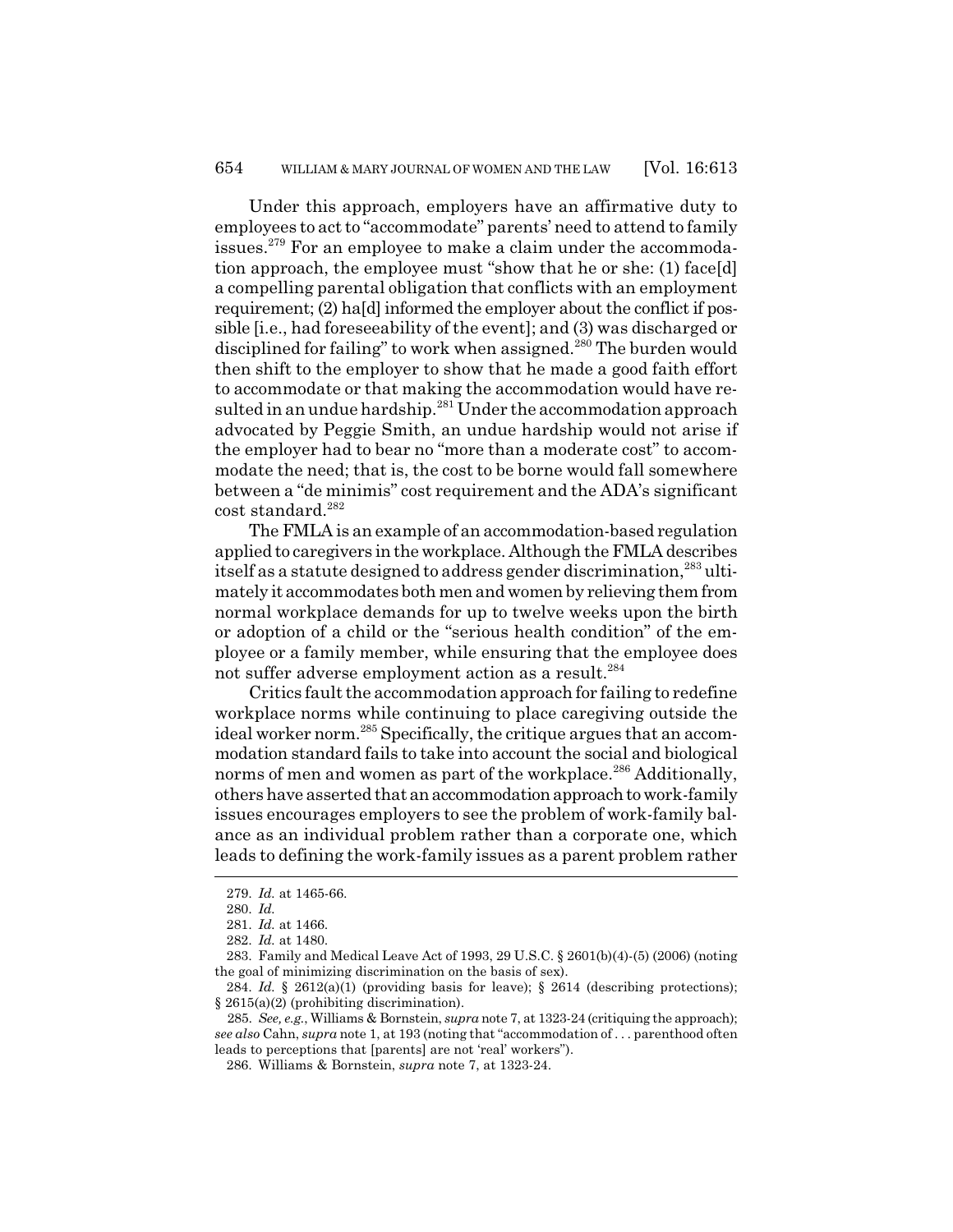than a workplace one, delaying large-scale structural changes.<sup>287</sup> Additional reasons given for the ineffectiveness of the accommodation approach include: the courts' narrow interpretations of "reasonable" accommodation, the difficulties administering vague accommodation policies, the redistributive nature of accommodations, and the decline of employer-provided benefits and lack of justification for additional benefits in the current employment culture.<sup>288</sup> Accommodation as a term to describe the rationale for caregiving leave also falls short on a rhetorical level. The use of the term in the work-family policy context invokes conflicting meanings and thus limits the vision for what might be possible for the future of work-family regulation.<sup>289</sup>

### *C. School Involvement Leave Statutes*

The school involvement leave statutes are vulnerable to some of the existing antidiscrimination and accommodation approach critiques. First, the specific definitions required to avoid the vagueness problems associated with accommodation<sup>290</sup> result in definitions that attempt to achieve uniformity but are more successful at distorting.291 That is, the statutes attempt to standardize the meaning of parents, children, and school activities, but this results in a wide definitional range that ultimately provides no standardization whatsoever. In other words, attempts at definition distort who can or should be covered and what activities are relevant under the statutes. For example, under the statutes, "child" is both explicitly and implicitly defined to mean any, some, or all of the following: a biological child; a stepchild; a preschool-age child; a child in a licensed day-care facility; a homeschooled child; an individual under twenty years of age if still in secondary school; a grandchild; a niece or a nephew; and anyone who has a "guardian," legal or otherwise. $292$  None of the statutes incorporate all of these definitions, however, which reveals how the attempts to define the categories of individuals to be accommodated are distorted by definition. And, not only is it problematic to distort the category of who should be able to take advantage of the statute, but these shifting definitions create compliance problems for employers attempting to define who counts as parents under the statutes.

<sup>287.</sup> Gonyea & Googins, *supra* note 2, at 69.

<sup>288.</sup> Arnow-Richman, *supra* note 5, at 43-44.

<sup>289.</sup> Davis, *supra* note 18, at 545-50 (describing the limits of meaning for the term "accommodation" in work-family policy).

<sup>290.</sup> Arnow-Richman, *supra* note 5, at 43-44.

<sup>291.</sup> H.L.A.HART,THE CONCEPT OF LAW 38 (2d ed. 1994) (noting the idea of "[d]istortion as the price of uniformity").

<sup>292.</sup> *See supra* Part II.B.2.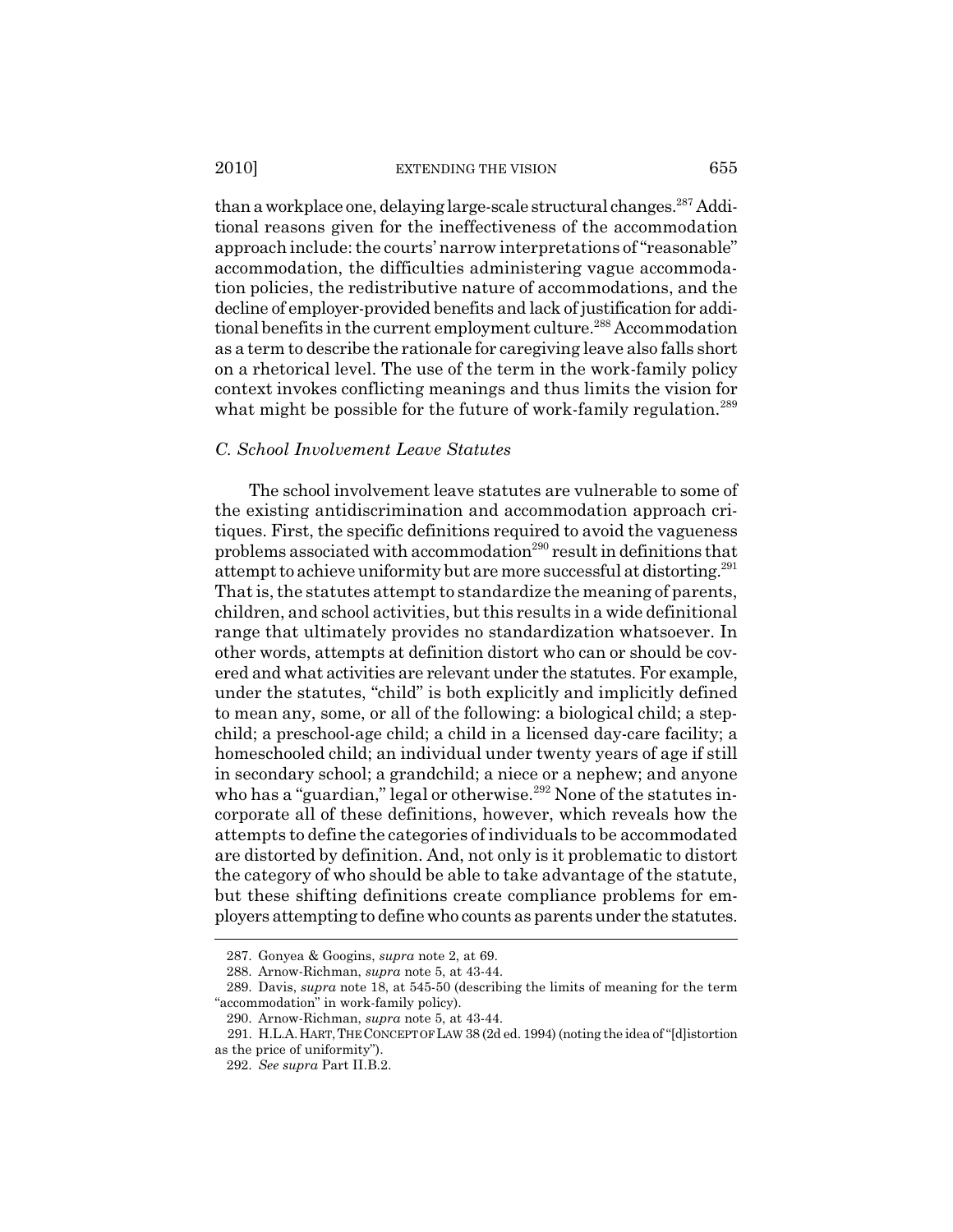Second, the reasons an employer can assert to avoid giving school involvement leave demonstrate that what is a reasonable accommodation for school involvement leave is construed relatively narrowly. Stated another way, the legitimate business reasons or undue hardships that justify refusing to give school involvement leave are generally expressed quite broadly. For example, Hawaii allows an employer to deny leave if it will "adversely interfere" with work;<sup>293</sup> in Washington, D.C., employers can deny leave if the leave would cause productivity to be "unusually difficult." 294 In Colorado, employers can limit the otherwise statutorily guaranteed leave "in cases of emergency" and preclude leave if it would "halt . . . production;" <sup>295</sup> in Illinois, leave cannot "disrupt unduly" the employer's operations, and an employer can deny leave if more than five percent of its workforce would be absent for a school visit.<sup>296</sup> In Minnesota and Rhode Island, employees must make "a reasonable effort" 297 not to disrupt the employer's operations. In Colorado and Vermont, employees must make "reasonable attempt[s]" to schedule the school activities during non-work hours.<sup>298</sup>

These examples show that school involvement leave statutes limit worker-parents' opportunities to take leave provided for under the statute using expansive terms to describe when the statutorily authorized leave is not permitted. In addition, these limits do little to articulate the hidden assumptions that can underlie decisionmaking about when an employer suffers an undue disruption or undue burden by an employee's absence or what it means to make a "reasonable effort."

Third, the allocation of control between employer and employee expressed in some of the statutes perpetuates the notion that caregiving remains outside workplace norms and is still an individual problem rather than in institutional one. For example, some statutes permit an employer to require worker-parents to provide detailed documentation of leave after it is taken<sup>299</sup> while at the same time

<sup>293.</sup> HAW. REV. STAT. ANN. § 78-31 (LexisNexis 2009).

<sup>294.</sup> D.C. CODE § 32-1202(c) (2010).

<sup>295.</sup> COLO. REV. STAT. § 8-13.3-103(1)(c) (2009).

<sup>296. 820</sup> ILL. COMP. STAT. ANN. 147/15, 147/49 (West 2008).

<sup>297.</sup> MINN. STAT. § 181.9412 subdiv. 2 (2009); R.I. GEN. LAWS § 28-48-12(b) (2010).

<sup>298.</sup> COLO. REV. STAT. § 8-13.3-103 (2009); VT. STAT. ANN. tit. 21, §472a(b) (2010).

<sup>299.</sup> *See, e.g.*, CAL. LAB. CODE § 230.8(c) (West 2010) (employers can request "documentation from the school"); 820 ILL. COMP. STAT. ANN. 147/30 (West 2008) (employees must submit "exact time and date" of the visitation within two working days or be subject "to the standard disciplinary procedures imposed by the employer for unexcused absences from work"); MASS. GEN. LAWS ANN. ch. 149, § 52D(e) (West Supp. 2009) (requiring sufficient certification); 940 MASS.CODE REGS. 20.02 (2009) (describing sufficient certification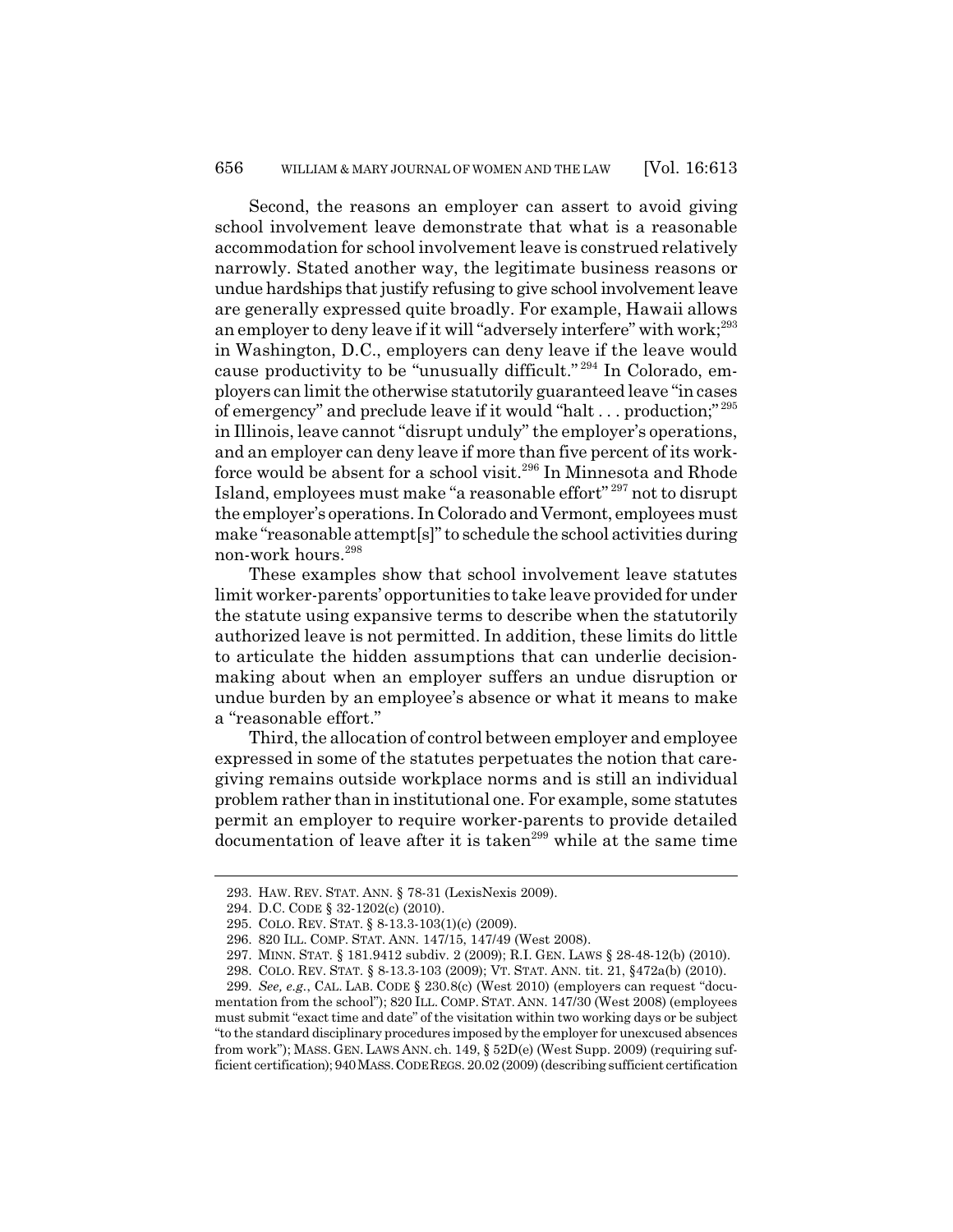permitting employers to refuse leave when it exceeds a statutorily defined "hardship" level for the employer.<sup>300</sup> In other words, control of the leave process remains in the hands of the employer, and the employee has minimal control over the process; the employee can request, but not demand, leave subject to the business needs of the employer. This structure reinforces institutional norms regarding the abnormality of caregivers in the workplace as well as norms about the trustworthiness of employees taking workplace leave.<sup>301</sup>

Moreover, the structure of the statutes create a paradox of control and responsibility. Although employers are often in the position of controlling the terms of employee leave-taking by having an "undue burden" or "disruption" trump, they are positioned to be responsible, in most of the statutes, to provide the leave requested or face allegations of discriminatory conduct. In other words, the responsibility for providing conditions that permit leave-taking rest with the employer even though they can also exercise discretion to limit the leave authorized by the express terms of the statute. Similarly, worker-parents face a paradox of control and responsibility; they are responsible for coordinating their educational involvement with the demands of their work, but, in many cases, they can exercise little control over the conditions of that coordination, particularly where the employer makes the ultimate determination about disruption or undue burdens.

Finally, the accommodation and antidiscrimination approaches to craft school involvement leave statutes limit the ways in which possibilities for managing work and family can be discussed. For example, if school involvement leave is characterized as a matter of discrimination, then discussions may be shoe-horned into an analysis of what kinds of conduct in this context are discriminatory, and the discourse may gravitate toward parental rights. And while "rights" can be a positive frame for thinking about work-family management, characterizing the question of school involvement leave as a workerparent's right does not go far to solve the questions of *how* parents can become more involved in their child's school activities while still meeting their employment obligations and how employers can facilitate that involvement. Conversely, if the issue is characterized as one of "accommodation," then the discussion takes on a tenor of obligation

as one providing the date, duration, and purpose of leave along with the employee's signature, and suggesting the form the certification should take).

<sup>300.</sup> *See, e.g.*, D.C.CODE § 32-1202(c) (2010) (allowing employer to deny leave if it will make work "unusually difficult").

<sup>301.</sup> Arnow-Richman, *supra* note 5, at 30-31 (noting that the law reinforces structural exclusion and social biases); *see also* Davis, *supra* note 18, at 543 (noting that employers contend that employees take leave improperly under the FMLA).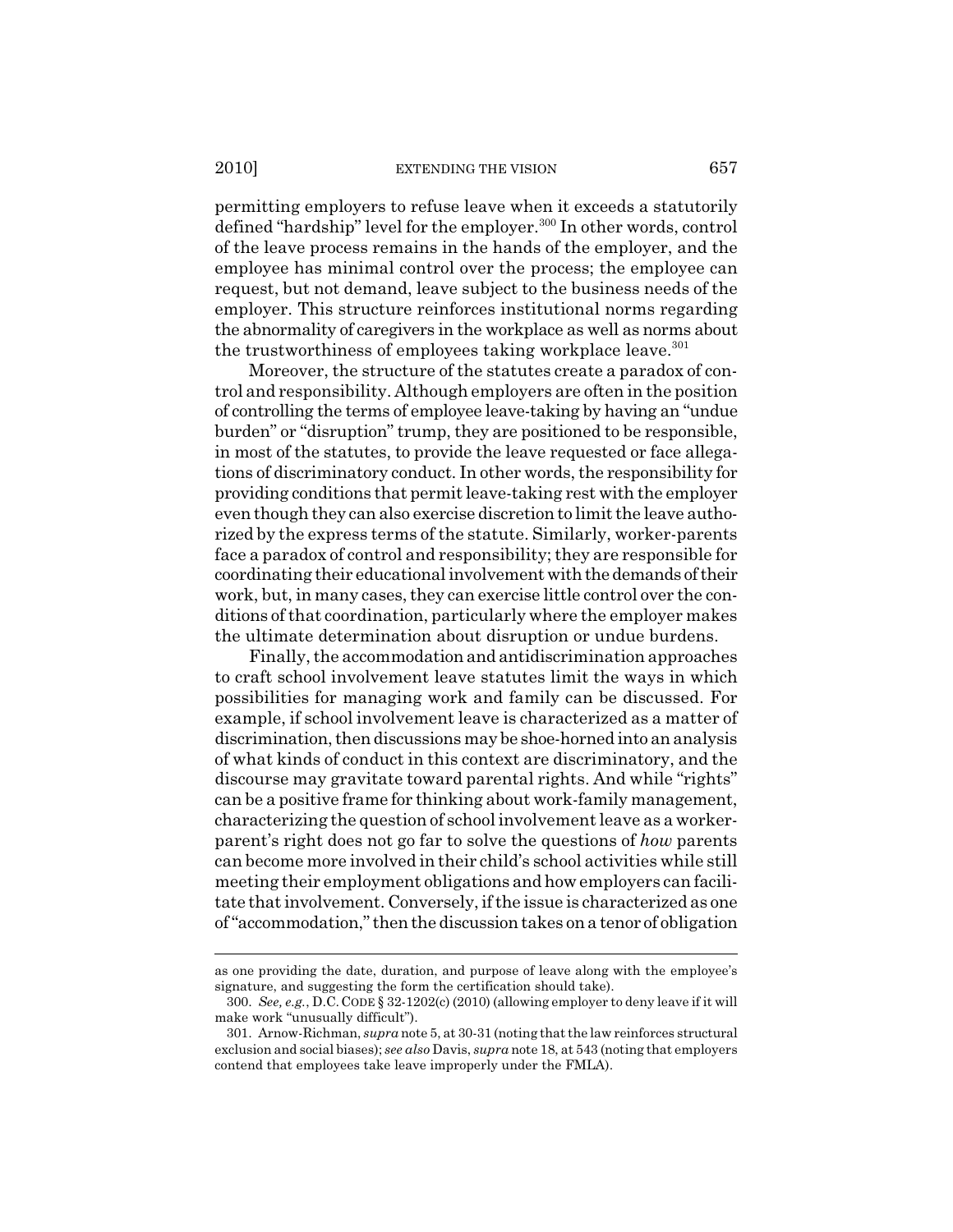and benefit, a tenor that suggests that because the accommodation is a benefit to the employee and a cost to the employer, the employer should strictly control when and how the accommodation is used.<sup>302</sup>

In sum, viewing the question of worker-parents' involvement in their children's school activities as a matter of accommodating lessthan-ideal-worker obligations or avoiding discrimination against parents in the workplace limits the range of possible strategies and identities worker-parents can use in reconciling work-family obligations. An alternative approach to work-family regulation, which comes from combining concepts found in identity theory and in organizational communication work-family research, is offered below as an alternative frame for crafting school involvement leave policies that can avoid some of the problems associated with the accommodation and antidiscrimination approaches. An empowerment identity approach would enable the statutes to reflect multiple and conflicting worker-parent identities through definitional openness. It would enable worker-parents to coordinate control and responsibility for work-family obligations, and it would assist worker-parents in integrating their parental and workplace identities by creating discursive resources that recognize family obligations as part of work identity.

# IV. AN EMPOWERMENT IDENTITY BASED ALTERNATIVE: USING ORGANIZATIONAL COMMUNICATION THEORY TO CRITIQUE AND CRAFT SCHOOL INVOLVEMENT LEAVE LEGISLATION

An empowerment identity approach to work-family regulation synthesizes organizational communication identity studies and workfamily discourse studies that place research and practice in an empowerment framework.303 This approach looks at school involvement leave legislation as a discursive resource for empowering workerparents to construct authentic identities and to create individualized solutions to tensions arising at the intersection of work and family. Although an admittedly nontraditional approach for crafting and critiquing parental leave legislation, much of the value of the approach lies in its novelty in interrogating and observing the law; it privileges a view of law as a language for identifying and talking about family and work relationships and offers an alternative normative approach for problematizing and regulating those relationships. This approach

<sup>302.</sup> *See* Arnow-Richman, *supra* note 5, at 43-44 (noting the critique of accommodation as redistributive); Davis, *supra* note 18, at 548-49 (noting employers have "been described as bearing all of the burdens for making accommodation"); Williams & Segal, *supra* note 7, at 80 (noting the view that accommodation is costly).

<sup>303.</sup> Kirby et al., *supra* note 16, at 4-5.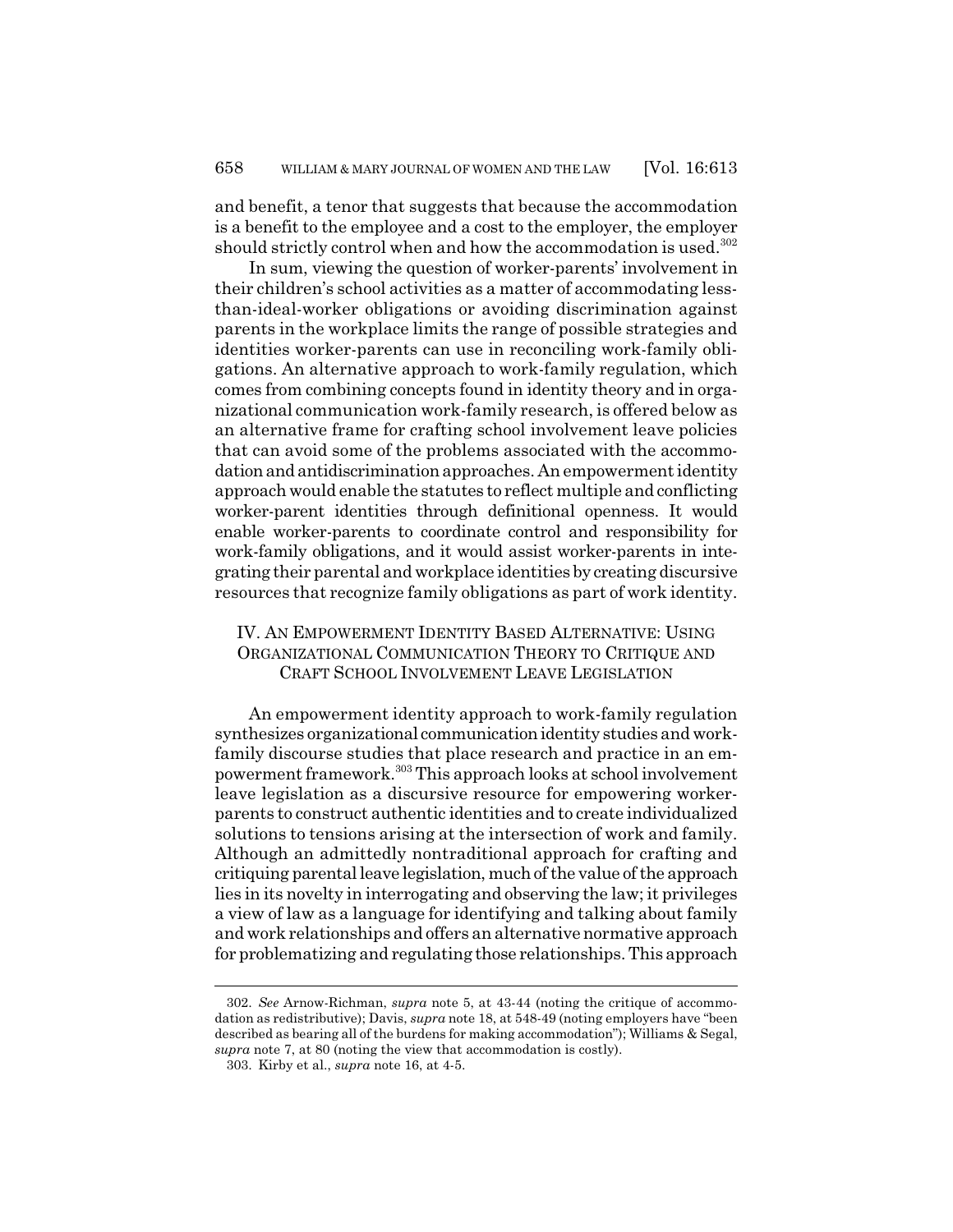does not determinatively reject the accommodation and antidiscrimination approaches; to do so would be to invoke the kind of closure that deters productive synergy in work-family law. Rather, it articulates a vision for what might be legislatively possible by focusing on communication, empowerment, and identity development as frameworks for understanding rather than on accommodation and antidiscrimination claims.<sup>304</sup>

Part A reviews identity theory developed in the organizational communication context,<sup>305</sup> a theory that seeks to explain how individuals are positioned by and "position themselves in the world through language and action," 306 and then links identity theory to the regulation of the relationship between work and family. Part B discusses the work of organizational communication scholars who critique the prevailing frames for understanding the relationship between work and family and describes the empowerment approach, which seeks to address the shortcomings of those frames. Finally, Part C combines identity theory with the empowerment approach to create an empowerment identity approach for thinking about work-family regulation at the legislative level, describes how this approach shares characteristics with other recently proposed approaches to work-family regulation, and shows how an empowerment identity approach can provide an alternative and useful way to view school involvement leave legislation.

## *A. Identity Theory and Its Relevance to Work-Family Issues in the Employment Setting*

Identity can best be described as one's notion of self within a particular context, produced by "competing, fragmentary, and

<sup>304.</sup> This author joins other scholars in noting that the problems of the modern workplace are "multifaceted" and require multifaceted solutions. *See, e.g.*, Travis, *supra* note 245, at 7-8 (describing recognition that no one solution can solve the problem of workplace equality).

<sup>305.</sup> The organizational communication context is particularly relevant to identity in the work-family context since organizational discourses play a significant role in developing one's workplace identity. *See infra* Part IV.A.

<sup>306.</sup> ERIC M. EISENBERG ET AL., ORGANIZATIONAL COMMUNICATION: BALANCING CREATIVITY AND CONSTRAINT 199 (5th ed. 2007); Kirby et al., *supra* note 16, at 13 (describing identity as a negotiation and a process through which individuals assume, understand, and interpret their roles at work and in the home); Craig R. Scott et al., *Development of a Structurational Model of Identification in the Organization*, 8 COMM.THEORY 298, 303-04 (1998) (describing identity as "a type of knowledge about a part of our self that helps to produce and to reproduce behaviors in specific social situations . . . [that] is shaped by and revealed through discourse"); Sarah J. Tracy & Angela Trethewey, *Fracturing the Real-Self*-*Fake-Self Dichotomy: Moving Toward "Crystallized" Organizational Discourses and Identities*, 15 COMM. THEORY 168, 170 (2005) (identity is a notion of "self whose meaning emerges out of reflexive social interactions with others").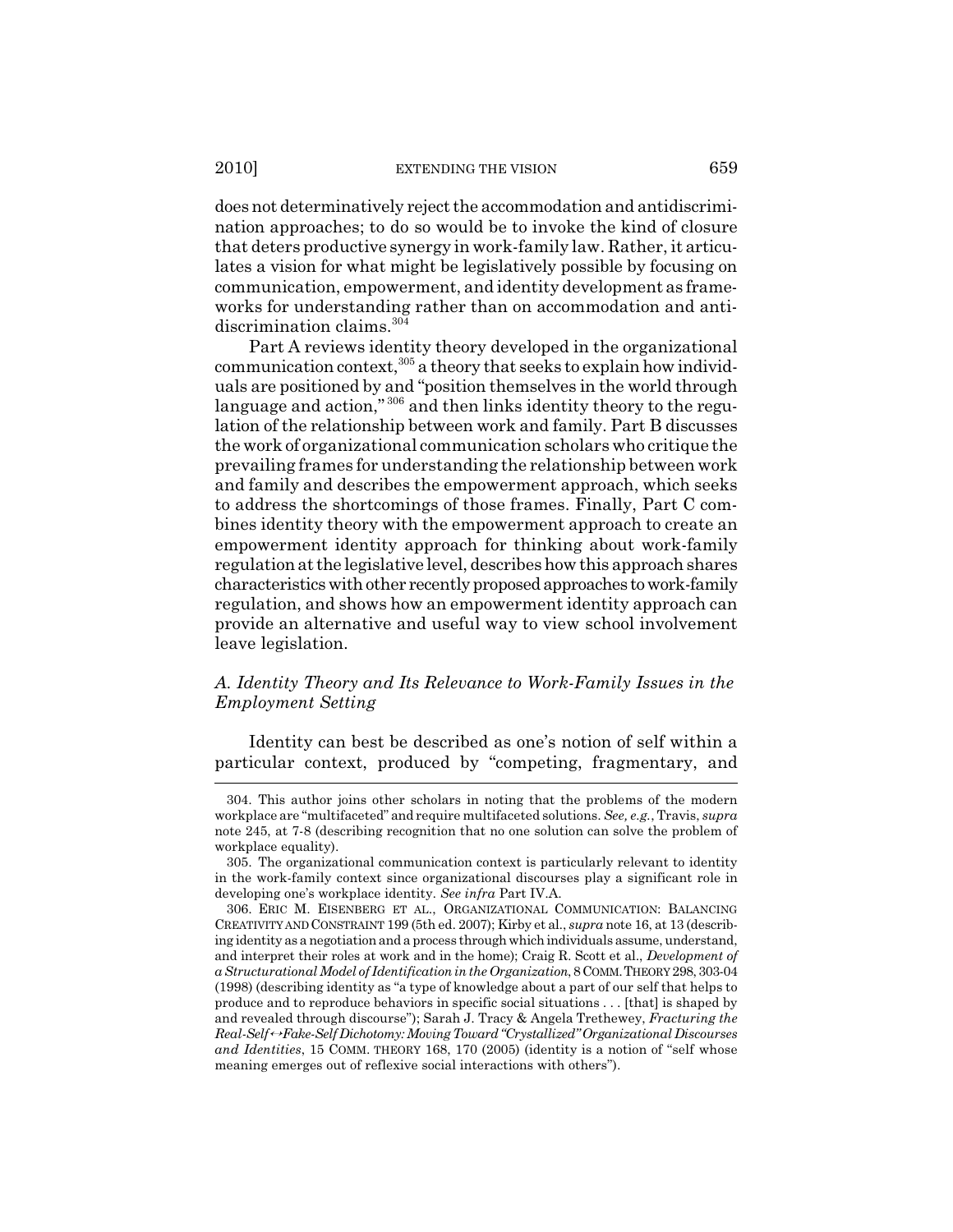contradictory discourses." 307 It is made up of "core beliefs or assumptions, values, attitudes, preferences, decisional premises, gestures, habits, rules, and so on."<sup>308</sup> Identity is perhaps better thought of as "identities" — multiple rather than singular.<sup>309</sup> Because they are contextual, individuals are capable of holding multiple, yet integrated, identities.<sup>310</sup> In some contexts, certain identities emerge as primary or preferred, while others become secondary or marginal.311 In other contexts, the identities may occupy a different place in the hierarchy.<sup>312</sup> And when faced with conflict, individuals will "choose among valued identities" in order to alleviate the conflict.<sup>313</sup>

More important to this project is how individuals socially construct identity through language. One's notion of self, or one's identity, is the product of communication processes  $314$  with others within discursive structures. Thought of slightly differently, in order to create a self, individuals engage in the process of identification, drawing upon available institutional and language resources that can be reproduced as their own identity.<sup>315</sup> In the modern economy, some scholars posit that identification is a greater motivator for individuals in organizations than money. $316$ 

In contemporary society, organizations such as workplaces have become important locations for identity development<sup>317</sup> because as

314. *See* Scott et al., *supra* note 306, at 305 (discussing identification as language-based).

<sup>307.</sup> Tracy & Trethewey, *supra* note 306, at 168.

<sup>308.</sup> Scott et al., *supra* note 306, at 303.

<sup>309.</sup> Organization identity theorists have been leaning against the concept of a monolithic identity or the idea of real and fake selves and have proposed the idea that individuals have multiple identities. *See, e.g.*, Tracy & Trethewey, *supra* note 306, at 186 (describing a "crystallized" identity as "neither real nor fake," but "multidimensional[,] . . . [having] different shapes depending on the various discourses through which they are constructed and constrained," and "stronger, more beautiful, and more productive" than a single-faceted self).

<sup>310.</sup> Kuhn & Nelson, *supra* note 14, at 8 (noting the existence of multiple identities).

<sup>311.</sup> For one take on the concept of "preferred identity" see Tracy & Trethewey, *supra* note 306, at 178-84 (noting three processes employers use to create a "preferred organizational identity").

<sup>312.</sup> *See* Kuhn & Nelson, *supra* note 14, at 11 (describing how identities may be distributed "across several structures" or adjusted in response to conflict).

<sup>313.</sup> *Id.*

<sup>315.</sup> *See* Kuhn & Nelson, *supra* note 14, at 11 (noting that participation in "social contexts and events [can] activate particular identities").

<sup>316.</sup> George Cheney, *The Rhetoric of Identification and the Study of Organizational Communication*, 69 Q.J. SPEECH 143, 157 (1983) (citing the work of John Kenneth Galbraith, who "explains that identification has succeeded pecuniary motivation (and compulsion before that) as the most important motivating force in the modern corporation").

<sup>317.</sup> Tracy & Trethewey, *supra* note 306, at 169 (noting that the workplace is an organizational site where the self is socially constructed and that "[s]cholarship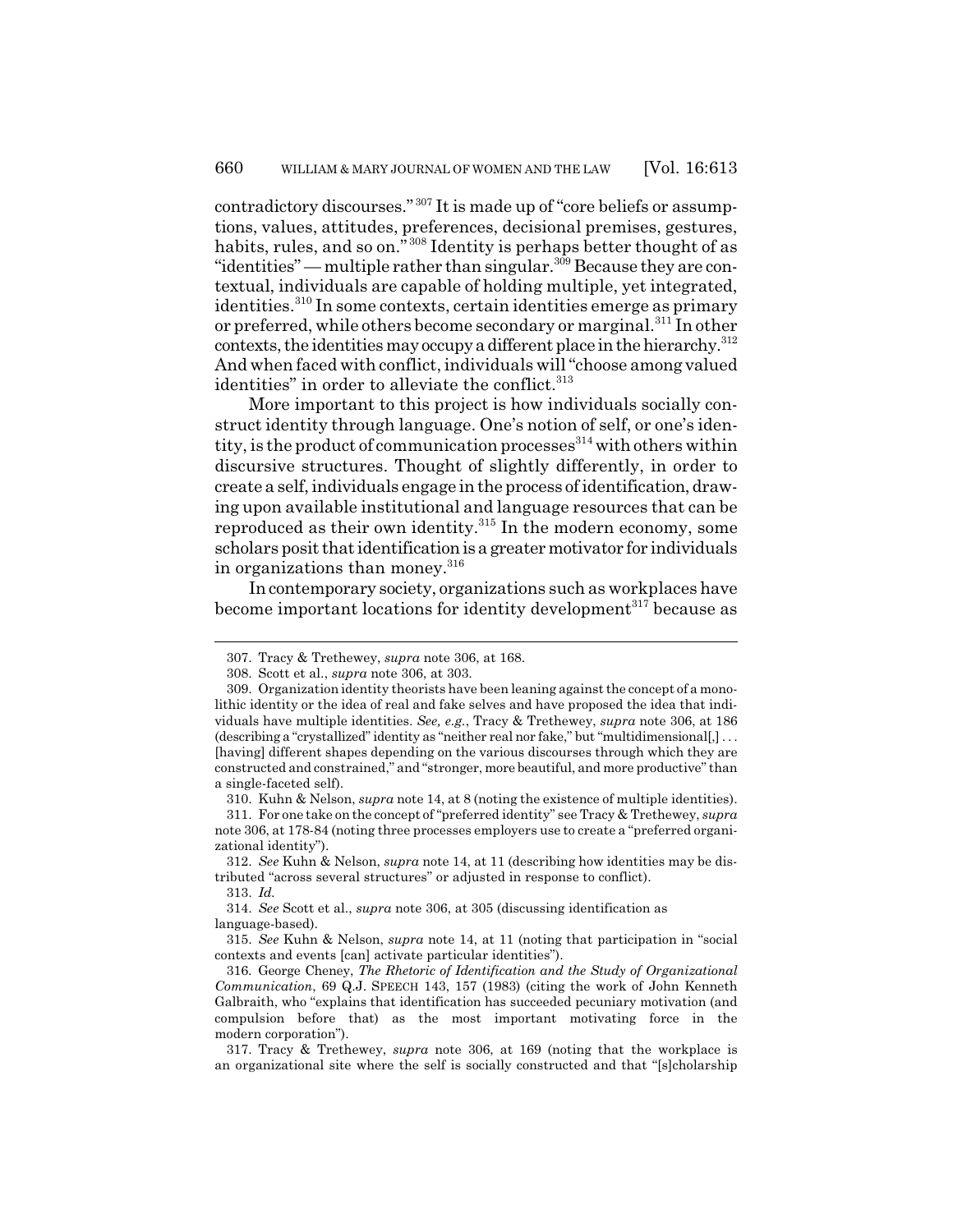more individuals enter the workplace and spend time there, workplace resources become readily available to be drawn upon for identification.318 Within organizations, articulated norms, policies, and practices, along with social interactions with others, provide "discursive resources" or institutional scripts<sup>319</sup> for creating particular identities. Discursive resources within organizations are "socially constructed frame[s] drawn from a culture or subculture [within an organization] that enable members to assign meaning to  $\dots$  activity,"<sup>320</sup> inviting those organizational "members to enact particular identities." <sup>321</sup> Relatedly, "scripts" have been defined as "knowledge structure[s] that fit[] predictable, conventional, or frequently encountered situations[,] . . . schemas for understanding events or behaviors." <sup>322</sup> Importantly, identity is located not only in the memory and knowledge of workers but also in institutionalized places such as "rules, rituals, [and] handbooks." <sup>323</sup>

With respect to work-family relationships specifically, research on identity development related to the workplace reveals that identity is an "ongoing accomplishment[] that [is] continually informed and constructed by discourses of gender, power, and organization."<sup>324</sup> These discourses are located, in part, within the workplace. Workplaces offer resources for constructing identity that are generally consistent with the public/private divide between work and family and with a masculine norm of what it means to be an employee.<sup>325</sup> The dominant organizational logic offers employees an identity consistent with the ideal worker standard: an employee should be a "male worker whose life centers on his full-time, life-long job, while his wife or another woman takes care of his personal needs and his children," 326 or the employee should act like that male worker. Moreover,

increasingly indicates that individuals form their identities based on organizational and workgroups [sic] as much or more than on home lives").

<sup>318.</sup> These readily available resources are known as "proximate structures." Kuhn & Nelson, *supra* note 14, at 31.

<sup>319.</sup> Dennis A. Gioia & Peter P. Poole, *Scripts in Organizational Behavior*, 9 ACAD. MGMT. REV. 449, 449, 458 (1984).

<sup>320.</sup> Kuhn & Nelson, *supra* note 14, at 12.

<sup>321.</sup> Tracy & Trethewey, *supra* note 306, at 172.

<sup>322.</sup> Gioia & Poole, *supra* note 319, at 450.

<sup>323.</sup> Scott et al., *supra* note 306, at 304.

<sup>324.</sup> EISENBERG ET AL., *supra* note 306, at 203; *see also* KAREN LEE ASHCRAFT & DENNIS K. MUMBY, REWORKING GENDER: A FEMINIST COMMUNICOLOGY OF ORGANIZATION 72 (2004) (stating that "power is produced . . . through the everyday discursive practices that construct team members' identities").

<sup>325.</sup> *See* WILLIAMS, *supra* note 2, at 19-37 (discussing the public/private divide and masculine norms with respect to the ideal employee).

<sup>326.</sup> Joan Acker, *Hierarchies, Jobs, Bodies: A Theory of Gendered Organizations*, 4 GENDER & SOC'Y 139, 149 (1990).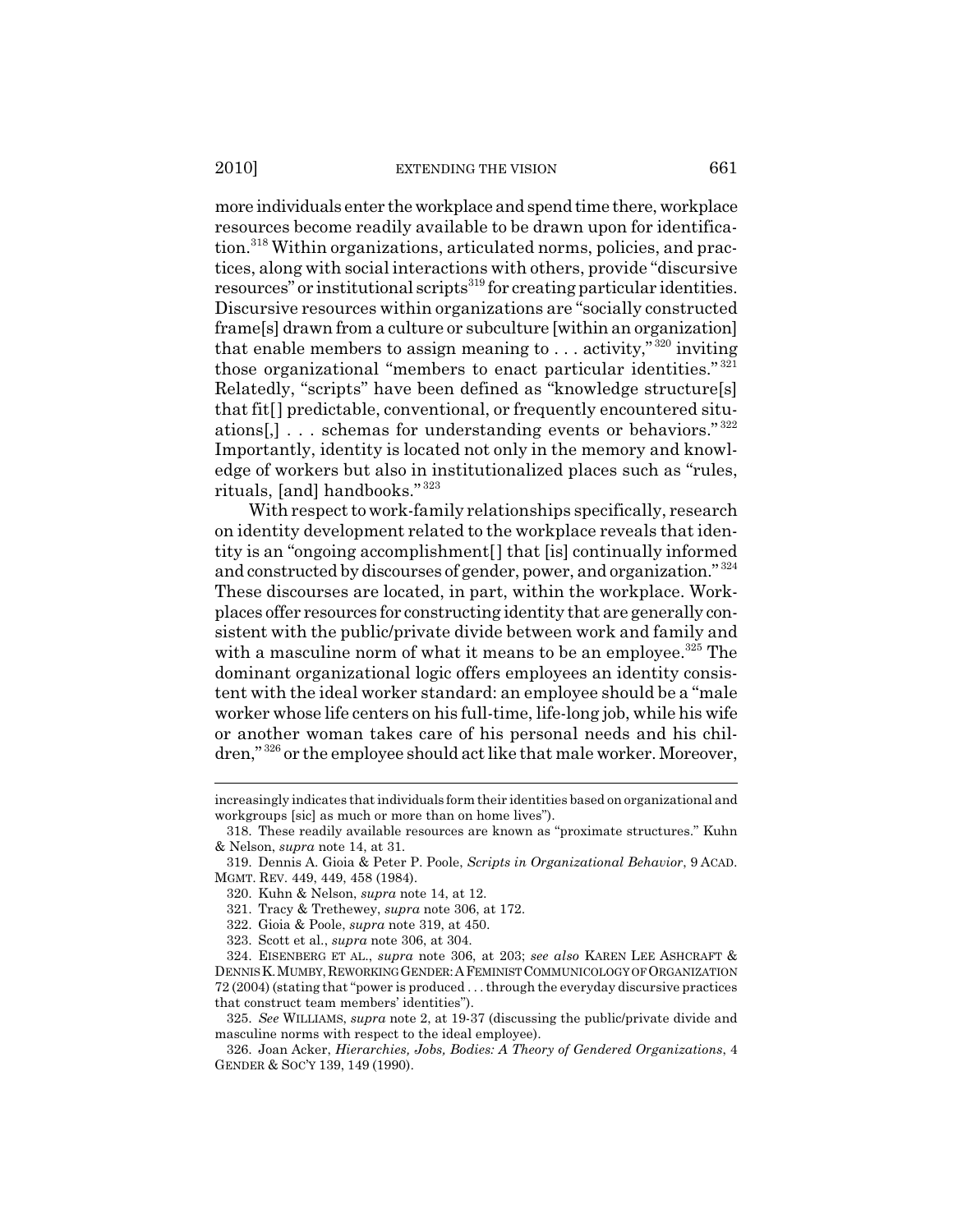a worker's private relationships of dependency should not be visible in the workplace to resolve that conflict.<sup>327</sup>

But simply because workplaces typically foster one form of identity does not mean that workers are incapable of maintaining multiple and equally important identities.<sup>328</sup> They do maintain such identities, and when those identities are in conflict, workers will often draw upon the most readily accessible discursive resources and scripts to resolve them.<sup>329</sup> Thus, when work identity conflicts with family identity, workers can choose to identify with those structures and resources for identification that are available to them in the workplace.330 Yet communication scholars note that identity is negotiated and renegotiated anew based on the resources available for that negotiation.<sup>331</sup> This means that to the extent that discursive resources or scripts at workplaces change, identity, for both employers and employees, can be renegotiated to incorporate those changes and to reinterpret events and behaviors in a way that is consistent with those new scripts.<sup>332</sup>

Communication theorists exploring identity have been critical of accommodation as an approach to work-family balance issues. First, they critique the accommodation approach for overlooking how the structures of discourse shape individual identities and what kinds of identities are shaped by the discourse.<sup>333</sup> Second, they criticize an accommodation approach as privileging outcomes over meaningmaking. That is, they critique the accommodation approach because it "emphasize[s] what individuals do rather than how their interpretation of what they do constructs personal and social identity." <sup>334</sup> For example, researchers note that work-family research in the 1990s focused "on changing the workplace to accommodate employees with families through programs such as dependent care, alternative workplaces, and flexible scheduling. "[Yet, with an] analytical framework

<sup>327.</sup> *See* Eichner, *supra* note 52, at 156-58 (describing the public/private divide between autonomy and dependency).

<sup>328.</sup> In fact, researchers suggest that role accumulation, that is, seeing many roles as important, will result in greater self-esteem, satisfaction, and less role strain. Donald C. Reitzes & Elizabeth J. Mutran, *Self-Concept as the Organization of Roles: Importance, Centrality, and Balance*, 43 SOC. Q. 647, 654, 665 (2002).

<sup>329.</sup> *See* Kuhn & Nelson, *supra* note 14, at 31 (identifying the idea of proximate resources).

<sup>330.</sup> *Id.* (noting that individuals were more likely to identify with their work groups after a work conflict because "people often look to the most proximate structures for strong identifications").

<sup>331.</sup> Tracy & Trethewey, *supra* note 306, at 169.

<sup>332.</sup> *See, e.g.*, Kuhn & Nelson, *supra* note 14, at 11-14 (discussing negotiation of identification and organizational conflicts).

<sup>333.</sup> *See* Kirby et al., *supra* note 16, at 15-16 (suggesting that a discourse approach is preferable because it does not overlook these things).

<sup>334.</sup> *Id.*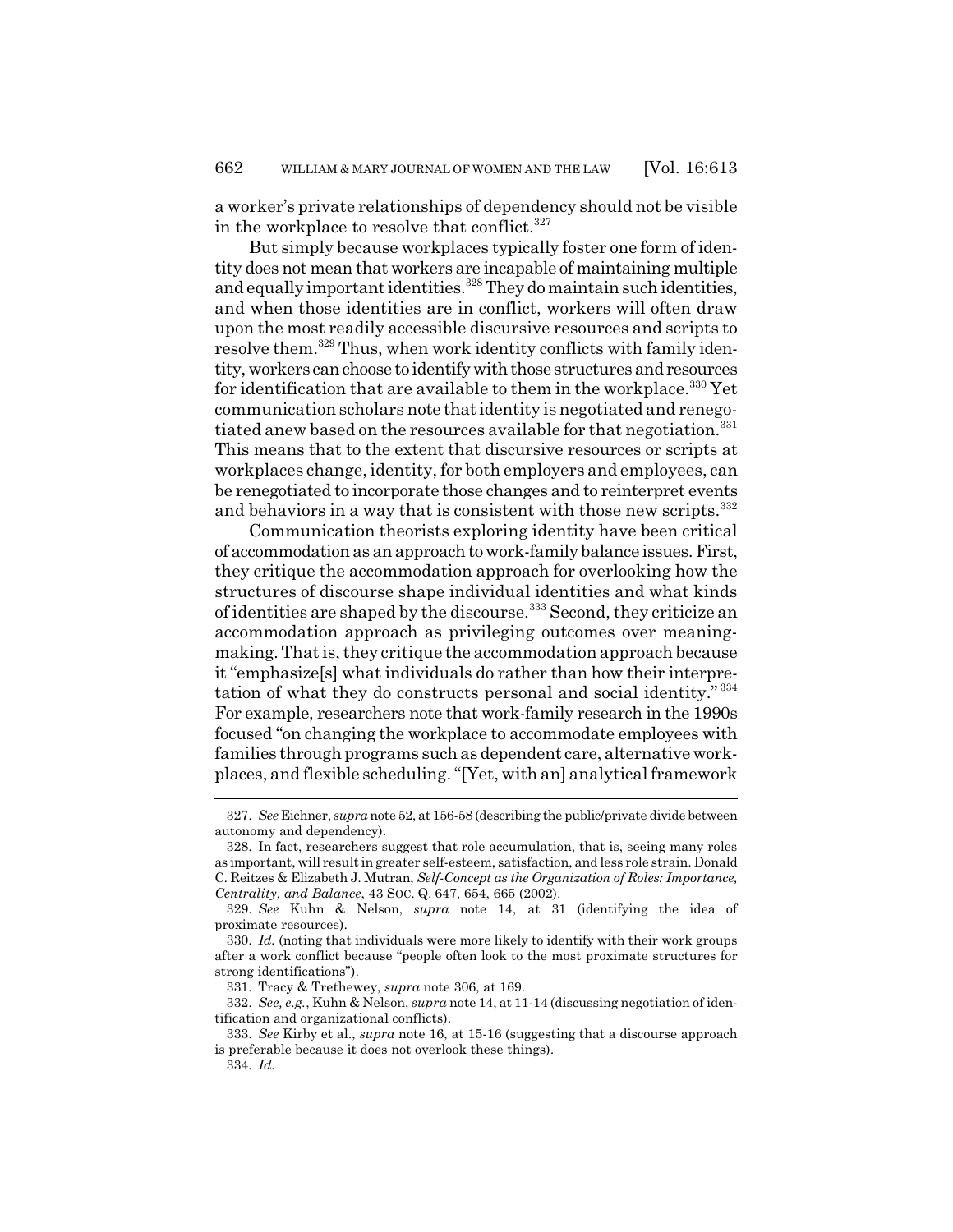in which workplace accommodations are identified as the key to successful management of work and family, [there is a] risk of privileging structure over meaning and agency." <sup>335</sup>

The accommodation approach has also been criticized for overlooking the modern conditions of identity management and social heterogeneity.<sup>336</sup> The problem with taking an accommodation approach to work-family issues is that accommodation implies that "time management is the central issue." 337 Rather, the real opportunity for change exists where work-family "management [is characterized] as an identity issue rather than [as] a merely logistical issue" and not as a matter of time constraints, managing conflicts, or even altering structures.<sup>338</sup> Thus, even if accommodation is a necessary component for achieving satisfaction in work-family arrangements because accommodations can address logistical problems and time constraints, accommodation alone will not be sufficient to solve the problem.<sup>339</sup> Rather, by characterizing work-family issues as questions of discourse, it is "not possible for workplace accommodations to provide a definitive solution" to the tensions between work and family.<sup>340</sup> "[T]he successful management of work and family is as much an identity issue as it is a time management issue." <sup>341</sup>

# *B. The Discursive View of Work-Family Issues: Evaluating the Relationship between Work and Family through an Empowerment Frame*

Organizational communication scholars who focus their research on communication and work-family issues take a discourse centered approach to their analysis and focus on the "central role of discourse in shaping personal identities and in maintaining and transforming institutional structures."<sup>342</sup> They conclude that the emphasis in work and family research has been too focused on "outcomes rather

<sup>335.</sup> *Id.* at 15.

<sup>336.</sup> Annis G. Golden, *Modernity and the Communicative Management of Multiple Roles: The Case of the Worker-Parent*, 1 J. FAM. COMM. 233, 236 (2001).

<sup>337.</sup> *Id.*

<sup>338.</sup> Kirby et al., *supra* note 16, at 16.

<sup>339.</sup> Golden, *supra* note 336, at 236.

<sup>340.</sup> Kirby et al., *supra* note 16, at 16.

<sup>341.</sup> Golden, *supra* note 336, at 236.

<sup>342.</sup> Kirby et al., *supra* note 16, at 3. This approach to identity is informed by structuration theory, which asserts that "individual communication and action is constitutive in producing and reproducing systems and structures. . . . At the same time, structures influence how individuals experience and communicate about [work-family issues]." Erika L. Kirby et al., *Work/Life Conflict*, *in* THE SAGE HANDBOOK OF CONFLICT COMMUNICATION: INTEGRATING THEORY,RESEARCH,&PRACTICE 327, 328(John G. Oetzel & Stella Ting-Toomey eds., 2006).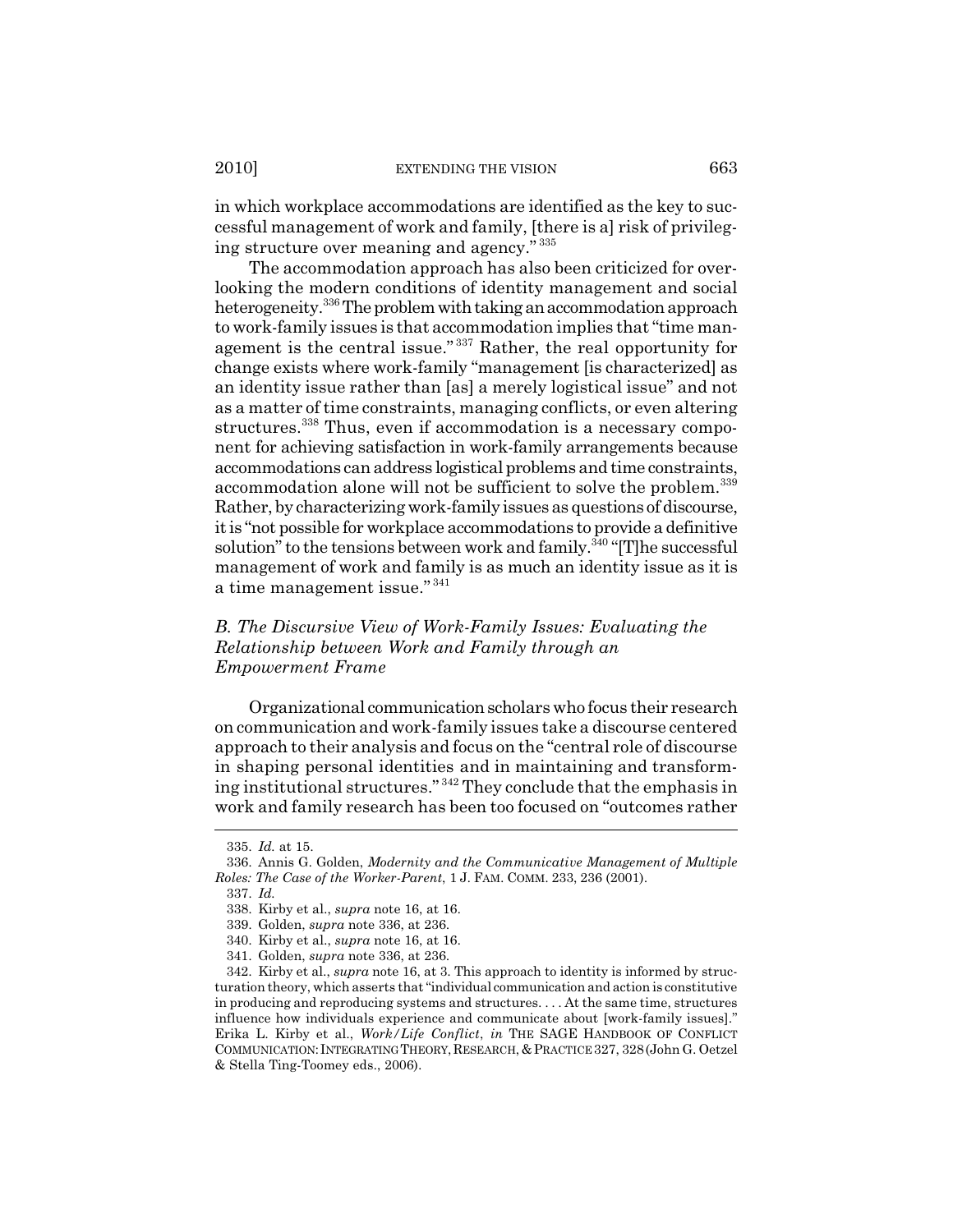than . . . [on] the process of constructing those outcomes." 343 Accordingly, they suggest a purposeful shift to a focus on discursive processes that empower individuals to manage the work-family relationship as a process rather than as a static condition or outcome.<sup>344</sup>

Work-family studies have primarily focused on the problems of compartmentalizing life into competing spheres<sup>345</sup> or balancing or managing competing or segmented roles.<sup>346</sup> These characterizations "perpetuate an ideology of separate worlds, which holds that work and home are bounded in space and time, carrying out autonomous functions according to distinctive rhythms."  $347$  In addition, a view of balancing multiple, separate, and conflicting roles is privileged over the view that an individual can construct an integrated selfidentity.<sup>348</sup> These notions of separate boundaries and separate roles lead to policies and practices that focus on what is appropriate and inappropriate in the workplace<sup>349</sup> and perpetuate the notion of "face time," where the employee's commitment or loyalty to the workplace is evidenced by the amount of time he or she spends at work.<sup>350</sup> Because work and family are treated as separate spheres, conceptualizing the issue of work and family compels individuals to "minimize or disguise their family commitments" at work.<sup>351</sup> Conceptualizing the relationship between work and family as a boundary or role issue creates a question of permeability: how work and family spill over from one domain to the other.<sup>352</sup>

Moreover, the common view of the relationship between work and family is based on "expert rationalities" 353 dominated by a particular

345. Kirby et al., *supra* note 16, at 5.

346. *Id.* at 11.

348. Kirby et al., *supra* note 16, at 11-12.

349. *Id.* at 9.

352. Kirby et al., *supra* note 16, at 7, 11.

353. *Id.* at 17.

<sup>343.</sup> Kirby et al., *supra* note 16, at 2.

<sup>344.</sup> *Id.* at 2-3; *see also* Kirby et al., *supra* note 342, at 342 ("[W]ork/life research should move from roles, conflicts, and outcomes to more subtle processes of identity construction."); Golden, *supra* note 336, at 236 (noting inadequacy of concepts in workfamily research and noting that they do not give needed attention to "the identity aspect of managing work and family").

<sup>347.</sup> *Id.* at 6; *see also* Kirby et al., *supra* note 342, at 329 (describing models of the relationship between work and life based on the view that one interferes with the other and creates strain).

<sup>350.</sup> *Id.* at 6.; *see also* Kirby et al., *supra* note 342, at 338 (noting that "U.S. Protestant work ethic and related notions of meritocracy create the potential for 'face time' to be expected: . . . people need to be seen working hard in order for supervisors to know they merit rewards").

<sup>351.</sup> Kirby et al., *supra* note 16, at 6; *see also* Kirby et al., *supra* note 342, at 332 (describing situations where employees "are uncomfortable with talking about personal needs with their supervisors, and so 'managers often assume that their employees have no childcare or eldercare problems'" (citations omitted)).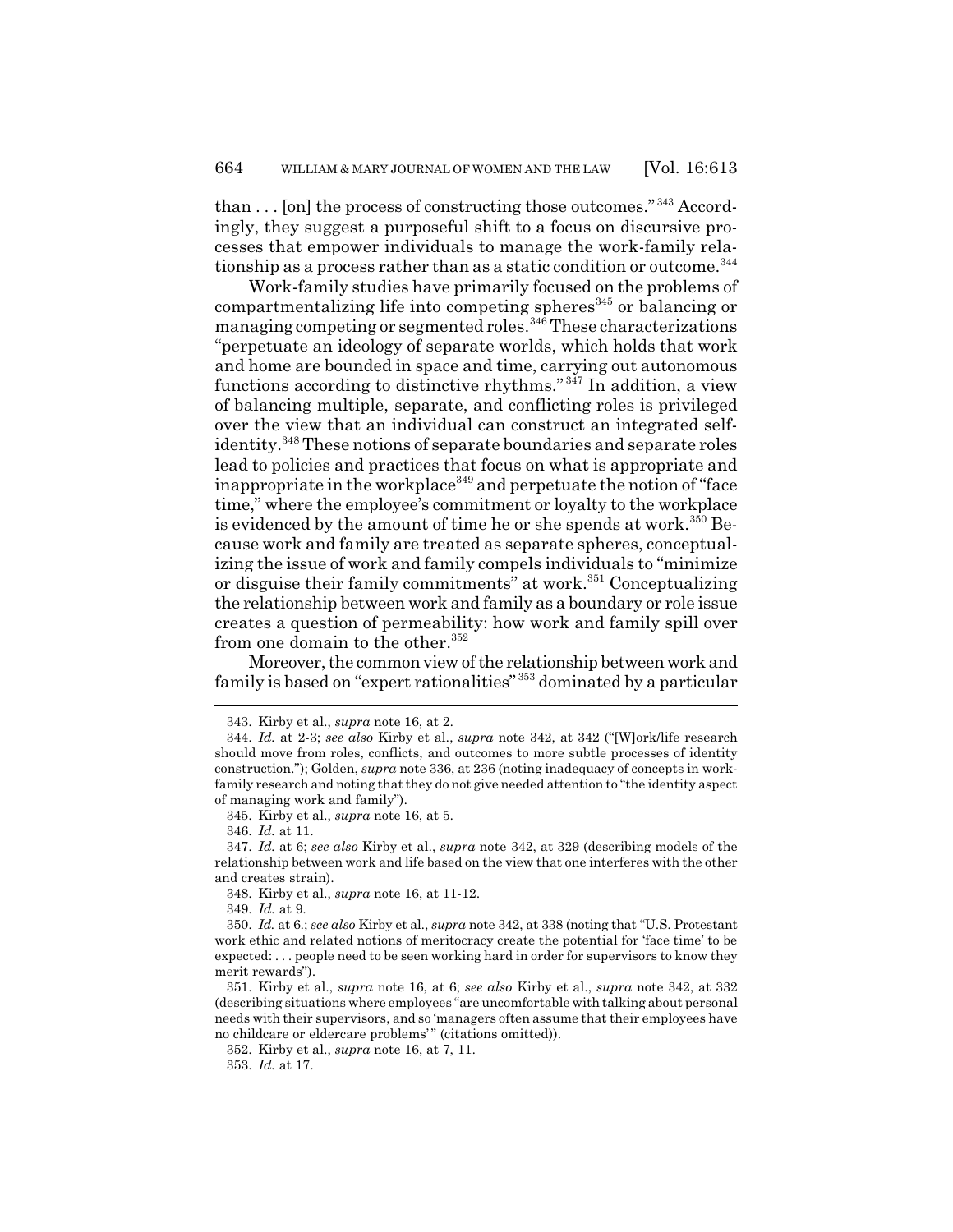#### 2010] EXTENDING THE VISION 665

set of voices.<sup>354</sup> An expert rationality favors predictability and control over the ways work-family issues are addressed and looks for acontextual and generalizable solutions to work-family management problems.355 Applying an expert rationality to work-family issues often results in formulaic responses for dealing with work-family conflict that are presumed to be usefully transferrable to a number of individualized situations.356 So, from the expert perspective, getting the right formula is important; energy is expended to choose a policy that can be generalized to multiple situations, and once the formula is in place, all issues are deemed resolved, regardless of the individual results.357 This expert conceptualization of the work-family relationship results in public policy proposals, such as parental leave statutes, which focus on "time constraints . . . [and] when behaviors acceptable in one area are seen as unacceptable in [another]." <sup>358</sup> Although expert rationalities can be useful for developing general policies, they cannot address the individualized discussions of work and family at the relational and organizational levels.<sup>359</sup> In short, expert rationalities mask what individuals can learn in their daily lives, in their "practical rationalities" that emerge from daily "experience and discussion with others." <sup>360</sup>

Communication researchers conclude that three voices dominate the discussion of work and family: the managerial voice; the traditional family voice; and the "upper- or middle-class, White, professional woman" voice.<sup>361</sup> The managerial voice uses the "language of financial contribution" to justify work-family policies.<sup>362</sup> The focus is on how the work-family policies impact worker productivity, how to control costs, how to retain employees, and how to stop absenteeism or tardiness.363 Social good or "organizations as community actors"

362. Kirby et al., *supra* note 16, at 25. 363. *Id.*

<sup>354.</sup> *Id.* at 24. Yamada discusses the Taylorizing of the American workplace, which used time and motion studies to "determine what levels of productivity could be expected of factory workers" and to "rationalize assembly lines and piecework payment." Yamada, *supra* note 31, at 528.

<sup>355.</sup> Kirby et al., *supra* note 16, at 17-18. Golden equates "modernity" with the "rise of expert authorities." Golden, *supra* note 336, at 235.

<sup>356.</sup> Kirby et al., *supra* note 16, at 17.

<sup>357.</sup> *See id.* at 18-19 (describing "technical/expert rationality" as it applies to workfamily research).

<sup>358.</sup> *Id.* at 18.

<sup>359.</sup> *Id.* at 19.

<sup>360.</sup> *Id.*

<sup>361.</sup> *Id.* at 24; *see also* Kirby et al., *supra* note 342, at 339 (noting the critique that work/life scholars have been overly focused on certain groups of people, such as "white, middle class women" and have ignored the experiences of others). Yamada notes that in the "at-will" context, the extent to which an employee voice is heard is minimal and limited to "mak[ing] requests of, or submit[ting] non-binding suggestions to, an employer." Yamada, *supra* note 31, at 534.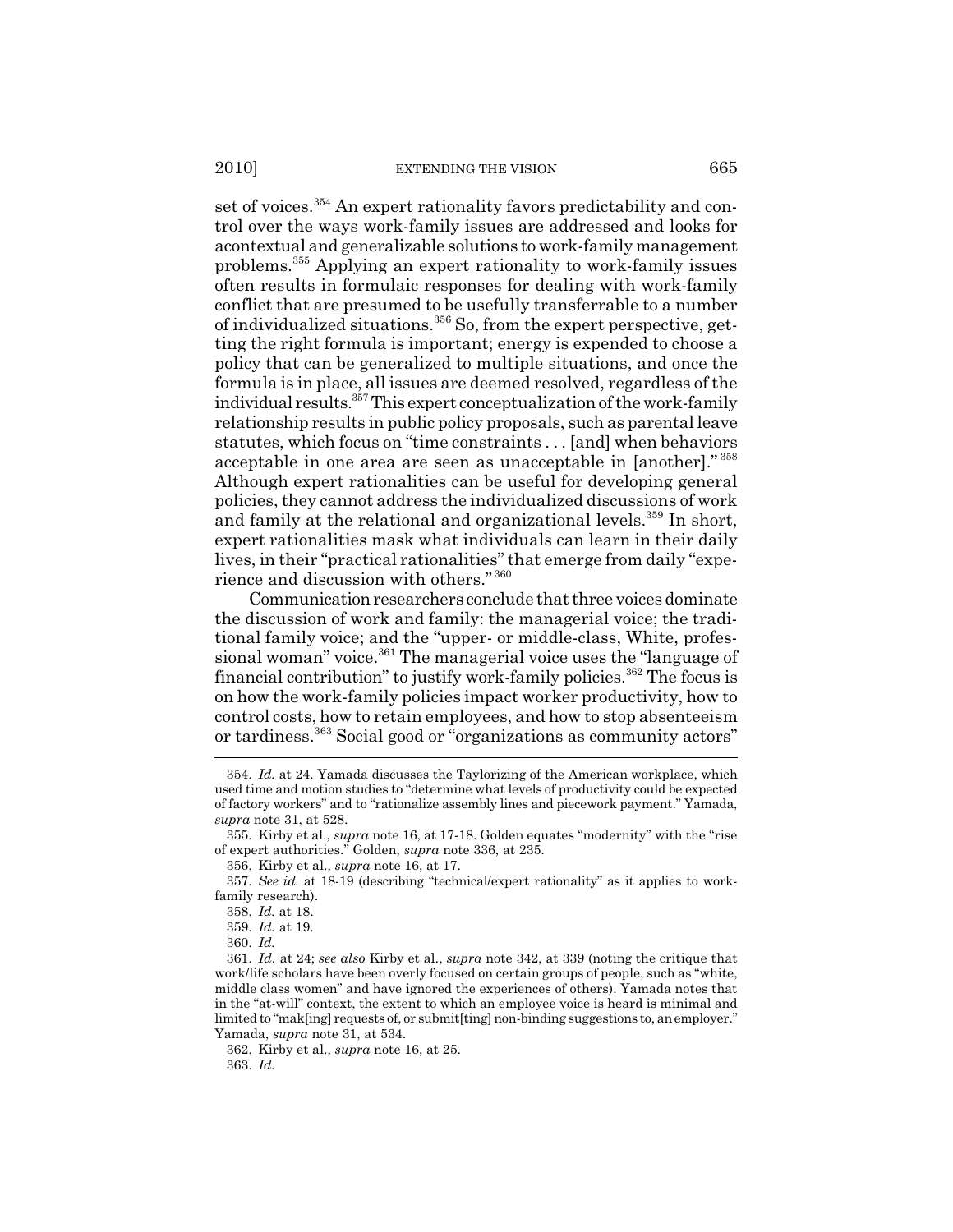are not brought into the discussion.<sup>364</sup> Moreover, although "households that consist of two biological parents and children represent less than a quarter of American families today," 365 the dominant voice emphasizes the traditional family.

To address the shortcomings associated with the boundary, role, rationality, and voice problematics<sup>366</sup> typically used to frame workfamily relationships, organizational communication scholars studying work-family issues suggest reorienting both the research and practice of work and family by using an empowerment approach.<sup>367</sup> An empowerment view is a process-oriented approach to work-family issues, focusing on "discourse as a means to empowerment in negotiating work-family relationships." 368 Empowerment is "the symbolic construction of one's personal state as characterized by competence, or the skill and ability to act effectively, and control, or the opportunity and authority to act." 369 Accordingly, the focus in work-family research should be on uncovering how one develops a perception "of the ability to exert social influence through communication behavior." <sup>370</sup> Empowered employees are those who have "widely distributed power, open communication, integrative problem solving, participative decision making, an environment of trust, and encouragement of high performance and self-responsibility." 371 In sum, an empowerment orientation emphasizes the process of developing an individual identity, creating meaning, and having agency.

An empowerment view of work-family issues reframes the traditional approaches to work and family. First, instead of viewing a boundary as a static, compartmentalizing, and literal physical barrier, the boundary between work and family can be framed as a "continuous process of symbolic management . . . [where w]ork and family are neither specific places nor groups of people, but social contexts . . . ." <sup>372</sup> With respect to roles, the empowerment perspective pays attention to "processes through which individuals assume role identities . . . . includ[ing] appropriating from a diverse common stock of culturally available role-identity definitions and interpersonal negotiations with role partners in the workplace and the homespace."<sup>373</sup> Thus,

<sup>364.</sup> *Id.*

<sup>365.</sup> *Id.* at 26. Kirby and others note that simply using the term "work-family" creates a danger of a "heterosexist discourse." Kirby, et al., *supra* note 342, at 328.

<sup>366.</sup> Problematics are defined as "tensions or concerns that inform a particular area of study but often operate in the background." Kirby et al., *supra* note 16, at 3.

<sup>367.</sup> *Id.* at 3.

<sup>368.</sup> *Id.* at 2.

<sup>369.</sup> *Id.*

<sup>370.</sup> *Id.* at 4.

<sup>371.</sup> *Id.*

<sup>372.</sup> *Id.* at 8-9.

<sup>373.</sup> *Id.* at 13 (citation omitted); *see also* Golden, *supra* note 336, at 236 (noting that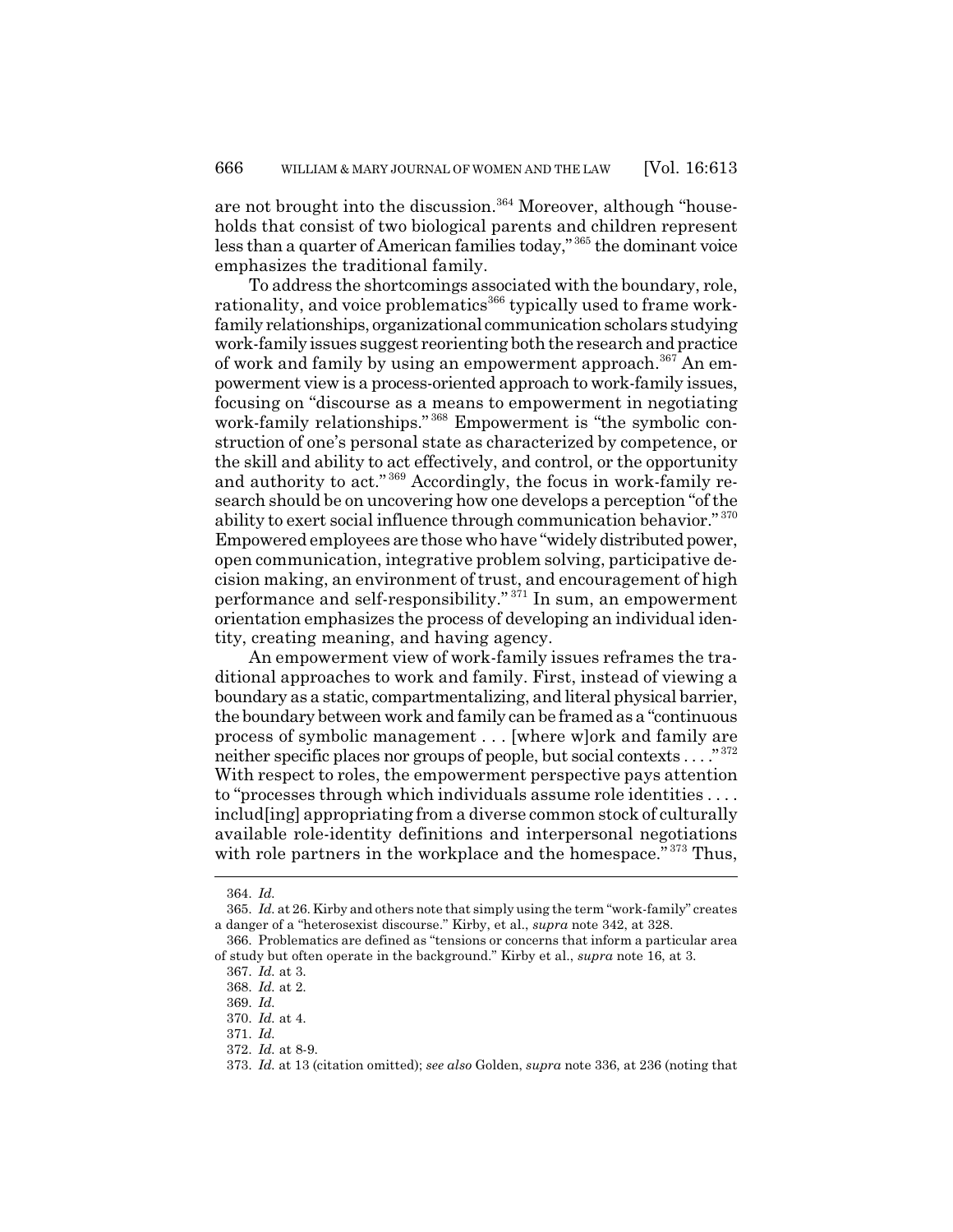according to this perspective, the primary concern for understanding the boundary between work and family and the competing roles within those boundaries is how the spheres of work and family are defined by language, how they shift over time and space,  $374$  and how role management can be seen as not simply the effort to avoid conflict but to gain a "positive accomplishment of personhood"<sup>375</sup> within structural constraints and material conditions.<sup>376</sup>

An empowerment view faults the formulaic work-family policies for failing to recognize "relationships and positive aspects of workfamily negotiations." 377 Instead, an empowerment view would create room in those policies to recognize individual wisdom and the power of "practical knowledge" in navigating everyday life378 and to "enact[] different decision-making procedures in organizations," that would create opportunities for diverse voices in the process.379 This perspective also encourages "question [ing of] power relations and how they developed over time in work-family . . . language," 380 and seeks to develop more "innovative avenues for incorporating voices into policy formation." <sup>381</sup>

Finally, unlike the other problematics for considering work and family issues, the empowerment approach includes a "communal orientation," which extends beyond considering the needs of individual workers to examining and remedying the "structural and societal causes" 382 of work-family conflict. An empowerment approach advocates "reenvision[ing] the cultural norms and ideologies of our society as a whole" 383 and promoting "participatory decision processes that question current priorities regarding work, family, and community," as well as developing policies that address individual's concerns, and "incorporating [more] voices into policy formation." <sup>384</sup>

# *C. Another Vision: The Empowerment Identity Approach and Rethinking School Involvement Leave Legislation*

In her writings on work and family regulation, Nancy Dowd argues that "vision" plays an important role in the development of

<sup>&</sup>quot;[i]dentity, as it relates to work and parenting, is not static").

<sup>374.</sup> Kirby et al., *supra* note 16, at 9, 13.

<sup>375.</sup> *Id.* at 14.

<sup>376.</sup> *Id.*

<sup>377.</sup> *Id.* at 18.

<sup>378.</sup> *Id.* at 19-20.

<sup>379.</sup> *Id.* at 30 (citation omitted).

<sup>380.</sup> *Id.* at 23.

<sup>381.</sup> *Id.* 33.

<sup>382.</sup> *Id.* 32.

<sup>383.</sup> *Id.* 33.

<sup>384.</sup> *Id.*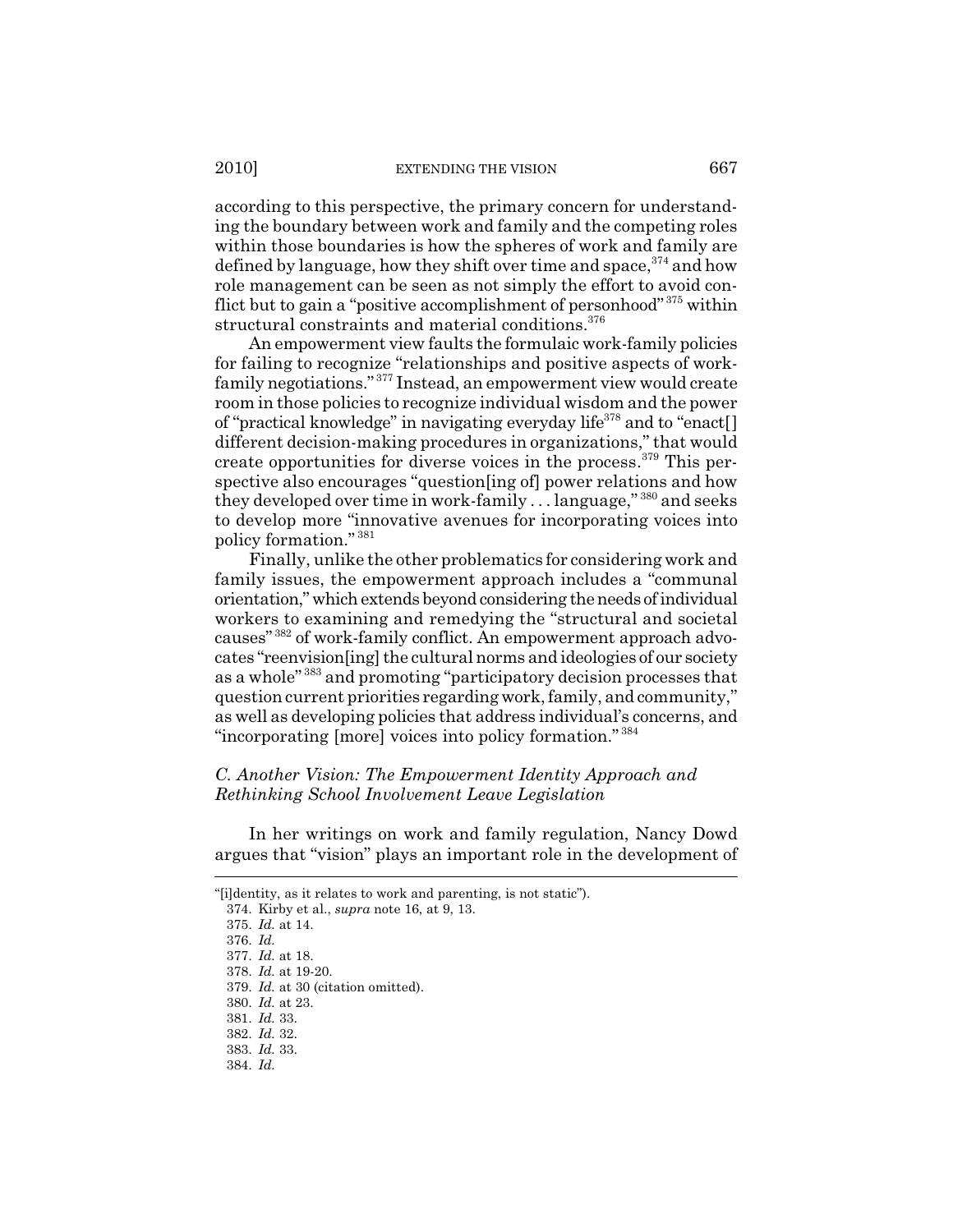policies that regulate the intersect of work and family life.385 Accordingly, this section articulates and applies a new, normative vision — a vision of empowerment identity — for crafting and critiquing workfamily regulation that can improve the way the work and family relationship is legally structured.<sup>386</sup> The empowerment identity approach can help to create a work-family policy that eradicates discriminatory practices and structures associated with the ideal worker standard and create time and opportunity for employees to better manage the relationship between work and family, positive features of the antidiscrimination and accommodation approaches to work-family issues. But, it does more than that; it invokes a paradigm shift<sup>387</sup> that focuses on the communicative construction of meaning and agency, where individualized solutions, appropriate for each worker-parent, are preferred over institutionalized ones,<sup>388</sup> where worker-parents play a greater role in defining what the workplace policies should be, and where the pluralistic, heterogenous identities of worker-parents are honored and recognized.

Taking an empowerment identity approach to work-family regulation means recognizing that workplaces and workplace regulations are sites (one material and the other symbolic) where individual identities are communicatively and socially constructed and reconstructed. Regulations, then, are discursive resources for enabling worker-parents to construct identities that equip them to individually influence the management of tensions at the intersection of work and family life. As discussed below, three characteristics are distinctive of the empowerment identity approach as applied to work-family regulation: recognizing the complexity of a work-family life and the need for greater accessibility to diverse worker-parent identities; reframing the relationship between work and family as intersecting

<sup>385.</sup> Dowd, *supra* note 49, at 339 ("[V]ision defines the dialogue and sets the framework of policy. If the vision is limited, then so are the policies that derive from it.").

<sup>386.</sup> *See* Kirby et al., *supra* note 342, at 339 ("[S]cholars in the United States should broaden their understanding of the ways policy issues directly affect issues and experiences of work and life."). Scholars should look at how "policies and values are enacted  $\text{locally[},] \ldots$  [to] unveil[] discursive closures, the ways that micropractices cause certain ways of living to seem natural and neutral and in turn preclude alternative possibilities." *Id.* at 347.

<sup>387.</sup> Yamada, *supra* note 31, at 567 ("A '[p]aradigm shift' . . . is exactly what we need to reform the substance and procedure of American employment law.").

<sup>388.</sup> This type of approach would recognize the conditions of modernity and the new ways of being that come with it. "Social heterogeneity may be a permanent feature of our cultural landscape, and it may be that there will continue to be 'no right way to behave.' " Golden, *supra* note 336, at 235. In other words, creating an institutionalized structure and process by which a pluralistic workforce can develop individualized and autonomous approaches to work may be the best way to approach modern working conditions.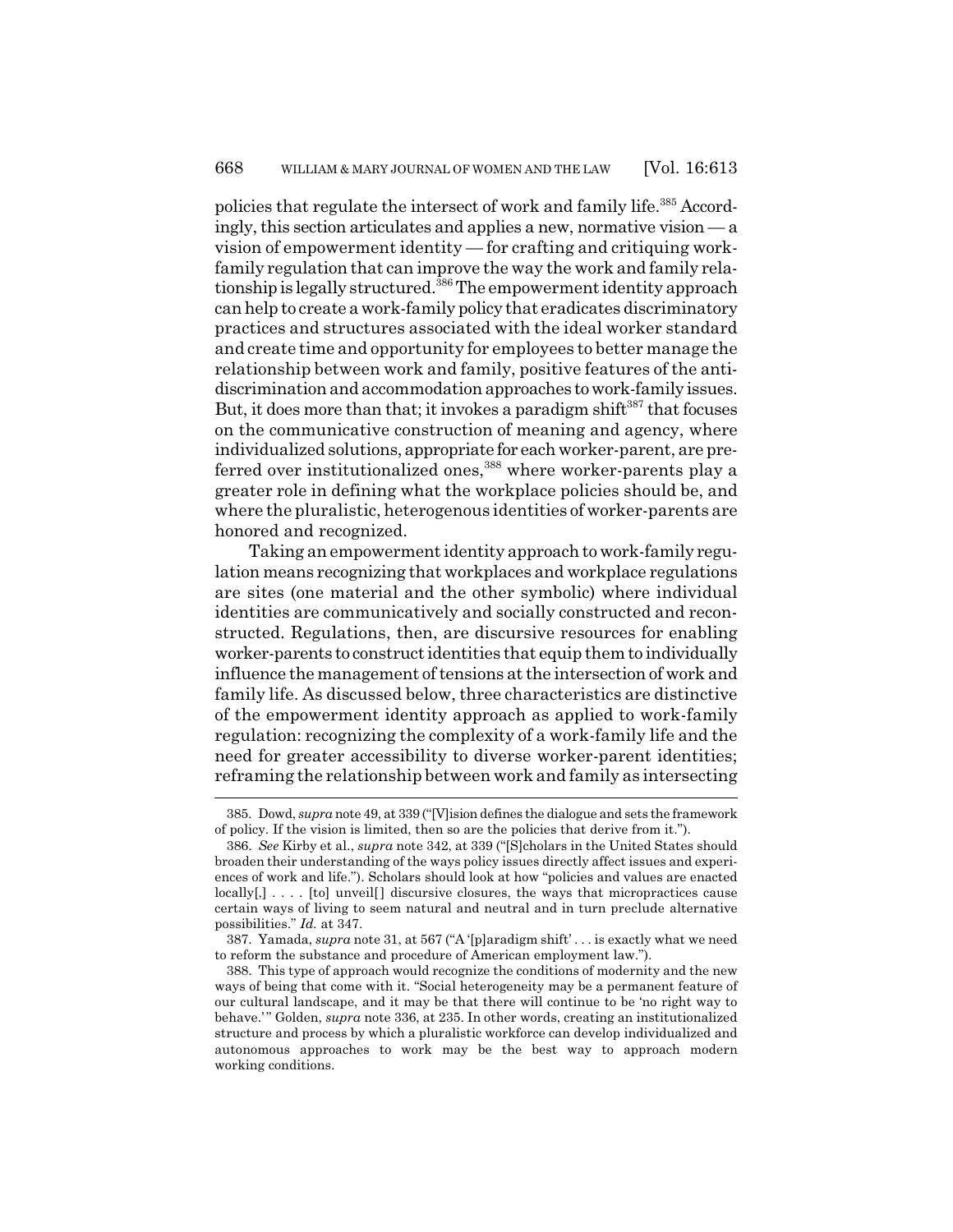commitments; and promoting invested worker-parent engagement in the process of managing work-family relationships.<sup>389</sup>

Although the empowerment perspective originates in the context of organizational communication to empower individuals to resist dominant and disempowering discourses,<sup>390</sup> when combined with principles of identity theory, it can be a normative approach for critiquing and crafting empowering macrodiscourses of work-family, such as legislation.<sup>391</sup> That is, this approach establishes a framework of norms for evaluating how public regulations constrain or empower individual employees to enact an identity consistent with their own understandings of the relationship between work and family, a purpose that has not yet been fully explored in the context of work-family regulation but has been identified as important.<sup>392</sup> As such, the approach can provide a way of not only evaluating, understanding, and critiquing work-family discourses, it can provide a framework for developing new regulations that resolve the "workplace/workforce mismatch" 393 and better serve the needs of individual employees, their children, the employers, and their communities by helping to address "the lack of fit between the structure and expectations of U.S. workplaces and the reality of the lives of their workers." <sup>394</sup>

An empowerment identity approach is valuable because it leans against<sup>395</sup> common understandings of what regulation of the

<sup>389.</sup> In her work on remedying second generation discrimination by taking a structural approach, Susan Sturm also described a regulatory model that takes into account many of the concepts noted here, including: the need to recognize complexity of work-family relationships, taking a holistic approach to the work-family question, and moving from a rules enforcement perspective to a problem definition and problem solving approach. Susan Sturm, *Second Generation Employment Discrimination: A Structural Approach*, 101 COLUM. L. REV. 458, 462-65 (2001).

<sup>390.</sup> Kirby et al., *supra* note 16,at 4 (discussing the authors' intent to consider "how people can communicatively construct empowered positions for themselves").

<sup>391.</sup> This view turns upon an understanding that "structures influence how individuals experience and communicate about [work and family issues]" and that "discourse[s] from multiple levels [(interpersonal, organizational, societal)] can impact how individuals 'manage' the interrelated realms" of work and family. Kirby et al., *supra* note 342, at 328-29.

<sup>392.</sup> *Id.* at 339 (noting that "[e]conomic and political contexts have been largely ignored in studying [work and family issues]" and that scholars "should broaden their understanding of the ways policy issues directly affect issues and experiences of work and life").

<sup>393.</sup> Williams & Bornstein, *supra* note 7, at 1320.

<sup>394.</sup> *Id.*

<sup>395.</sup> In the 1930s, Kenneth Burke, a literary and social critic, recognized that offering perspectives that lean against dominant work discourses have value in and of themselves as aesthetic adjustments to the "cultural code behind our contemporary economic ambitiousness." KENNETH BURKE, COUNTER-STATEMENT 121-22(2d ed. 1953). Although Burke was speaking to the shortcomings he saw in turn-of-the-century capitalism and industrialization, his words are equally applicable to current work-family issues.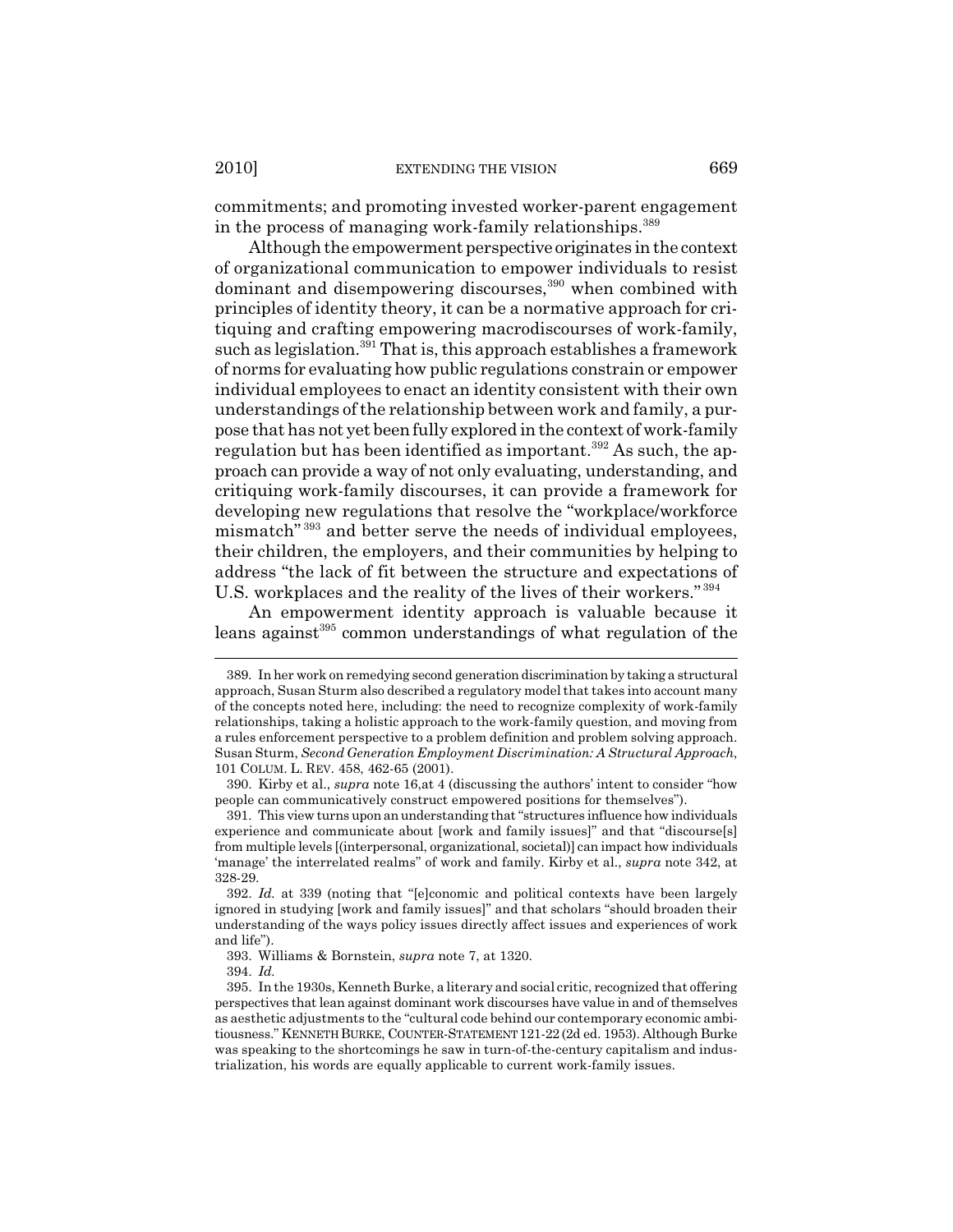employment relationship should be.<sup>396</sup> That is, instead of seeing the relationship between employer and employee as one of appropriately unequal power, particularly where the relationship is "at-will," <sup>397</sup> an empowerment identity approach can encourage critiquing our conventional understandings of the employee-employer relationship and questioning whether the relationship should be reframed in the modern economy.<sup>398</sup> For that reason, an empowerment identity approach can be a foil to dominant discourses and keep "society from becoming too assertively, too hopelessly, itself." <sup>399</sup>

In addition, an empowerment identity approach can call attention to the normative possibilities of law in contemporary society and potentially provide a discursive bridge between individual liberalism and communitarian perspectives regarding the legitimacy of regulating the employment relationship.400 Although a discussion of the conflict between individual liberalism and communitarian perspectives is outside the scope of this paper, $401$  generally, an empowerment identity approach to work-family regulation recognizes that,

399. BURKE, *supra* note 394, at 105.

<sup>396.</sup> For a discussion of the traditional "[m]arkets and [m]anagement [f]ramework" of regulating the employment relationship, see Yamada, *supra* note 31, at 526-29.

<sup>397.</sup> *See id.* at 534-37 (discussing the limitations of at-will employment relationship). 398. For example, in relation to the family, the marketplace is traditionally seen as a public sphere, where individuals enter, voluntarily, to engage in economic activity. In relation to the state, however, the market is a private sphere designed to be free from government intervention. Martha Albertson Fineman, *Cracking the Foundational Myths: Independence, Autonomy, and Self-Sufficiency*, 8 AM. U.J. GENDER SOC. POL'Y & L. 13, 15 n.5 (2000). Thus, in the context where economic activity and family responsibilities conflict, worker-parents are typically seen as navigating a private-private relationship where their family responsibilities are the product of private choice and their employeremployee relationships are the product of private contract. *See* Eichner, *supra* note 52, at 157-58 (discussing the characterization of both work and family as private spheres that resist regulations). Both of these are, according to liberal individualism, to be free of government regulation. Fineman, *supra*, at 15 n.5. An empowerment identity model can encourage questioning how public and institutional discourses maintain this "privateprivate" divide and corresponding identities.

<sup>400.</sup> According to the individual liberalism model,

society is composed of a collection of discrete, autonomous individuals engaged in the pursuit of diverse, equally acceptable plans of life. The state's role in this scheme is to prevent incursions on individuals' liberty to pursue their individual life plans, rather than to further any particular vision of the good life. Under this view, individuals have no obligations to one another unless they freely consent to them.

Eichner, *supra* note 52, at 151 (describing view). Critics of liberal individualism say that the approach fails in the context of work-family issues because it does not account for the interconnectivity and dependency relationships working parents have with their children. *Id.* at 161. This communitarian viewpoint suggests that parenting policies should emphasize interconnectedness and social responsibility. Fineman, *supra* note 397, at 19.

<sup>401.</sup> *See* Eichner, *supra* note 52 for further discussion.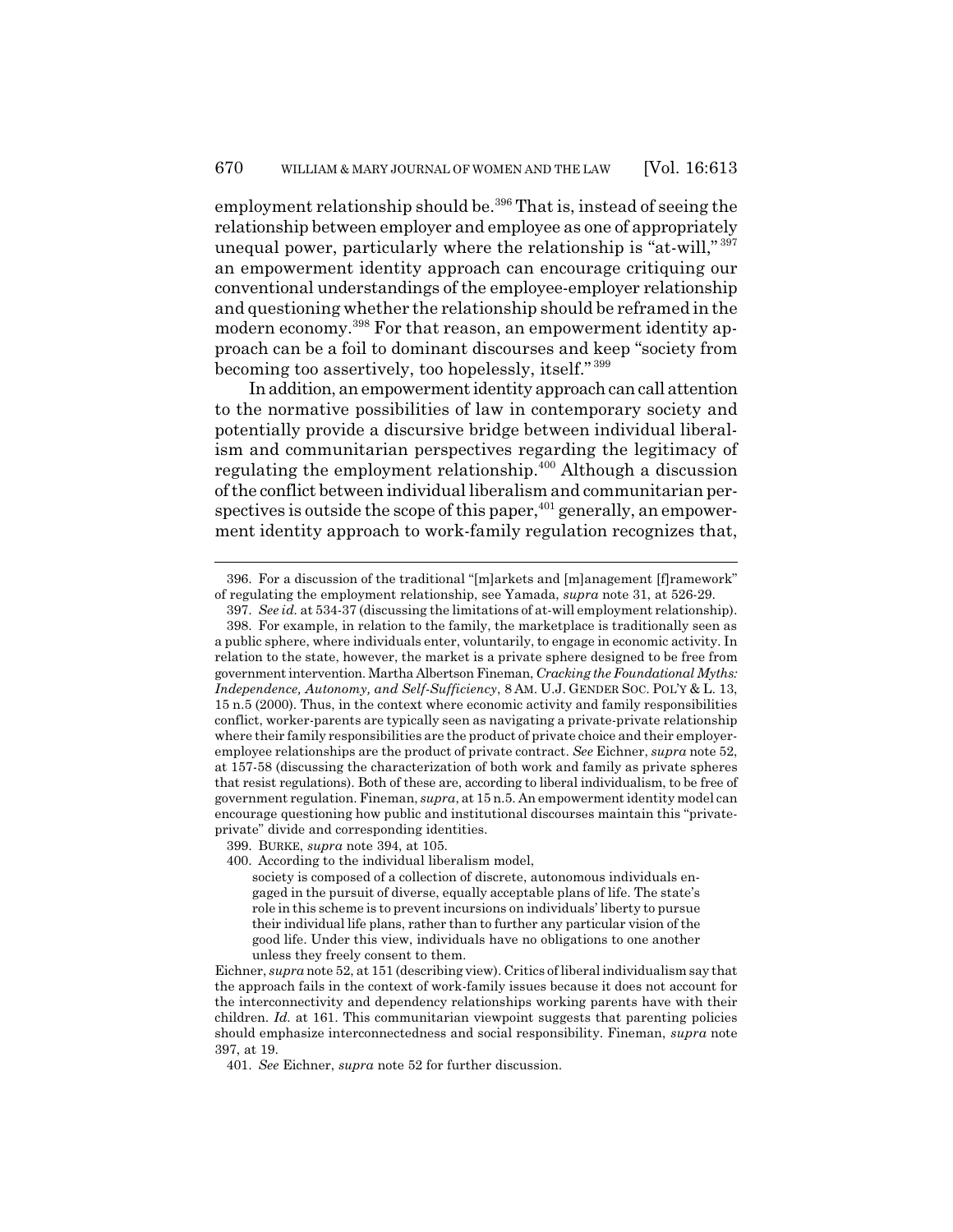in a society where the obligations of dependency relationships can no longer be realistically assigned exclusively to the private sphere, maximizing the liberty of worker-parents may require greater regulation of the relationship between employers and employees.<sup>402</sup>

Although perhaps facially paradoxical, regulating work-family relationships from an empowerment identity perspective can be a means of advancing the goals of both liberal individualism and communitarianism. An empowerment identity approach facilitates workerparents in making authentic choices, exercising free-will, having autonomy, and avoiding "derivative dependency." 403 In addition, it recognizes and supports the interconnectedness workers have with others beyond the workplace and affirms the legal, social, and moral responsibility that parents have to care for their children.<sup>404</sup> The empowerment identity approach can foster regulation that creates discursive spaces for worker-parents to contemporaneously develop an identity that integrates (rather than bifurcates) autonomy and interconnectedness.

The empowerment identity approach is uniquely grounded in identity theory and organizational communication research and thus provides its own alternative "frame of reference," thus fulfilling a need that other legal scholars have recognized.405 Yet, it shares characteristics with other approaches recently articulated in scholarly legal literature, particularly the "incentivized organizational justice" approach<sup>406</sup> and the "information-shifting" approach,<sup>407</sup> these shared traits demonstrate that identity, communicative processes, and employee empowerment are beginning to be recognized within the

<sup>402.</sup> Seana Shiffrin discusses this theoretical perspective, which she describes as "accommodation," in her work and from which I have adapted the concept. While I agree with her in idea, I do not agree with her use of the term "accommodation" to express it. *See* Seana Valentine Shiffrin, *Paternalism, Unconscionability Doctrine, and* Accommodation, 29 PHIL. & PUB. AFF. 205, 236 (2000) (noting that respecting autonomy goes beyond "merely fulfilling autonomy rights," and "within a complex, interdependent community, respect for autonomy must involve more than mere respect for autonomy rights . . . . It must also incorporate some degree of accommodation. . . . That is, citizens should [both] tolerate [and subsidize] some level of burdensome other-regarding behavior."); *see also* Eichner, *supra* note 52, at 177 (asserting that parents should define parenting needs as they see fit and receive public support for doing so).

<sup>403. &</sup>quot;Derivative dependency" is experienced by caregivers where the "major economic and career costs associated with caretaking are typically borne by the caretaker alone." Fineman, *supra* note 397, at 21.

<sup>404.</sup> *Cf.* Eichner, *supra* note 52, at 171 (discussing the need for an approach emphasizing interconnectedness).

<sup>405.</sup> Arnow-Richman, *supra* note 5, at 28 (recognizing need for alternative frames). 406. *Id.* at 28, 45.

<sup>407.</sup> Naomi Schoenbaum, *It's Time That You Know: The Shortcomings of Ignorance as Fairness In Employment Law and the Need for an "Information-Shifting" Model*, 30 HARV. J.L. & GENDER 99, 135 (2007).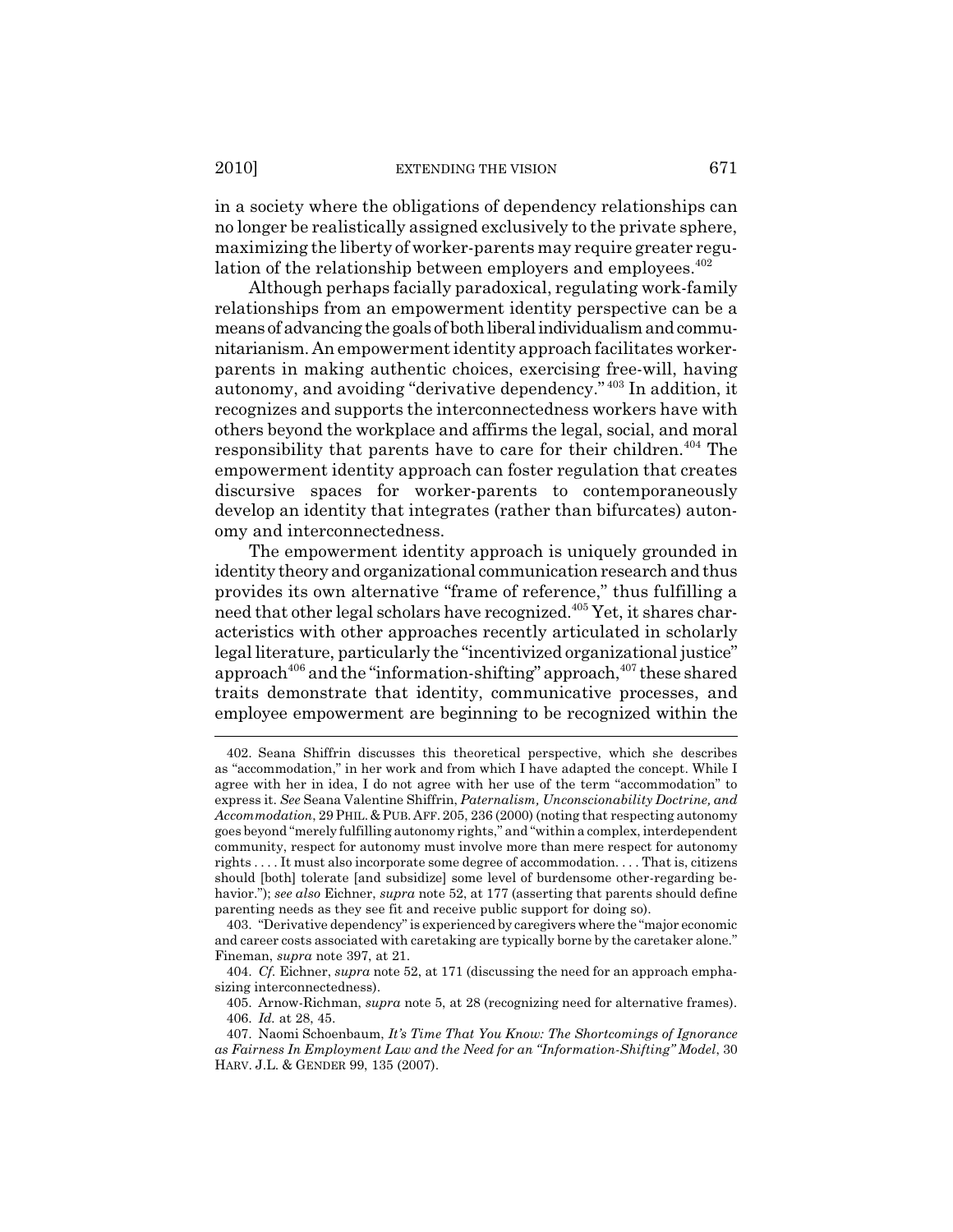scholarly legal community as legitimate concepts for envisioning work-family regulation.

Rachel Arnow-Richman has proposed an "incentivized organizational justice" approach to regulate the relationship between work and family.408 She suggests that the purpose of work-family regulation should be to create procedures that "encourage proactive personnel practices, in particular employer-administered policies for soliciting and responding to the [accommodation] requests of non-traditional employees." 409 Accordingly, she proposes, among other changes, amending the FMLA to require employers to engage in negotiations with workers regarding needed accommodations for a "caregivingrelated event" that qualifies under the FMLA.<sup>410</sup> In her model, the law serves as a facilitator of an interactive process between employers and employees that is collaboratively defined by those private actors, that supports voluntary and tailored accommodations, and that will increase the voice of employees in the decision-making process.<sup>411</sup>

Naomi Schoenbaum's information-shifting approach to workplace regulation begins with the premise that exclusion of certain kinds of information from the workplace, such as information about a worker's parenting needs, unfairly masks the identities of individual employees and thus results in unfairness.<sup> $412$ </sup> To correct this unfairness, "employees [need] to have their particular identities and needs recognized," 413 and thus information about differences among employees must be legitimated and shared in the workplace. To correct the problem of "ignorance" in the workplace, Schoenbaum suggests that regulations facilitate a genuine dialogue between employees and employers that reveals a "particularized other[]." 414 This dialogue allows employees to "articulate their own needs in their own voices" 415 and can make the family identities of worker-parents relevant to public discussions and make room for different perspectives in the workplace. With respect to childcare obligations in particular, Schoenbaum asserts that the information-shifting model allows employees to request accommodations based on "what being a parent means to them." <sup>416</sup>

<sup>408.</sup> Arnow-Richman, *supra* note 5, at 45.

<sup>409.</sup> *Id.*

<sup>410.</sup> *Id.* at 56-57.

<sup>411.</sup> *Id.* 63-64.

<sup>412.</sup> Schoenbaum, *supra* note 406, at 99-101.

<sup>413.</sup> *Id.* at 136.

<sup>414.</sup> *Id.* at 109. Schoenbaum's work relies on the "discourse ethics" model developed by Jürgen Habermas and further expounded upon by Seyla Benhabib. In that model, fairness is possible only when claims are subjected to "intersubjective argumentation" between a "concrete" and not a "generalized other." *Id.* at 131-35.

<sup>415.</sup> *Id.* at 134.

<sup>416.</sup> *Id.* at 148.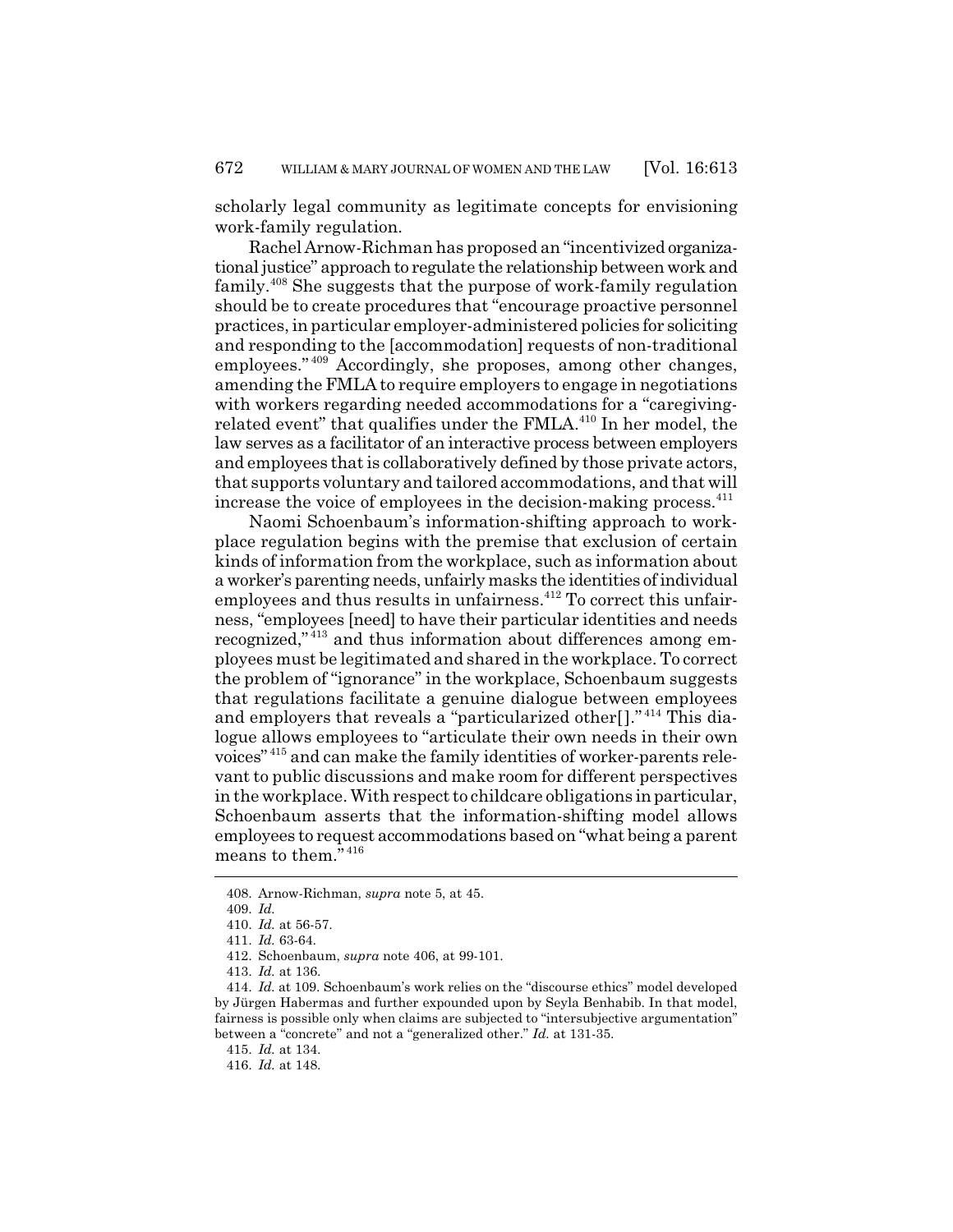#### 2010] EXTENDING THE VISION 673

The empowerment identity approach to work-family regulation, as described below in more detail, is similar to these approaches. The empowerment identity approach promotes increased information sharing and dialogue between employers and employees, seeks to promote worker participation in decision-making processes, and creates a foundation for developing concrete solutions to worker-parent issues. Moreover, the approach builds on the information-shifting model by seeking to employ the regulatory structure as a script for authentic, context-relevant information sharing in individual, concrete interactions between worker-parents and employers.

The empowerment identity perspective diverges from both the incentivized organizational justice and information-shifting approaches on the question of accommodation. Both of these approaches frame work-family issues through the lens of accommodation.417 The empowerment identity approach, however, avoids an accommodation frame so as to not reify the ideal worker standard and over-focus on logistical solutions to work-family tensions.

The empowerment identity approach is characterized by three distinct sensitizing concepts that frame the creation and critique of work-family legislative solutions. First, the approach embraces rather than masks the complexity of worker-parent identities and seeks to emphasize ways to make those identities more accessible. Second, it demands that the relationship between work and family be constructed as points of dynamic intersection rather than as separate, bounded spheres in a static state. Finally, it privileges the process of engaged negotiated problem-solving between employer and employee over traditional relationships of control and reporting.

Applying the empowerment identity approach as a frame of reference demonstrates that although the school involvement leave statutes create conditions where a parent-as-involved-in-school identity is acknowledged in the regulatory language, worker identity is still privileged over parent identity, worker-parent identities are not sufficiently plural, and access to those identities is limited in the regulatory scheme. Moreover, the statutes construct the boundaries between work and family life as rigid and impermeable, focusing more on what activities are allowed and prohibited in each sphere rather than on creating conditions where parents can self-define and integrate an identity as worker-parents. Engagement between workerparent and employer is limited in that formulas are offered in the statutes as a means for reporting, but a process for negotiating a mutually

<sup>417.</sup> *See supra* notes 407-15 and accompanying text.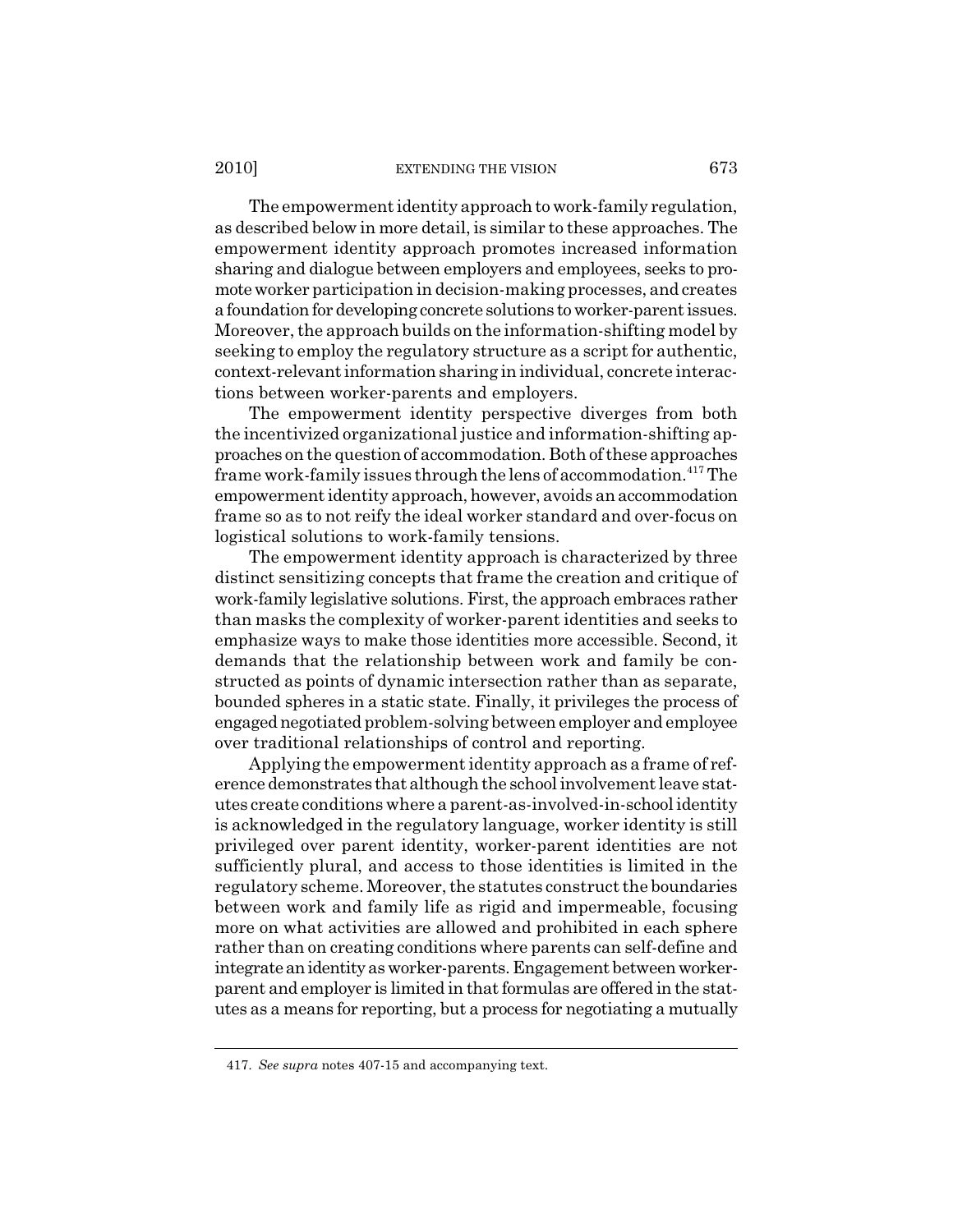satisfactory leave remains largely undeveloped. Finally, many of the statutes illustrate how employer voice is privileged over that of the worker-parent, thereby diminishing worker-parent motivation to engage in an invested way in negotiating leave.

## *1. Complexity and Accessibility*

Because the workforce has become more pluralistic and other communities are more fragmented, less physical, more virtual, and constantly shifting, work is an increasingly important institution for crafting individual identities.418 An empowerment identity approach to workplace regulation is suited to the characteristics of the modern workforce and to the increasing importance of the workplace as a site for identity development, because it seeks to address the complexities of and accessibility to worker-identities. Work-family regulations following an empowerment identity approach can create a structure that overtly accounts for, celebrates, and communicates the complexity of worker-parent identities and facilitates self-definition as a workerparent. In addition, they can ensure that a broad range of workers have access to those identities and the accompanying processes.

Specifically, regulations designed using an empowerment identity approach would enable worker-parents to enact multiple identities rather than reinforce monologic ones. For example, the ideal worker standard, which views ideal workers as free of family demands, requires that worker-parents, by virtue of their hyphenated identity fall outside the "worker" ideal and thus requires accommodation when the parent identity is salient in the workplace. A statute that takes an empowerment identity approach, however, would challenge the current ideal worker norm $419$  by recognizing that worker-parents

<sup>418.</sup> *See* Golden, *supra* note 336, at 233-34 (describing the impact of technology and social heterogeneity on identity construction); Tracy & Trethewey, *supra* note 306, at 169 (noting that "[s]cholarship increasingly indicates that individuals form their identities based on organizational and workgroups").

<sup>419.</sup> The "balanced worker" norm — a workplace norm based on the "assumption that most adults have ongoing caregiving responsibilities" — is one attempt to challenge the ideal worker standard. Williams & Bornstein, *supra* note 7, at 1325. Although Kirby and her colleagues challenge "balance" as a favorable term for the management of the relationship between work and family, Kirby et al., *supra* note 16, at 34 n.1, they would likely agree with Williams's repositioning of the term as an adjective describing an individual's state of being — a worker with ongoing caregiving responsibilities — rather than as an abstract noun that suggests that work-family balance exists outside the worker and is a predetermined, static object an individual must obtain as a possession. The use of "balance" as a verb (evoking images of walking with a book on one's head) would make even greater strides to capture the dynamic, evolving, constantly shifting nature of the relationship between working and parenting.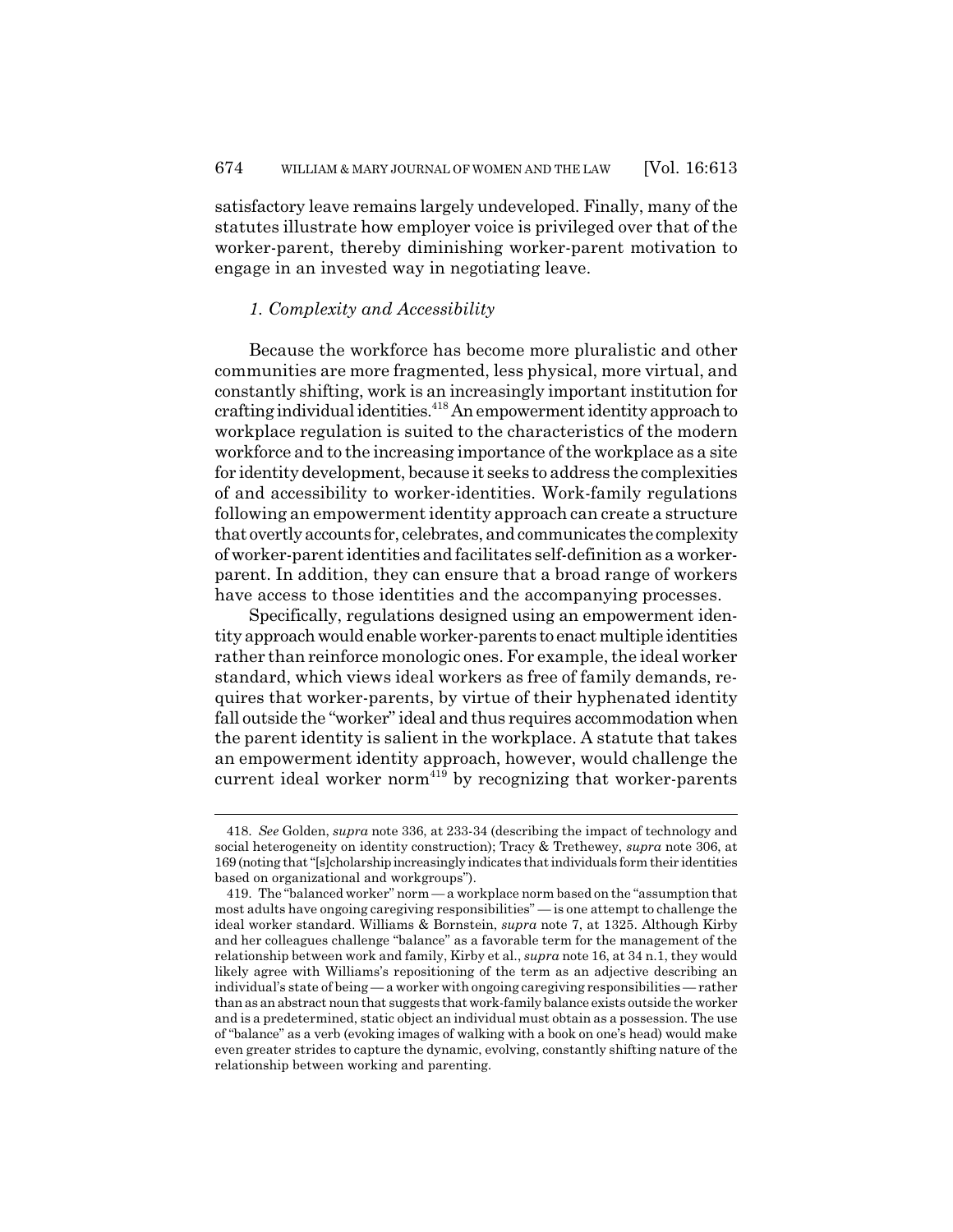have multi-faceted, plural, and competing identities, and would avoid overly determinative definitions of worker-parent or accommodation mandates based on parent identities. Such a statute would avoid the problem of categorical distortion by proposing sufficiently open definitions to encompass multiple understandings of what it means to be a worker-parent. In other words, the regulation would recognize the increasing social complexities and uncertainties that accompany working and parenting and make those multiple identities available for discussion. Instead of simplifying the problems associated with that complexity, it would make the complexity visible.

Not only would a regulation enacted using an empowerment identity approach seek to acknowledge the complexity in defining who is a parent, it would also focus on ensuring that the regulatory processes are accessible to all kinds of worker-parents, at all socioeconomic levels, and in all types of workplaces, and it would avoid "[p]resumptions of positionality." 420 For example, much of the workfamily research has been based on the experiences of upper-income, highly-skilled, heterosexual, married, English-speaking white women in relatively stable workplace environments.<sup> $421$ </sup> Accordingly, the discursive resources necessary to craft authentic identities as workerparents for those outside the typically imagined group, such as worker-parents in the low-income, unskilled job market; gay and lesbian worker-parents; non-English speaking worker-parents; workerparents who are transient workers or work in unstable workplaces; male worker-parents; and worker-parents of non-white ethnic groups can be missing from the work-family regulatory schemes. An empowerment identity approach would result in legislation that is accessible to all types of worker-parents, both as a practical matter and as a matter of creating symbolic spaces that embrace a variety of workerparent identities and honor different conceptualizations of working and parenting.

In the context of the school involvement leave, many statutes limit the worker-parent who can participate in school activities to the traditional parent or guardian and ignore the role that extended family, friends, or others might have in a child's educational development. In most states, a custodial relationship is essential to being

<sup>420.</sup> *See* Kirby et al., *supra* note 342, at 339 (noting that "[p]resumptions of positionality" make the current discussion of work and family issues a "classist discourse," which suggests that "certain positions of economic or political privilege" are tied to the ideal resolution of work and family issues).

<sup>421.</sup> *See id.* at 339 (noting that "work/life scholars have been quick to focus on certain groups of people (specifically White, middle-class women) in their studies while ignoring others" (citation omitted)).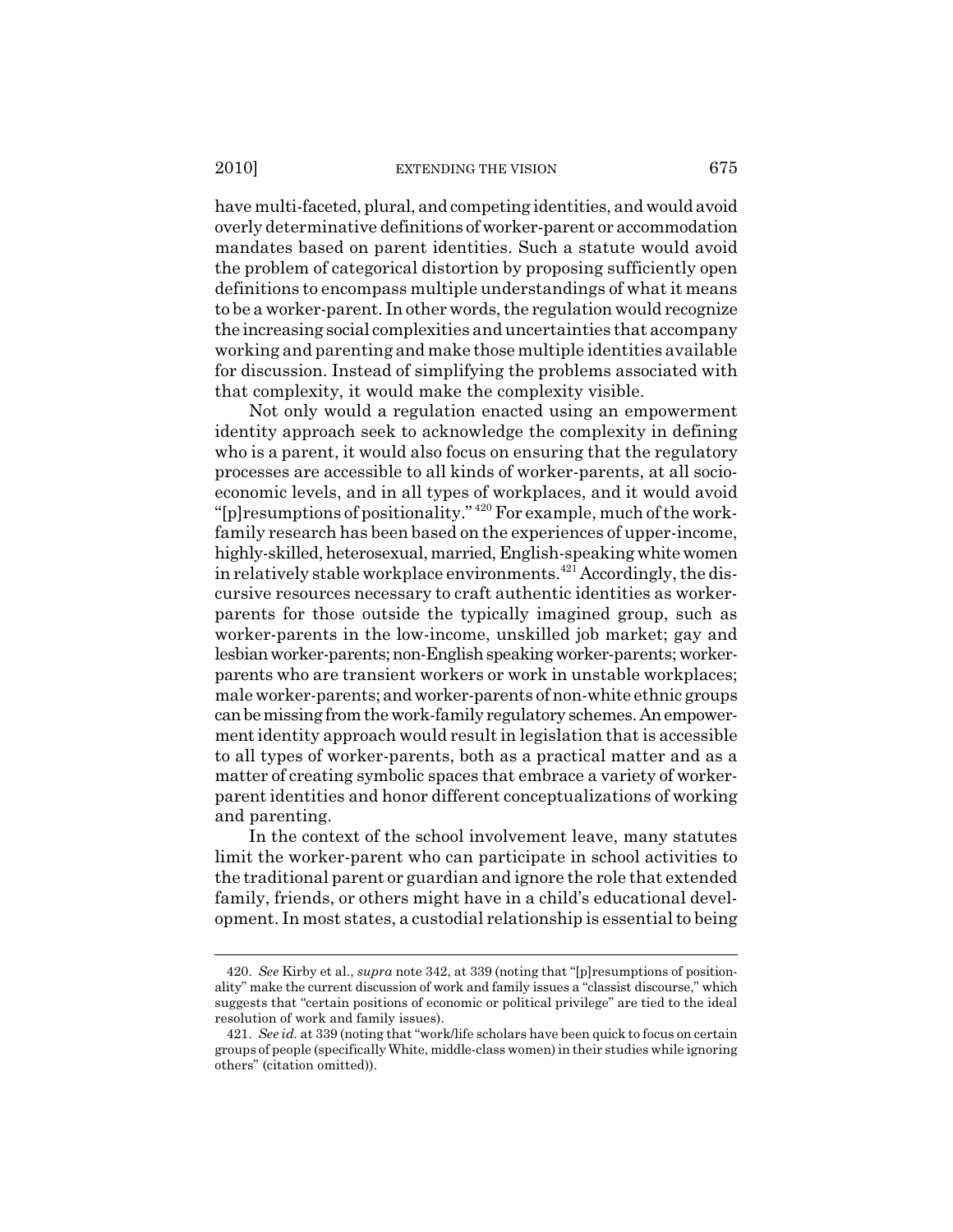covered under the statute; the child must be a natural, foster, adopted, or stepchild of the worker-parent in order for leave to apply.<sup>422</sup> In Washington, D.C., however, aunts, uncles, and grandparents as well as anyone who "acts as a guardian" (but is not legally the guardian) can use the school involvement leave.<sup> $423$ </sup> While this definition is expansive, it is uncommon. For example, even if a child spends more time with a noncustodial grandparent than a custodial parent, and that grandparent would be the person who identifies as the person who would be involved in the child's education, most of the statutes would not permit the grandparent to take school involvement leave. Additionally, other individuals, whether related or unrelated, may identify as the person who serves as the child's educational supporter. Yet, most of the statutes do not allow for this type of identification.<sup>424</sup>

Further, some states exclude new and potentially transient or temporary worker-parents from the scope of the statutes, both of which are groups of parents that could benefit from crafting identities that include greater participation in the educational development of their children. For example, four states that mandate some school involvement leave restrict leave to worker-parents who have worked at a location for a specific length of time ranging from six months to a year.<sup>425</sup> Others have specifically excluded independent contractors.<sup>426</sup> Colorado, in particular, excludes domestic servants, seasonal workers, and farm laborers.<sup>427</sup> As a result, parents who have been in the workforce only for a short time or are temporary or transient workers are excluded from leave statute protection. Implicit in these tenure and type limitations are issues of class, gender, and socioeconomic status. Statistics show temporary and transient workers are often women or minority individuals in low-wage positions. $428$ 

These identity limitations are highlighted by attempts in Minnesota in 2007 to expand a worker's opportunity to participate in a child's educational activities to a "significant individual," defined as a person who "reside[s] with the child and participate[s] actively

<sup>422.</sup> *See supra* Part II.B.2.

<sup>423.</sup> D.C. CODE § 32-1201(2)(C) (2010).

<sup>424.</sup> *See supra* Part II.B.2.

<sup>425.</sup> *See supra* Part II.B.2.

<sup>426.</sup> Colorado, Illinois, and Minnesota all specifically exclude independent contractors. COLO.REV.STAT. § 8-13.3-102(3)(b) (2009); 820 ILL.COMP.STAT.ANN.147-10(a)(2) (West 2008); MINN. STAT. § 181.940 subdiv. 2 (2009).

<sup>427. § 8-13.3-102(3)(</sup>b).

<sup>428.</sup> *See* U.S.DEP'T OF LABOR,REPORT ON THE AMERICAN WORKFORCE, 19, 24, 41 (1999), *available at* http://www.bls.gov/opub/rtaw/pdf/rtaw1999.pdf (tracking demographics in the American workforce, and noting the fact that "the majority of temporary help workers are women").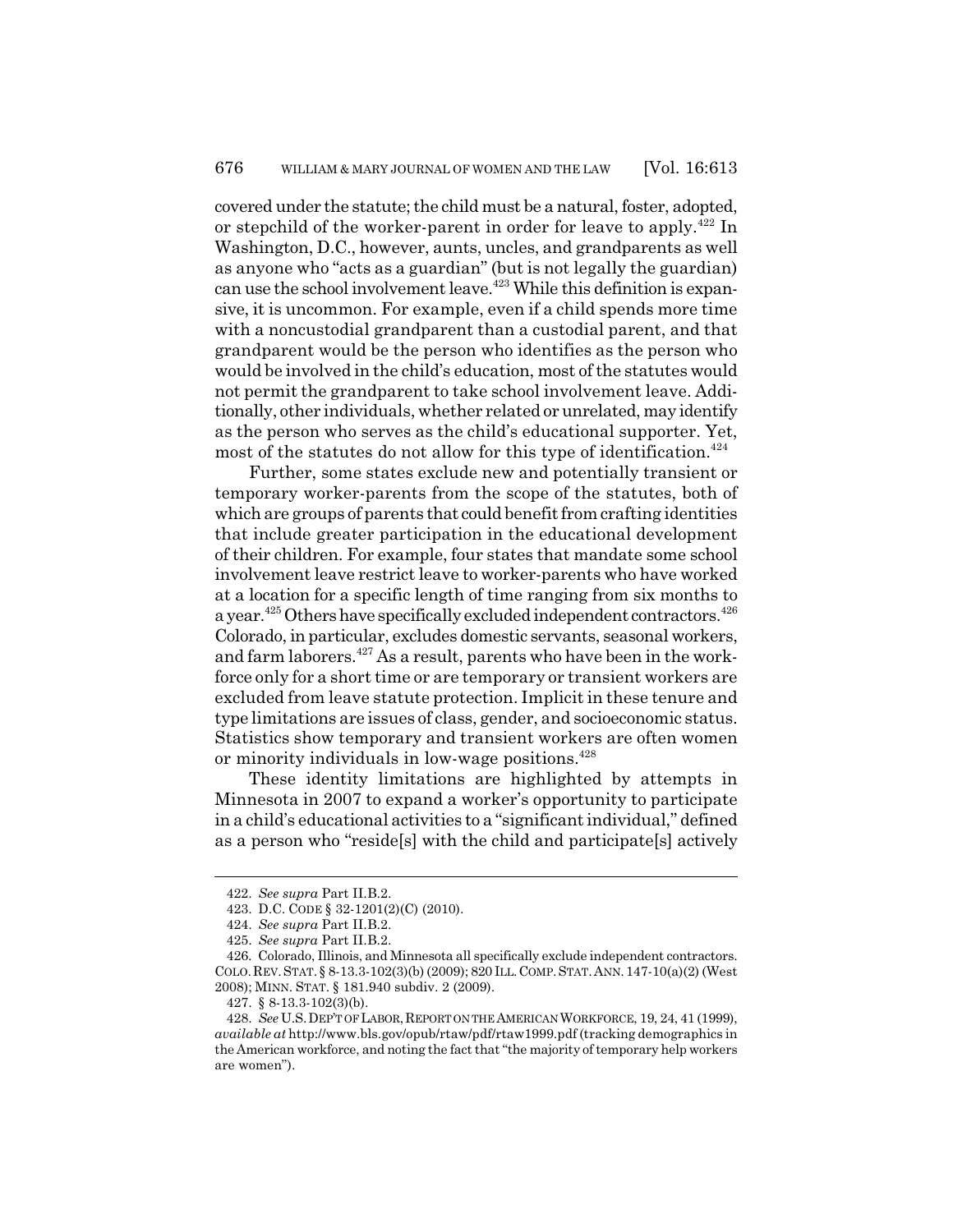in the child's care and upbringing." 429 Although the proposed statute was more expansive, it still limited the leave to a person who "reside[s]" with the child.<sup>430</sup> For example, even with this more expansive definition, a gay partner of a non-custodial biological parent who would like to, and perhaps already does, participate in a child's educational activities, would still not qualify for school involvement leave.

From an empowerment identity perspective, the concept of a "significant individual" is compelling and may be the kind of empowering term that creates space to recognize the modern complexities of parenting and increase accessibility to parenting identities. This term acknowledges that there are relationships of significance between employed individuals and children that do not turn on traditional definitions of parenting. The idea of being a significant individual is empowering; it allows an employee to self-identify his or her own significance in relation to a child's school activity and to request time away from work when those opportunities of significance arise. Moreover, this self-identification process honors the practical wisdom of workers who care for children, in whatever capacity, in understanding the scope of their own relationships with the children in their lives and what is necessary to develop those relationships while at the same time honoring work commitments.

## *2. Intersectionality*

Regulations taking an empowerment identity approach would also promote the view that work, family, and other commitments are intersecting, equally important, and neither hierarchically arranged nor in separate spheres. The statutes would recognize autonomy and dependency as coextensive, interconnected states of being rather than as competing and bounded experiences of different worth. They would facilitate opportunities for a worker-parent to self-define how the responsibilities of parenting and work intersect for that workerparent, taking into account the competing responsibilities of a workerparent. Additionally, a statute crafted using an empowerment identity perspective would recognize that parenting changes over time. That is, for example, the identity needs of a parent with a young child may be different than the identity needs of the parents of a teenager.

The school involvement leave statutes demonstrate a primarily bounded approach to work and family rather than one based on intersectionality. First, some statutes take a fairly rigid view of the

<sup>429.</sup> H.B. 744, 85th Leg., Reg. Sess. (Min. 2007).

<sup>430.</sup> *Id.*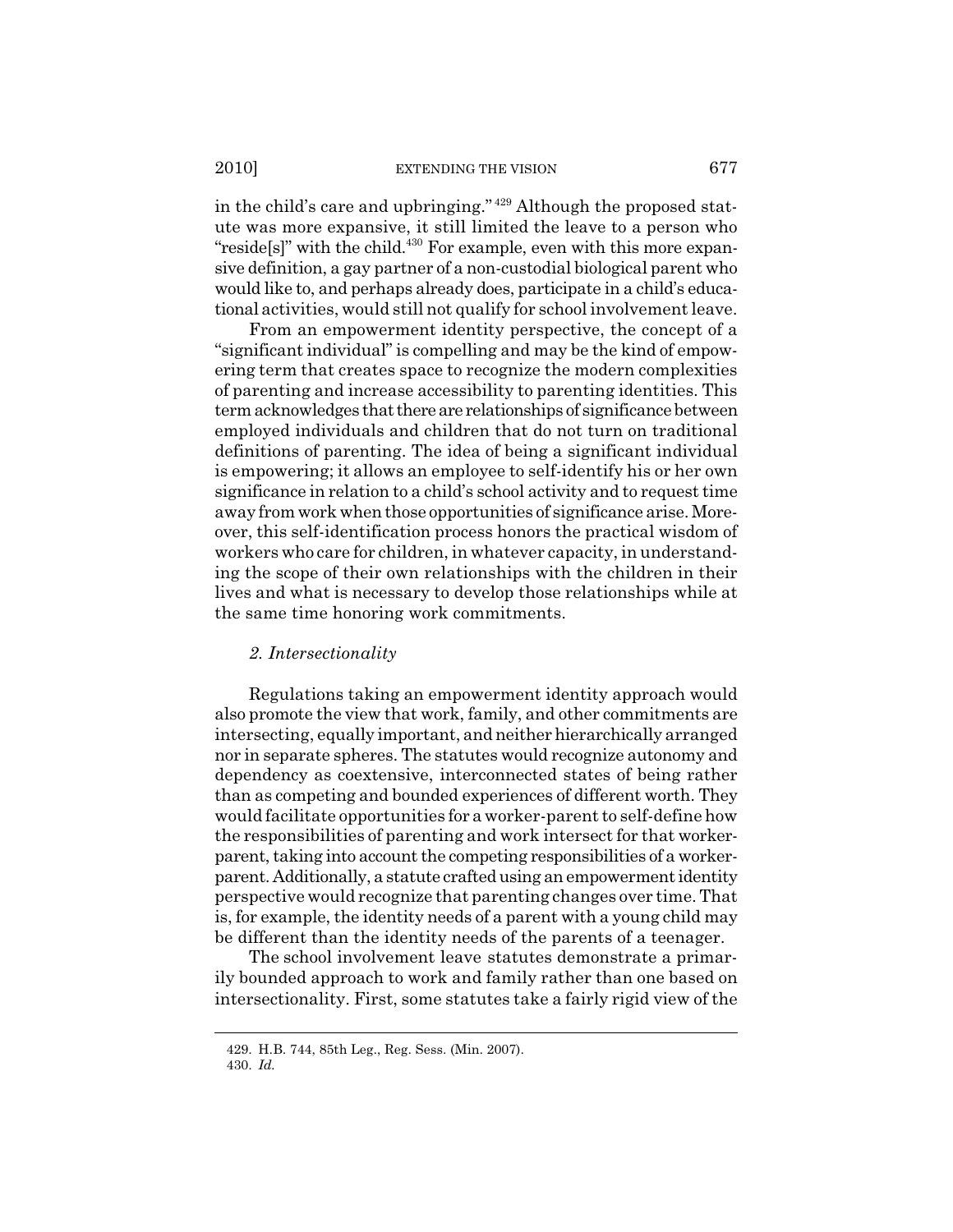boundaries between work and parent responsibility for school activities by having narrowly limited definitions of what counts as a school activity. In Illinois for example, school activities are physically confined to interactions in a school building and are characterized as only "conferences or classroom activities" that must occur during work hours.<sup>431</sup> The statute does not take into account other ways school intersects with the parental role, such as during field trips, at sporting events, or when enrolling a child in a school. It does not recognize that, for some parents, the need to devote time to children's school activities may be at a time when the parent works but school is not in session. For example, for a parent who works the afternoon shift, from 3 P.M. to 11 P.M., guaranteed time away from work to help a child with a special school project is not available because it is not a conference or a classroom activity. Yet, parents' availability to their children in the evenings and the link to school success has been documented. Research has found that "the more hours parents are away from home after school and in the evening, the more likely their children are to test in the bottom quartile on achievement tests." <sup>432</sup> A statute that takes an empowerment identity approach would recognize that educational stewardship is needed in locations other than in the school itself and would give parents a frame of reference for understanding themselves as participants in their children's education in multiple settings.

Other states construct an even more rigid boundary around school activities. Hawaii and Texas limit eligible school activity to parentteacher conferences,<sup>433</sup> and in Colorado, an "academic activity" is limited to a parent-teacher conference or another meeting to deal with a statutorily defined issue, such as special education, truancy, or discipline.434 In these states, presumably, the only cognizable intersection for worker-parents with a school environment is with the teacher or other school administrators. Even though the Colorado statute uniquely reaches children who are homeschooled and thus begins to expand the identity of who needs to attend a child's activities, the purpose of the leave is still limited to the need for a "meeting[] or conference[]" 435 based on narrowly statutorily defined subjects, so it does little to change the boundaries surrounding school activities.

<sup>431. 820</sup> ILL. COMP. STAT. ANN. 147/15 (West 2008).

<sup>432.</sup> HEYMANN, *supra* note 4, at 57.

<sup>433.</sup> HAW. REV. STAT. ANN. § 78-31 (LexisNexis 2009); TEX. GOV'T CODE ANN. § 661.206(a)-(b) (Vernon 2004).

<sup>434.</sup> COLO. REV. STAT. § 8-13.3-102(1) (2009).

<sup>435.</sup> *Id.*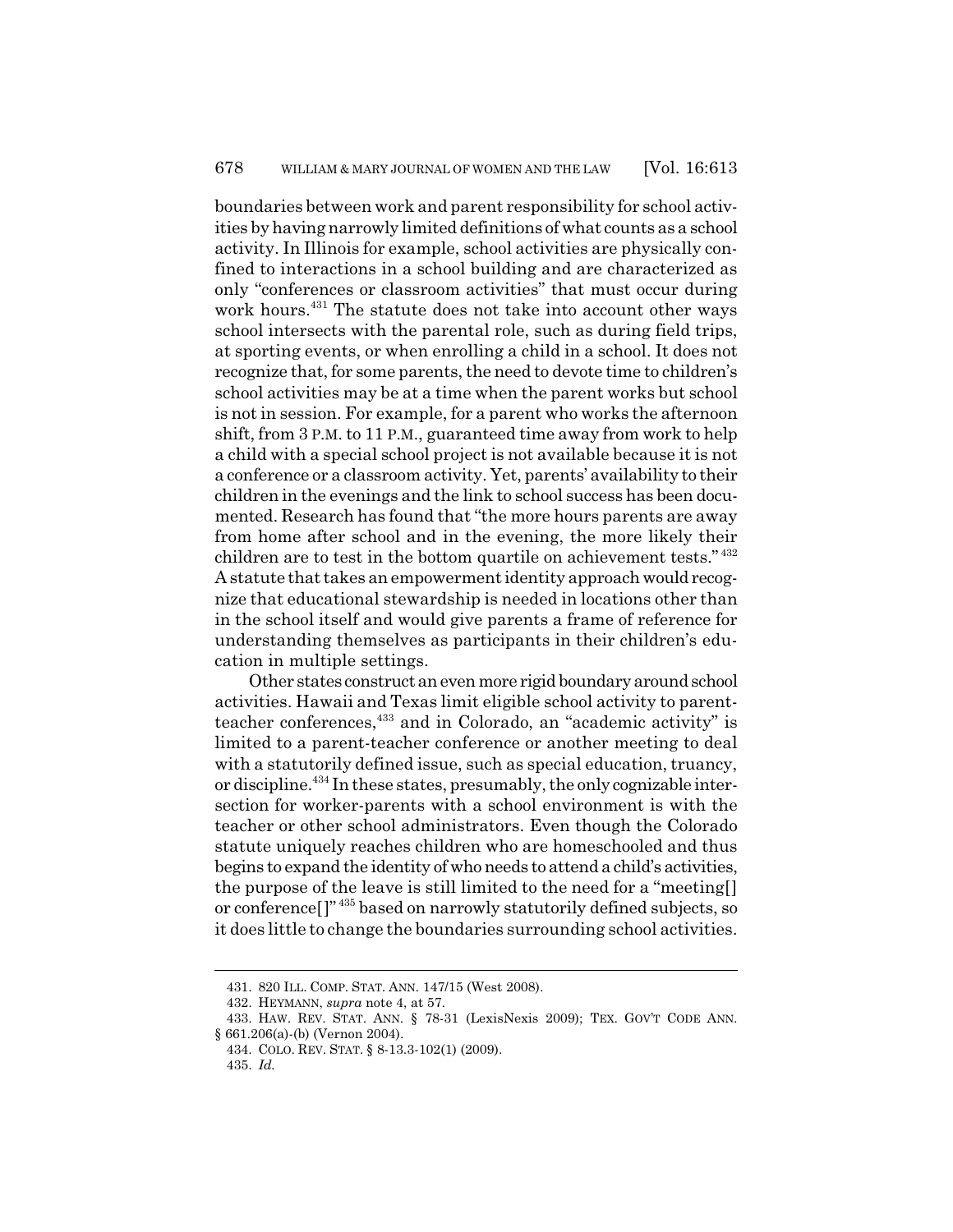#### 2010] EXTENDING THE VISION 679

These statutes demonstrate the danger of constructing workerparent identity around the concept of competing spheres of "face time" — face time, as Kirby and her colleagues note, spent demonstrating loyalty to an employer bounded by face time spent demonstrating loyalty to a school space (i.e., a classroom) or to a school authority (i.e., the teacher).  $436$  In other words, by creating boundaries that emphasize face time, or perhaps "space time," as the measure of commitment to work and to a child's education, these statutes script a worker-parent identity that mimics the ideal worker standard that values time in a particular location — at school or with a teacher over the contribution made in that location.

Other school involvement statutes, on the other hand, create more possibilities for intersection between a worker-parent and school activities by expanding the definition of activity to include a greater variety of places and spaces that could impact a child's education and placing less emphasis on interactions with an educational authority figure or in a traditional educational space. Washington, D.C., has the best example of this type of expansive statute.<sup>437</sup> There, a school activity includes "an[y] activity sponsored by either a school or an associated organization." 438 This definition appears to encompass activities that take place both on and off school grounds, inside and outside of the classroom, directly and indirectly related to traditional learning, and during school and non-school hours. Rhode Island includes "school-related activities" 439 in its definition, which suggests that the boundaries of school are also more flexible. So, in Rhode Island, perhaps, it might be possible for a parent who works at night to take time off of work to help a child with a school project since that project is school-related even though the activity for which the parent's assistance is needed does not take place during school hours.

Interestingly, none of the statutes legitimize a school intersection at the point where a parent needs time from work to facilitate a child's participation in a non-school-affiliated enrichment activity that enhances a child's educational and personal development.<sup>440</sup> For example,

<sup>436.</sup> *See* Kirby et al., *supra* note 16, at 5-6 (describing the concept of face time).

<sup>437.</sup> D.C. CODE § 32-1202 (2010).

<sup>438.</sup> *Id.* § 32-1201(3).

<sup>439.</sup> R.I. GEN. LAWS § 28-48-12(a) (2010).

<sup>440.</sup> The benefits of participating in "after-school" programs, defined as those programs which provide school-aged "children . . . with a range of supervised activities intentionally designed to encourage learning and development outside of the typical school day," are well-documented as having academic, social, emotional, and health benefits for the children who participate in them. Harvard Family Research Project, *After School Programs in the 21st Century: Their Potential and What It Takes to Achieve It*, 10 ISSUES AND OPPORTUNITIES IN OUT-OF-SCHOOL TIME EVALUATION 1, 2 (Feb. 2008), *available at*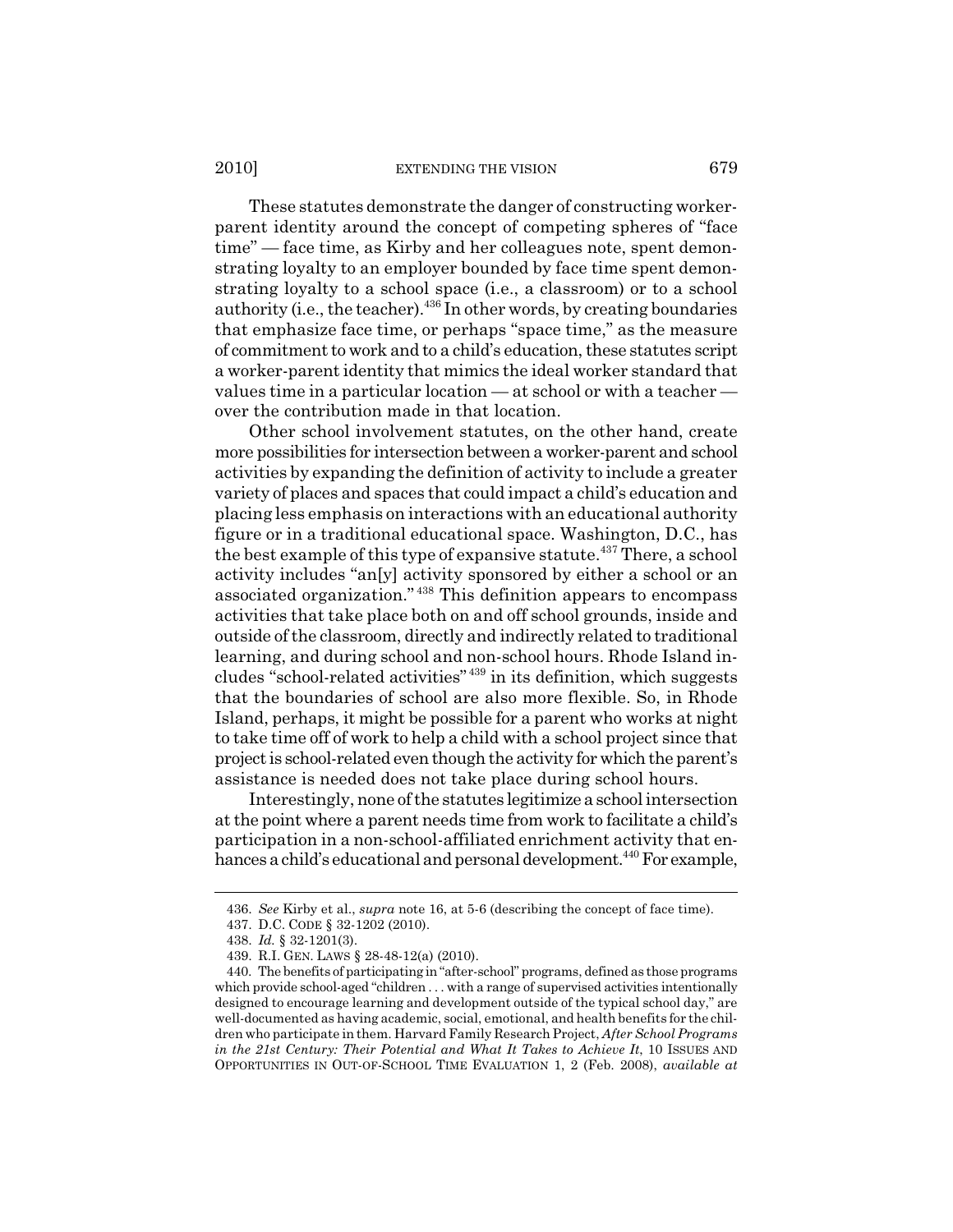to participate in after-school activities such as music lessons, art lessons, or sports, children may need a parent to transport them to and from the activity. For families with a full-time stay-at-home parent, this is not an issue. But, for worker-parents and their children, after-school activities not affiliated with the school or taking place off school grounds may be unavailable, both as a practical and a legal matter. That is, because a parent cannot get time from work to take a child to these activities, children may not participate in them. Thus when schools eliminate after school supervised enrichment activities, some children may find enrichment activities virtually unattainable.

The absence of enrichment activities from the statutes is significant as an identity issue. That is, without having enrichment activities reflected in the statute, parents may have no discursive resource to draw upon that would allow their stewardship of enrichment activities to be a legitimate part of their identity in the workplace. For example, without the recognition of enrichment activities in the statutes, a worker-parent of a gifted musician could not discuss with his employer the possibility of taking statutorily available leave to accompany his daughter to a private music lesson or to attend a related recital. Thus, even though it seems practical for a worker-parent to envision himself as a steward for his child's in-school and outside-ofschool educational activities, a shortcoming of the statutes is that they do not provide a resource for a parent to adopt such an identity.

Embedded within the enrichment activity issue is an issue of socioeconomic class: "children . . . whose families have higher incomes and more education . . . [a]re more likely to participate in enrichment programs, while their disadvantaged peers . . . [do not] reap[] the benefits associated with enrichment experiences." 441 Accordingly, low income workers' access through regulation to a worker-parent identity that includes involvement in enrichment activities may be crucial to children actually participating in these activities. So, to the extent the benefits of enrichment activities are valued for all children, the school involvement leave statutes can provide discursive resources for empowering parents to identify and participate at this intersection.

## *3. Promoting Invested Engagement*

Regulations taking an empowerment identity approach would create a framework for dialogue that invests a worker-parent in the

http://www.hfrp.org/publications-resources/browse-our-publications/after-school-programs -in-the-21st-century-their-potential-and-what-it-takes-to-achieve-it.

<sup>441.</sup> *Id.* at 6.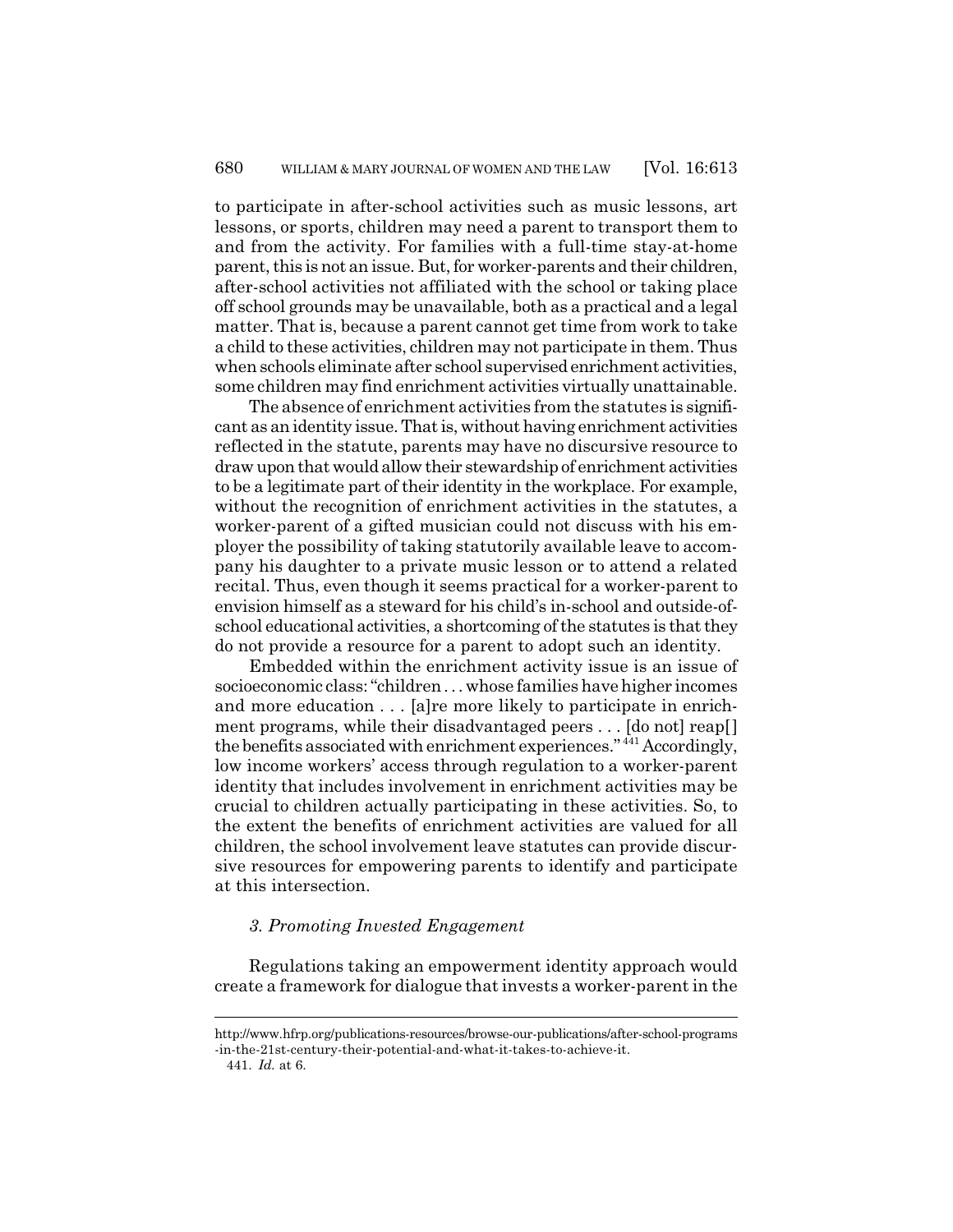process of managing his or her own worker-parent relationships.<sup>442</sup> As with Arnow-Richman's incentivized organizational justice approach, the empowerment identity approach to regulation would give workerparents a voice in the decision-making process. They would promote dialogue between worker-parents and employers to negotiate individualized identities, rather than create conditions where workerparents are expected to report predetermined identities. Instead of enforcement, predictability, and control — all characteristics associated with an "expert rationality" for managing work and family  $443$ the focus of regulations taking an empowerment identity approach would be to use worker-parent-generated wisdom to solve problems confronting worker-parents. Moreover, the processes for engaging and negotiating would enable invested participation among individuals with a wide range of language, literacy, and advocacy skills. That is, the statutes would focus attention on mechanisms for notifying worker-parents about legislatively available work-family approaches, use multiple languages and content addressed to convey different educational levels for conveying information about these approaches, and give guidance to employees on ways to communicate their workfamily needs to employers.

Unlike an accommodation approach to work-family regulations, the goal of regulations taking an empowerment identity approach would not be to focus on describing rules for time and space management of parenting conflicts within the workplace. Instead, the goal would be to create structures that provide resources to workerparents for exercising individual agency and meaning-making, both of which would facilitate one's ability to manage work and family issues. And with respect to the locus of control, an empowerment identity model would not just preclude employers' discriminatory actions but instead facilitate multiple ways that employers and worker-parents might each exercise control in crafting relationships between work and family.

The existing school involvement leave statutes firmly place the locus of control of identity construction with employers. First, the

<sup>442.</sup> The empowerment approach to work-family issues requires that employees live up to their own work obligations as well as their family ones, thus expecting employee investment not only in the family but in the workplace. As David Yamada explains in his discussion of the "dignitarian" model of employment law, "[w]orkers who are compensated fairly and treated with dignity have a corresponding obligation to perform their jobs competently and ethically." Yamada, *supra* note 31, at 552. Moreover, research shows that workplace policies that help employees better manage work and family increase morale, job satisfaction, commitment among the workforce, and productivity. Kirby et al., *supra* note 342, at 336-37.

<sup>443.</sup> Kirby et al., *supra* note 16, at 17.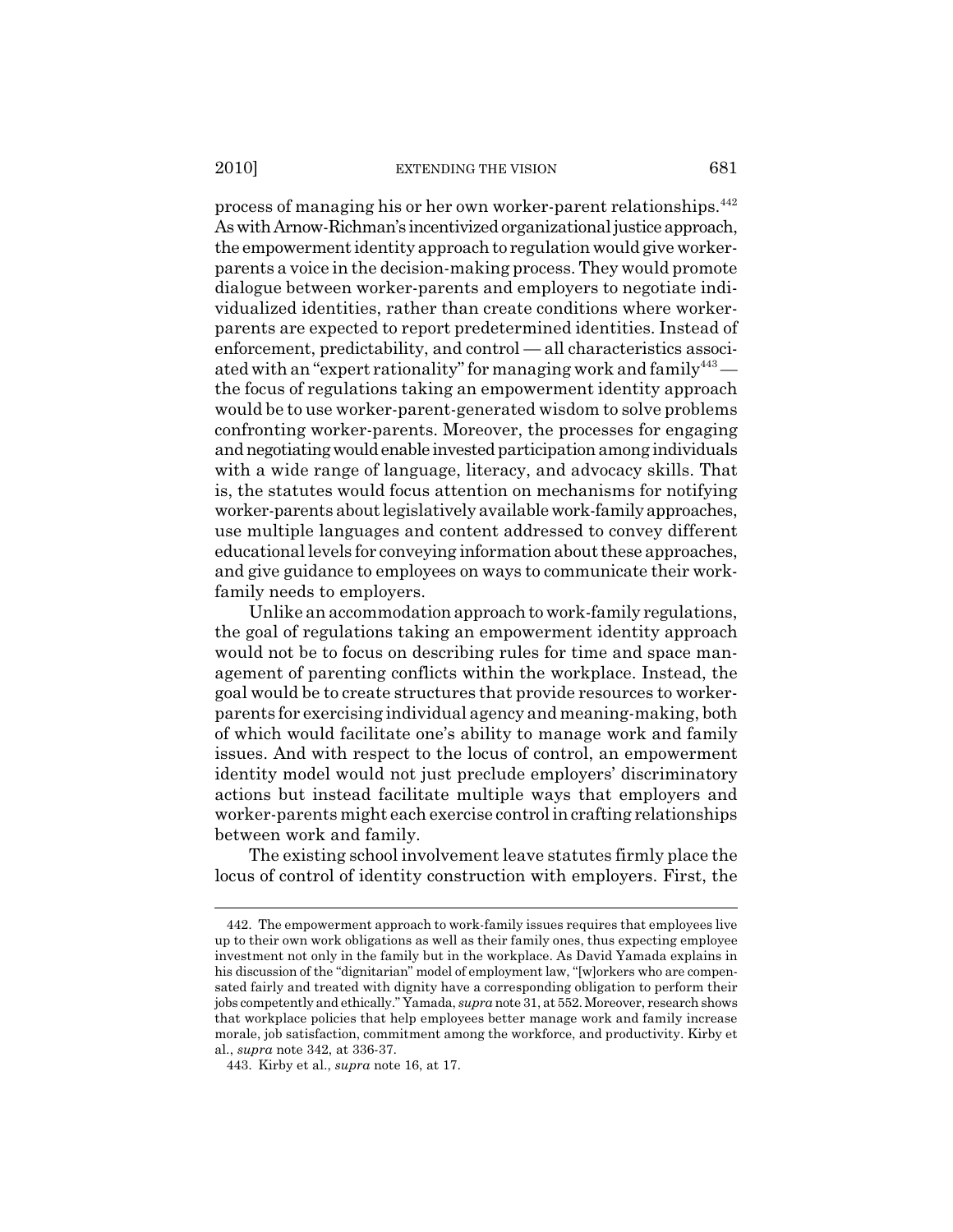statutes contain formulas that emphasize predictability and control over individualized problem-solving approaches. Examples of the formulaic statutory response are found in the requirements that prescribe exact standards for worker-parents in verifying their whereabouts. For example, in Illinois, employees are required to submit verification of "exact time and date" of visit to school.<sup>444</sup> In Massachusetts, a certification that gives the date, duration, and purpose of the leave can be requested, and an employer can ask for even more verification if that verification is not unduly burdensome.<sup>445</sup> These formulas privilege reporting and control over discussion and participatory problemsolving by encouraging formal communication patterns that are disciplined by universalized requirements rather than encouraging particularized and open communication between employers and worker-parents in specific situations. This type of formalized reporting requires that school activities be limited to the kinds of activities that can be supervised by the school, such as classroom activities and parent-teacher conferences, so that the worker-parent's attendance can be reported. Accordingly, the reporting requirements suggest a lack of trustworthiness on the part of the worker-parent,<sup>446</sup> an attribute which does not encourage positive, invested, and engaged problemsolving activity on the part of either the employee or the employer.

Second, the statutes favor a managerial voice over an employee one. The managerial voice in some statutes is expressed in the way the employer's interests trumps the employee's interests in the event of an irreconcilable conflict. For example, in the Washington, D.C., statute, an employer can deny leave if it "would disrupt the employer's business and make the achievement of production or service delivery unusually difficult." 447 Similarly, in Illinois, employers are not required to give employees school involvement leave if doing so would result in more than five percent of the workforce taking involvement leave on the same day.448 In California, employers can deny leave to parents in the workplace who want to take leave simul-

<sup>444. 820</sup> ILL. COMP. STAT. ANN. 147/30 (West 2008).

<sup>445.</sup> 940 MASS. REG. CODE 20.02 (sufficient certification), 20.04 (additional verification) (2009).

<sup>446.</sup> Skepticism about the commitment and ethic of the worker is not new. Yamada notes that need for time and motion studies proposed by Frederick Taylor in the early twentieth century were based in part upon the need for standards so that worker could not "manipulate their jobs and connive to set output levels far below their actual capacity." Yamada, *supra* note 31, at 527-28; *see also* Davis, *supra* note 18, at 542-43 (noting concerns by employers that employees abuse the FMLA).

<sup>447.</sup> D.C. CODE § 32-1202(c) (2010).

<sup>448. 820</sup> ILL. COMP. STAT. ANN. 147/49 (West 2008).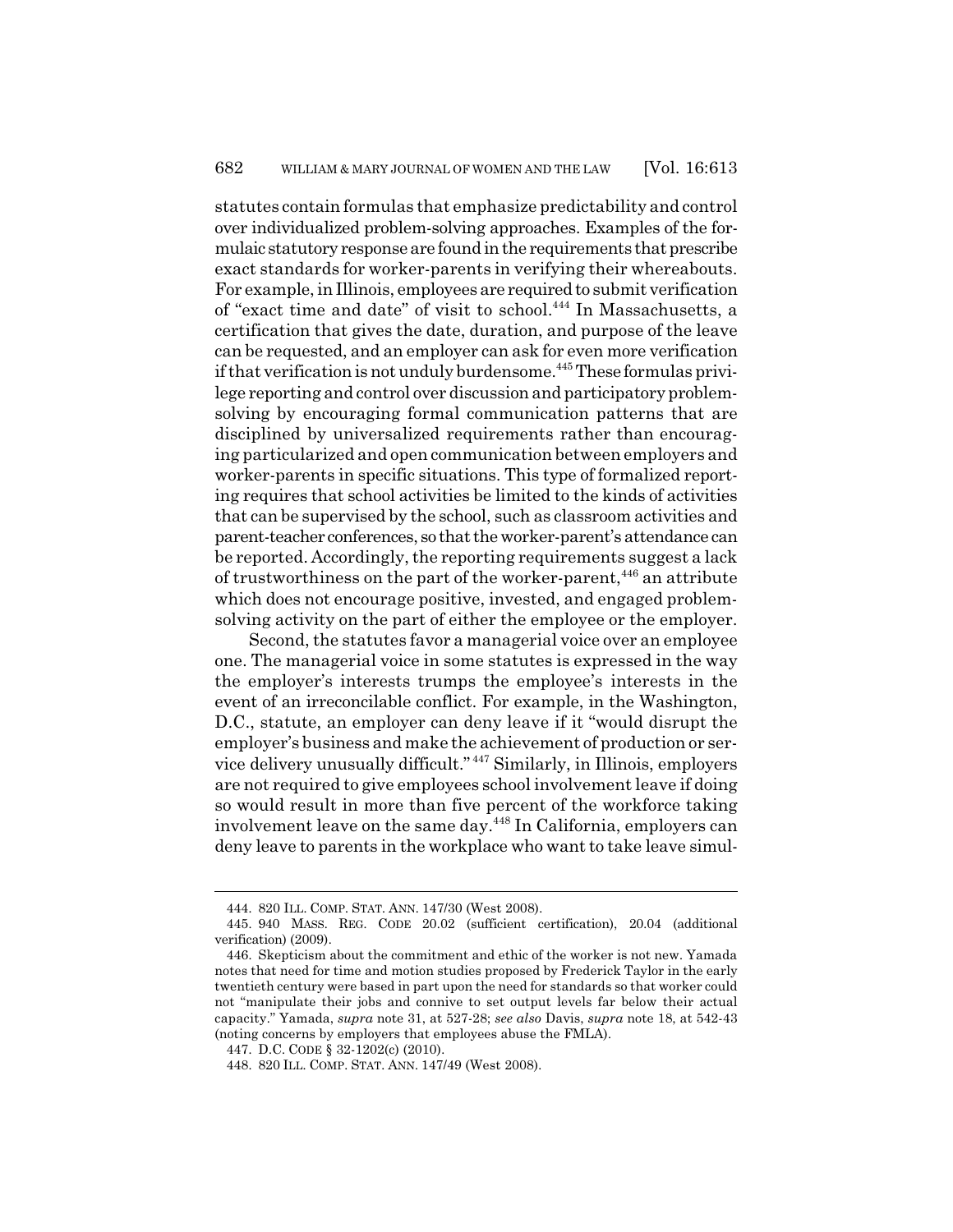taneously.449 In Minnesota and Rhode Island, the worker-parent must make reasonable attempts not to "disrupt unduly" the employer's business operations.450

These statutes do not articulate a process for taking into account additional considerations when an employer's legitimate interest and others' legitimate interests, including the interests of schools and children, come into conflict with the employer's interest. For example, if five of an employer's one hundred employees seek school involvement leave in Illinois on the same day, the employer can deny the leave to those five employees, regardless of the importance of the school activity, the relative needs of the worker-parents, or the ability of the workplace to successfully function while these parents are away from work.<sup>451</sup> This statute, like all the others, has no language available to account for a worker-parent's wellness or mental health, a child's individual needs, or the needs of the school as factors in the decision-making process. By privileging the employer perspective in the statute in this way, the participation of worker-parents in problem solving and decision making is limited. This limitation can make it even more difficult for a worker-parent to see herself as an invested participant in crafting an identity that can effectively combine work and parenting.

Some of the statutes do more to empower employees to participate in the decision-making process. Illinois, for example, requires that employees "consult" with their employer to make sure that leave does not "disrupt unduly" the employer's operations.452 The word "consult" in the statute connotes a negotiating rather than a reporting activity, which suggests employee participation in the process. Moreover, in Illinois, a worker-parent has the right to make up work hours missed for school involvement activities, and employers must make good faith efforts to enable the worker-parent to make up that work. $453$ Colorado takes a similar approach to substituting paid leave and making up missed work.<sup>454</sup> Again, these provisions structure an environment where an employee can adopt an identity that encompasses both a responsibility to a child's education and a certain amount autonomy and responsibility for managing that commitment in conjunction with work obligations. Although these provisions still speak with an economic voice that privileges the employer's interests and

<sup>449.</sup> CAL. LAB. CODE § 230.8(a)(2) (West 2010).

<sup>450.</sup> MINN. STAT. § 181.9412 subdiv. 2 (2009); R.I. GEN. LAWS § 28-48-12(b) (2010).

<sup>451.</sup> *See supra* text accompanying note 444.

<sup>452. 147/15(</sup>a).

<sup>453.</sup> *Id.* 147/20.

<sup>454.</sup> COLO. REV. STAT. § 8-13.3-103(1)(a) (2009).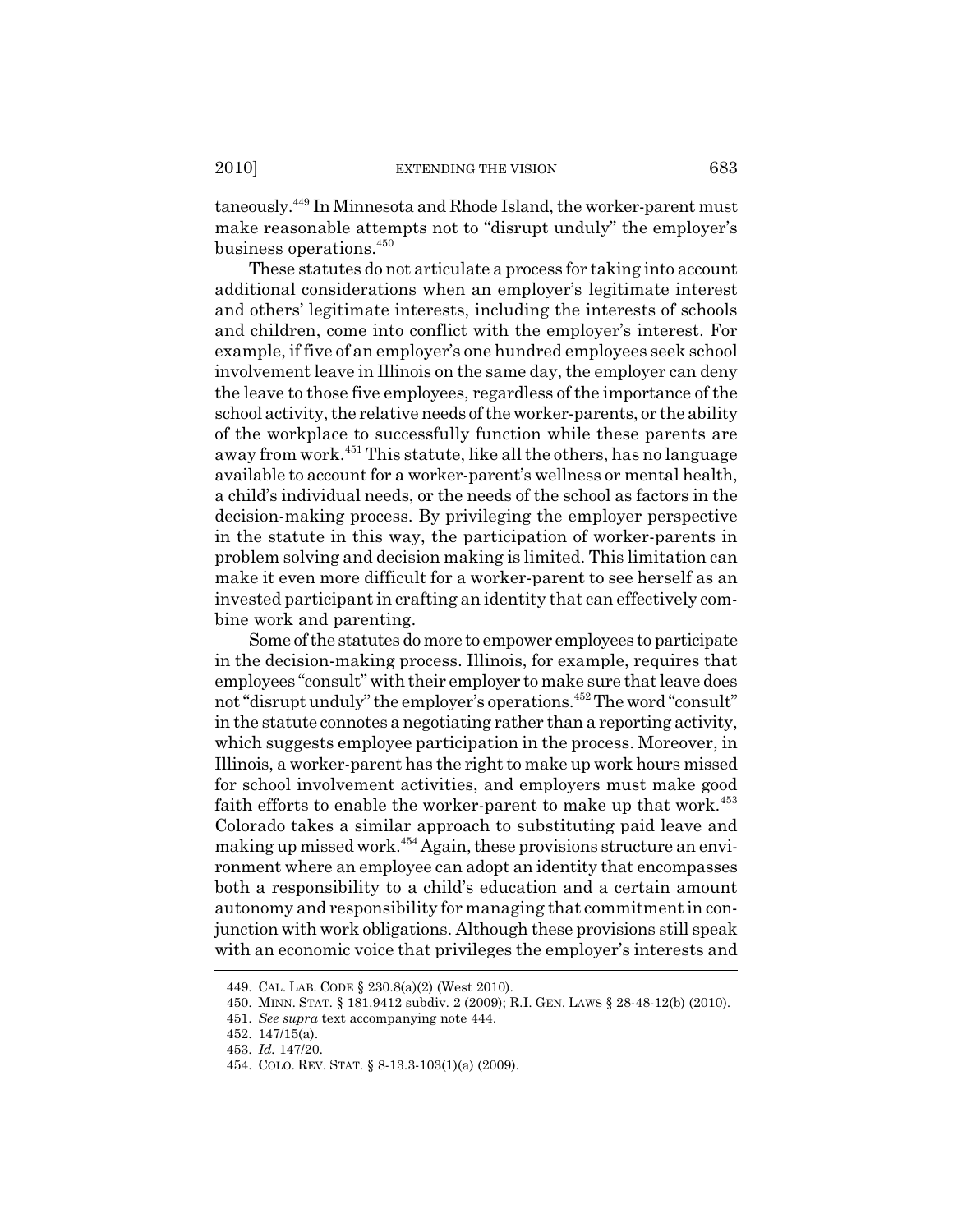fails to include non-economic factors (such as employee wellness, for example) in the equation, they provide examples of regulatory spaces where consultation and negotiation between employers and workerparents can happen and demonstrate how regulatory language can go further to empower worker-parents.

#### **CONCLUSION**

Issues related to work and family are not going to ebb any time soon. In fact, in light of the economic downturn, the continuing increase of dual-earner and single-parent households, and the increasing diversity of worker-parent backgrounds, experiences, and expectations, these issues are more acute than ever and call for more innovative $455$  legal approaches. One response is to continue to envision work-family legislation as a way to accommodate the legitimate needs of worker-parents or as a way to protect worker-parents from unacceptable discriminatory practices. While these approaches both have merit, neither facilitates the development of worker-parent identities that challenge the prevailing narratives of work and family and are consistent with today's working realities. One way forward on work-family issues in the legal context, it seems, is to have legislation that creates ways for worker-parents to develop integrated identities and for workplaces to recognize the legitimacy of those identities. An empowerment identity approach provides a framework for making this legislative turn.

In the context of school involvement leave statutes, the question remains how to craft statutes, or perhaps a model statute, that would meet the identity needs associated with modern conditions of working and parenting. While that project is one for the future, however, at minimum an empowerment identity approach to school involvement leave legislation suggests three possibilities for improving the statutory language.

First, definitions within the statutes could be expanded to give employees more discursive resources for crafting an identity as a

<sup>455.</sup> Innovative does not necessarily mean "something new under the sun." BURKE, *supra* note 394, at 110. Rather, an innovation can be "an emphasis to which the contemporary public is not accustomed." *Id.* "Any 'transvaluation of values' [can be] an innovation," even if it harkens back to earlier values. *Id.* An emphasis on the connections between, rather than the separation of, work and family is not particularly novel; connection between the two was the state of affairs that dominated agrarian living and preceded the cult of domesticity and the industrial revolution. WILLIAMS, *supra* note 2, at 20-21. Re-emphasizing and rethinking those connections is the emphasis here.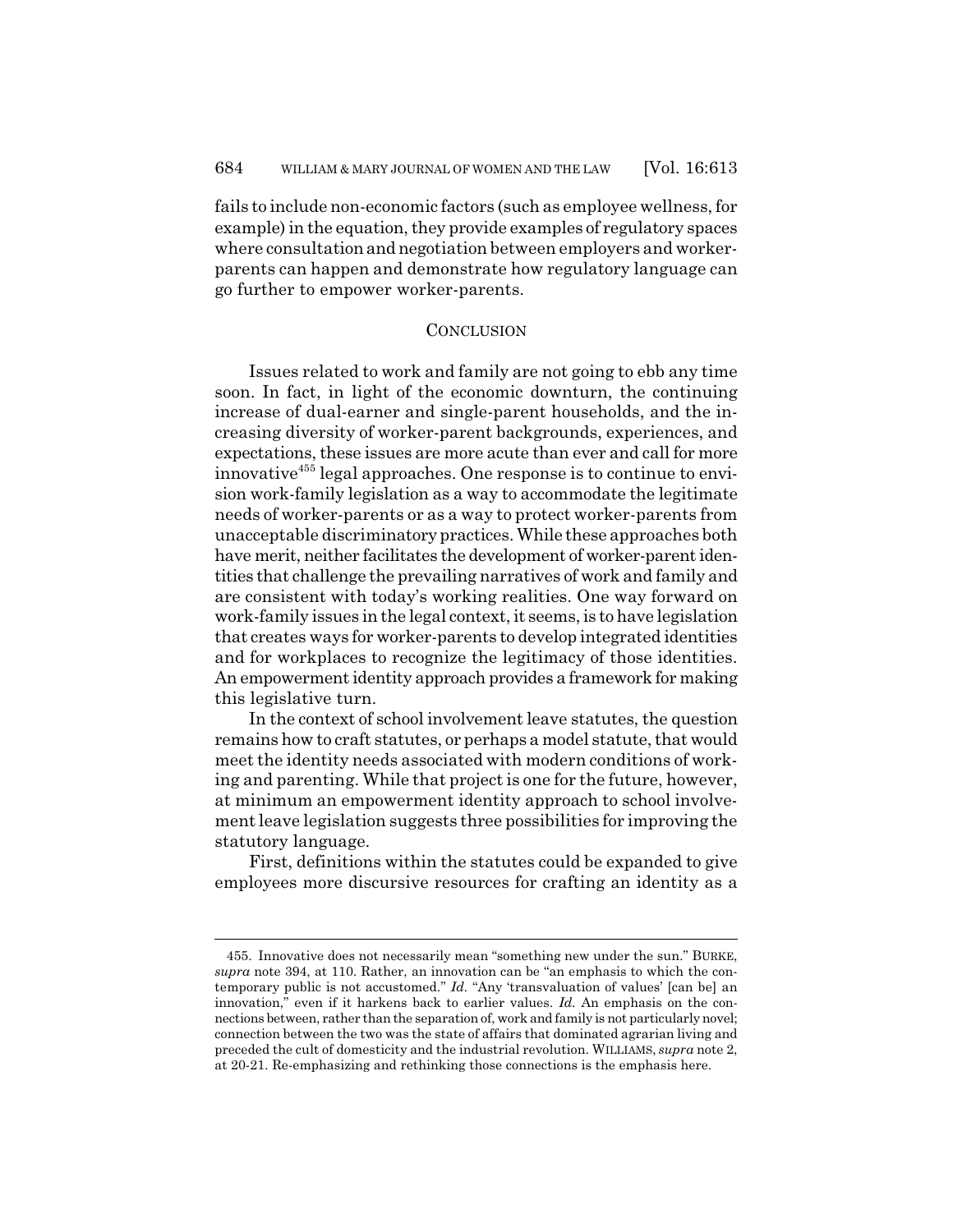worker-parent. The statutes could offer more open definitions for "parent" 456 or "child" and could also expand the types of activities that merit school involvement leave. The statutes could also acknowledge that the types of involvement worker-parents need could change over the course of a child's educational development and provide for ways of negotiating those changes.

Second, emphasis could be removed from reporting and compliance and instead be placed on accessibility and negotiation. Formal reporting requirements could be eliminated, and instead guidelines about how employers and worker-parents could communicate with one another in negotiating and taking leave could be offered. The idea of legislatively creating structures and processes for a negotiating flexibility for parenting responsibilities is already recognized: it is expressed in "right to request" laws already enacted in Europe<sup>457</sup> and proposed in New Hampshire.<sup>458</sup> Moreover, to make the processes for communication and negotiation accessible to all worker-parents regardless of skill or ability in negotiating, legislation could describe ways to facilitate interactions that lead to positive outcomes for both worker-parents and employers. For example, a code of ethics<sup>459</sup> for negotiations could be established in addition to a description of the steps for consideration, reconsideration, and appeal of a request to take school involvement leave. Developing such a code and educating both worker-parents and employers could have a significant impact on how the statutes are used to accomplish individualized identities, perhaps allow greater leave access by parents whose children could benefit the most from it, and at the same time ensure that the employer's interest in a productive workforce is maintained.<sup>460</sup>

<sup>456.</sup> For a discussion of expanding legally cognizable caregivers beyond the traditional parent, see Melissa Murray, *The Networked Family: Reframing the Legal Understanding of Caregiving and Caregivers*, 94 VA. L. REV. 385, 387-88 (2008).

<sup>457.</sup> For example, in the United Kingdom, certain employees with children have a statutorily protected right to ask for changes in work hours, times, and location of work when the purpose is for caregiving. JODIE LEVIN-EPSTEIN, CTR. FOR LAW & SOC. POLICY, HOW TO EXERCISE FLEXIBLE WORK: TAKE STEPS WITH A "SOFT TOUCH" LAW 2-3 (2005) (describing statute and its impact); Directgov, Flexible Working and Work-Life Balance, http://www.direct.gov.uk/en/Employment/Employees/Flexibleworking/index.htm (follow "The Right to Request Flexible Working" hyperlink) (last visited Feb. 8, 2010) (describing the right to request law).

<sup>458.</sup> H.B. 663, 161st Gen. Ct., Reg. Sess. (N.H. 2009) (creating a process for employees to request flexible work schedules).

<sup>459.</sup> *See* Davis, *supra* note 18, at 554 (calling for a code of ethics that "might require mutual respect, honesty, candor, and the pursuit of harmony" in dealing with workfamily issues).

<sup>460.</sup> *Id.* at 552 (noting that " 'facilitating transitions' between work and family [could] increase the level of performance and productivity in both settings"); *see also* JODY HEYMANN & ALISON EARLE, RAISING THE GLOBAL FLOOR: DISMANTLING THE MYTH THAT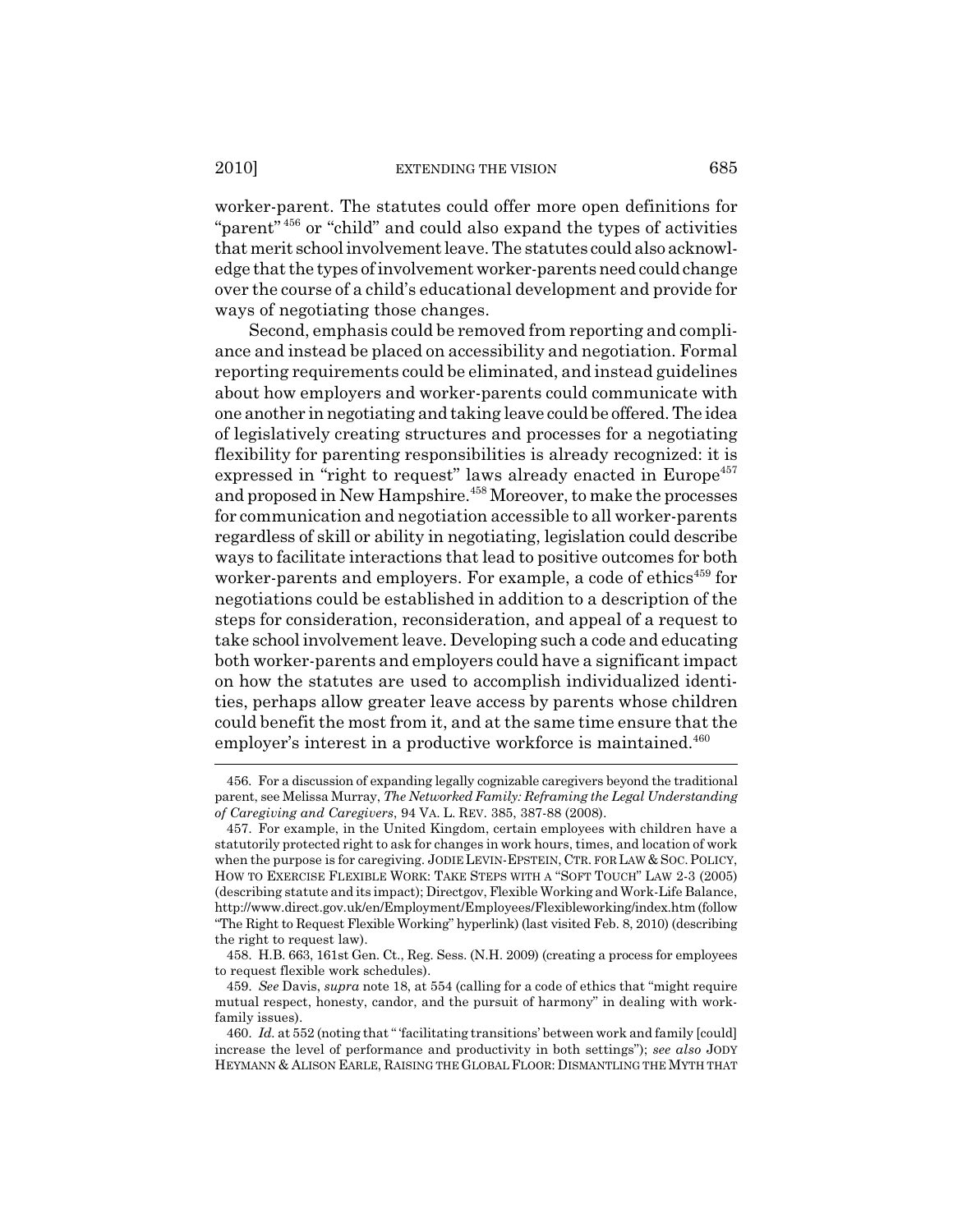Finally, providing mechanisms for increasing worker-parent involvement in setting school involvement leave policies and creating mechanisms for reconciliation in the statutory language itself could facilitate the kind of identity development that an empowerment identity approach favors. Two possibilities for increasing authentic worker-parent personhood in the workplace<sup>461</sup> include requiring committees within organizations that have both employers and employees as members to create and evaluate school involvement leave policies, and providing for internal or external "ombudsmen" 462 to facilitate resolutions.

Rhetorically reframing the issue of whether and how to regulate the relationship between work and family is a project that interested scholars should pursue with vigor as questions about the continued viability and effectiveness of the antidiscrimination and accommodation approaches emerge. For example, Justice Scalia's recent concurring opinion in *Ricci v. DeStefano*, 463 calls into question the viability of aspects of the antidiscrimination approach by questioning whether Title VII's disparate impact theory would withstand future (and assertedly unavoidable) constitutional scrutiny.<sup>464</sup> Along with Arnow-Richman's incentivized organizational justice and Schoenbaum's information shifting approaches, the empowerment identity approach provides a rhetorical reframing as well as an alternative foundation for both critiquing existing and crafting new legislation. These views, when taken together, call for more attention to be paid to how regulatory language encourages cooperation, communication, transparency, decision-making processes, information-shifting, and self-responsibility. They call for more voices to be heard in the legislative language.

WE CAN'T AFFORD GOOD WORKING CONDITIONS FOR EVERYONE 64-68 (2010) (describing research which shows that "allowing employees to work a decent number of hours and giving them the time they need to care for their own health and that of their families enables them to be more productive at work" and increases retention).

<sup>461.</sup> Increasing worker voice in the discussion of workplace policies is important; "workers' voices have been systematically excluded from public discourse about the present and future [of the] American workplace." George Cheney, *Democracy in the Workplace: Theory and Practice from the Perspective of Communication*, 23 J. APPLIED COMM. RES. 167, 168 (1995).

<sup>462.</sup> *See* Sturm, *supra* note 388, at 524, 564 (noting importance of "intermediaries" in solving issues of workplace discrimination and noting need for individuals like ombudsmen to be individual change agents).

<sup>463. 557</sup> U.S. \_\_, 129 S. Ct. 2658, 2681-84 (2009) (Scalia, J., concurring) (questioning the constitutionality of race-based disparate impact claims under the equal protection clause of the U.S. Constitution).

<sup>464.</sup> In that opinion, Scalia questions whether the disparate impact provisions are "consistent with the Constitution's guarantee of equal protection" and notes that the "war between disparate impact and equal protection will be waged sooner or later." *Id.* at 2682-83.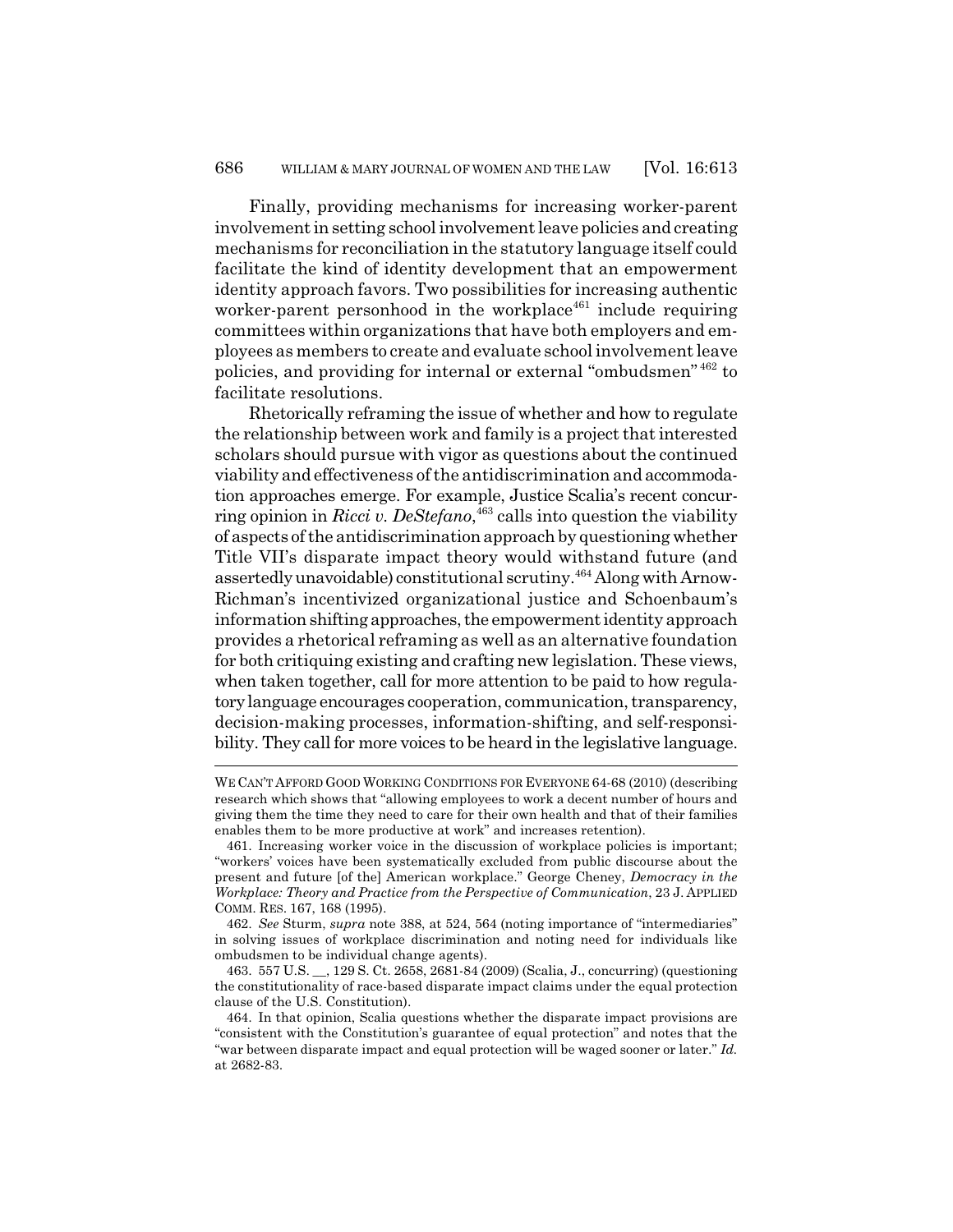They recognize that legal language should reflect the complexities of the modern economy, flatten hierarchies, and promote positive social transformation. They demonstrate that the unique identities of worker-parents should be recognized and that the connections between autonomy and dependence should be not only acknowledged, but celebrated.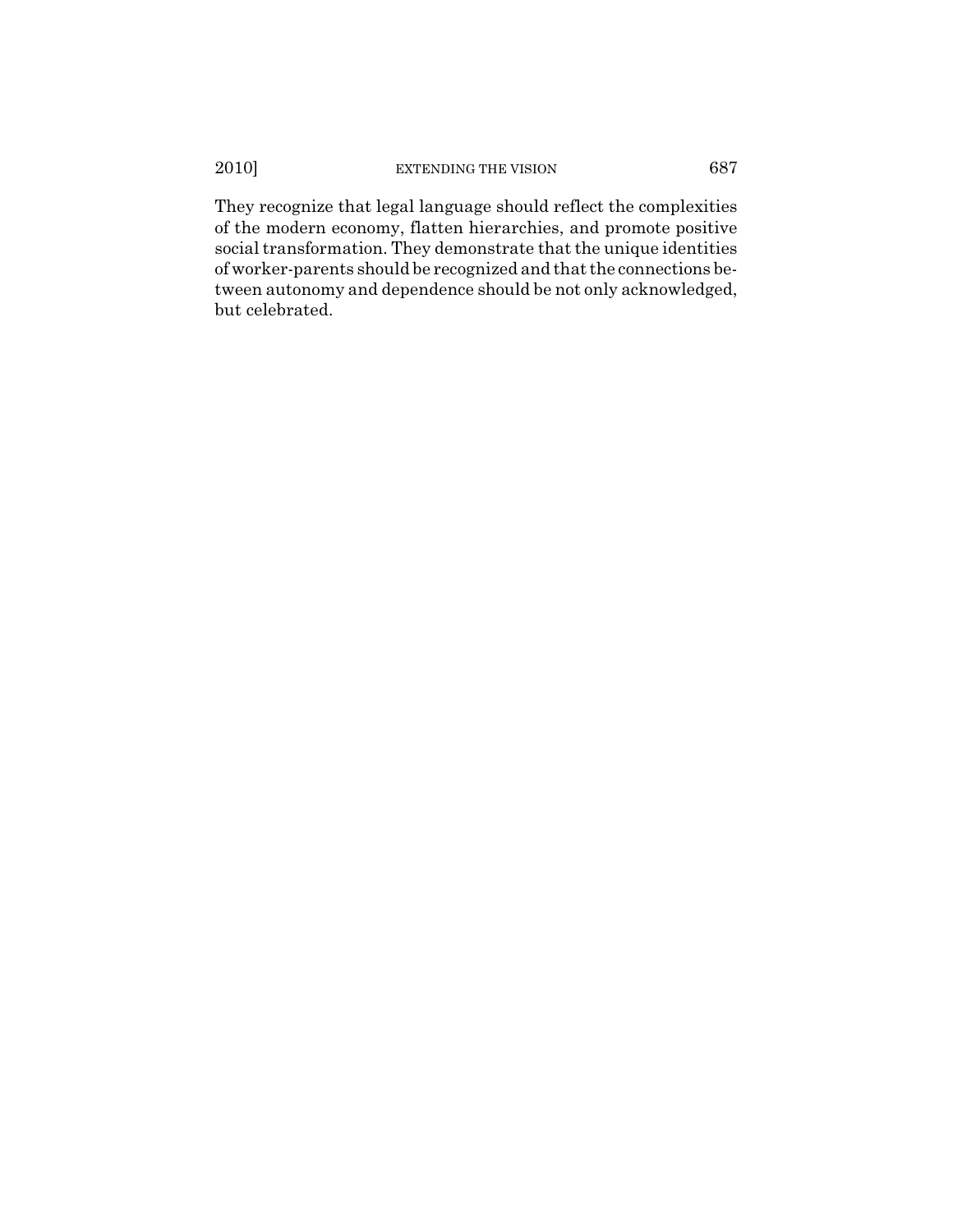#### APPENDIX

#### STATE-BY-STATE OVERVIEW OF THE MAJOR CHARACTERISTICS OF STATE STATUTES THAT REQUIRE SCHOOL INVOLVEMENT LEAVE

| <b>State</b>                                                                          | Paid or<br>Unpaid? | Amount of<br>Leave?                                                      | Who counts as a<br>"parent"?                                                                                            | Who counts as a<br>"child"?                                                                                         |
|---------------------------------------------------------------------------------------|--------------------|--------------------------------------------------------------------------|-------------------------------------------------------------------------------------------------------------------------|---------------------------------------------------------------------------------------------------------------------|
| California; Cal. Not<br>Labor Code<br>§ 230.7<br>(disciplinary<br>leave)              | addressed          |                                                                          | Not addressed Any "parent or<br>guardian of a pupil" 465                                                                | A pupil suspended for<br>statutorily defined<br>behavior <sup>466</sup>                                             |
| California; Cal. Unpaid <sup>467</sup><br>Labor Code<br>\$230.8<br><i>(activities</i> |                    | 8 hours each<br>month, but no<br>more than 40<br>per year <sup>468</sup> | A "parent, guardian or<br>grandparent having<br>custody" of a child and<br>working for an em-<br>ployer with 25 or more | Children in licensed<br>child care facilities or<br>in public or private<br>schools, grades K<br>through $12^{470}$ |
| leave)                                                                                |                    |                                                                          | employees at a single<br>location <sup>469</sup>                                                                        |                                                                                                                     |

<sup>465.</sup> CAL. LAB. CODE § 230.7(a) (West 2010).

<sup>466.</sup> *Id.*; CAL. EDUC. CODE § 48900.1(a) (West 2010) ; *see also* § 48900 (outlining the statutorily defined behavior).

<sup>467.</sup> CAL. LAB. CODE § 230.8(b)(1) (West 2010).

<sup>468.</sup> *Id.* § 230.8(a)(1).

<sup>469.</sup> *Id.*

<sup>470.</sup> *Id.*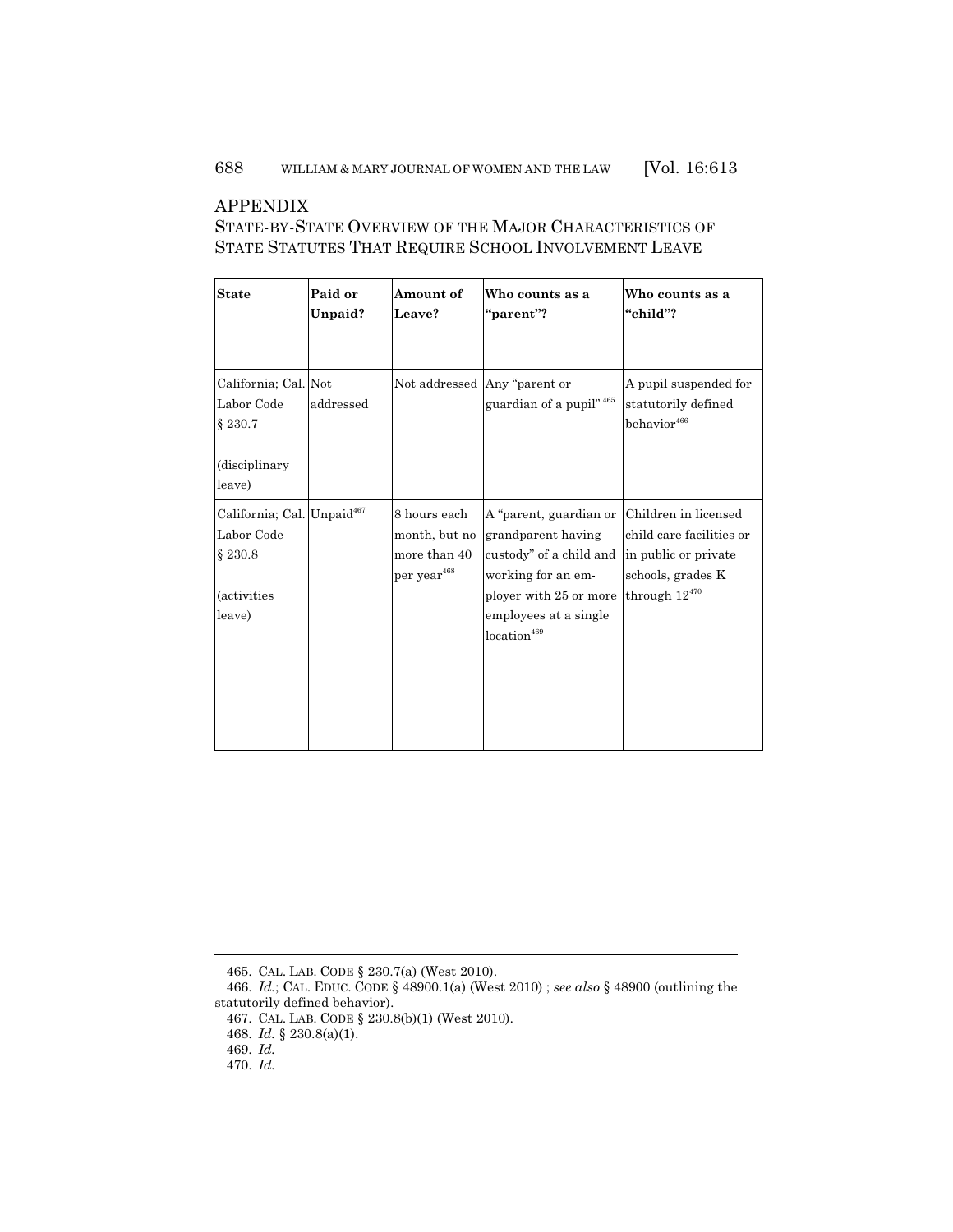| <b>State</b> | What counts as<br>a "school<br>activity"?                                                            | What<br>limitations can<br>an employer<br>impose?                                                                                                   | What are the<br>notice or<br>documentation<br>requirements?                                                                                                                               | What are the<br>school's<br>obligations?                                                                   |
|--------------|------------------------------------------------------------------------------------------------------|-----------------------------------------------------------------------------------------------------------------------------------------------------|-------------------------------------------------------------------------------------------------------------------------------------------------------------------------------------------|------------------------------------------------------------------------------------------------------------|
| CA § 230.7   | When requested<br>by a school<br>teacher who has<br>suspended the<br>pupil <sup>471</sup>            | Not addressed                                                                                                                                       | Employee must<br>give "reasonable"<br>$\rm notice$ " $^{472}$                                                                                                                             | Take into account<br>"reasonable<br>factors that may<br>prevent" a parent<br>from attending <sup>473</sup> |
| CA § 230.8   | "activities of the<br>school or child<br>day care facility of<br>any of his or her<br>children." 474 | Employers can<br>refuse to allow<br>parents of the<br>same child work-<br>ing at same work-<br>place to take leave<br>simultaneously <sup>475</sup> | Employees must<br>give "reasonable"<br>notice"; employer<br>can require<br>employee to<br>provide docu-<br>mentation of<br>attendance,<br>as deemed<br>"appropriate and<br>reasonable" by | Give<br>documentation of<br>attendance <sup>477</sup>                                                      |

the school<br> $\rm ^{476}$ 

- 472. *Id.*
- 473. CAL. EDUC. CODE § 48900.1(a) (West 2010).
- 474. CAL. LAB. CODE § 230.8(a)(1) (West 2010).
- 475. *Id.* § 230.8(a)(2).
- 476. *Id.* § 230.8(a)(1), (c).
- 477. *Id.* § 230.8(c).

<sup>471. § 230.7(</sup>a).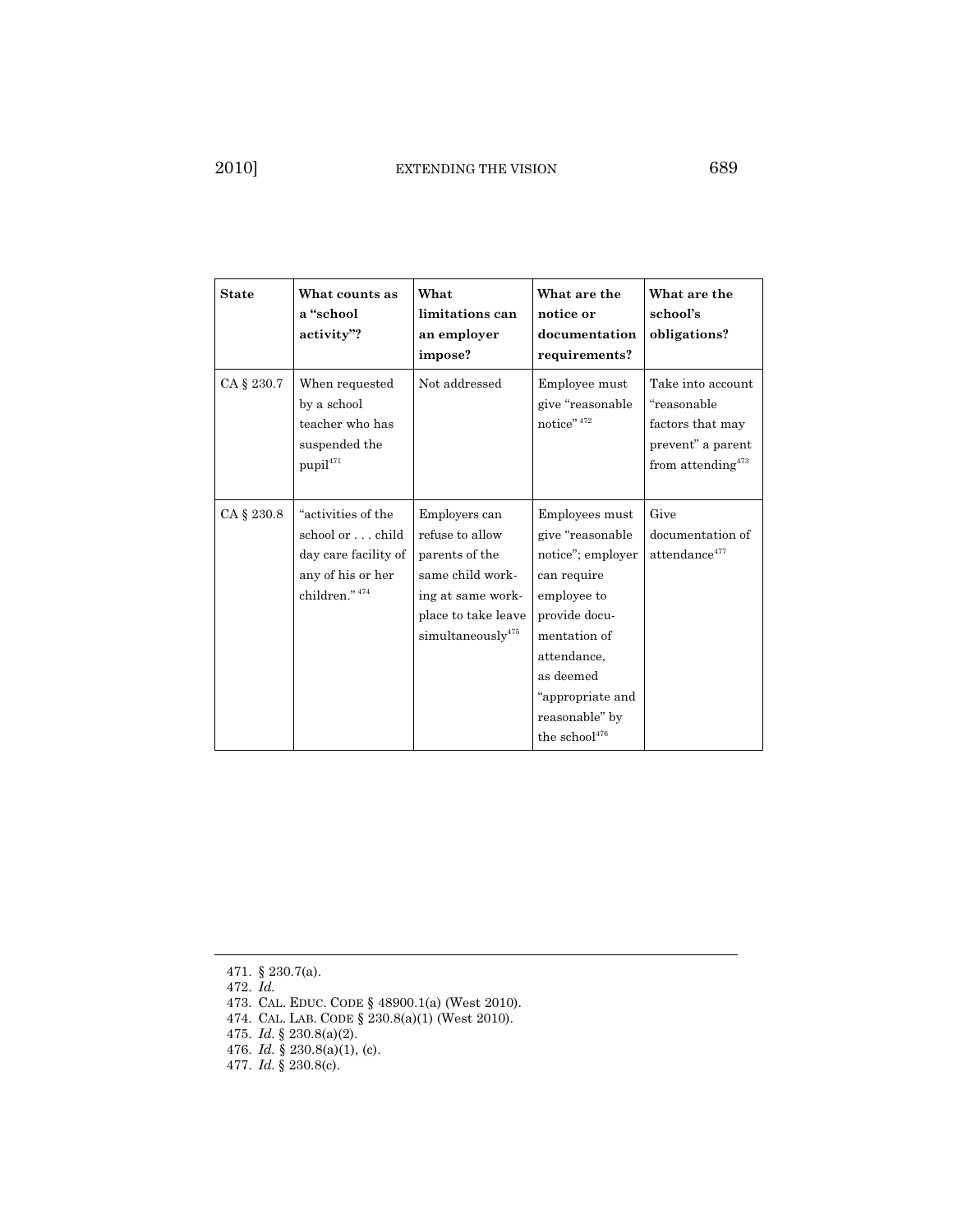| <b>State</b> | Paid or<br>Unpaid?                        | Amount of<br>Leave?                                                                                                                     | Who counts as a<br>"parent"?                                                                                                                                                                                                                                                                                                                  | Who counts as a "child"?                                                                         |
|--------------|-------------------------------------------|-----------------------------------------------------------------------------------------------------------------------------------------|-----------------------------------------------------------------------------------------------------------------------------------------------------------------------------------------------------------------------------------------------------------------------------------------------------------------------------------------------|--------------------------------------------------------------------------------------------------|
| Colorado     | $\ensuremath{\text{Unpaid}}\xspace^{478}$ | Up to 18 hours<br>per year; no<br>more than 6<br>hours per<br>$\mbox{month}$<br>(part-time<br>employees to a<br>portion) <sup>479</sup> | A person who is in<br>a "nonexecutive or<br>nonsupervisory<br>capacity [AND]<br>who is the parent<br>or legal guardian<br>of a child" AND<br>who is not an<br>independent con-<br>tractor, domestic<br>servant, seasonal<br>worker, or farm<br>laborer, AND who<br>is working for an<br>employer as<br>defined by the<br>$\text{FMLA}.^{480}$ | Child in K to 12 public,<br>private, or home-based<br>$\mathrm{school}^{\scriptscriptstyle 481}$ |

<sup>478.</sup> COLO. REV. STAT. § 8-13.3-103(5) (2009).

<sup>479.</sup> *Id.* § 8-13.3-103(1).

<sup>480.</sup> *Id.* § 8-13.3-102(3)-(4); Family and Medical Leave Act of 1993, 29 U.S.C. § 2611(4)(A) (2006).

<sup>481. § 8-13.3-102(3)(</sup>a).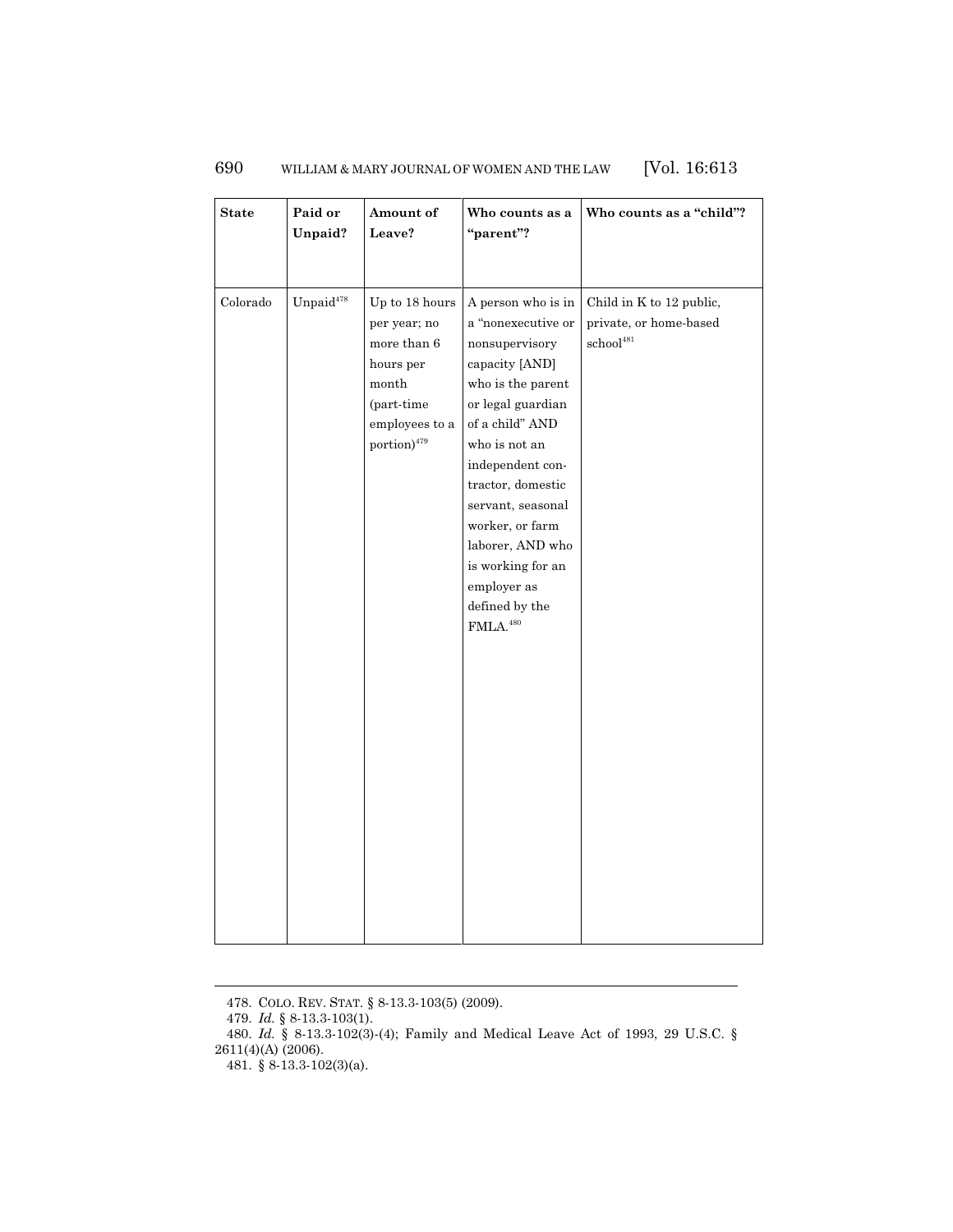| <b>State</b> | What counts<br>as a "school<br>activity"?                                                                                                                                                                                                                                                         | <b>What limitations</b><br>can an employer<br>impose?                                                                                                                                                                                                                                                                                                                                                                                                                                                                                                                                                                              | What are the<br>notice or<br>documentation<br>requirements?                                                                                                                                                                      | What are the<br>school's<br>obligations?                                                                                              |
|--------------|---------------------------------------------------------------------------------------------------------------------------------------------------------------------------------------------------------------------------------------------------------------------------------------------------|------------------------------------------------------------------------------------------------------------------------------------------------------------------------------------------------------------------------------------------------------------------------------------------------------------------------------------------------------------------------------------------------------------------------------------------------------------------------------------------------------------------------------------------------------------------------------------------------------------------------------------|----------------------------------------------------------------------------------------------------------------------------------------------------------------------------------------------------------------------------------|---------------------------------------------------------------------------------------------------------------------------------------|
| $\rm CO$     | "Academic<br>activity":<br>"parent teacher<br>conference" or<br>"meeting[s]<br>related to"<br>statutorily<br>defined topics<br>including<br>special<br>education,<br>intervention,<br>"dropout<br>prevention[,]<br>attendance <sup>[1]</sup><br>truancy[,] or<br>disciplinary<br>$i$ ssues" $482$ | May limit leave to<br>"no longer than<br>three hour incre-<br>ments;" may limit<br>leave "in cases of<br>emergency," or<br>"situations that<br>may endanger a<br>person's health or<br>safety" or where<br>employee absence<br>would "halt<br>service or<br>production"; may<br>refuse additional<br>leave under statute<br>if already providing<br>leave that could be<br>used for this<br>purpose; may agree<br>with employee to<br>take paid leave and<br>work hours of paid<br>leave during same<br>week.<br>Employee is to<br>make "reasonable<br>attempt" to<br>schedule activities<br>outside work<br>hours. <sup>483</sup> | Notice given one<br>week in advance,<br>including written<br>verification from<br>school, if required;<br>if emergency,<br>notice given "as<br>soon as possible"<br>with written<br>verification upon<br>return to work $^{484}$ | Give written<br>verification of<br>"academic activity";<br>"make best efforts<br>to accommodate<br>the schedules of<br>employees" 485 |

<sup>482.</sup> COLO. REV. STAT. § 8-13.3-102(1) (2009).

<sup>483.</sup> *Id.* § 8-13.3-103(1)(a), (1)(c)-(3), (7)(a).

<sup>484.</sup> *Id.* § 8-13.3-103(4).

<sup>485.</sup> *Id.* § 8-13.3-103(3)-(4).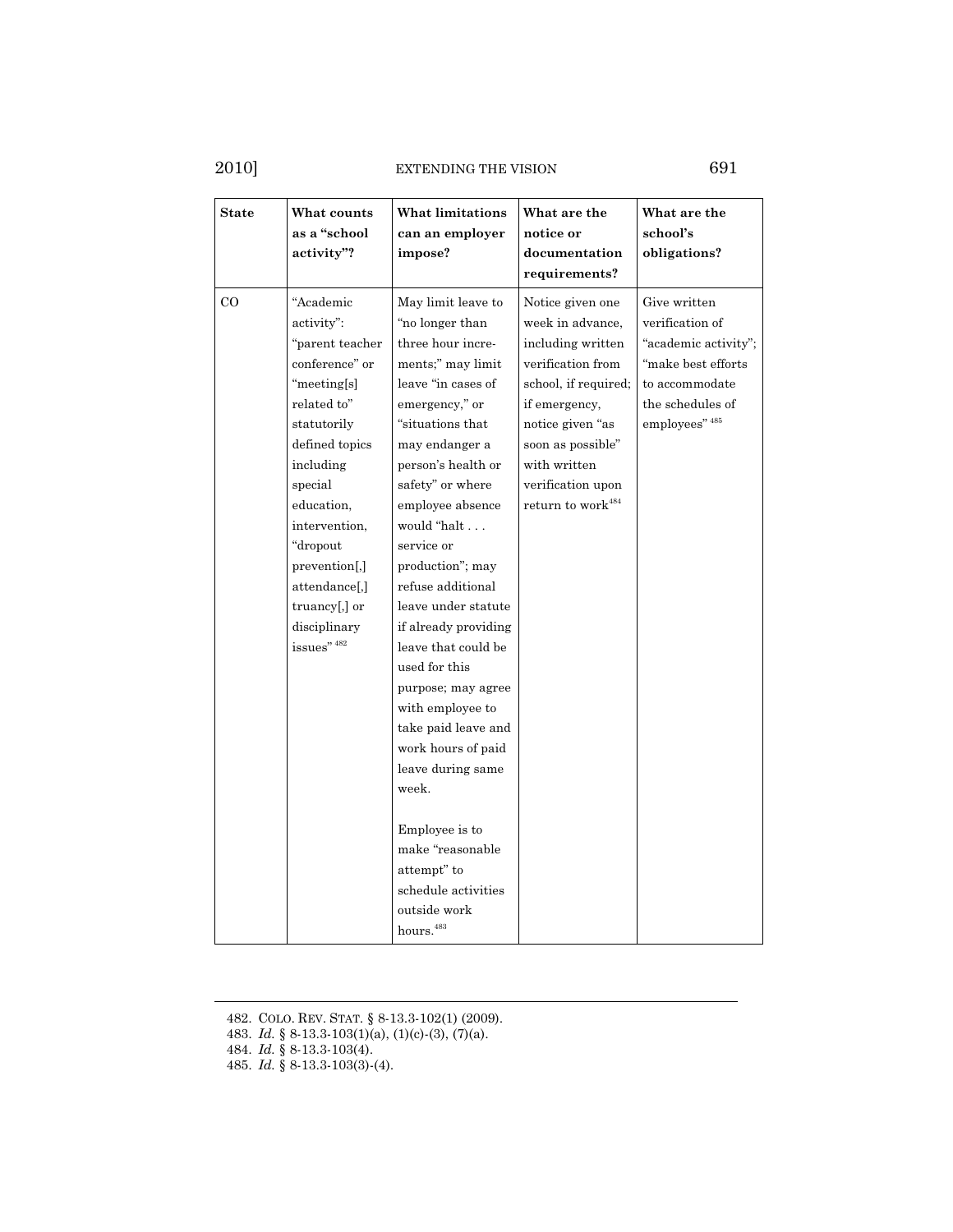| <b>State</b>            | Paid or<br>Unpaid?      | Amount of<br>Leave?                                                                                       | Who counts as<br>a "parent"?                                                                                                                                                              | Who counts as a "child"?                                                                           |
|-------------------------|-------------------------|-----------------------------------------------------------------------------------------------------------|-------------------------------------------------------------------------------------------------------------------------------------------------------------------------------------------|----------------------------------------------------------------------------------------------------|
| District of<br>Columbia | $\mathbf{Unpaid}^{486}$ | 24 hours<br>per year <sup>487</sup>                                                                       | Natural parents<br>and individuals<br>who have legal<br>custody or who<br>act as guardians,<br>aunts, uncles,<br>grandparents;<br>and anyone<br>married to any of<br>these <sup>488</sup> | Not addressed                                                                                      |
| Hawaii                  | Paid <sup>489</sup>     | 2 hours<br>each for 2<br>conferences<br>per child<br>each year;<br>travel time<br>included <sup>490</sup> | State<br>employees <sup>491</sup>                                                                                                                                                         | Child in licensed day care<br>facility or grades K through<br>12, public or private <sup>492</sup> |

- 488. *Id.* § 32-1201(2).
- 489. HAW. REV. STAT. ANN. § 78-31 (LexisNexis 2009).
- 490. *Id.*
- 491. *Id.*
- 492. *Id.*

<sup>486.</sup> D.C. CODE § 32-1202(d) (2010).

<sup>487.</sup> *Id.* § 32-1202(a).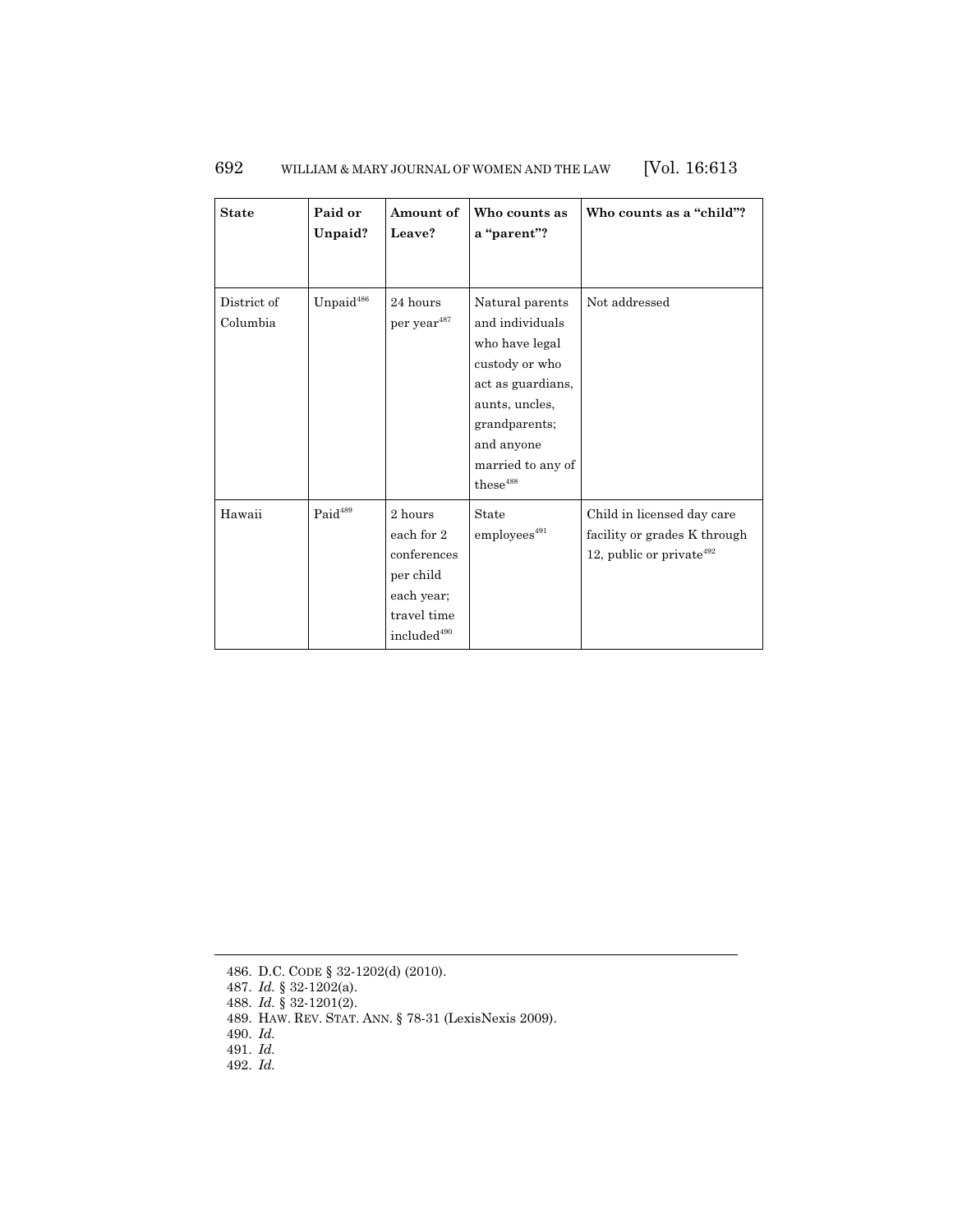| <b>State</b> | What counts as<br>a "school<br>activity"?                                                                                                                                                | What<br>limitations can<br>an employer<br>impose?                                                                 | What are the<br>notice or<br>documentation<br>requirements?             | What are the<br>school's<br>obligations? |
|--------------|------------------------------------------------------------------------------------------------------------------------------------------------------------------------------------------|-------------------------------------------------------------------------------------------------------------------|-------------------------------------------------------------------------|------------------------------------------|
| DC           | "an[y] activity<br>sponsored by<br>either a school or<br>an associated<br>organization"<br>including stu-<br>dent perfor-<br>mances but not<br>when child is<br>spectator <sup>493</sup> | Can deny<br>if disrupts<br>employer's<br>business, makes<br>production or<br>service "unusually<br>difficult" 494 | Ten days'<br>advance notice if<br>reasonably<br>foreseen <sup>495</sup> | Not addressed                            |
| HI           | Parent-teacher<br>conferences <sup>496</sup>                                                                                                                                             | Can deny if it will<br>"adversely<br>interfere" with<br>work or require<br>additional costs <sup>497</sup>        | Not addressed                                                           | Not addressed                            |

- 496. HAW. REV. STAT. ANN. § 78-31 (LexisNexis 2009).
- 497. *Id.*

<sup>493.</sup> D.C. CODE § 32-1201(3) (2010).

<sup>494.</sup> *Id.* § 32-1202(c).

<sup>495.</sup> *Id.* § 32-1202(e).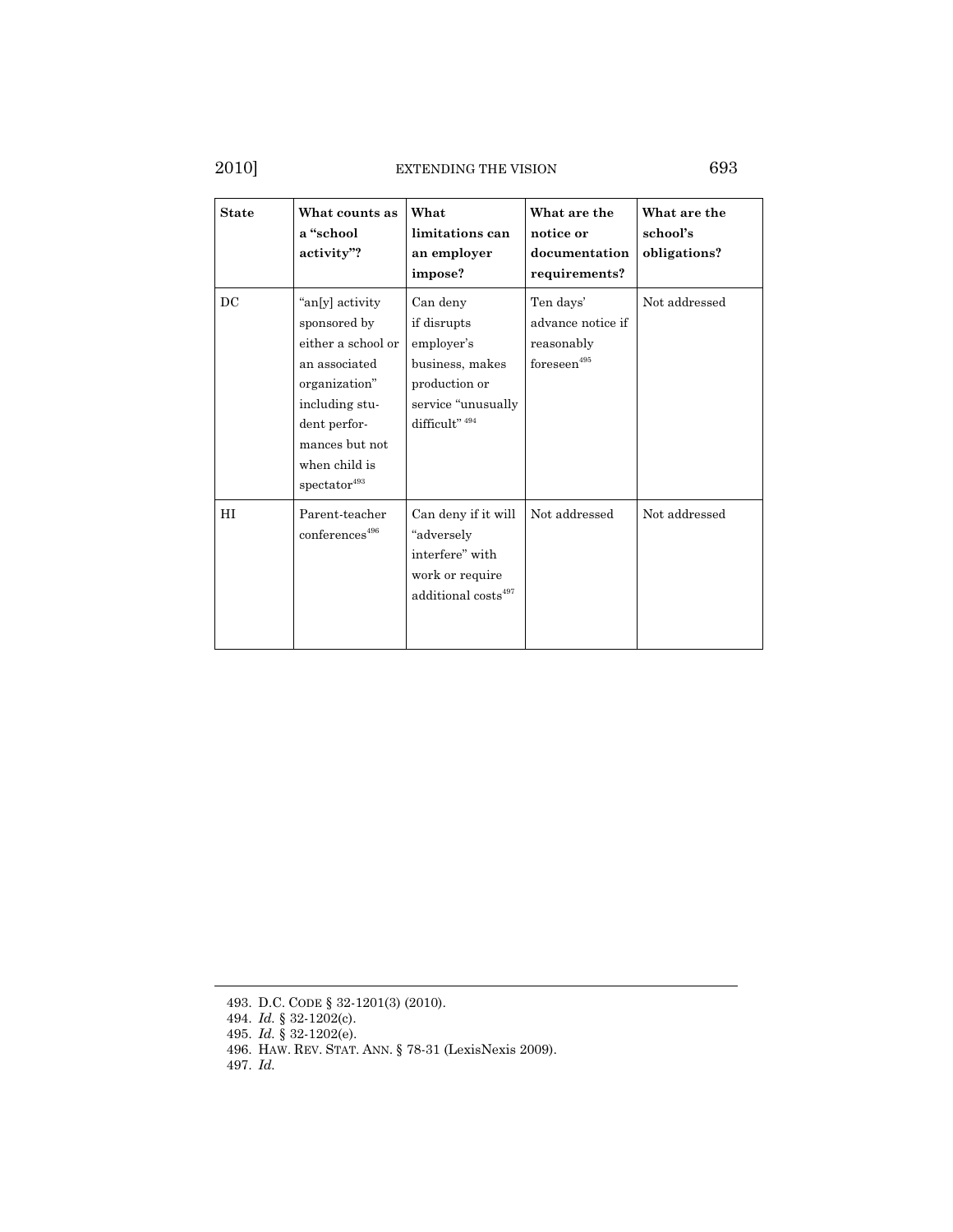| 694<br>WILLIAM & MARY JOURNAL OF WOMEN AND THE LAW | [Vol. 16:613] |
|----------------------------------------------------|---------------|
|----------------------------------------------------|---------------|

| <b>State</b>  | Paid or<br>Unpaid?    | Amount of<br>Leave?                                                                                                                              | Who counts as<br>a "parent"?                                                                                                                                                                            | Who counts as a<br>"child"?                                                                                                                                                                                                                                                      |
|---------------|-----------------------|--------------------------------------------------------------------------------------------------------------------------------------------------|---------------------------------------------------------------------------------------------------------------------------------------------------------------------------------------------------------|----------------------------------------------------------------------------------------------------------------------------------------------------------------------------------------------------------------------------------------------------------------------------------|
| Illinois      | Unpaid <sup>498</sup> | 8 hours per year;<br>no more than 4<br>hours per day <sup>499</sup>                                                                              | Employees who<br>have worked at<br>least 6 months<br>part-time for an<br>employer with<br>50 or more<br>employees;<br>independent<br>contractors<br>excluded <sup>500</sup>                             | A student enrolled in<br>primary or secondary<br>public or private school<br>in Illinois or in a state<br>that borders Illinois,<br>who is a biological,<br>adopted, foster, step-<br>child, or legal ward of<br>employee <sup>501</sup>                                         |
| Massachusetts | Unpaid $502$          | 24 hours per<br>year (time<br>encompasses<br>additional<br>activities, such<br>as taking a child<br>to a doctor's<br>appointment) <sup>503</sup> | Employees as<br>defined by<br>FMLA:<br>employees who<br>have worked at<br>least 1250 hours<br>in the last year<br>for an employer<br>with 50 or more<br>employees in a<br>75-mile radius <sup>504</sup> | As defined by FMLA: "a<br>biological, adopted, or<br>foster child, a stepchild,<br>a legal ward, or a child<br>of a person standing in<br>loco parentis, who is<br>(A) under 18 years of<br>age; or (B) 18 years of<br>age or older" and<br>$\operatorname{incapacitated}^{505}$ |

- 500. *Id.* 147/10(a), 147/40.
- 501. *Id.* 147/10(c).
- 502. MASS. GEN. LAWS ANN. ch. 149, § 52D(c) (West Supp. 2009).
- 503. *Id.* § 52D(b).
- 504. *Id.* § 52D(a) (adopting the definition from the Family and Medical Leave Act of 1993, 29 U.S.C. § 2611(2) (2006)).
	- 505. *Id.* §52D(a) (adopting the definition from 29 U.S.C. § 2611(12)).

<sup>498. 820</sup> ILL. COMP. STAT. ANN. 147/15(b) (West 2008).

<sup>499.</sup> *Id.* 147/15(a).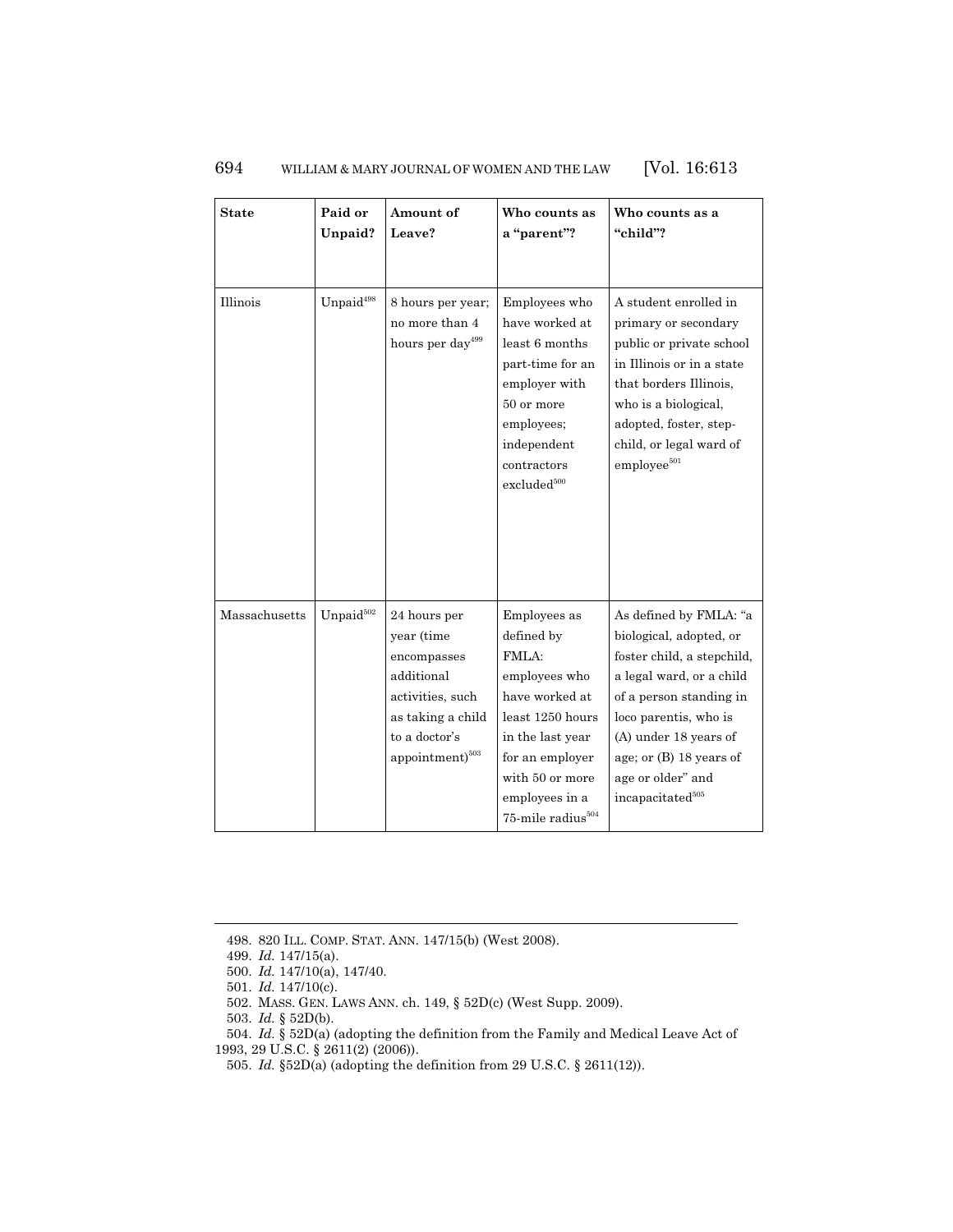| <b>State</b> | What counts as a<br>"school activity"?                                                                                                                                         | <b>What limitations</b><br>can an employer<br>impose?                                                                                                                                                                                                                                                      | What are the<br>notice or<br>documentation<br>requirements?                                                                                                                                                                                | What are the<br>school's<br>obligations?                                                                                                                             |
|--------------|--------------------------------------------------------------------------------------------------------------------------------------------------------------------------------|------------------------------------------------------------------------------------------------------------------------------------------------------------------------------------------------------------------------------------------------------------------------------------------------------------|--------------------------------------------------------------------------------------------------------------------------------------------------------------------------------------------------------------------------------------------|----------------------------------------------------------------------------------------------------------------------------------------------------------------------|
| $_{\rm IL}$  | "school conferences<br>or classroom<br>activities related to<br>the employee's<br>child" if they<br>"cannot be<br>scheduled during<br>nonwork hours" 506                       | Employee must<br>consult with<br>employer to make<br>sure leave does not<br>unduly disrupt<br>operations;<br>employer can deny<br>if more than 5% of<br>workforce would<br>take visit at same<br>time; employer<br>must make "good<br>faith effort" to<br>allow employee to<br>make up work <sup>507</sup> | 7-day advance<br>written request<br>before<br>arrangements are<br>made; if emer-<br>gency, no more<br>than 24-hour<br>notice can be<br>required;<br>must submit<br>verification of the<br>"exact time and<br>date" of visit <sup>508</sup> | Must have<br>regular school<br>hours and<br>evening hours<br>for visits if not<br>emergency; must<br>notify parents of<br>school visitation<br>rights <sup>509</sup> |
| MA           | "school activities<br>directly related to<br>the educational<br>advancement<br>such as<br>parent-teacher<br>conferences or<br>interviewing for a<br>new school" <sup>510</sup> | Not addressed                                                                                                                                                                                                                                                                                              | 7 days' advance<br>notice of fore-<br>seeable leave;<br>"practicable"<br>notice otherwise;<br>"certification" can<br>be requested <sup>511</sup>                                                                                           | Not addressed                                                                                                                                                        |

506. 820 ILL. COMP. STAT. ANN. 147/15(a) (West 2008).

- 507. *Id.* 147/15(a), 147/20, 147/49.
- 508. *Id.* 147/15(a), 147/30.
- 509. *Id.* 147/15(c), 147/25.
- 510. MASS. GEN. LAWS ANN. ch. 149, § 52D(b)(1) (West Supp. 2009).
- 511.  $Id. \$  52D(d)-(e).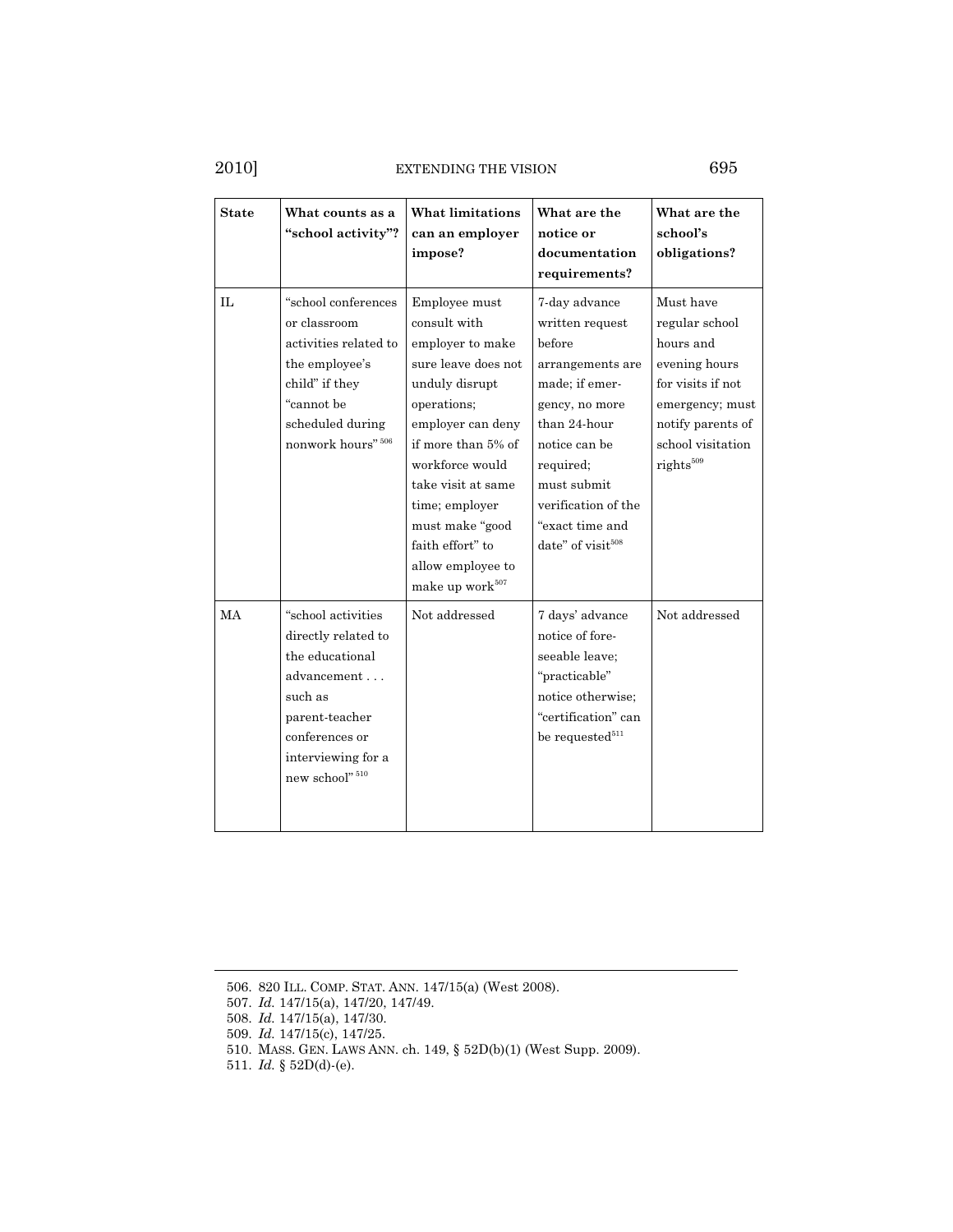| <b>State</b>                                           | Paid or<br>Unpaid?    | Amount of<br>Leave?                                                                                          | Who counts as a<br>"parent"?                                                                                                                                                                                                                                           | Who counts as a<br>"child"?                                                                                                      |
|--------------------------------------------------------|-----------------------|--------------------------------------------------------------------------------------------------------------|------------------------------------------------------------------------------------------------------------------------------------------------------------------------------------------------------------------------------------------------------------------------|----------------------------------------------------------------------------------------------------------------------------------|
| Minnesota                                              | Unpaid <sup>512</sup> | 16 hours per<br>year <sup>513</sup>                                                                          | All employees who<br>have worked at least<br>part-time<br>for employer;<br>independent<br>contractors not<br>eligible <sup>514</sup>                                                                                                                                   | Individual under 18 or<br>under 20 and still<br>attending secondary<br>$\mathrm{school}^{\mathrm{515}}$                          |
| Nevada<br>(requested<br>conference<br>or<br>emergency) | Not<br>addressed      | Not<br>addressed                                                                                             | Any employee who is<br>a "parent, guardian<br>or custodian of a<br>child" <sup>516</sup>                                                                                                                                                                               | Child who has an<br>emergency or upon<br>request of private or public<br>school administrator for a<br>conference <sup>517</sup> |
| Nevada<br><i>(activities)</i><br>leave)                | Unpaid <sup>518</sup> | 4 hours per<br>school year<br>for each child<br>enrolled in<br>public or<br>private<br>school <sup>519</sup> | Any employee who is<br>"parent, guardian,<br>or custodian of a<br>child" and is work-<br>ing for an employer<br>who "has 50 or more<br>employees for each<br>working day in each<br>of 20 or more cal-<br>endar weeks in the<br>current calendar<br>$\rm year''^{520}$ | Child enrolled in public or<br>private school <sup>521</sup>                                                                     |

<sup>512.</sup> MINN. STAT. § 181.9412 subdiv. 3 (2009).

512513514515516517518519520521

<sup>513.</sup> *Id.* § 181.9412 subdiv. 2.

<sup>514.</sup> *Id.* § 181.9412 subdiv. 2; § 181.9412 subdiv. 1 (limiting the application of the statutory definition of employee for the purposes of school involvement leave).

<sup>515.</sup> *Id.* § 181.940 subdiv. 4.

<sup>516.</sup> Act effective Aug. 15, 2009, ch. 292, 2009 Nev. Stat. 1246, 1249.

<sup>517.</sup> *Id.*

<sup>518.</sup> *Id.* § 1.

<sup>519.</sup> *Id.*

<sup>520.</sup> *Id.*

<sup>521.</sup> *Id.* §§ 1, 4.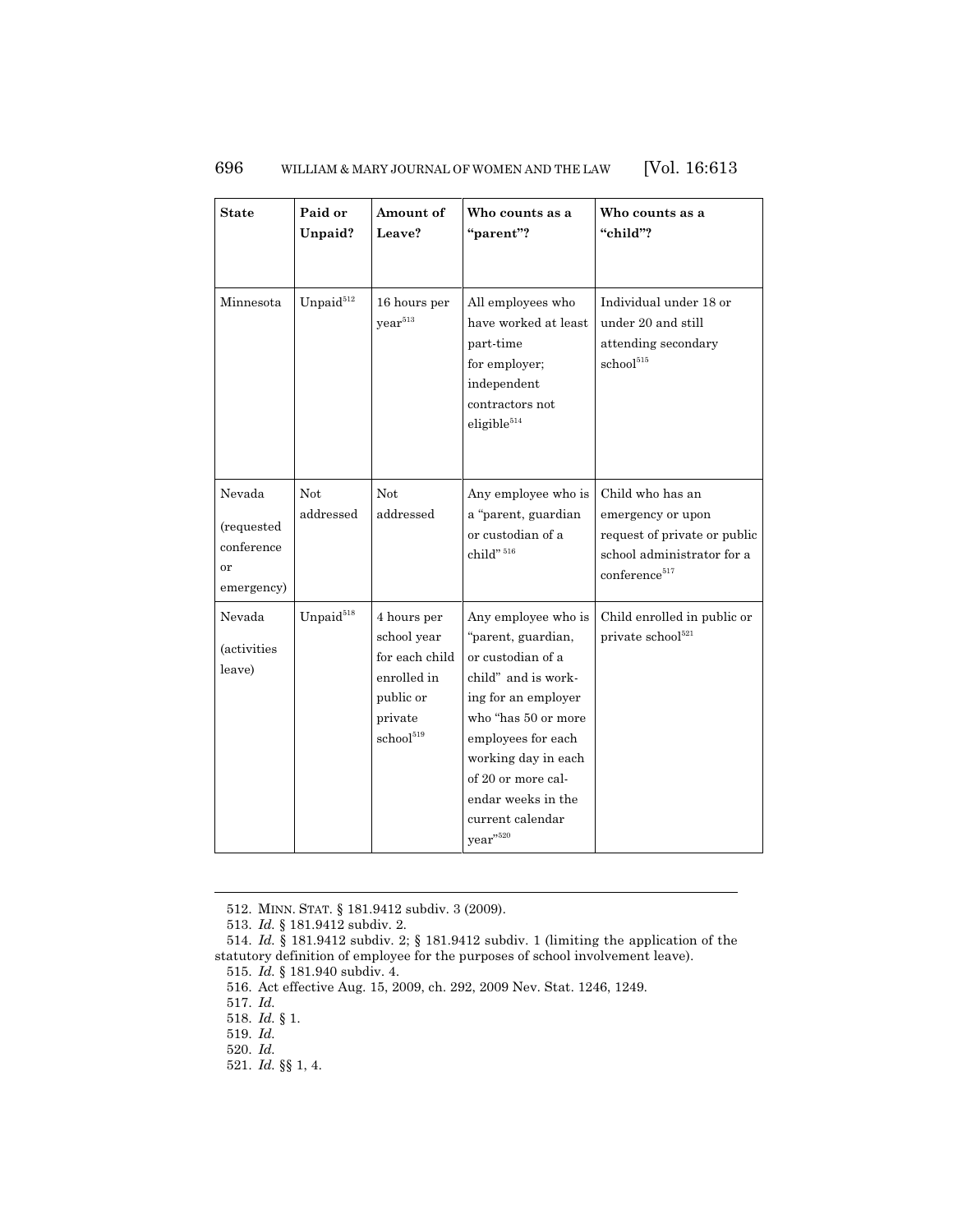| <b>State</b>                  | What counts as<br>a "school<br>activity"?                                                                                                                                                                                           | What<br>limitations can<br>an employer<br>impose?                                                                                                                                             | What are the<br>notice or<br>documentation<br>requirements?                                                                                                                                                                     | What are the<br>school's<br>obligations? |
|-------------------------------|-------------------------------------------------------------------------------------------------------------------------------------------------------------------------------------------------------------------------------------|-----------------------------------------------------------------------------------------------------------------------------------------------------------------------------------------------|---------------------------------------------------------------------------------------------------------------------------------------------------------------------------------------------------------------------------------|------------------------------------------|
| MN                            | "school<br>conferences or<br>school-related<br>activities related<br>to the employee's<br>child" that "can-<br>not be scheduled<br>during nonwork<br>hours" $522$                                                                   | Employee<br>must make<br>"reasonable"<br>attempts not to<br>"disrupt unduly<br>the operations of<br>the employer" 523                                                                         | If foreseeable,<br>"reasonable"<br>$\mathrm{notice}^{524}$                                                                                                                                                                      | Not addressed                            |
| NV<br>(req. conf./<br>emerg.) | Requested school<br>conference or<br>emergency <sup>525</sup>                                                                                                                                                                       | Not addressed                                                                                                                                                                                 | Not addressed                                                                                                                                                                                                                   | Not addressed                            |
| <b>NV</b><br>(act. leave)     | "Parent-teacher<br>conferences,<br>school related<br>activities during<br>regular school<br>hours," to be<br>involved at the<br>school during<br>regular school<br>hours, "school<br>sponsored<br>$\rm{events}^{\prime\prime\ 526}$ | Increments of 1<br>hour minimum;<br>written request<br>from employee 5<br>days in advance;<br>leave at a time<br>mutually agreed<br>upon between<br>employee and<br>$emplayer$ <sup>527</sup> | Provide<br>documentation<br>that "during the<br>time of the leave.<br>the employee<br>attended or was<br>otherwise in-<br>volved at the<br>school or school-<br>related activity"<br>for statutory<br>$\rm{purpose}^{\rm{528}}$ | Not addressed                            |

528. *Id.*

<sup>522.</sup> MINN. STAT. § 181.9412 subdiv. 2 (2009).

<sup>523.</sup> *Id.*

<sup>524.</sup> *Id.*

<sup>525.</sup> Act effective Aug. 15, 2009, ch. 292, 2009 Nev. Stat. 1246, 1249.

<sup>526.</sup> *Id.* § 1.

<sup>527.</sup> *Id.*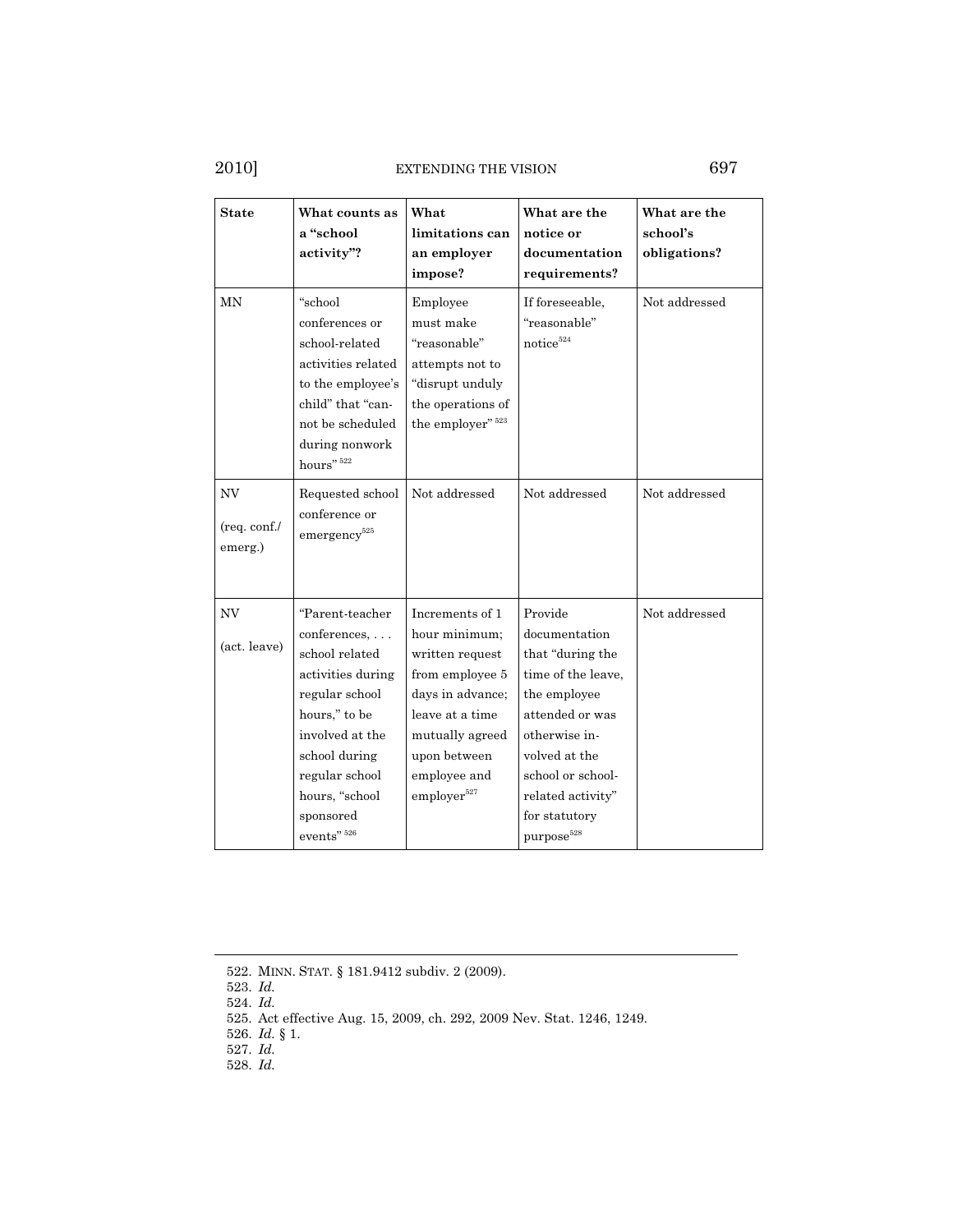| <b>State</b>      | Paid or<br>Unpaid?    | Amount<br>of Leave?                       | Who counts as a<br>"parent"?                                                                                                                 | Who counts as a<br>"child"?                               |
|-------------------|-----------------------|-------------------------------------------|----------------------------------------------------------------------------------------------------------------------------------------------|-----------------------------------------------------------|
| North<br>Carolina | Unpaid <sup>529</sup> | $4$ hours $\,$<br>per year <sup>530</sup> | "[a]ny employee who is<br>parent, guardian, or<br>person standing in loco<br>parentis" <sup>531</sup>                                        | "school aged" 532                                         |
| Rhode Island      | Unpaid <sup>533</sup> | 10 hours<br>per year <sup>534</sup>       | Any employee who has<br>been working 30 hours<br>per week for a year for<br>a private employer of<br>50 or more, or the<br>$\rm state^{535}$ | Child of a "parent,<br>foster parent, or<br>guardian" 536 |
| Tennessee         | Not<br>addressed      | 1 day per<br>$\mathrm{month}^{537}$       | State employees <sup>538</sup>                                                                                                               | "children enrolled in<br>$\mathrm{schools}^{n~539}$       |

529. N.C. GEN. STAT. § 95-28.3(b) (2009).

530. *Id.* § 95-28.3(a).

531. *Id.*

532. *Id.*

533. R.I. GEN. LAWS § 28-48-12(c) (2010).

534. *Id.*§ 28-48-12(a).

535. *Id.* §§ 28-48-1(2)-(3), 28-48-12(a).

536. *Id.* § 28-48-12(a).

537. TENN. CODE ANN. § 49-6-7001(b)(5) (2009).

538. *Id.*

539. *Id.*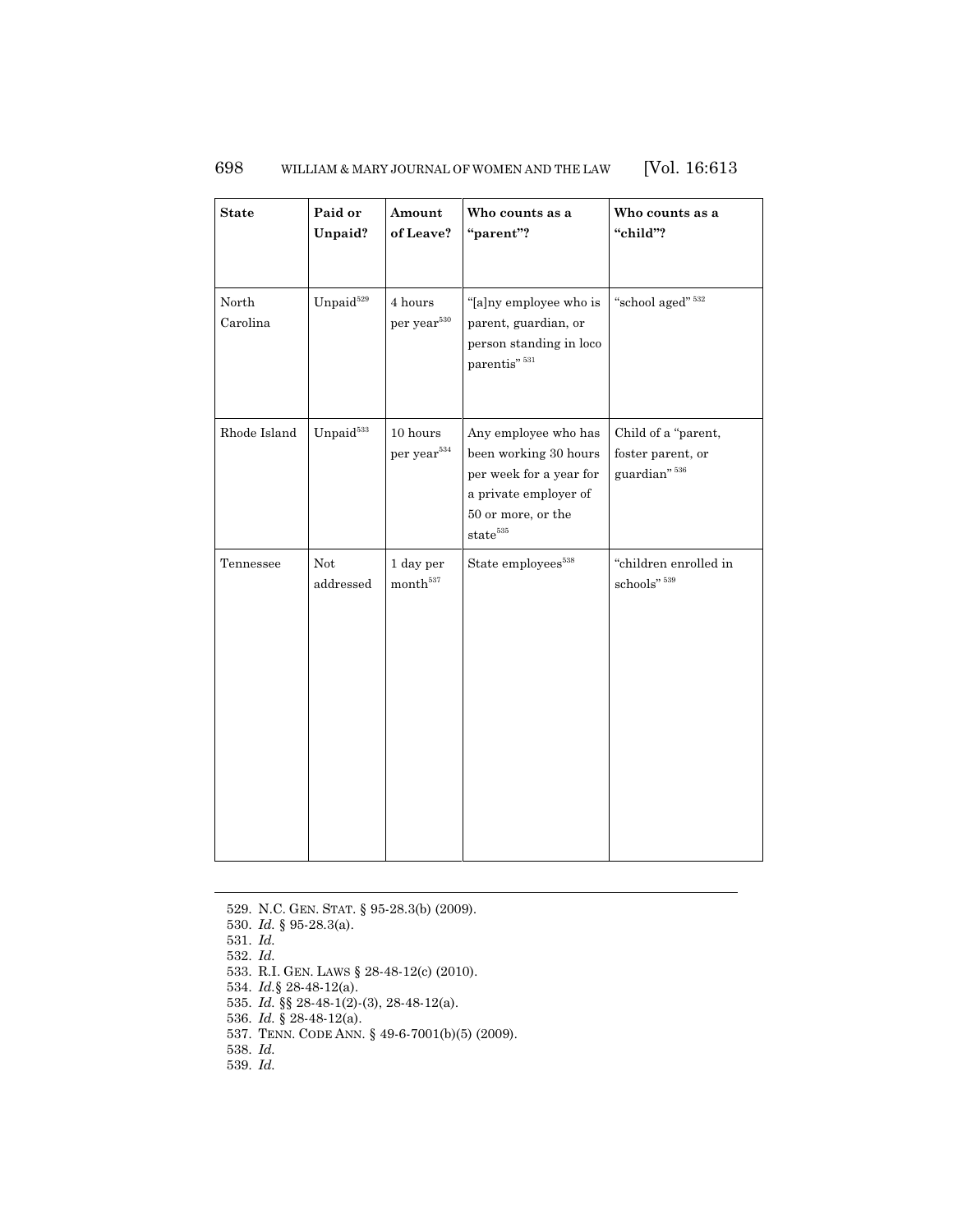| <b>State</b> | What counts<br>as a "school<br>activity"?                                                                                                                                                                                                                   | What<br>limitations can<br>an employer<br>impose?                                                            | What are the<br>notice or<br>documentation<br>requirements?                                                     | What are the<br>school's<br>obligations?                                                                   |
|--------------|-------------------------------------------------------------------------------------------------------------------------------------------------------------------------------------------------------------------------------------------------------------|--------------------------------------------------------------------------------------------------------------|-----------------------------------------------------------------------------------------------------------------|------------------------------------------------------------------------------------------------------------|
| NC           | For the purpose<br>of being<br>"involved" in<br>child's school <sup>540</sup>                                                                                                                                                                               | Time must be<br>mutually agreed<br>$\text{upon}^{541}$                                                       | Employer may<br>require 48 hours'<br>advanced notice;<br>employer may<br>request<br>verification <sup>542</sup> | Not addressed                                                                                              |
| RI           | "school<br>conferences or<br>other school-<br>related<br>$\,$ activities" $^{543}$                                                                                                                                                                          | Employee must<br>make reasonable<br>effort not to<br>unduly disrupt<br>employer's<br>business <sup>544</sup> | Not addressed                                                                                                   | Not addressed                                                                                              |
| TN           | Activities<br>related to the<br>"educational<br>and teaching<br>process" that<br>"enables the<br>parent to more<br>fully observe<br>and understand<br>the school, the<br>faculty, the<br>students and<br>the educational<br>and teaching<br>activities" 545 | Department or<br>"immediate<br>supervisor" must<br>approve leave <sup>546</sup>                              | Not addressed                                                                                                   | School shall provide<br>documentation<br>verifying<br>participation if<br>employee requests <sup>547</sup> |

- 540. N.C. GEN. STAT. § 95-28.3(a) (2009).
- 541. *Id.* § 95-28.3(a)(1).
- 542. *Id.* § 95-28.3(a)(2).
- 543. R.I. GEN. LAWS § 28-48-12(a) (2010).
- 544. *Id.* § 28-48-12(b).
- 545. TENN. CODE ANN. § 49-6-7001(b)(1)-(2) (2009).
- 546. *Id.* § 49-6-7001(b)(5).
- 547. *Id.*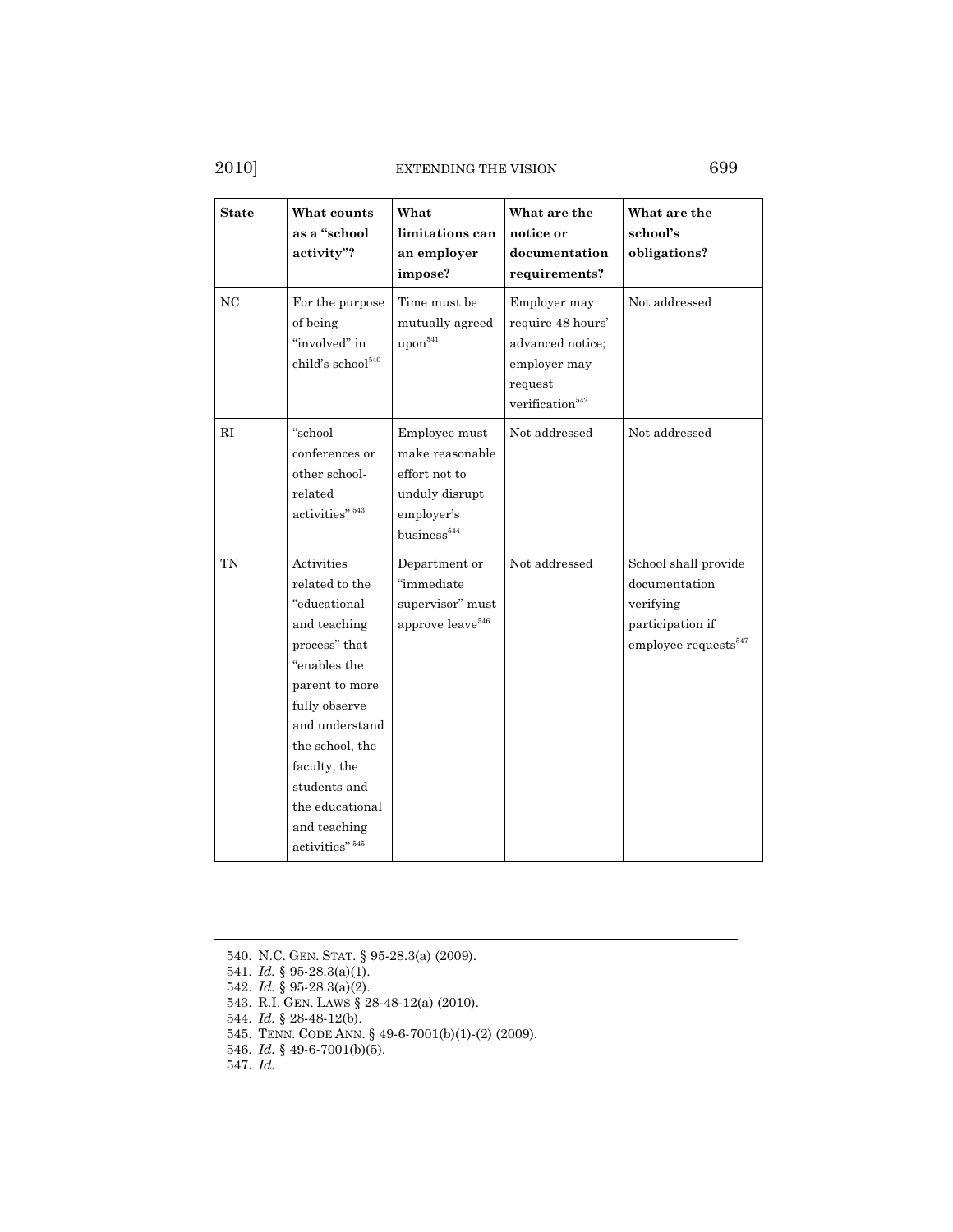| [Vol. 16:613]<br>700<br>WILLIAM & MARY JOURNAL OF WOMEN AND THE LAW |
|---------------------------------------------------------------------|
|---------------------------------------------------------------------|

| <b>State</b> | Paid or<br>Unpaid?                                 | Amount of<br>Leave?                                                                                                                                 | Who counts as<br>a "parent"?                                                                                                                            | Who counts as a "child"?                                                                             |
|--------------|----------------------------------------------------|-----------------------------------------------------------------------------------------------------------------------------------------------------|---------------------------------------------------------------------------------------------------------------------------------------------------------|------------------------------------------------------------------------------------------------------|
| Texas        | Paid<br>(through)<br>use of sick<br>$leave)^{548}$ | 8 hours per<br>year <sup>549</sup>                                                                                                                  | State employees<br>only550                                                                                                                              | "child who is a student<br>attending a grade from<br>prekindergarten through<br>12th grade" $551$    |
| Vermont      | Unpaid <sup>552</sup>                              | 24 hours per<br>year (time<br>encompasses<br>additional<br>activities, such<br>as taking a<br>child to a<br>doctor's<br>appointment) <sup>553</sup> | Any employee<br>who works an<br>average of thirty<br>hours a week a<br>year for an<br>employer with 15<br>or more full-time<br>employees <sup>554</sup> | "employee's child, stepchild,<br>foster child or ward who lives<br>with the employee" <sup>555</sup> |

548. TEX. GOV'T CODE ANN. § 661.206 (Vernon 2004).

549. *Id.* § 661.206(b).

550. *Id.* § 661.201, .206.

551. *Id.* § 661.206(a).

548549550551552553554555

552. VT. STAT. ANN. tit. 21, § 472a(a) (2010).

553. *Id.*

554. *Id.* § 471(3).

555. *Id.* § 472a(a)(1).